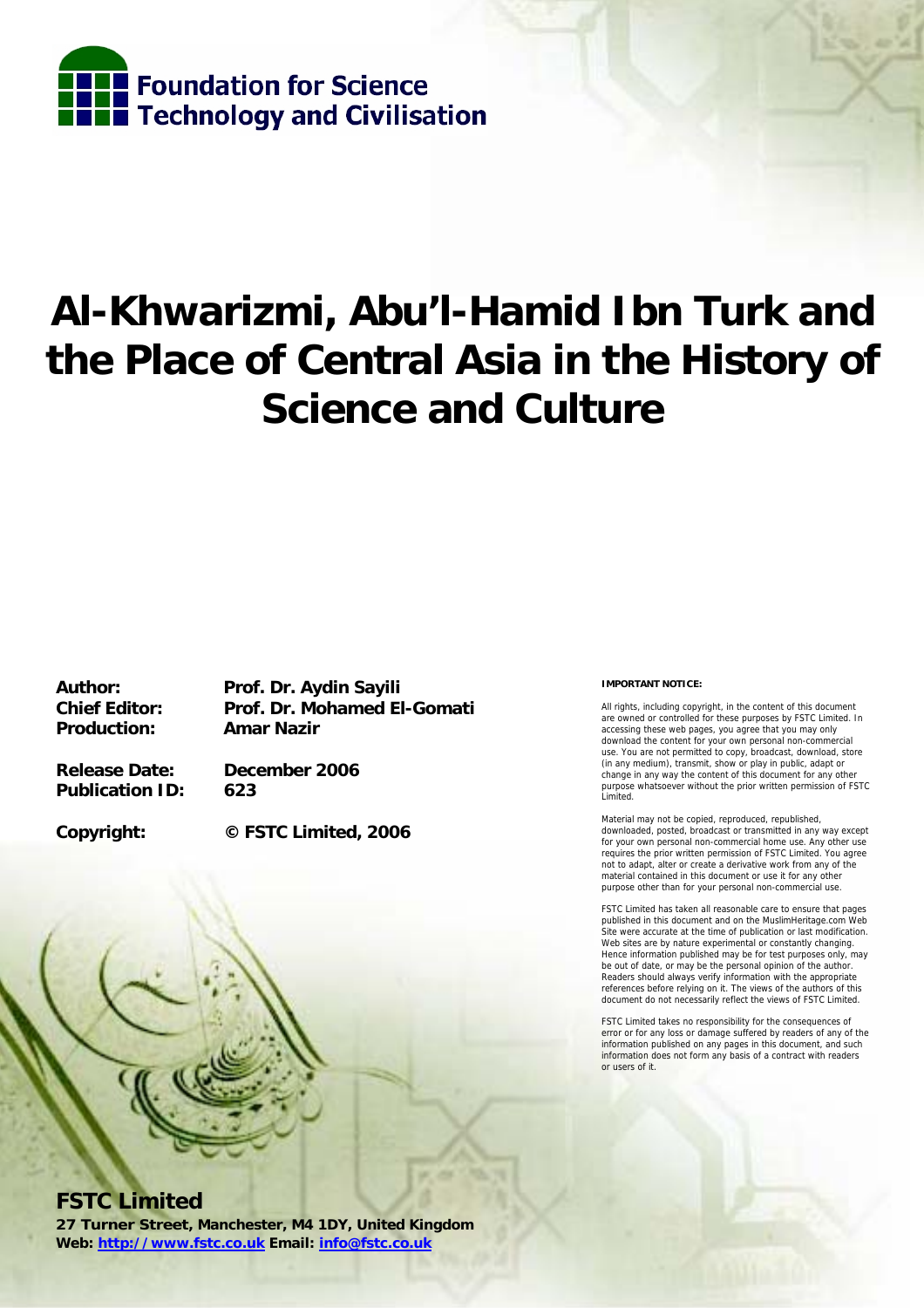# **AL-KHWARIZMI, ABDU'L-HAMID IBN TURK AND THE PLACE OF CENTRAL ASIA IN THE HISTORY OF SCIENCE AND CULTURE**

# **Prof. Dr. Aydin Sayili (1913-1993)**

This article was first published in the Turkish review *Erdem*, VII, 19 (January 1991), pp. 1-100. We are grateful to Imran Baba, editor of *Erdem* for allowing publication.

Abu Ja<sup>c</sup>far Muhammad ibn Mûsâ al-Khwârazmî is a truly outstanding personality and a foremost representative of the supremacy of the Islamic World during the Middle Ages in scientific and intellectual pursuits. Medieval Islam was largely responsible for the shaping of the canon of knowledge that dominated medieval European thought. This was the result of a noteworthy process of multidimensional and complex transmission of scientific knowledge enriched at most stages by new contributions and creative activity. Al-Khwârazmî is a symbol of this historical process and a key figure at its early and formative stages which were realized in Islam as well as in its later phases in which the passage of systematic influence from Islam to Western Europe was involved.

Indeed, Al-Khwârazmî's fame and sphere of influence overstepped the boundaries of the World of Islam itself and extended into Western Europe upon the advent of the "Twelfth Century Renaissance." Though his activity ranged clearly over much wider spheres, his main title to fame rested upon his achievements in the fields of arithmetic and algebra, in both of which he had the reputation of being a trailblazer and an innovator. The European word *algebra* was derived from the name of his book entitled "An Abridged Treatise on the *Jabr and* Muqâbala (Type of) Calculation" (Al-Kitâb al-Mukhtasar fî Hisâb al-Jabr wa al-Muqâbala), while the method of calculation with the so called Hindu-Arabic numerals, or number system, was called *algorism* or *algorithm* and its several other variants, derived from the name of Al-Khwârazmî, in Western Europe, in the late Middle Ages, and this was the origin of the modern word *algorithm*, signifying the art of computing in a specific or particular manner or way.

Sarton says, "… the history of science is not simply the history of great scientists. When one investigates carefully the genesis of any, one finds that it was gradually prepared by a number of smaller ones, and the deeper one's investigation, the more intermediary stages are found. ..."<sup>1</sup> These words are rather sharply reminiscent of the results of scholarly research on Al-Khwârazmî as an innovator in the field of algebra and a trailblazer in his activity of transmitting and spreading the method of calculation with the Hindu-Arabic numerals. But Sarton's words quoted above should at the same time serve to make us feel sure that such elaborations and developments of our knowledge of the history of various subjects should be looked upon as entirely in keeping with the nature of things. Consequently, any observation of this kind in connection with Al-Khwârazmî's work should not detract in any way from the greatness of Ai-Khwârazmî as an outstanding scientist and teacher of worldwide scope.

Al-Khwârazmî's years of greatest productivity coincided with the reigns of the seventh Abbasid caliph Al-Ma'mun (813-833 A.D.) and his two successors Al-Mu'tasim and Al-Wathiq (842-847). He worked in the Bayt al-Hikma, or the House of Wisdom, which was founded by Al-Ma'mun's father Harun al-Rashid and the Barmaks,<sup>2</sup> but developed especially during Al-Ma'mun's reign. This was a kind of academy and centre of systematic translation of scientific, philosophical, and medical works especially from Greek and Syriac into Arabic, and Al-Khwârazmî was

<sup>&</sup>lt;sup>1</sup> George Sarton, *the History of Science and New Humanism*, Henry Holt and Company, New York 1931. pp. 35-36.<br><sup>2</sup> See, Aydin, Savili, *The Observatory in Islam*, Turkish Historiael Society, publication, Ankara 1960, 1988

<sup>&</sup>lt;sup>2</sup> See, Aydin Sayili, *The Observatory in Islam*, Turkish Historical Society publication, Ankara 1960, 1988, the Arno press publication, 1981, pp. 54-55.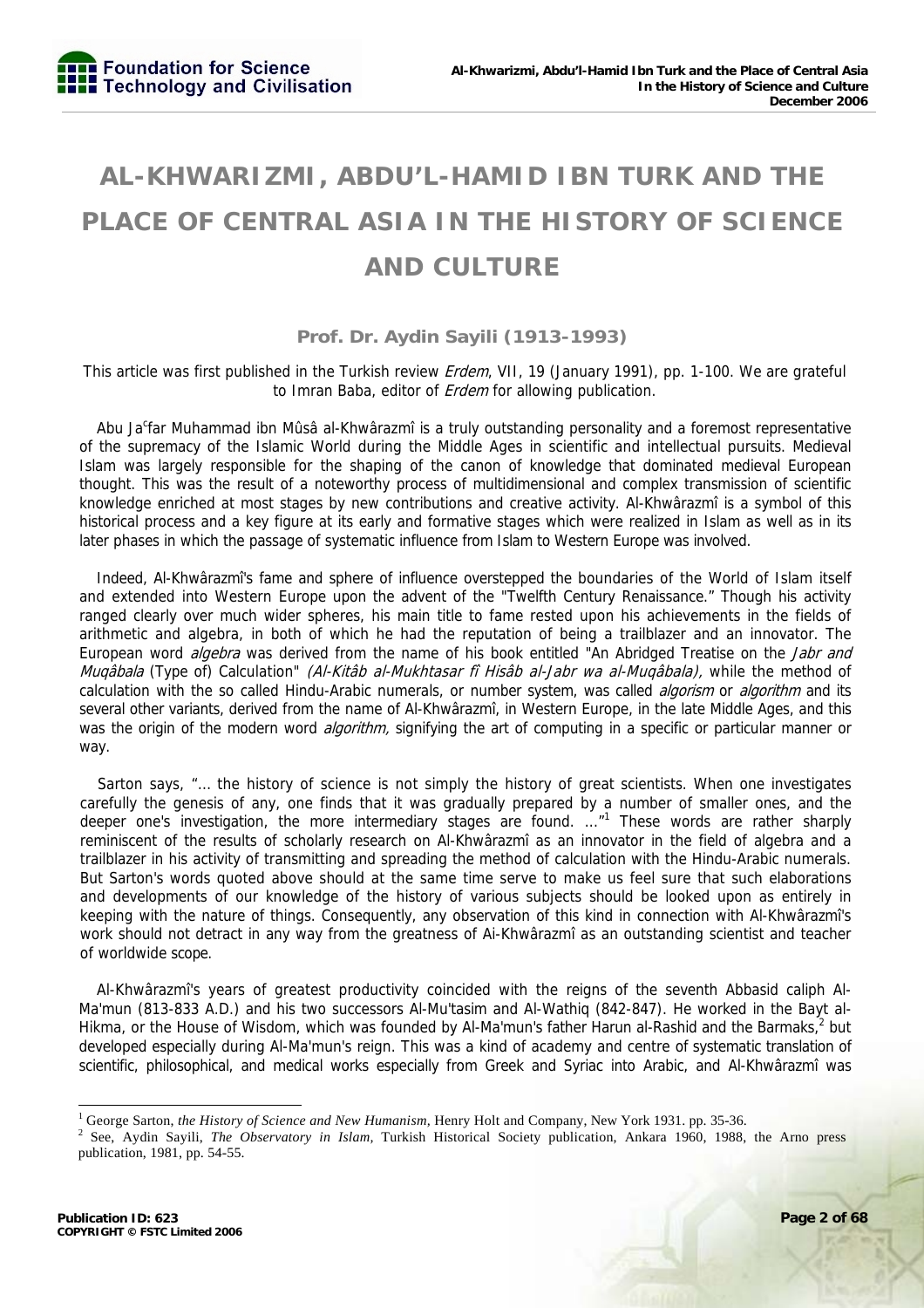associated with it. He was apparently at the head of this institution, as it may be gathered from certain statements of Ibn al-Nadîm and Ibn al Qiftî.<sup>3</sup>

According to Aristide Marre, Ibn al-Âdamî wrote in his zîj called Nazm al-<sup>c</sup>iqd that Al-Ma'mun, before his accession to the throne of the caliphate, had Al-Khwârazmî prepare for him a compendium or abridged version of the book called Sindhind which had been brought to Baghdad by Manga during the reign of Al-Mansûr (754-775).<sup>4</sup> This means that Al-Khwârazmî was a scientist with an established fame already sometime before the year 813, in case Aristide Marre's assertion is well founded.

Al-Khwârazmî is also known to have been the author of a zîj, i.e., a book containing astronomical tables and material of an auxiliary nature. We may assume that this was not the same as the one described as an "abridged version of the Sindhind." Only a version of Al-Khwârazmî's zîj as revised by Maslama al-Majritî (fl.ca. 1000) has come down to us. This book of Al-Khwârazmî contains sine and tangent tables, but Maslama may have added the latter function.<sup>5</sup>

It is also known that Al-Khwârazmî wrote not only one but two zîjs, or that he brought out perhaps two editions of his zîj.<sup>6</sup> Ibn al-Nadîm says that people had confidence in Al-Khwârazmî's "two zîjs, the first and the second, and used them, before the observation program and after."<sup>7</sup> E.S. Kennedy assigns Al-Khwârazmî's zîj, i.e., the one of which the Latin translation of the Maslama al-Majriti version has come down to us, to the year 840 approximately, without explaining the justification for this dating.<sup>8</sup>

A justification for Kennedy's dating may possibly be sought in a statement of Ibn Yunus (d. 1009) reporting that Al-Khwârazmî referred in the introduction, now lost, to his zîj, to astronomical observations made in Baghdad during Al-Ma'mun's reign for the purpose of determining the obliquity of the ecliptic.<sup>9</sup> Al-Khwârazmî was, it seems, more or less involved in practically all of the scientific work carried out under Al-Ma'mun's patronage, and we know on the authority of Al-Beyrûnî (d. after 1050) that he was present at least at one solstice observation made in 828 A.D. in Al-Ma'mun's Shammasiyya Observatory of Baghdad.<sup>10</sup>

There are thus two references at least, one by Ibn Yunus and one by Ibn al-Nadîm, to a zîj by Al-Khwârazmî which was written after a certain astronomical observation, or observations, carried out under Al-Ma'mun's patronage. The astronomical observations made in Baghdad during Al-Ma'mun's reign with the purpose of the determination of the obliquity of the ecliptic to which Ibn Yunus refers may possibly belong to a time prior to the foundation of the Shammasiyya Observatory. Ibn al-Nadîm's reference to two zîjs written respectively before and after the "observations," on the other hand, gives the impression that he is thinking of Al-Ma'mun's observatory building activity and his elaborately conceived and directed astronomical observations carried out in his two observatories, one of Baghdad and the other of Damascus.

 <sup>3</sup> See, Aydin Sayili, *The Observatory in Islam*, p. 55.<br><sup>4</sup> See, Aristide Merre, *Le Messehet de Mehammed he* 

See, Aristide Marre, *Le Messahat de Mohammed ben Moussa al-Khwarazni, Traduit el Annote, 2* edition revue et corrigee sur le texte arabe, Rome 1866, p. 2; Abu'l-Qasim Qurbânî, *Riyadîdânân-i Irânî ez Khwârazmî tâ Ibn-i Sina,* Tehran 1350 HS., p. 3; Ahmad Saidan, *Al-Fusûl fi'l-Hisâb al-Hindî li Abi'l-Hasan ibn Ibrâhim al-Uqlîdisî,* Urdun 1973. p. 8. 5

See, George Sarton, *Introduction to (he History of Science,* vol. 1, 1927, pp. 563-564. See also, J. Vernet, "Al-Khwârazmî", *Encyclopedia of Islam, new edition, vol. 4, 1978, pp. 1070-1072.* 

See, Qurbani, *op. cil.,* pp. 3, 15; C.J. Toomer, "Al-Khwârazmî", *Dictionary of Scientific Biography,* vol. 7, 1973, pp. 360-361. 7

Ibn al-Nadîm, *Kitâb al-Fihrist,* ed. Flügel, 1871, p. 274; Bayard Dodge, *The Fihrist of Al-Nadîm,* Columbia University Press, vol. 2, 1970, p. 652.

<sup>&</sup>lt;sup>8</sup> E.S. Kennedy, "A Survey of Islamic Astronomical Tables", *Transactions of the American Philosophical Society*, New Series, vol. 4.6, part 2, 1956, pp. 128, 148.

 $9^9$  See, Toomer, op. cit., p. 361 and note 18.

<sup>&</sup>lt;sup>10</sup> See, Aydin Sayili, *The Observatory in Islam*, p, 56.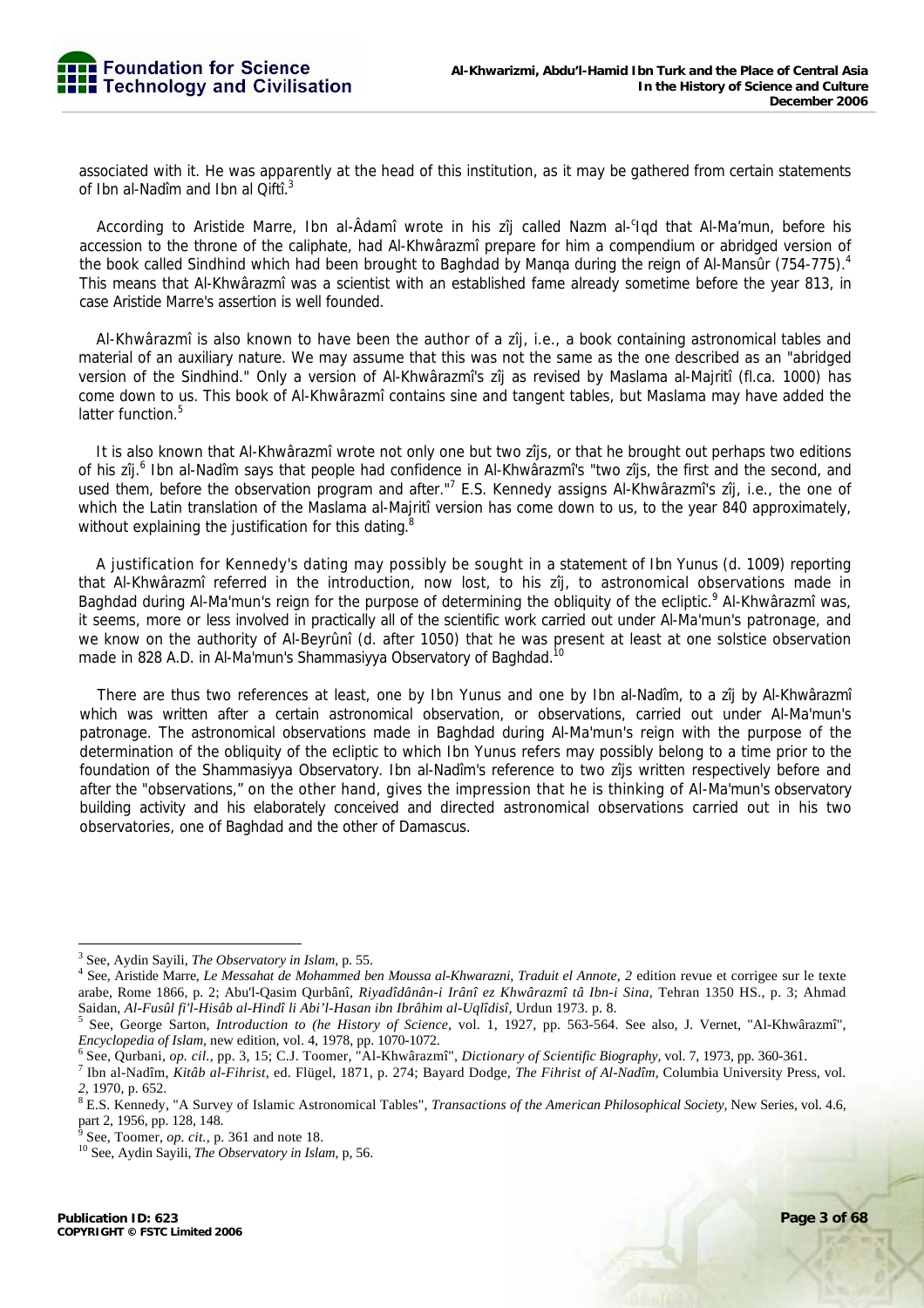In Al-Khwârazmî's zîj, which has come down to our time in the Latin translation of its Maslama version, methods of Indian astronomy are generally used, but Al-Khwârazmî is seen to have also adopted in it some Persian and Ptolemaic procedures and parameters.<sup>11</sup>

The foundation of the Shammasiyya Observatory of Al-Ma'mun in Baghdad marks the beginning of the definitive predominance of Ptolemaic astronomy in Islam. Al-Ma'mun's astronomers until sometime before the foundation of the Shammasiyya Observatory used Indian astronomy. The earliest observation known to have been made from that observatory is in the year 828 A.D. (213 H.).<sup>12</sup> This makes it quite likely therefore that the date 828 must have been some years later than the latest possible date for the composition of Al-Khwârazmî's zîj, i.e., for the composition of the earlier of the two zîjs said to have been prepared by him.

Kennedy writes: "Bîrûnî (in *Rasa'il*, I, pp. 128, 168) notes the existence of a book by Al-Farghânî, a younger contemporary of Khwârazmî, criticizing the latter's zîj, and Bîrûnî himself demonstrates (in Rasa'il, I, p.131) an error in Al-Khwârazmî's planetary equation theory. It is curious to note that in spite of the simultaneous existence of tables based on more refined theories, this zîj was used in Spain three centuries after it had been written, and thence translated into Latin."<sup>13</sup>

But this may bespeak the respect inspired or the authority enjoyed by Al-Khwârazmî's person, or a curiosity felt toward Indian astronomical methods, or it may perhaps represent an exceptional case of some kind. For, in the Baghdad intellectual circle of Al-Ma'mun's time the situation seems to point to the definitive establishment of the idea of the superiority of the Ptolemaic-Greek astronomy during the reign of Al-Ma'mun, or during the later parts of that period at any rate.

Indeed, Habash al Hâsib writes, in the Introduction to his "Damascene" zîj, as follows:

"And when he (Al-Ma'mun) found out that such was the situation, he ordered Yahyâ ibn Abî Mansûr al-Hâsib to conduct an investigation into the origins of the books on the science of the stellar bodies and to bring together the scholars well versed in that art and the philosophers of his time in order to have them cooperate in investigating the roots of that science and to attempt to make the necessary corrections. For Ptolemy of Pelusium had brought forth proof to the effect that the comprehension of what he had sought to ascertain concerning the science of the heavens was not impossible.

"Yahyâ acted in accordance with the orders he had received from Al-Ma'mun concerning this undertaking and gathered together scholars proficient in the art of calculations on the stellar bodies, and philosophers considered as the foremost authorities of the time. Yahyâ and these co-workers launched an investigation into the roots of these books. They examined them carefully and compared their contents. The outcome of this investigation was that they did not find, among all these works, any that was more correct than the book entitled Almagest, of Ptolemy of Pelusium....

"They therefore accepted this book as a canon for themselves. They then resorted to the use of instruments with which astronomical observations are made, such as the armillary sphere and others, and in their astronomical observations they followed the methods and rules prescribed by Ptolemy and examined the trajectories of the sun and the moon on different occasions in Baghdad.

<sup>11</sup> See, Kennedy, *op. cit.,* pp. 148-151, 170-172; Ahmad Saidan, *op. cit.,* p. 8; Abu'l-Qasim Qurbani, *op. cit.,* p. 3; Toomer, *op. cit.,*  pp. 360-361, 364-365. See also, Tooraer, *ibid.,* for further bibliography on the subject, and, Sukumar Ranjan Das, "Scope and Development of Indian Astronomy", *Osiris,* vol. 2, 1936, p. 205. D.A. King, "Al-Khwârazmî and New Trends in Mathematical Astronomy in the Ninth Century", *The Hagop Kevorkian Center for Near-Eastern Studies, Occasional Papers on the Near East, Number Two,* New York University, 1981; and A.A. Ahmedov, J. Ad-Dabbagh, B.A. Rosenfeld, "Istanbul Manuscripts of Al-Khwârazmî's

Treatises", *Erdem*, vol. 3, number 7, 1987, pp. 163-211.<br><sup>12</sup> See, Aydin Sayili, *The Observatory in Islam*, pp. 79-80, 56-60.<br><sup>13</sup> Kennedy, *op. cit.*, p. 128. According to M.S. Khan, Sa'id al-Andulusî (born in 1029) in Majritî for not correcting the errors while reconstructing the astronomical tables of Al-Khwârazmî." See, M.S. Khan, "Tabaqât al-Umam: The First World History of Science", *Islamic Studies,* 30:4, 1991, p. 528. See also, *ibid.,* s. 529.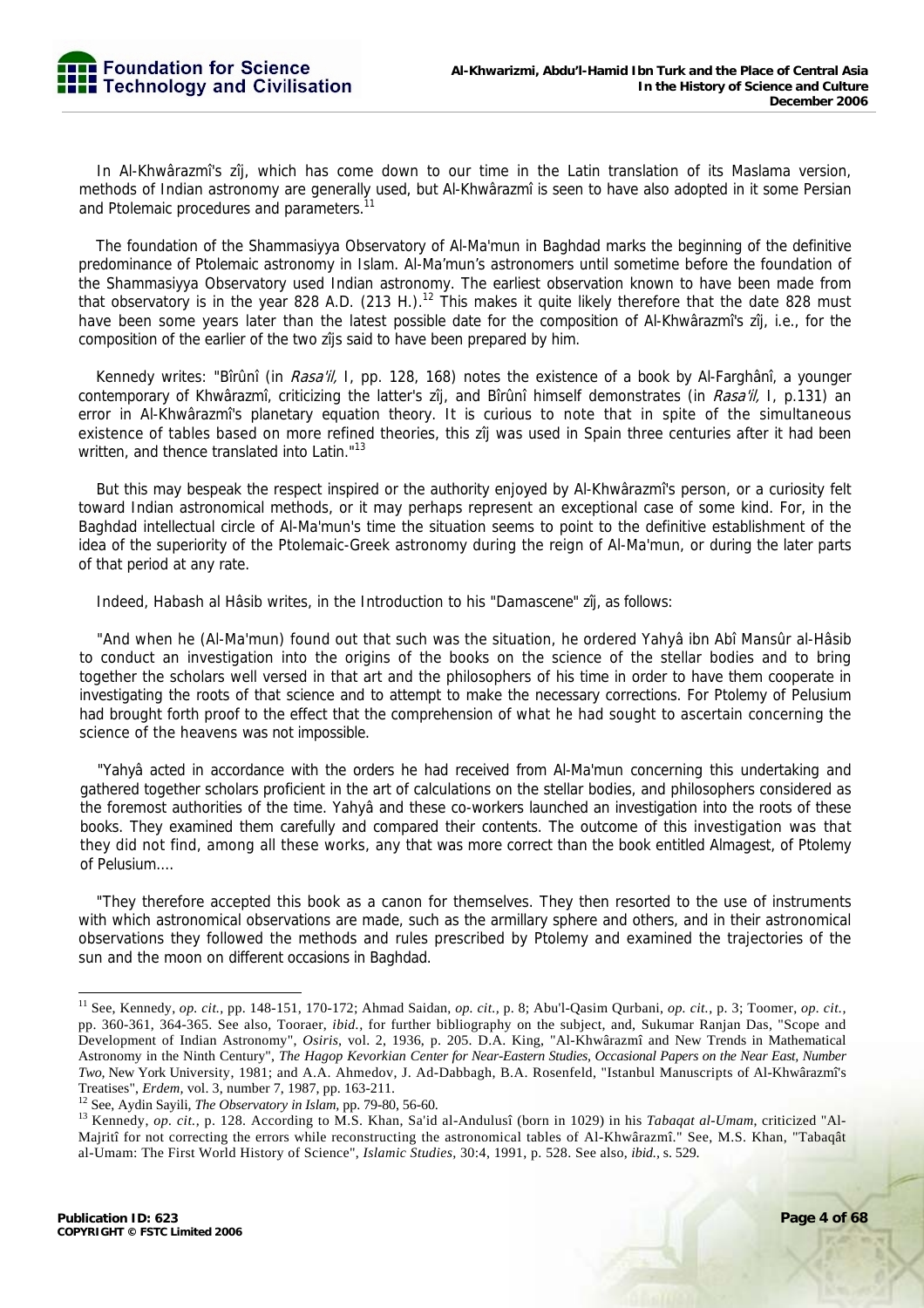"Then, after the death of Yahyâ ibn Abî Mansûr, Al-Ma'mun, may God be pleased with him, went to Damascus and addressed himself to Yahyâ ibn Aktam and Al-'Abbas ibn Sa'îd al-Jawhari ... whereupon they chose for him Khalid ibn <sup>c</sup>Abd al-Mâlik al-Marwrûdhî. Al-Ma'mun ordered him to make ready instruments of the greatest possible perfection and to observe the stellar bodies for a whole year at Dayr Murran...."14

Under these circumstances it seems quite clear that Al-Khwârazmî's zîj prepared for Al-Ma'mun and written, according to Ibn al-Nadîm, after the rasad (observations at the Observatory) should not be the one somewhat revised by Maslama al-Majritî. This must have been a zîj, such as that of Habash al-Hasib, based on the work and especially observations carried out in the Shammasiyya and Qasiyun Observatories. The zîj of Al-Khwârazmî, as revised by Maslama, which we possess in its Latin translation must therefore go back to the years before 828. Ibn al-Qiftî also states briefly that during Al-Ma'mun's reign Ptolemy came to the forefront as an authority and that this was followed by an activity based on observational work.<sup>15</sup>

The historian Tabarî speaks of Al-Khwârazmî, and on one occasion he reports that when the caliph Al-Wathiq was fatally ill he ordered astrologers to come to his bedside so that he would have them make a prognostication concerning his life span, shortly before his death, and Al-Khwârazmî was among them. But the name Al-Khwârazmî occurs in the form of Muhammad ibn Mûsâ al-Khwârazmî al-Majûsî al-Qutrubbullî. Sanad ibn Alî is also in the group.

This was supposed to refer to Al-Khwârazmî, and it was assumed that some kind of a mistake had somehow crept in. However, in case it is assumed that the person in question is Al-Khwârazmî, one has to accept that he had the additional epithet al-Qutrubbulî referring to a district not far from Baghdad. But such an epithet for him is not attested in any other source. He should also be assumed to have some connection with the Zoroastrian religion because of his epithet Al-Majûsî, and he is known to be a devout Muslim.<sup>16</sup>

Apparently this confusion is due merely to the dropping off of the conjunctive particle "and" ( $\omega a$ ), as aptly pointed out by Roshdi Rashed. Al-Majûsî al-Qutrubbulli thus refers to another person who was present among the group assembled at the caliph's bedside. There may thus be missing another word such as Muhammad or Alî, e.g., i.e., the given name of Al-Majûsî al-Qutrubbullî.<sup>17</sup>

**This means that Al-Khwârazmî was still alive in 847 A.D., the date of Al-Wathiq's death.** Indeed, we have another clue indicating that Al-Khwârazmî was still alive at the beginning of that caliph's reign and that he was held in high esteem by that caliph. According to the testimony of the tenth century historian Al-Maqdîsî (or Muqaddasî), the caliph Wathiq sent Al-Khwârazmî, early during his reign, to Tarkhan, king of the Khazars.

There has been some hesitation as to whether the person in question here was Abu Ja<sup>c</sup>far Muhammad ibn Mûsâ al-Khwârazmî or Muhammad ibn Mûsâ ibn Shâkir. Dunlop at first tended to agree with Suter in deciding that the person visiting Tarkhan, the king of the Khazars, was probably Muhammad ibn Mûsâ ibn Shâkir.<sup>18</sup> But later Dunlop is seen to have changed his opinion in the light of certain additional bits of information. He says, "If it is a fact that Al-Khwârazmî visited Khazaria, very likely he did so for scientific purposes." But there is really no good reason for casting this sentence into the conditional form. For Al-Maqdisî openly states this as a fact and he gives the name of the person sent to Tarkhan as Muhammad ibn Mûsâ al-Khwârazmî "the munajjim," so that there is no reason at all to think that the person may have been one of the Banû Mûsâ Brothers. Furthermore,

<sup>14</sup> Aydin Sayili, "The Introductory Section of Habash's Astronomical Tables Known as the 'Damascene' zîj", *Ankara Universitesi* 

Dtl ve Tarih-Cografya Fakültesi Dergisi, vol. 13, 1955, pp. 142-143.<br><sup>15</sup> See, Ibn al-Qiftî, *Ta'rikh al-Hukamâ*, ed. Lippert, Berlin 1903, p. 271.<br><sup>16</sup> See, Toomer, *op. cit.*, p. 358.<br><sup>17</sup> See, Roshdi Rashed, *Entre Math* 

<sup>1984,</sup> p. 17, note 1. See also, Aydin Sayili, *The Observatory in Islam*, p. 33.<br><sup>18</sup> D. M. Dunlop, "Muhammad ibn Mûsâ al-Khwârazmî", Journal of the Royal Asiatic Society of Great Britain and Ireland, 1943, pp. 248-250.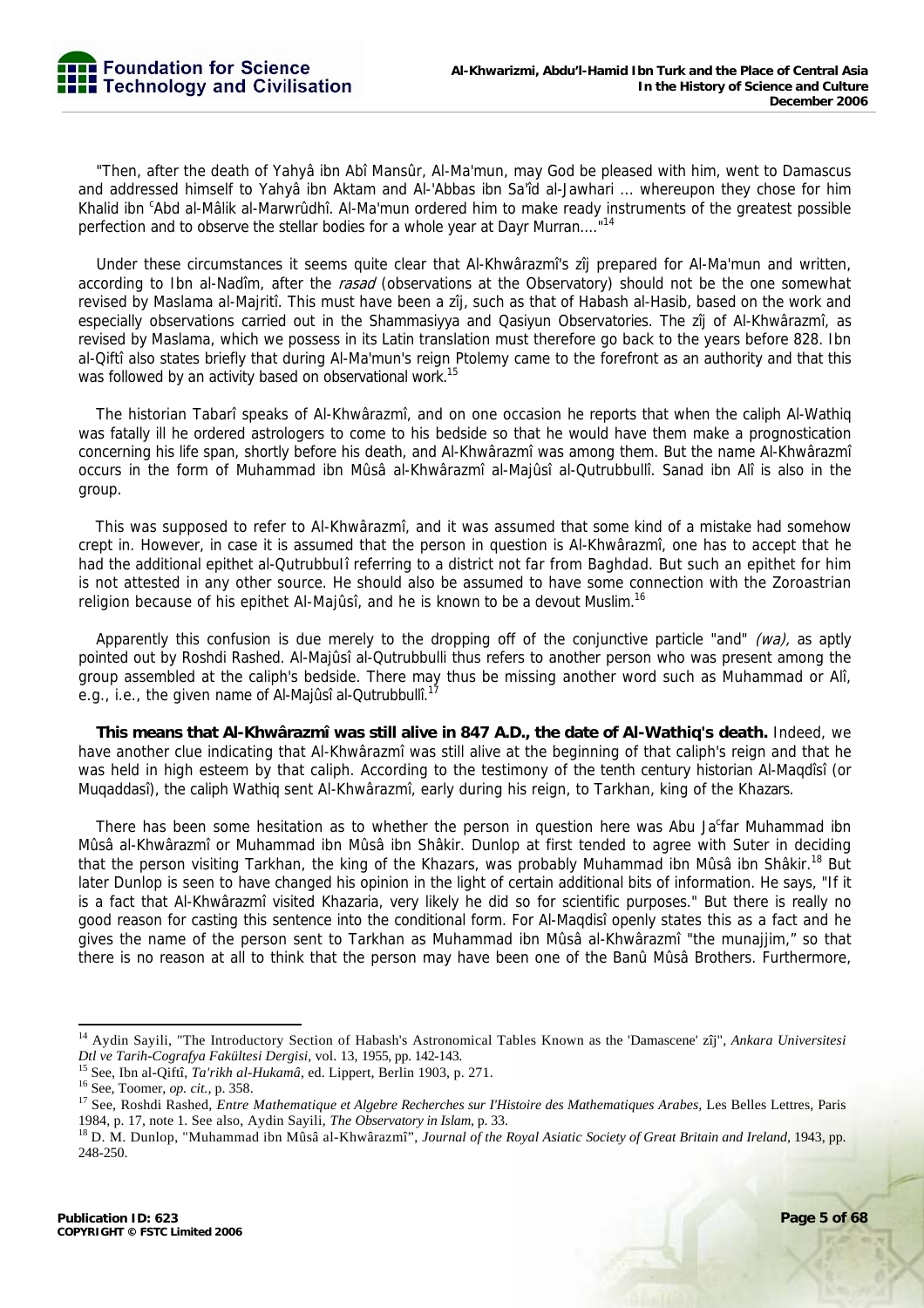

the text has been subjected to no amendation at this point and the editor does not give any relevant variants in the footnotes.19

There is no compelling reason either to uphold the supposition that the visit was of a scientific nature. It is said by Maqdisî that the caliph saw in his dream that the Wall of Gog and Magog built by Alexander had been breached and thereupon-sent Sallâm on a journey with the specific purpose of ascertaining the actual situation. It is on this occasion that Al-Maqdîsî mentions Al-Khwârazmî's visit to the Khazar king which took place somewhat earlier. The visit may have been of a political nature with a religious or commercial background. Although the Jewish religion was accorded an official status, among the Khazars, the Muslim religion too was extensively practiced in the Khazar state,<sup>20</sup> and the Muslim-Khazar trade relations too were of considerable dimensions.<sup>21</sup>

What can be said with greater certainty is that Al-Khwârazmî's visit to the Khazar King has the earmarks of an official visit. Sallam, who some time later was commissioned with a similar visit, was an interpreter in the court of Al-Wathig and dealt especially with the caliph's Turkish correspondence.<sup>22</sup> It may be conjectured, therefore, that the reason why Al-Khwârazmî was commissioned with the visit was partly the circumstance that he knew Turkish, the language of the Khazars. Indeed, this would not be surprising at all for a person like Al-Khwârazmî simply in view of his being a native of Khwarazm. Beyrûnî too, e.g., who was a native of Khwarazm, knew Turkish in his childhood, while, as a child, both the Arabic and the Persian languages were alien to him. $^{23}$ 

The title Al-Khwârazmî should in these early centuries of Islam, refer to the old city of Khwarazm situated on the mouth of the Oxus River, on Lake Aral. $24$  This was just on the border of the land extending between the Caspian Sea and the Aral Lake, a land which the Arab armies bypassed in their conquest of Persia, Khurasan, and Transoxania. It was inhabited by Turks who gradually accepted the Muslim religion by their own free will and who also infiltrated into Khwarazm.<sup>25</sup> It is of interest that Khazar hegemony and political boundary extended at times beyond the Caspian Sea up to the coast of the Aral Lake, i.e., to the vicinity, or the very boundary, of Khwarazm.26

The caliph Al-Wathiq sent Al-Khwarazm to the Byzantine Empire also, charging him with the task of investigating the tomb of the Seven Sleepers at Ephesus. Toomer is of the belief that the person charged with this function was not Muhammad ibn Mûsâ al-Khwârazmî, but was Muhammad ibn Mûsâ ibn Shâkir,<sup>27</sup> i.e., the oldest one among the three Banû Mûsâ Brothers who received their scientific training in the Bayt al-Hikma under Al-Ma'mun's patronage.<sup>28</sup> But apparently the reason why Toomer tends to believe that it was Muhammad ibn Mûsâ

<sup>19</sup> Al-Maqdisî, *Ahsanu 't-Taqasim fî Marifati'l-Aqâlîm,* ed. MJ. de Goeje, E.J. Brill, Leiden 1906, p. 362; D.M. Dunlop, *The History*  of the Jewish Khazars, Princeton University Press, 1954, p. 190.<br><sup>20</sup> See, Dunlop, op. cit, pp. 222 ff.<br><sup>20</sup> See, Dunlop, op. cit, pp. 222 ff.<br><sup>21</sup> A.N. Poliak, "The Jewish Khazar Kingdom in the Medieval Geographical Scie

des Sciences, Jerusalem 1953, pp. 488-492.<br><sup>22</sup> See, Poliak, *op. cit.*, p. 489; Dunlop, p. 191.<br><sup>23</sup> See, Max Meyerhof, "Das Vorwort zur Drogenkunde des Bîrûnî", *Quellen und Studien zur Geschichte der Naturwissenschaften* 

*der Medizin,* Berlin 1932, vol. 3, Heft 3, pp. 12, 39-40; Bîrûnî, *Kitabu's-Saydana,* ed. Hakim Mohammed Said, Karachi 1973, p. 12; *Al-Bîrûnî's Book on Pharmacy and Materia Medica,* tr. Hakim Mohammed Said, Karachi 1973, p-8; Zeki Velidi Togan, "Bîrûnî", *Islam Ansiklopedisi,* vol. 2, 1949, pp. 635-636; Zeki Velidi Togan, *Umumi Turk Tarihine Giris,* Istanbul 1946, pp. 420-421; Aydin Sayili, "Bîrûnî", *Belleten* (Turkish Historical Society), vol. 13, 1948, pp. 56-57.<br><sup>24</sup> See, F.A. Shamsî, "Abu al-Rayhân Muhammad ibn Ahmad al-Bayrûnî", Al-Bîrûnî Commemorative Volume: Proceedings of the

International Congress Held in Pakistan, November 26 Through December 12, 1973, Karachi 1979, pp. 260-288.<br><sup>25</sup> See, W. Barthold, *Turkestan v Epokhu Mongol'skago Nashestviia*, St. Petersburg 1898, 1, texts, p. 99; R.N. Fr

<sup>&</sup>quot;Turks in the Middle East Before the Seljuqs", *Journal of the American Oriental Society,* vol. 63, 1943, p. 199 and note 56; R.N. Frye and Aydin Sayili, "Selcuklulardan Evvel Orta Sarkta Turkler", *Belleten,* (Turkish Historical Society), vol. 13, 1948, p. 55 and note 3. R.N. Frye and Aydin Sayili, "Turks in Khurasan and Transoxania Before the Seljuqs", *Muslim World,* vol. 35, 1945, pp. 308- 315.<br>
<sup>26</sup> See, Dunlop, *op. cit.*, pp. 150, 160.

<sup>26</sup> See, Dunlop, *op. cit.,* pp. 150, 160. 27 See, GJ. Toomer, "Al-Khwarasmi, Abu Ja'far Muhammad ibn Mûsâ", *Dictionary of Scientific Biography,* vol. 7, 1973, p. 358. See also, C. A. Nallino, "Al-Khwârazmî e il suo Rifacimento della Geografia di Tolomeo", *Raccolta di Scritti Editi e imediti,* vol. 5, Rome 1944, pp. 463-465 (458, 532).

<sup>28</sup> See, Aydin Sayili, *The Observatory in Islam,* pp. 92-93.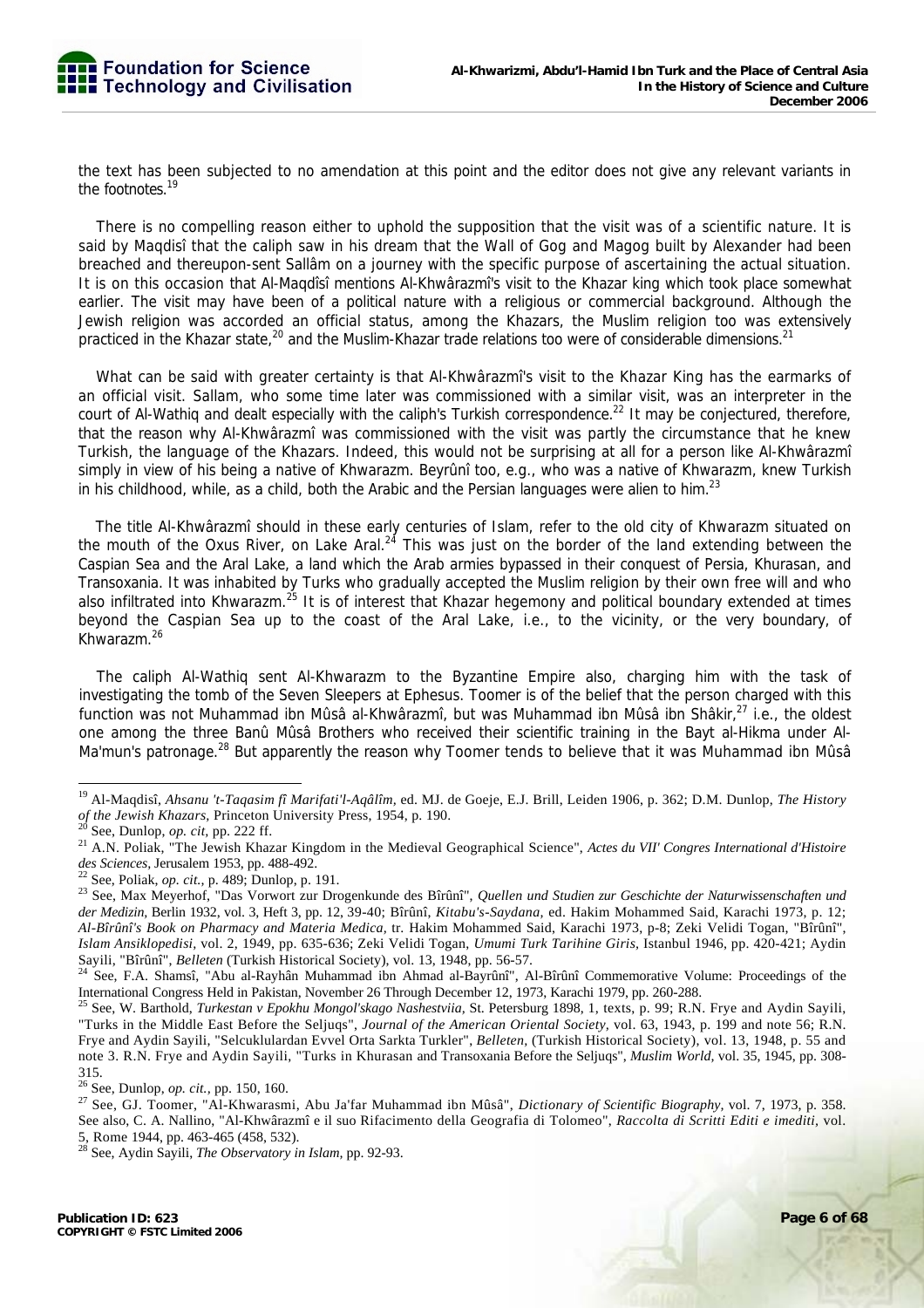ibn Shâkir who was sent to Byzantium is that he thinks it was likewise Muhammad ibn Mûsâ ibn Shâkir who was sent by Al-Wathiq to the Khazar king.

We can thus conclude with some certainty that Abu Ja' far Muhammad ibn Mûsâ al-Khwârazmî survived the caliph Al-Wathiq who died in the year 847. No information has come down to us concerning the year of Al-Khwârazmî's birth.

It would seem reasonable to conjecture that Al-Khwârazmî had a hand in the geodetic measurements carried out during Al-Ma'mun's reign in order to measure the length of a terrestrial degree and also the distance between Baghdad and Mecca. For this undertaking was organized by the Bayt al-Hikma where Al-Khwârazmî was active as a key figure, although there is no justification for a conjecture that he actually took part in any of these expeditions.

The primary objective of these expeditions was to ascertain for the translation of Ptolemy's Almagest carried out at the House of Wisdom (Bayt al-Hikma) the value of one stadium, the unit length used by Ptolemy, in terms of the units known and used in Islam at that time.<sup>29</sup>



**Figure 1.** The drawing of Khwârizmî on a stamp. The stamp reads: Post USSR 1983, 1200 Years, Mukhammad al-Korezmi (The image was introduced by the editor).

In his Algebra Al-Khwârazmî uses the arithmetical rule of "false position" and "double false position" combined with the "rule of three" generally for solving equations of the first degree, i.e., for solving algebraically problems without algebra. As to his solutions of quadratic equations, he employs for this purpose simple geometric constructions consisting of squares and rectangles, reminiscent of analytical methods of completing or transforming into squares, or into exact squares. This is indeed equivalent, in a way, to the analytic solution of the equation practiced in our own day.

This geometric way of solution of the quadratic equation is also somewhat similar to the Pythagorean geometry incorporated by Euclid into Book 2 of his Elements. In fact, it would seem that this secures a solid foundation for the solution of the algebraic problems expressed in the form of quadratic equations. In other words, it serves to prop these solutions with the rigor of geometrical knowledge, i.e., it sets this algebra free from

<sup>29</sup> Aydin Sayili, *the Observatory in Islam,* pp. 85-87.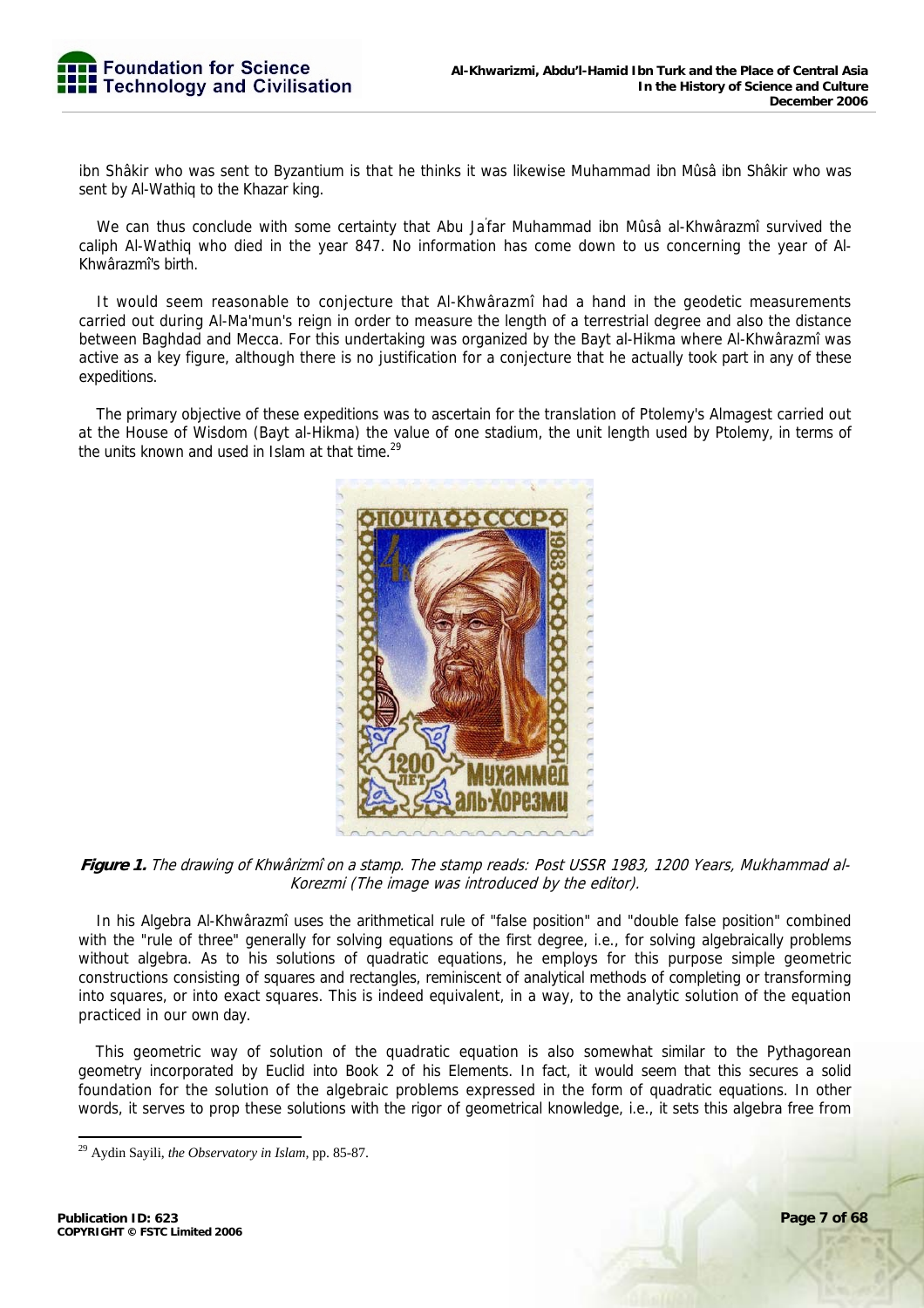the thorny question of avoiding irrational roots, a circumstance which seems quite instructive since it brings to mind the Pythagorean shift from emphasis on pure number to the expedient alternative of the geometric representation of number. Recourse to geometric representation also opens the door for finding two roots for a quadratic equation provided both roots are positive.

Several writers have pointed to ties between Al-Khwârazmî's geometrical solutions and certain theorems of Book 2 of Euclid's Elements.<sup>30</sup> This tradition goes back to Zeuten in the nineteenth century.<sup>31</sup> Gandz, however, is not of this opinion. On the contrary, as we shall see in somewhat greater detail below, Gandz believes that Al-Khwârazmî's method of geometrical demonstration shows that Al-Khwârazmî remained outside the sphere of Greek influence.<sup>32</sup> Al-Khwârazmî does not seem to have written a separate work on geometry proper. The translation into Arabic of Euclid's geometry in Islam goes back to the time of Al-Mansûr (754-775 A.D.).

Al-Khwârazmî speaks of rational numbers as "audible" and of surd numbers as "inaudible" and it is the latter that gave rise to the word surd (deaf-mute). The first European use of the word seems to begin with Gerard of Cremona (ca. 1150). It corresponds to the term irrational or incommensurable. $33$ 

We may dwell here briefly on the words *Jabr* and *mugabala* occurring in the name of Al-Khwârazmî's book. Reviewing a book of Julius Ruska, Karpinski writes, "So far as the title (hisâb al-gabr wa'l-muqabalah) is concerned, Ruska shows that Rosen is extremely careless and unscientific in his English translation of the two terms involving the idea of restoration or completion (algabr) and reduction or comparison (almuqabalah).

"Both terms are carefully explained by Al-Khwârazmî in connection with algebraic problems. When the Arab arrives at the equation 10x-x<sup>2</sup>=21, he conceives of 10x as being incomplete by the amount x<sup>2</sup> which he "completes" with  $x^3$ , arriving at  $10x=21 + x^2$ ; the word used for "completes" is a verb formed from the same stem as *gabr* (algabr). When the Arab arrives at an equation 50 +  $x^2 = 29 + 10x$ , he "reduces" by casting out 29 from 50, arriving at 21 +  $x^{2}$  10x; the verb used for "reduces" here is from the same stem as *mukabalah.*"<sup>34</sup>

# Roshdi Rashed translates the terms *jabr* and *muqabala* as *transposition* and *reduction.*<sup>35</sup>

George A. Saliba speaks of the two meanings of the word *jabara*, one being "to reduce a fracture," and the other "to force, to compel." He then writes:

"We believe ... that the root *jabara* was employed by the medieval algebraists in its second sense, "to compel." In this, we follow one of these same algebraists, Abu Bakr Muhammad ibn al-Husein al-Karaji, quoted below, and a contemporary historian of science....

<sup>30</sup> See, e.g., Salih Zeki, *Athâr-i Bâgiya,* vol. 2, 1913, pp. 13-14; Julius Ruska, "Review on Karpinski's English Version of Robert of Chester's Translation of the Algebra of Al-Khwârazmî", *Isis,* vol. 4, 1921, p. 504; Solomon Gandz, "Isoperimetric Problems and the Origin of the Quadratic Equations", *Isis,* vol. 32, 1940, p. 114. Hamit Dilgan, *Mukammed ibn Mûsâ el-Harezmî,* Istanbul 1957, p. 5; Martin Levey, "Some Notes on the Algebra of Abu Kâmil Shuja'", *L'Enseignement Matkematique,* series 2, vol. 4, fascicle 2, April-June 1958, pp- 77-92; A. Sayili, *Logical Necessities in Mixed Equations by 'Abd al-Hamîd ibn Turk and the Algebra of his Time,* Ankara 1962, pp. 68-71, 133-138; GJ. Toomer, "Al-Khwârazmî", *Dictionary of Scientific Biography,* vol. 7, 1973, p. 360.

<sup>&</sup>lt;sup>31</sup> See, A. Seidenberg, "The Origin of Mathematics", *Archive for History of Exact Sciences*, vol. 18, number 4, 1978, pp. 307-308.<br><sup>32</sup> Solomon Gandz, "The Sources of Al-Khwârazmî's Algebra", *Osiris*, vol. I, 1936, pp.

Development of the Quadratic Equations in Babylonian, Greek, and Early Arabic Algebra", *Osiris,* vol. 3, 1938, pp. 405-557. See below, p. 34 and note 95.<br><sup>33</sup> See, D.E. Smith, *History of Mathematics*, vol. 2, p. 252.

<sup>&</sup>lt;sup>34</sup> Review by Louis C. Karpinski of Julius Ruska, "Zur Ältesten Arabischen Algebra und Rechenkunst" *(Sitzungsberichte der Heidelberger Akademie der Wissenschaften, Philosopkischhistorische Klasse,* vol. 8, pp. 1-125, 1917), in: *Isis,* vol. 4, 1921 (pp. 67-70), p. 68.

<sup>35</sup> Roshdi Rashed, "L'Idee de 1'Algebre Selon Al-Khwârazmî", *Fundamenut Scientiae,* vol. 4., number 1, p. 95.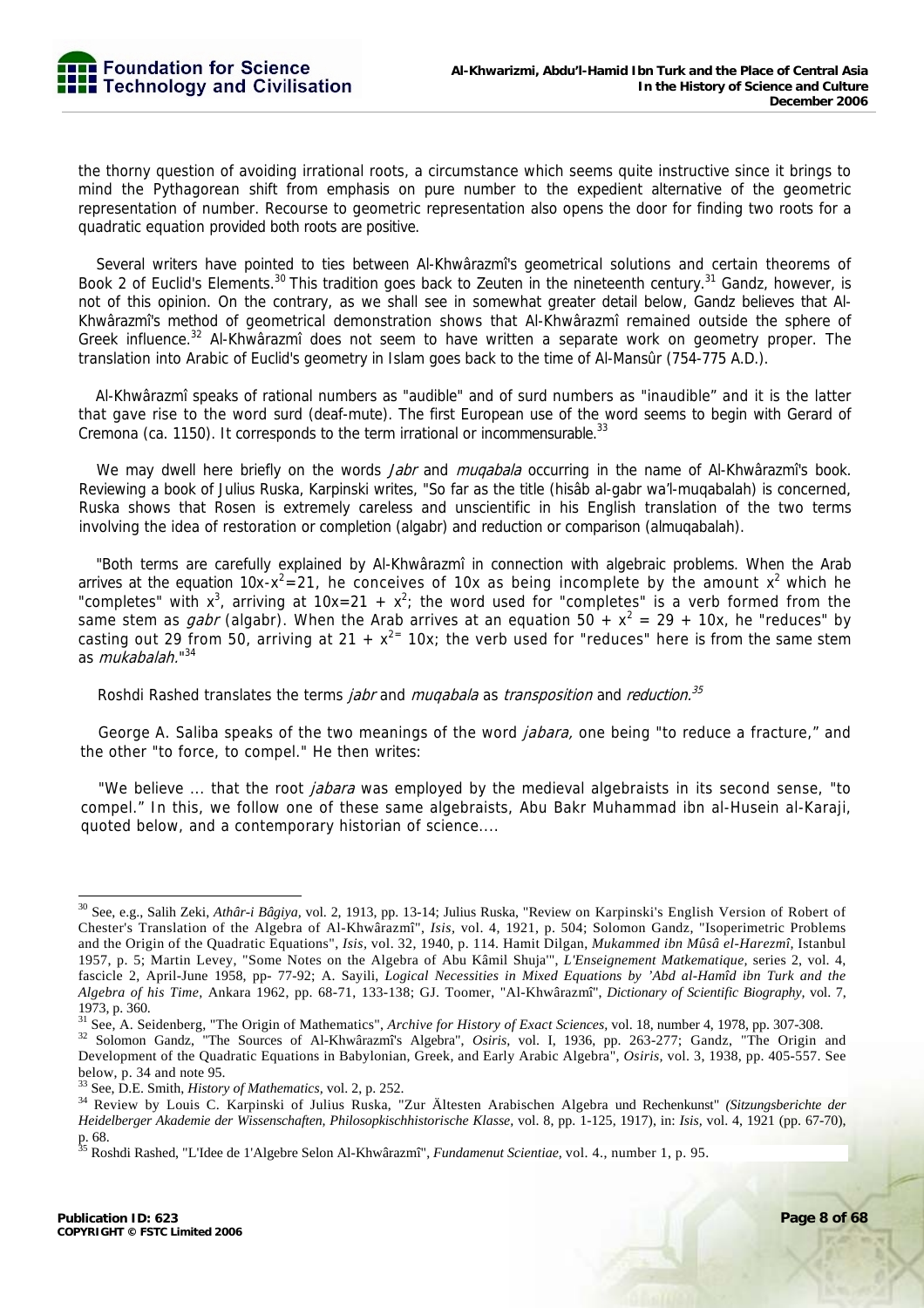"The science of Algebra differs from Arithmetic ... in that in the first one assumes a set of relations involving the unknown. Certain mathematical operations are then performed until there emerges a value that satisfies the conditions of the problem. This process can be looked upon as forcing out the value of the unknown. And whatever process, or operation, pushes the unknown closer to the domain of the known can be called *jabr.* This is the essence of al-Karaji's definition of *jabr.* On the other hand, in solving an algebraic problem, more often than not, more than one value for the required unknown is obtained. It is only by checking these values against the conditions of the problem that the appropriate one can be chosen. This process of checking is the one intended by the word *muqabalah* (lit. comparing, posing opposite). This meaning of *mugabalah* is that intended by al-Samaw'al (d. ca. 1175 A.D.) in his discussion of "Analysis" quoted below."<sup>36</sup>

Earlier writers, as e.g., Julius Ruska, Solomon Gandz, Aldo Mieli and Carl B. Boyer<sup>37</sup> have also dwelt at some length on the meaning and usage of the terms al-jabr and al-muqabala.

Luckey points out that Thabit ibn Qurra does not use the term al-jabr in the sense of "restoration" or "completion," i.e., the operation of getting rid of a negative term. He rather uses the term al-jabr, without adding to it the word al-mugabala, simply in the sense of the branch of mathematics designated now by the word algebra.<sup>38</sup>

There are other examples of such usages of the term algebra. But Thabit ibn Qurra (ca. 834-901) does so consistently and is a quite early-example of such usage. It is therefore of special interest. Indeed, it may possibly reveal or constitute, in a way, an earlier tradition going back to the Mesopotamian use of the word.

#### Gandz says:

"There are still remnants in the mathematical literature suggesting that in olden times the term aljabr alone was used for the science of equations, and the term al-jabriyyûn was taken for the masters of algebra. On the other hand, the term *at-muqabalah* alone, according to its real meaning of "putting face" to face, confronting, equation," seems to be the most appropriate name for equations in general. With these difficulties in mind, the writer undertook to search out the real meaning of *jabara* in the related Semitic languages. Now the Assyrian name *gabru-mahdru* means to be equal, to correspond, to confront, or to put two things face to face, see Delitzsch, Asyyrisches Handworterbuch, under gabru and mahdru, pp. 193, 401, and Muss-Arnolt, *Assyrian Dictionary*, under *gabru* and *maxaru*, pp. 210, 525. From the first of these we have the etymology of the Hebrew *geber* and *gibbor. Geber* is the mature man leaving the state of boyhood and being *equal* in rank and value to the other men of the assembly or army. Gibbor is the hero who is strong enough to fight and overcome his equals and rivals in the hostile army. Gabara = jabara, in its original Assyrian meaning, is, therefore, the corresponding name for the Arabic *qabala* (verbal noun *muqabalah)*, and an appropriate name for equations in general."<sup>39</sup> According to J. Høyrup, however, the origin of the word algebra goes back to the Sumerians.40

<sup>&</sup>lt;sup>36</sup> George A. Saliba, "The Meaning of al-jabr wa'l-muqabalah", Centaurus, vol.17, pp, 189-190.

<sup>37</sup> Julius Ruska, "Zur Altesten Arabischen Algebra und Rechenkunst", Sitzungsberichte der Heidelberger Akademie der Wissenschaften, *Philosophisch-Hislorische Klasse,* vol. 8, Jahnjng 1917, pp. (1-125) 7-14; Solomon Gandz, "The Origin of the Term 'Algebra'", *American Scientific Monthly,* vol. 33, 1926, pp. 437-440; Aldo Mieli, *La Science Arabs,* EJ. Brill, Leiden 1939 (1966), pp. 83-84; Carl B. Boyer, *A History of Mathematics*, John Wiley and Sons, Inc., 1968, pp. 252-253.<br><sup>38</sup> P. Luckey, "Thabit b. Qurra uber den Geometrischen Richtigkeits Nachweis der Auflosung der Quadratischen Gleichungen",

*Sachsische Akademie der Wissenschaften zu Leipzig, Mathematisch-Naturwissenschafliche Klasse,* Bericht 93, Sitzung von 7 Juli 1941, pp. (93-114), 95-96.

<sup>&</sup>lt;sup>39</sup> S. Gandz, "The Origin of the Term 'Algebra'", American Scientific Monthly, vol. 33, 1926, p. 439.<br><sup>40</sup> See, J. Høyrup, "Al-Khwarazmî, Ibn Turk, and the Liber Mensurationum: On the Origins of Islamic Algebra", *Erdem*, no 5, 1986, p. 476; Melek Dosay, *Kereci'nin Ilel Hesab el-Cebr ve'l-Mukabele Adli Eseri,* Ankara 1991, p. 10.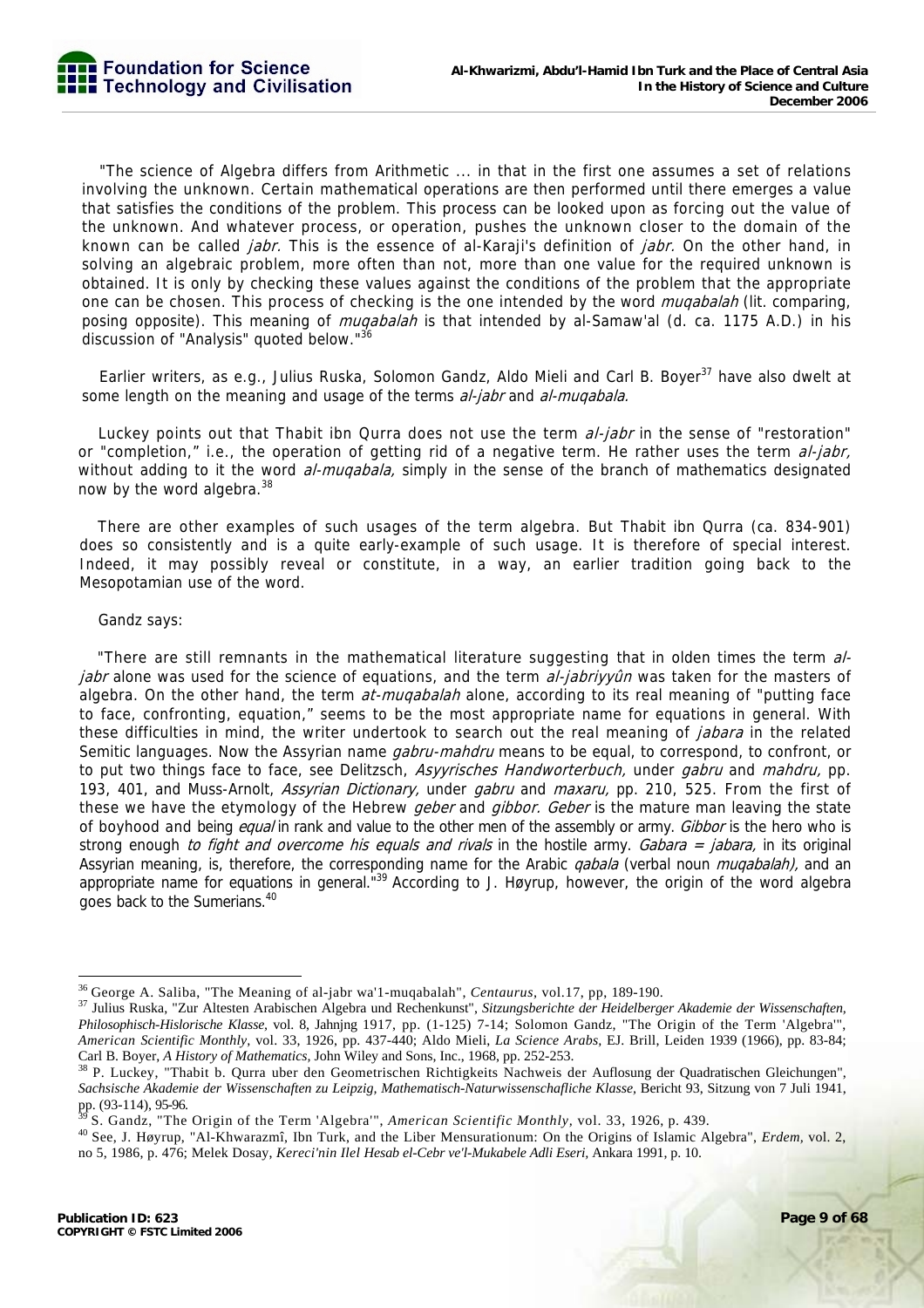We are interested here mainly in Al-Khwârazmî's work in the Held of algebra. Now algebra which, in its essence and early history, is the art of making the solutions of arithmetical problems less cumbersome than they would ordinarily be in arithmetic proper, was in a sense a new field, although it went back to ancient Mesopotamia, on the one hand, and to Diophantos, on the other. In the form it made its appearance in Islam and as it is represented in Al-Khwârazmî it was closely associated with arithmetic, but some of its essential features, i.e., in the solutions it provided for quadratic equations, it was clearly geometrical. Moreover, as far as the question of its predecessors in Greek mathematics is concerned, its direct or indirect ties with Diophantos' arithmetic and algebra and with Euclid's geometry should certainly be made subject of weighty consideration.<sup>41</sup>

It is generally admitted that Al-Khwârazmî's book on algebra represents the first systematic treatment of the general subject of algebra as distinct from the theory of numbers. This does not mean the first appearance of algebra. For this goes clearly back to the early centuries of the second millennium B. C. in Mesopotamia. This is amply testified by the researches of such scholars as F. Thureau-Dangin, O. Neugebauer, Solomon Gandz, E. M. Bruins, and B. L. van der Waerden.<sup>42</sup>

That the idea that algebra as an independent discipline and as distinct from Arithmetic or the theory of numbers first appeared all of a sudden in Islam, and with Al-Khwârazmî, is a thesis that used to be considered more or less reasonable during the last century, in the absence of a knowledge of Babylonian algebra and in spite of the existence of a considerable amount of knowledge concerning Diophantos. It was especially as a result of the discovery of Mesopotamian algebra that this image has largely disappeared. Notwithstanding the Babylonian and Diophantine achievements in algebra, Professor Roshdi Rashed is recently reviving the thesis that Al-Khwârazmî's share of original contribution to the discipline is quite substantial. $43$ 

Florian Cajori, writing shortly before concentrated work on Mesopotamian Algebra had started to give its substantial fruits, said concerning Al-Khwârazmî's algebra, "The work on algebra, like the arithmetic, by the same author, contains little that is original. It explains elementary operations and the solutions of linear and quadratic equations. From whom did the author borrow his knowledge of algebra? That it came entirely from Indian sources is impossible, for the Hindus had no rules like the "restoration" (jabr) and "reduction" (muqabala). They were for instance never in the habit of making all terms positive, as is done by the process of "restoration." Diophantos gives two rules which resemble somewhat those of our Arabic author, but the probability that the Arab got all his algebra from Diophantos is lessened by the consideration that he recognized both roots of a quadratic, while Diophantos noticed only one; and the Greek algebraist, unlike the Arab, habitually rejected irrational solutions. It would seem, therefore, that the algebra of Al-Khwârazmî was neither purely Indian nor purely Greek."<sup>44</sup> As is seen, there is no mention of Babylonian algebra in this text. The perspective was to extensively change as a result of the copious light shed upon the subject by the content of relevant cuneiform tablets.

Algebra can be distinguished in its earlier phase as a study of equations and methods of solving them from modern abstract algebra which is enormously more complex and many-sided. Now, was this earlier phase of algebra as a continued tradition before its transition, in an uninterrupted historical process, into modern algebra, created first in Islam, or did the World of Islam inherit it almost ready made from the past? Moreover, in either case, as Arabic was the language of science in Islam, the first appearance of the subject in Islam had to be in Arabic, regardless of whether it was a brand-new achievement or taken over from a past tradition.

<sup>&</sup>lt;sup>41</sup> See, Roshdi Rashed, Entre Arithmetique el Algebre, Reckerckes sur l'Histoire des Mathe'matiques Arabes, Paris 1984, p. 9.

<sup>&</sup>lt;sup>42</sup> See, Aydin Sayili, Misirlilarda ve Mezopotamyalilarda Matematik, Astronomi ve Tip, Ankara 1966, pp. 246-247; B.L. van der Waerden, "Mathematics and Astronomy in Mesopotamia", *Dictionary of Scientific Biography,* vol. 15, Charles Scribner's Sons, 1981, pp. 667, 668-670.

<sup>43</sup> Roshdi Rashed, *Entre Arithmetique et Algebre,* p. 9. Jens Høyrup has recently published a critical appraisal of this question where he also gives a survey of the trends with regard to the question of historical continuity in this matter, i.e., in the history of algebra starting with its most ancient and formative phases in Mesopotamia. See, Jens Høyrup, *Changing Trends in the Historiography of Mesopotamian Mathematics -An Insiders View-,* Preprints og Reprints, 1991, Roskilde University Center, Denmark. 44 F. Cajori, *A History of Mathematics,* The Mac Millan Company, 1931, p. 103.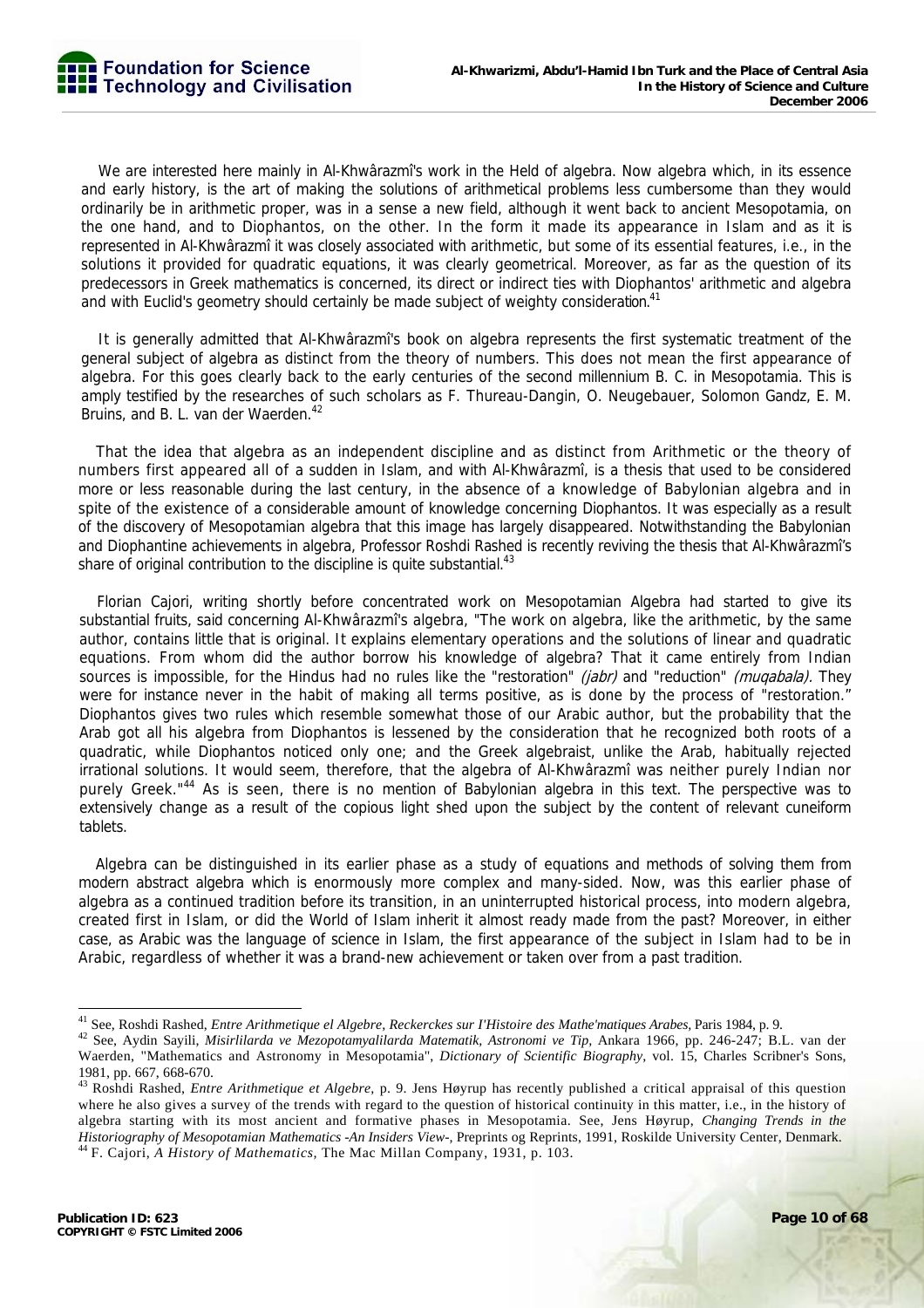Another question is this: Who wrote the first book in algebra in Arabic? The question seems to have been to some extent controversial, and a short reference to it has come down to us in the words of Hâjjî Khalîfa. The source statement reproduced in Hajji Khalifa's text is that of Abu Kâmil Shujâ<sup>c</sup> ibn Aslam. According to him, the mathematician Abu Barza claimed that his ancestor, i.e., possibly his grandfather or great grandfather, had priority over Al-Khwârazmî in writing a book in algebra and drawing attention to this discipline in the newly emerging intellectual world of Islam.

Abu Kâmil flatly rejected this claim, and he also gave vent to his scepticism concerning Abu Barza's assertion that <sup>c</sup>Abd al-Hamîd ibn Turk was an ancestor of his. This latter assertion of Abû Barza is confirmed, however, by both Ibn al-Nadîm and Ibn al-Qiftî, and Abu Barza too had the surname Ibn Turk in common with <sup>c</sup>Abd al-Hamîd ibn Wasi<sup>c</sup> ibn Turk.

The phraseology of the report concerning this controversy creates the impression that Abu Barza ibn Turk's life span was perhaps somewhat before that of Abu Kâmil. Indeed, Abu Barza died in 910 A.D., according to Ibn al-Qiftî,<sup>45</sup> while Abu Kâmil seems to have outlived Abu Barza by about two decades. For Roshdi Rashed gives the life span of Abu Kâmil as from 850 to 930 A.D.<sup>46</sup> Adel Anbouba<sup>47</sup> gives Abu Kâmil's year of death as approximately 900 A.D., however. It may be noted in this connection that Ibn al-Nadîm mentions the name of Abu Barza before that of Abu Kâmil in his synoptic account of calculators and arithmeticians of the Islamic World.<sup>48</sup>

Only a fragment of several pages of <sup>c</sup>Abd al-Hamîd ibn Turk's book on algebra entitled Kitâb al-Jabr wa'1-Muqabala has come down to our day. Salih Zeki speaks of this treatise, as referred to by Hajji Khalifa,<sup>49</sup> and Carl Brockelmann, and Max Krause also refer to it.<sup>50</sup>

Ibn al-Nadîm says concerning 'Abd al-Hamîd: "He is Abu'1-Fadl 'Abd al-Hamîd ibn Wâsî ibn Turk al-Khuttali (or, al-Jili), the calculator, and it is said that he is surnamed Abu Muhammad, and of his books are The Comprehensive Book in Arithmetic which contains six books (chapters?) and The Book of Commercial Transactions. "51 Ibn al-Nadîm is seen not to speak of a book by 'Abd al-Hamîd on algebra. But he does the same thing in speaking of Al-Khwârazmî, although he refers three times, elsewhere in his book, to commentaries written on Al-Khwârazmî's Algebra. We know, on the other hand that 'Abd al-Hamîd too was the author of a book on algebra, on the basis of a reference to such a name (Kitab al-Jabr wa'1-Mugabala) in the extant manuscript of a fragment of this book.<sup>52</sup>

Ibn al-Qiftî, on the other hand, has the following to say about 'Abd al-Hamîd: "He is a calculator learned in the art of calculation (hisâb) having antecedence in the field, and he is mentioned by the people of that profession. He is known as Ibn Turk al-Jîlî, and he is surnamed as Abu Muhammad. In the field of Arithmetic, he has well-known and much used publications. Among them is *The Comprehensive Book in Arithmetic*, which comprises six books, and The Book of Little-Known Things in Arithmetic, and the Qualities of Numbers.<sup>53</sup>

The fragment, or tract, of the book on algebra of <sup>c</sup>Abd al-Hamîd ibn Turk that has come down to us apparently made up one whole chapter. For it bears the specific and distinct title "Logical Necessities in Mixed Equations" and

<sup>&</sup>lt;sup>45</sup> Ibn al-Oiftî, Kitâb Ta'rikh al-Hukama, ed. Lippert, Berlin 1903, p. 230.

<sup>&</sup>lt;sup>46</sup> See, Roshdi Rashed, *Entre Aritkmetiqute et Algebre*, p. 44.<br><sup>47</sup> Adel Anbouba, "Al-Karaji", *Etudes Litteraires*, University of Lubnan, 1959, p. 73.<br><sup>48</sup> Ibn al-Nadîm, *Kitâb al-Fihrish*, ed. Flügel, vol. 1, p. 281. Islamischer Mathematiker", Quellen und Studien zur Geschichte der Mathematik Astronomic und Physik, Abteilung B.Studien, vol. 3, 1936, p. 448. See also, Aydin Sayili, Logical Necessities in Mixed Equations by 'Abd al-Hamîd ibn Turk and the Algebra of his Time, Ankara 1962, pp. 79-80.

<sup>51</sup> Ibn al-Nadîm, *Kitâb al-Fihrist,* ed. Flügel, vol. 1, 1871, p. 273. See also, Bayard Dodge (editor and translator), *The Fihrist of Al-Nadîm*, Columbia University Press, vol. 2, 1970, p. 664.<br><sup>52</sup> See, Aydin Sayili, *Logical Necessities in Mixed Equations...*, pp. 145, 162.<br><sup>53</sup> Ibn al-Qiftî, ed. Lippert, Berlin 1903, p. 230. See also, Aydi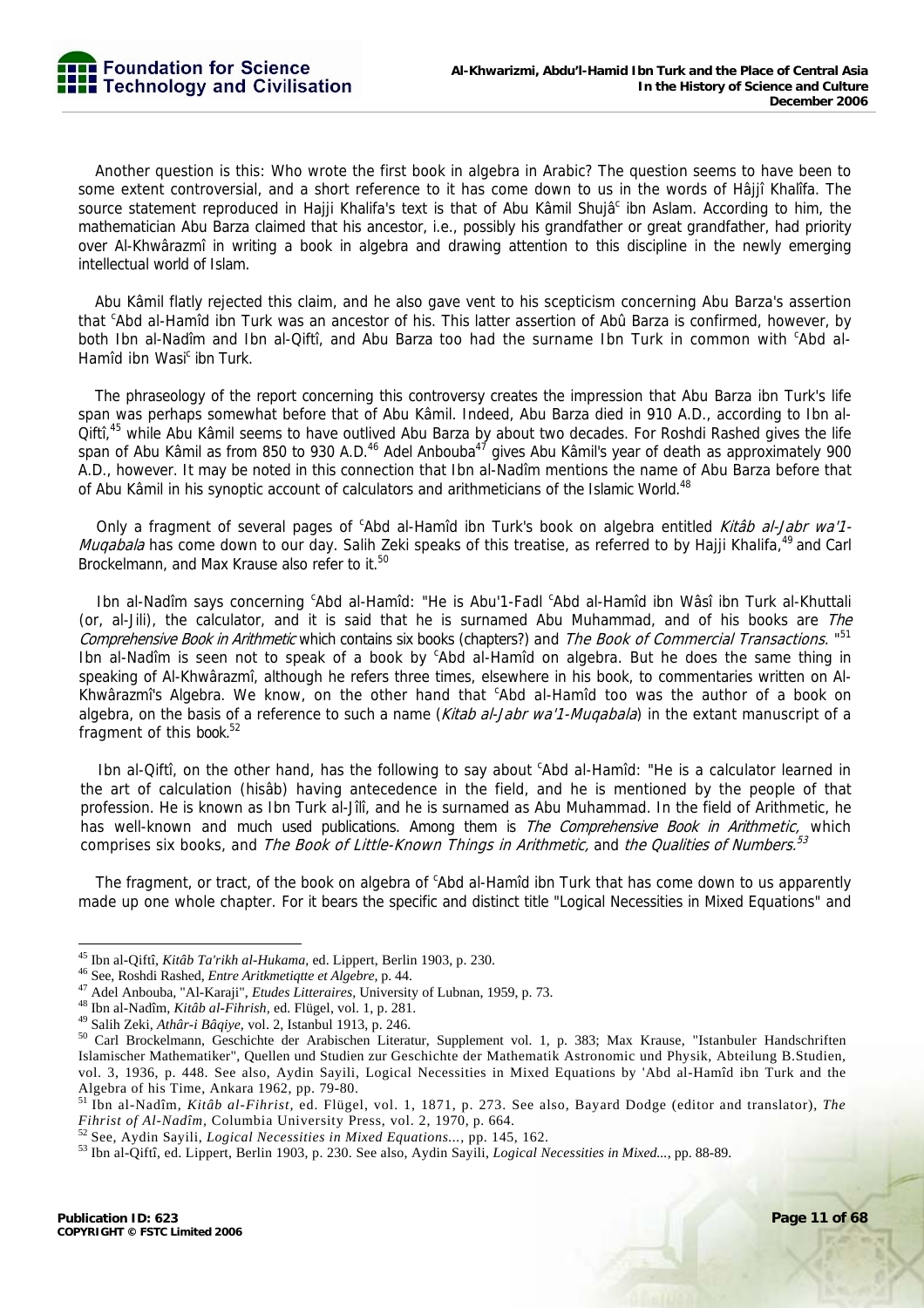

deals in particular with the solution of second-degree equations, having terms in  $x^2$  and x, and a term consisting of a constant.

It is clear in the light of the text fragment that has survived that Abu Kâmil is not altogether objective and impartial in his appraisal of Abu Barza and <sup>c</sup>Abd al-Hamîd ibn Turk.

Indeed, this chapter of <sup>c</sup>Abd al-Hamîd's book that has come down to us may with good reason be claimed to be a bit superior to the corresponding or parallel section in Al-Khwârazmî's text. This is apparently the reason why Roshdi Rashed refers to it as an attempt to continue Al-Khwârazmî's work by dwelling upon its theory of equations and the question of the demonstration of its solutions. Roshdi Rashed believes, moreover, that Al-Khwârazmî was in a way the founding father of algebra and that the priority in this respect belonged definitively to Al-Khwârazmî and not to <sup>c</sup>Abd al-Hamîd ibn Turk. Roshdi Rashed backs up this conviction of his with statements of Sinan ibn al-Fath, Al-Hasan ibn Yusuf and Ibn Mâlik al-Dimishqî, who simply and clearly state that Al-Khwârazmî was the first person to write a book on algebra in Islam.<sup>54</sup>

Jens Høyrup, on the other hand, is of the opinion that the appearance of the Khwârazmian algebra was the result of a long and slow pre-Islamic process of development, and he also tentatively points to a clue indicating that perhaps Ibn Turk represents a slightly earlier phase in this process, as compared with Al-Khwârazmî.<sup>55</sup> Kurt Vogel simply sides in favour of the priority of <sup>c</sup>Abd al-Hamîd ibn Turk. He apparently believes that the evidence at our disposal is sufficient for such a decision.<sup>56</sup>

Boyer says, "In one respect <sup>c</sup>Abd al-Hamîd's exposition is more thorough than that of Al-Khwârazmî, for he gives geometrical figures to prove that if the discriminent is negative, a quadratic equation has no solution. Similarities in the works of the two men and the systematic organization found in them seem to indicate that algebra in their day was not so recent a development as has usually been assumed."<sup>57</sup> Youschkevitch too says that the theory of the equations of the second degree in Ibn Turk is the same as that of Al-Khwârazmî but that the subject is taken up in considerably greater detail by Ibn Turk.<sup>58</sup>

Sanad ibn <sup>c</sup>Ali too is mentioned by Ibn al-Nadîm as the author of a book entitled Kitâb al-Jabr wa'l-*Muqabala*.<sup>59</sup> Sanad ibn <sup>c</sup>Ali was a close contemporary of Al-Khwârazmî. He too would seem to have been of quite mature age during the reign of Al-Ma'mun. And there were others who were nearly contemporary with, though of a bit later date than, Al-Khwârazmî and who wrote books on algebra, so that Boyer's remark would seem to be corroborated by this circumstance too.

It is true that as his Algebra is not mentioned among Al-Khwârazmî's books in the section dealing with Al-Khwârazmî in the Kitâb al-Fihrist, Suter has expressed doubt in the veracity of the assertion that Sanad ibn <sup>c</sup>Ali wrote a book on algebra, thinking that in this way it may be possible to ascribe this book on algebra to Al-Khwârazmî.<sup>60</sup> But it is difficult to deny the authorship of Sanad ibn Alt for such a book on the basis of hypothetical conjectures. It is more reasonable to assume that a source book like the *Fihrist* should fail to mention a certain book as it does for Al-Khwârazmî's algebra than to imagine its inclusion of a non-existing item.

<sup>54</sup> Roshdi Rashed, "La Notion de Science Occidentale", *Proceedings of the Fifteenth International Congress of the History of Science,*  Edinburgh, 10-19 August 1977, pp. 48-49; Roshdi Rashed, "L'idee de I'Algebre Selon Al-Khwârazmî", *Fundamenta Scientiae,* vol. 4,

no. 1, 1983, p. 88; Roshdi Rashed, *Entre Aritkmetique el Algebre,* 1984, p. 27. 55 Jens Høyrup, "Al-Khwârazmî, Ibn Turk, and the Liber Mensurationum: On the Origin of Islamic Algebra", *Erdem,* vol. 2, pp. 473-475. See also, below, p. 26 and note 76.

<sup>56</sup> Kurt Vogel, "Die Ubernahme das Algebra durch das Abendland", Folkerts Lindgren, Hg., *Matkemata, Festschrift fur Helmuth*  Gericke (Reihe "Boethius", Bd. 12), Franz Steiner Verlag, Wiesbaden, Gmb H, Stuttgart 1984, p. 199.<br><sup>57</sup> Carl B. Boyer, *a History of Mathematics*, John Wiley and Sons, 1968, p. 258.<br><sup>58</sup> Adolph P. Youschkevitch, *Les Math*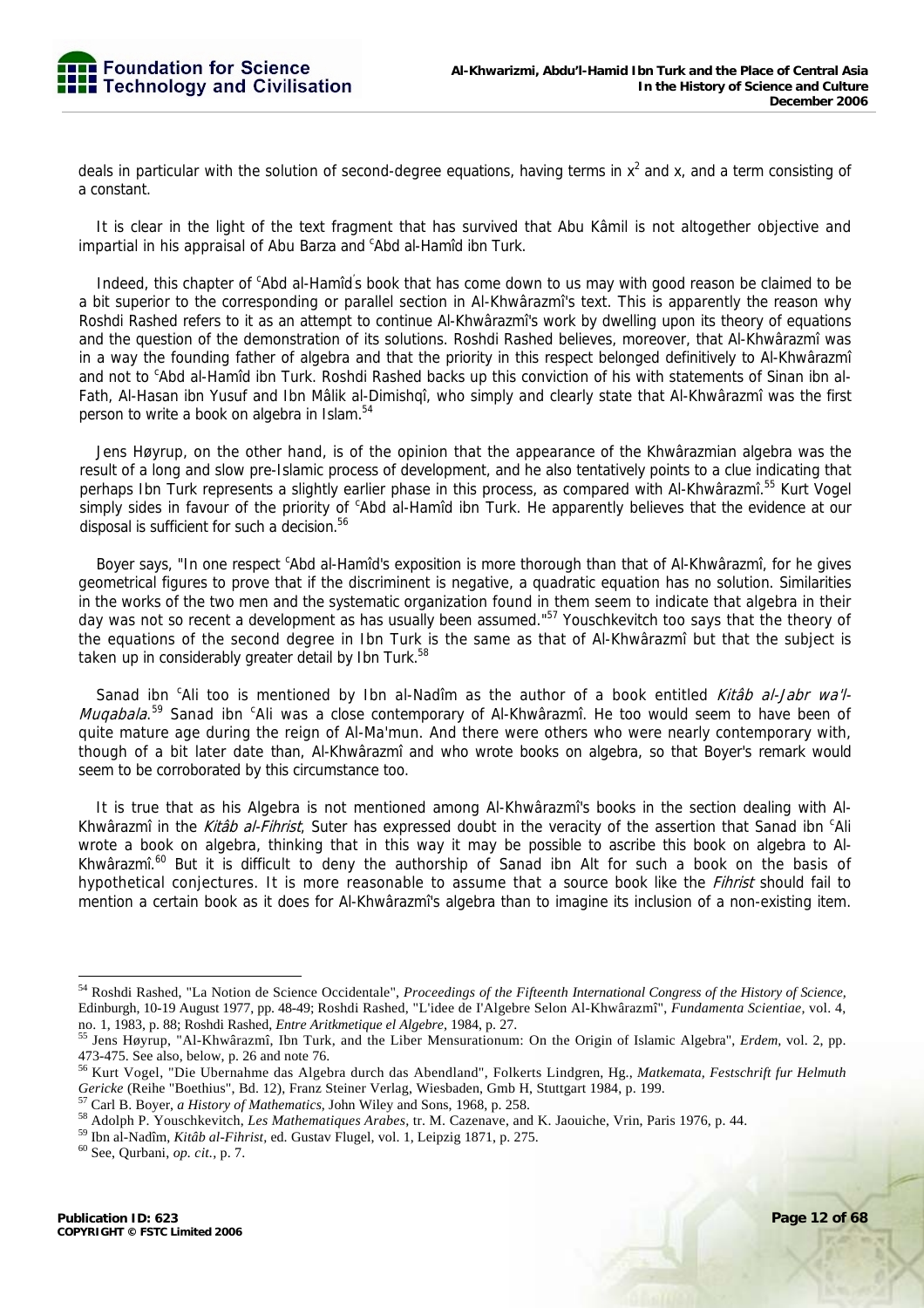At any rate, we know that Ibn al-Nadîm knew of the existence of Al-Khwârazmî's Algebra, for he refers to commentaries written on it on at least three occasions.<sup>61</sup>

A.S. Saidan says concerning the Kitab al-Fihrist of Ibn al-Nadîm that it has been unjust to Al-Khwârazmî and he continues with the following remarks:

"It attributes a few works to him, but no algebra and no arithmetic. Yet in other places, it refers to the Algebra of Al-Khwârazmî. It has been a circulating fact that Ibn al-Nadîm, the author, had his work written and was in the habit of inserting additions and corrections stuffed around the name concerned.

"With this in mind, we find: 1) that the name which precedes Al-Khwârazmî is that of Sahl ibn Bishr. To him are attributed some books which include no algebra. Yet the statements end pointing out: 'It is said that the Rum value highly his Al-Jabr wa'1-Muqâbala.' I guess that this statement should go to Al-Khwârazmî. 2) That the name which follows is that of Sanad ibn <sup>c</sup>Ali. To him are attributed works ending with: Hisab al-Hindi, Al-Jam' wa't-Tafriq, and Al-Jabr wa'1-Muqabala. These are exactly the works missing from Al-Khwârazmî's list. I guess that they must go there. This will do him justice."<sup>62</sup>

Other mathematicians two or three generations later than Al-Khwârazmî too are known to have written such books. And it is important to note that according to the manuscripts at our disposal the little text of <sup>c</sup>Abd al-Hamîd ibn Turk which has come down to us is not an independent article, but only one part of a book on algebra. Our sources state also, as we have seen, that <sup>c</sup>Abd al-Hamîd was the author of other books, as well.<sup>63</sup>

In dealing with these matters it is undoubtedly of some importance to take into consideration the fact that we are in possession only of one chapter or section of Ibn Turk's book, and that this book is said to have been entitled simply Book on *al-Jabr and al-Muqâbala* and therefore that, in contrast to Al-Khwârazmî's book, apparently Ibn Turk did not use the word "abridged," or some equivalent expression, when naming his book.

It may come to mind, therefore, that Ibn Turk's book would be expected to deal in greater detail with the subject taken up in each chapter. In Ibn Turk's book parallelism with that of Al-Khwârazmî would be expected to exist normally to the exclusion of the parts on Menstruation and on Legacies. For, in case such a consequence of the usage of the word abridged is not assumed, it would be difficult to reconcile the situation that although 'Abd al-Hamîd ibn Turk's text is superior in some of the details it takes up, it is at the same time the slightly earlier text; or that since it is the older text it should reasonably be expected to be the slightly more primitive one.

We should be heedful, in short, that, as pointed out by Al-Khwârazmî, his text is an abridged one, that it is a text in which the algorithm called algebra has been presented by way of summary, by somehow abbreviating it. It is worth noting that Al-Khwârazmî did not only put the word abridged in the title of his book, but that he also uses this word abridged or short *(mukhtasar)* in the course of his introductory remarks where he states that Al-Ma'mun encouraged him to compose a book of such a nature (mukhtasar).<sup>64</sup>

It is perhaps also worth noting that it is not so easy to consider a text which is characterized by its writer as brief or summarized (or, condensed, compendious, or abridged) to represent at the same time an innovation or a fresh contribution and to constitute something not existing or not known previously, unless one writes down

<sup>&</sup>lt;sup>61</sup> Ibn al-Nadîm, *Kitâb al-Fihrist*, ed, Flugel, p. 280 (speaking of <sup>c</sup>Abdullah ibn al-Hasan al-Saydanânî), 281 (speaking of Sinan ibn al-Fath), 283 (speaking of Abu'1-Wafa al-Buzjânî); *The Fihrist of Ibn al-Nadîm,* edited and translated by Bayard Dodge, Cambridge University Press, 1970, pp. 662, 665, 668; Qurbani, *op. cit.*, pp. 7-8.<br><sup>62</sup> A.S. Saidan, "The Algebra and Arithmetic of Ai-Khwârazmî, Muhammad ibn Musa", *Acts of International Symposium on Ibn Turk*,

*Khwârazmî, Fârâbî Beyrûnî, and Ibn Sina,* Ankara, September 9-12, 1990, English and French edition, p. 279. *Uluslararasi Ibn Turk, Harezmi, Fârâbî, Beyrûnî, ve Ibn Sina Sempozyumu Bildirileri,* p. 315.<br><sup>63</sup> Aydin Sayili, *Logical Necessities in Mixed Equations*…, pp. 88-89; Ahmed Aram, "Risâlei der Jebr wa'1-Muqabele", *Sukhan-i ʿIlmî,* 

<sup>1343,</sup> series 3, number 11-12, pp. 1-23 (offprint).

<sup>64</sup> See, Rosen's edition of the text, p. 2, and his translation, p. 3; Melek Dosay's proved translation: Pakistan Hijra Council, Islamabad 1989, text, p. 4, translation, p. 66.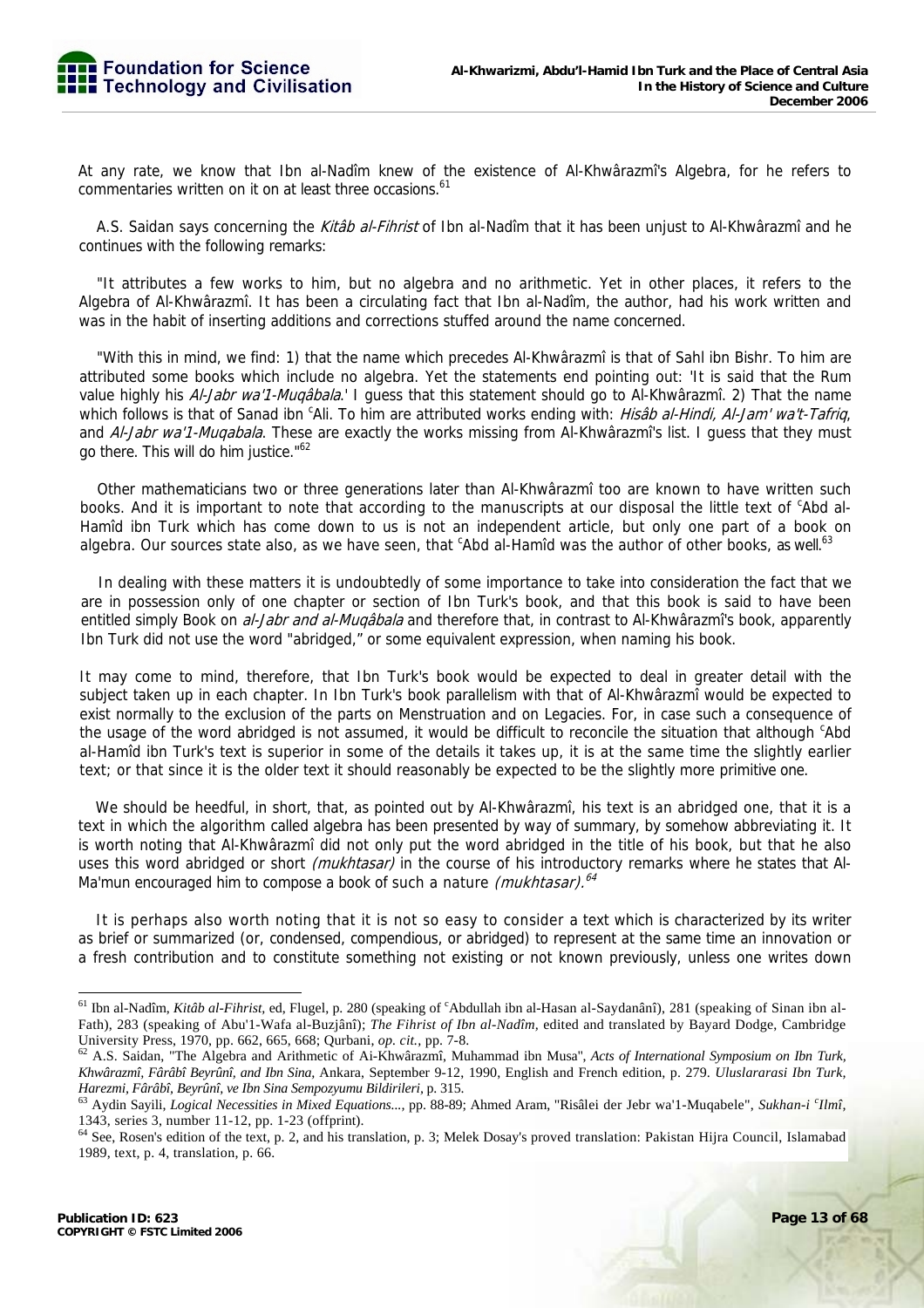only part of what he has conceived and formulated in his mind. But in such a case too one would be expected to clarify the point and say something more specific about the part that has been omitted though it would have been a fresh contribution, had it been brought to light. Moreover, in such a case it would be unlikely though not impossible for Al-Ma'mun to request Al-Khwârazmî to write such a book, i.e., to write down in an abridged form such an innovation. But Al-Khwârazmî stresses the fact that Al-Ma'mun encouraged him (gad shajja ant) to write the book in such a way.

Indeed, Al-Khwârazmî states that he has composed his Algebra because Al-Ma'mun encouraged him to write a short, or abridged, book on algebra, "confining it to what is easiest and most useful in arithmetic, such as men constantly require in cases of inheritance, legacies, partition, law-suits, and trade, and in all their dealings with one another, or where measuring of land, the digging of canals, geometrical computations, and other objects of various sorts and kinds are dealt with."<sup>65</sup>

Al-Khwârazmî's book on algebra, therefore, seems to have been conceived as a popular handbook on certain subjects with a method that would not be difficult to follow. And its wide influence and popularity among scholars and mathematicians for several centuries may, therefore, be partly explained by this very nature of the book and by the objective assigned for it by the caliph Al-Ma' mun as well as by Al-Khwârazmî himself.

As we have seen previously, Julius Ruska made a critical study of the terms al-jabr and al-mugabala. Ruska carried out also a quite profound study of the nature of the fundamental terms *mal, jadhr* or *jidkr*, (meaning "root"), and shay of the algebra of Al-Khwârazmî, as a result of which he comes to the conclusion that mal, which means wealth or possession, should preferably not be translated as square, as it is usually done. For although by translating mal as square and jidkr as (the unknown) quantity -not to speak of translating it as root - the nature of the relationship between *mal* and *jidhr* is not changed, the primacy or precedence of *mal* over *jidhr* is disregarded, or, to be more exact, their order is reversed. Rosen, e.g., translates mal as square in Al-Khwârazmî's text, but, as pointed out by Ruska, in seven (in reality, in nine) concrete examples Rosen is seen to have been forced to translate *mal* as *number* and in three cases as *square root*.

Ruska, therefore, proposes the use of some such non-committal formula as w4-bv=c, in turning the rhetorical mode of expression of Al-Khwârazmî into a symbolic form.  $w+bv=c$  may hardly be considered to satisfy the function expected from such a transformation, however. For it totally ignores the basic relationship which exists between *mal* and *jidhr*. Ruska may have been willing to settle the issue by considering  $x + b\sqrt{x} = c$  as an acceptable alternative. But mathematically the difference between  $x + b\sqrt{x} = c$  and  $x^2 + bx = c'$  is trivial. The difference thus boils down to stating that  $\sqrt{m\hat{a}l}$  = *jidhr* instead of saying that *mâl= (jidkr)*<sup>2</sup>. But Ruska also points out, or implies, that the question involved here should not be looked upon as a merely philological one and that it could not be satisfactorily taken up as an isolated historical fact.<sup>66</sup>

Ruska draws attention also to the fact that neither of these two fundamental algebraic terms, as well as shay, meaning thing, is of a basically geometrical nature, but that, nevertheless, in Al-Khwârazmî's geometrical figures elucidating the solutions of his three "mixed" quadratic equations *mal* and *jidhr* represent respectively the area and the side of a square. Ruska qualifies, therefore the algebra of Al-Khwârazmî as essentially of an arithmetical nature and looks upon the geometrical figures with the help of which the "mixed" second degree equations are illustrated, and their solutions justified, as superimposed upon the main arithmetical body of these equations and as the "reasons" or "causes" for the proofs given. The word "Grund" which Ruska uses on this occasion is the translation of the word `ilia in Al-Khwârazmî's text.<sup>67</sup> Solomon Gandz translates this word or term `ilia with the

<sup>65</sup> Rosen's translation, p. 4; Melek Dosay's translation, p. 3-4. 66 Julius Ruska, *op, at.,* (see above footnote 34), pp. 47-70, especially, pp. 62-64. 67 *Ibid.,* pp. 66-67.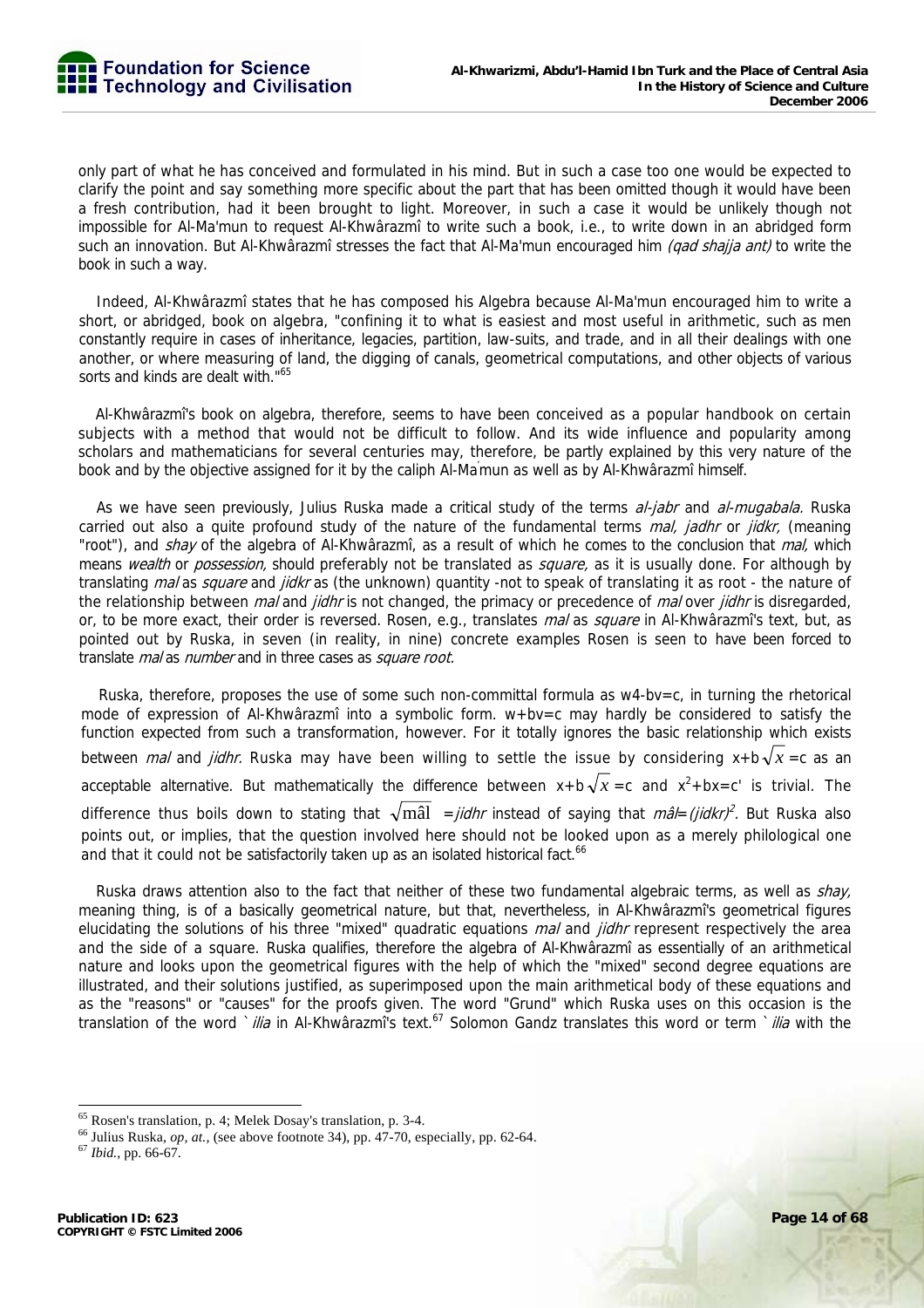

word *cause*. "Reason" should be more appropriate, however.<sup>68</sup> Terms such as *proof* and *justification* are the words used more frequently in this context nowadays.

In giving the geometrical explanation of the solutions of his "mixed" equations, Al-Khwârazmî speaks of the mal as represented by squares "with unknown sides," the unknown values of the area and the sides being required to be found. Here, both the area and the sides of these squares are sought, and the order of priority seems to recede to the background. This peculiarity of considering both x and  $x^2$  (or X and  $\sqrt{X}$  , as Ruska would rather have it), as the two unknowns required to be solved, continued after Al-Khwârazmî too, and it may be speculated that the reason why  $x^2$  too was kept in the foreground may have been the consequence of some concern related to the difficulty of finding the exact values of so many square roots.

This may indeed have been at the bottom of the fact of resorting to the method of geometrical solutions. In this case, the origin of Al-Khwârazmî's geometrical solutions may possibly be traceable to the discovery of the irrational numbers by the Pythagoreans. Or it may possibly go back to the Babylonian algebra.

Gandz says, "Diophantos (c. 275 A.D.) admits of no irrational numbers. The condition or *Diorismus* is always that the term under the root be a square. ... Al-Khwârazmî, however, never mentions such a condition. ..."69 Thinking in terms of paradigms and tradition shattering scientific work, therefore, Diophantos' *Diorismus*, on the one hand, and recourse to geometry as seen in Al-Khwârazmî, on the other, would both represent repercussions to the discovery of irrational numbers. It would seem possible to conceive, therefore, the Al-Khwârazmian algebra, as in some ways a continuation of a tradition bypassing Diophantos.



**Figure 2.** Ince Minare Madrasa's gate from Miniaturk Istanbul (The image was introduced by the editor).

There recently have been some very interesting speculations, or, more properly speaking, investigations on the possibility that the so-called geometrical and analytical approaches to algebra may possibly go back to a much more remote past, a hypothetical common origin of Babylonian, Indian, and Greek algebras. Thus, this seemingly

<sup>68</sup> See below, p. 34 and note 94.

<sup>69</sup> S, Gandz, "The Origin and Development of the Quadratic Equations", p. 534.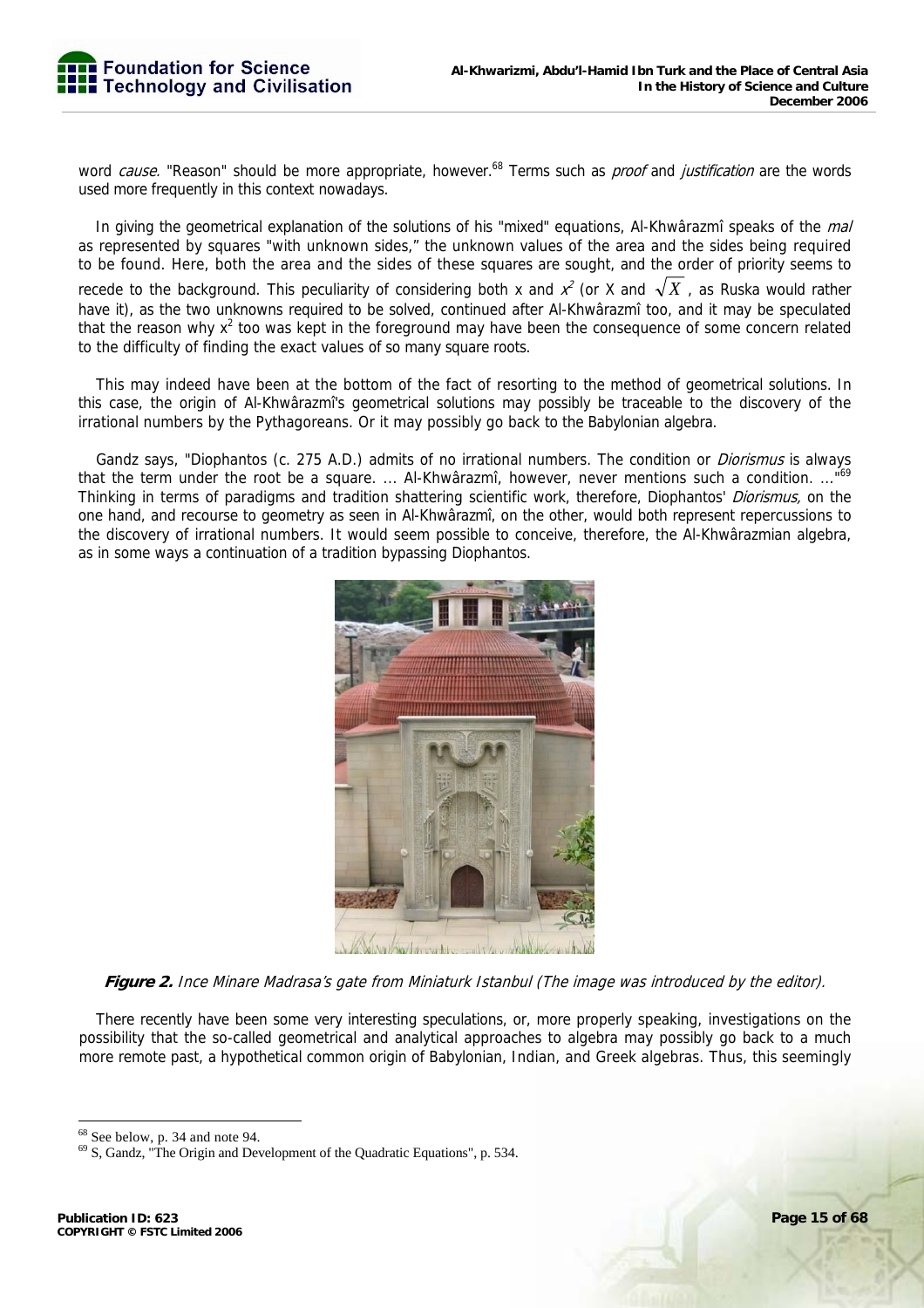

dualistic approach in the Khwârazmîan algebra may be envisaged as going back to a past much earlier than the crisis arising from the discovery of the irrationals.<sup>70</sup>

Speaking of the quadratic equations of two unknowns represented, e.g., by sets of equations such as  $x+y=b$ and xy=c, or x—y=b and xy=c, Gandz writes as follows:

"Historically, it would perhaps be more proper to speak of rectangular instead of quadratic equations, because it was the problems of the rectangle that gave rise to these questions. In the square, there is only one unknown quantity, x. If one knows the side x, one may find the area  $x^2$ , and if one knows the area, he may find the side. In the rectangle, there are two quantities that must be ascertained, the length and breadth, or the flank and the front, as the Babylonians call them (reference is made here to Thureau-D'Angin), x and y in our designation. If one knows both of them, he may find the area, and if one knows the area and one of the sides,..."<sup>71</sup>

Kurt Vogel dwells in somewhat greater detail on such examples giving evidence of the possible connection of the Babylonian quadratic equations with geometry.<sup>72</sup> Examples containing such clues seem to belong generally to the earlier phases of the history of Babylonian algebra. That would seem to explain why the Babylonian algebra in its more classical form is generally regarded to be of an analytic nature.

Martin Levey, who, following Gandz, assumed that Greek geometry and algebra had no direct influence on Al-Khwârazmî, writes as follows:

.".. Abu Kâmil utilized not only the ideas of Al-Khwârazmî, the inheritor of Babylonian algebra, but also the concepts of the Greek mathematics of Euclid; the result of this approach was a welding of Babylonian and Greek algebra, the first time such a fusion had ever been attempted.

"Euclid, in his book II, gives geometric demonstrations of algebraic formulas, while, on the other hand, the works of the early Muslims are primarily algebraic with geometric explanations, more or less abstract."<sup>73</sup>

The same author also says:

" ... Muslim Algebra seems to parallel the development of Arabic chemistry in that it is a fusion of the practical arts and the more theoretical Greek approach to mathematical thinking. Although there is no conclusive chain of transmission, it is probable that this combining of the two methods also traces back to Alexandrians Heron and others like him, of the second century.

"Abu Kâmil ... utilized the theoretical Greek mathematics without destroying the concrete base of Al-Khwârazmî's algebra and evolved an algebra based on practical realities derived from Babylonian roots and strengthened by Greek theory."74

Speaking of Euclid's geometrical algebra and quoting Heath, Levey remarks that "the proofs of all the first ten propositions of Book II are practically independent of each other" and then adds, "Heath then asks and answers the question: 'What then was Euclid's intention, first, in inserting some propositions not immediately required, and secondly, in making the proofs of the first ten independent of each other?' Surely the object was to show the power of the method of geometrical algebra as much as to arrive at results."75

<sup>70</sup> A. Seidenberg, "The Origin of Mathematics", Archive for History of Exact Sciences, vol. 18, 1978, pp. 301-342.

<sup>&</sup>lt;sup>71</sup> Gandz, ibid., pp. 4.10-411.<br><sup>72</sup> See, Kurt Vogel, "Bemerkungen zu den Quadratischen Gleichungen der Babylonischen Mathematik", *Osiris*, vol. 1, 1936, pp. 703-717.

<sup>73</sup> Martin Levey, *The Algebra of Abu Kâmil, Kitâb al-Jabr wa'l-Muqabata in a Commentary by Mordecai Find*, The University of Wisconsin Press, 1966, p. 20.

<sup>&</sup>lt;sup>74</sup> Ibid., p. 4. See also, Martin Levey, "Some Notes on the Algebra of Abu Kâmil Shuja<sup>c</sup>: A Fusion of Babylonian and Greek Algebra", *Enseignement de Mathe'matique*, vol. 4, fascicle 2, 1958, p. 78.<br><sup>75</sup> Martin Levey, *the Algebra of Abu Kâmil*, p. 20. See also, Roshdi Rashed, "La Notion de Science Occidental" (see above,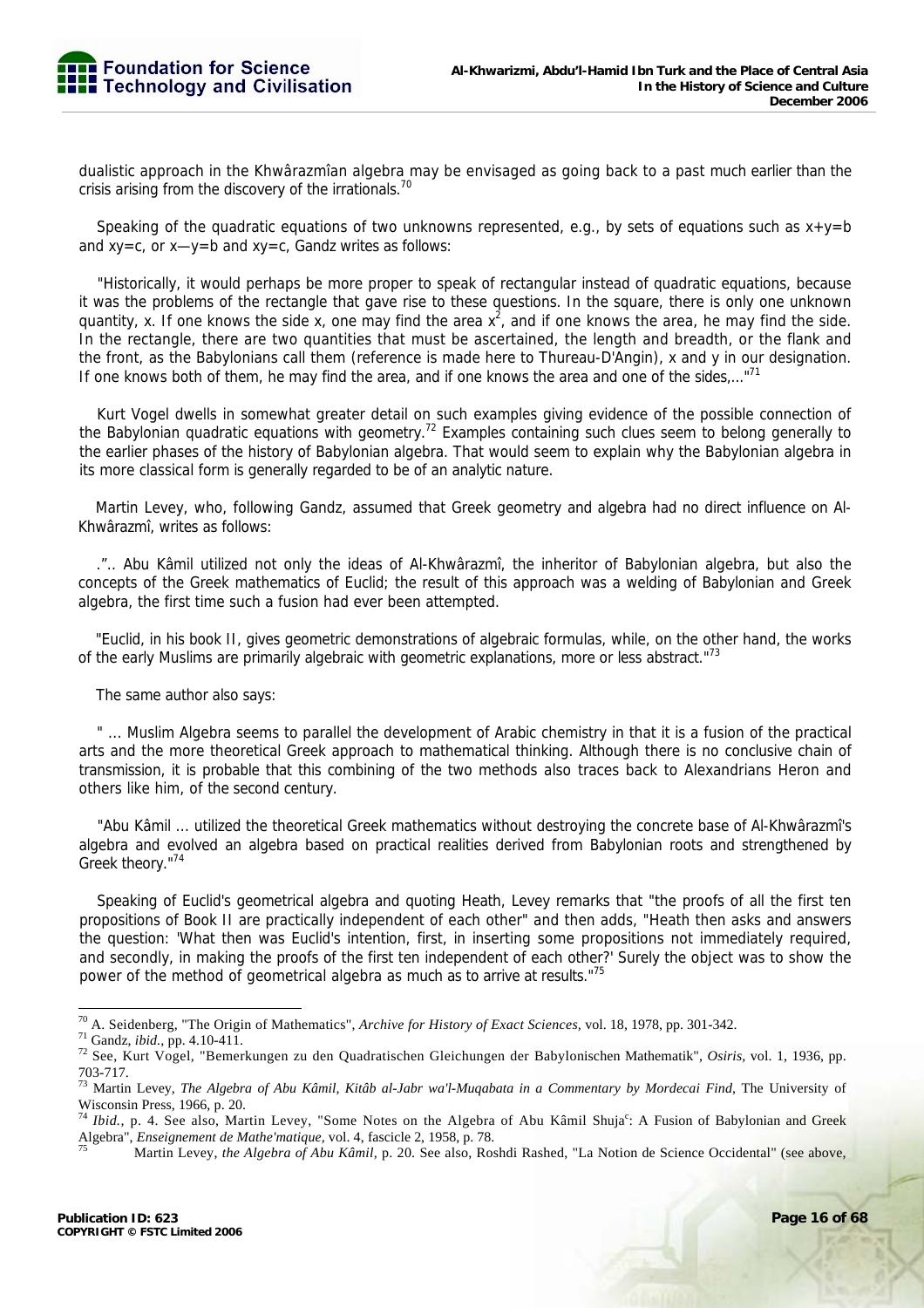In Al-Khwârazmî's algebra, the word *murabba* is used in the meaning of square, although in a few examples Al-Khwârazmî adds to this word the adjectives *equilateral* and *equiangular.* In <sup>c</sup>Abd al-Hamîd ibn Turk's text, on the other hand the word *murabba* seems to be used more often in the meaning of equilateral. For while speaking of the geometrical square the word *murabba* often occurs in his text too with the adjectives *equilateral* and rectangular, this word is used without further specification when referring to rectangles, and at times to squares.<sup>76</sup> Could this possibly represent a vestigial or residual evidence of influence coming from the remote past, i.e., old Babylonian algebra? It may be worth trying to investigate this point.

Neugebauer writes: "To say that Greek mathematics of the Euclidean style is a strictly Greek development does not mean to deny a general Oriental background for Greek mathematics as a whole. Indeed, mathematics of the Hellenistic period, and still more of the later periods, is in part only a link in an unbroken tradition that reaches from the earliest periods of ancient history down to the beginning of modern times. As a particularly drastic example might be mentioned the elementary geometry represented in the Hellenistic period in writings that go under the name of Heron of Alexandria (second half of first century A.D.). These treatises on geometry were sometimes considered signs of the decline of Greek mathematics, and this would indeed be the case if one had to consider them as the descendents of the works of Archimedes or Apollonius. But such a comparison is unjust. In view of our recently gained knowledge of Babylonian texts. Heron's geometry must be considered merely a Hellenistic form of a general Oriental tradition. The fact, e.g., that Heron adds areas and line segments can no longer be viewed as a novel sign of the rapid degeneration of the so-called Greek spirit, but simply reflects the algebraic or arithmetic tradition of Mesopotamia. On this more elementary level, the axiomatic school of mathematics had as little influence as it has today on surveying. Consequently, parts of Heron's writings, practically unchanged, survived the destruction of scientific mathematics in late antiquity. Whole sections from these works are found again, centuries later, in one of the first Arabic mathematical works, the famous "Algebra" of al-Khwârazmî (about 800 to 850). This relationship can be especially easily demonstrated by means of the figures. In order to make the examples come out in nice numbers, the figures were composed from a few standard right triangles. One of these standard examples is shown in figure 21 which appears in Heron as well as in al-Khwârazmî. Two right triangles with sides 8, 6 and 10 are combined into an isosceles triangle of altitude 8 and base I2."77

There is some evidence showing that this dichotomy into more theoretical and more practical in mathematics went back to Mesopotamia, and to Elam and Susa, which in turn means that it was also practiced by the Sumerians. Indeed, the concept of *napkharu* seems to indicate that these men wished to avoid the fallacy of misplaced precision.

On a previous occasion, I have made, in connection with 'Abd al-Hamîd ibn Turk's Logical Necessities in Mixed Equations, the following remark:

"In our present text  $x^2$  is seen to come to the foreground as an unknown, almost as prominently as x, and this observation may be said to be applicable to Al-Khwârazmî as well. It almost seems as if <sup>c</sup>Abd al-Hamîd thinks in terms of an equation of the form X+b $\sqrt{X}$  =c, rather than x<sup>2</sup>+bx=c, X being the real unknown and  $\sqrt{X}$  the square root of the unknown."<sup>78</sup>

Martin Levey says, "Al-Khwârazmî explained a total of forty problems in his algebra compared with Abu Kâmil's sixty-nine. The latter greatly expanded Al-Khwârazmî's algebra with the addition of different types of problems and also varied solutions for these problems. Abu Kâmil's work represented innovations in algebraic method such as in the solution directly for  $x^2$  instead of for x, since the latter was frequently not desired by Islamic mathematicians." Martin Levey has here a footnote for this last remark of his, and the footnote is "J. Tropfke,

note 54), p. 4.9.

<sup>76</sup> See, Aydin Sayili, *Logical Necessities in Mixed Equations...,* p. 84. 77 Otto Neugebauer, *the Exact Sciences in Antiquity,* Brown University Press, 1957, pp. 146-147. 78 Aydin Sayili, *ibid.,* pp. 84-85.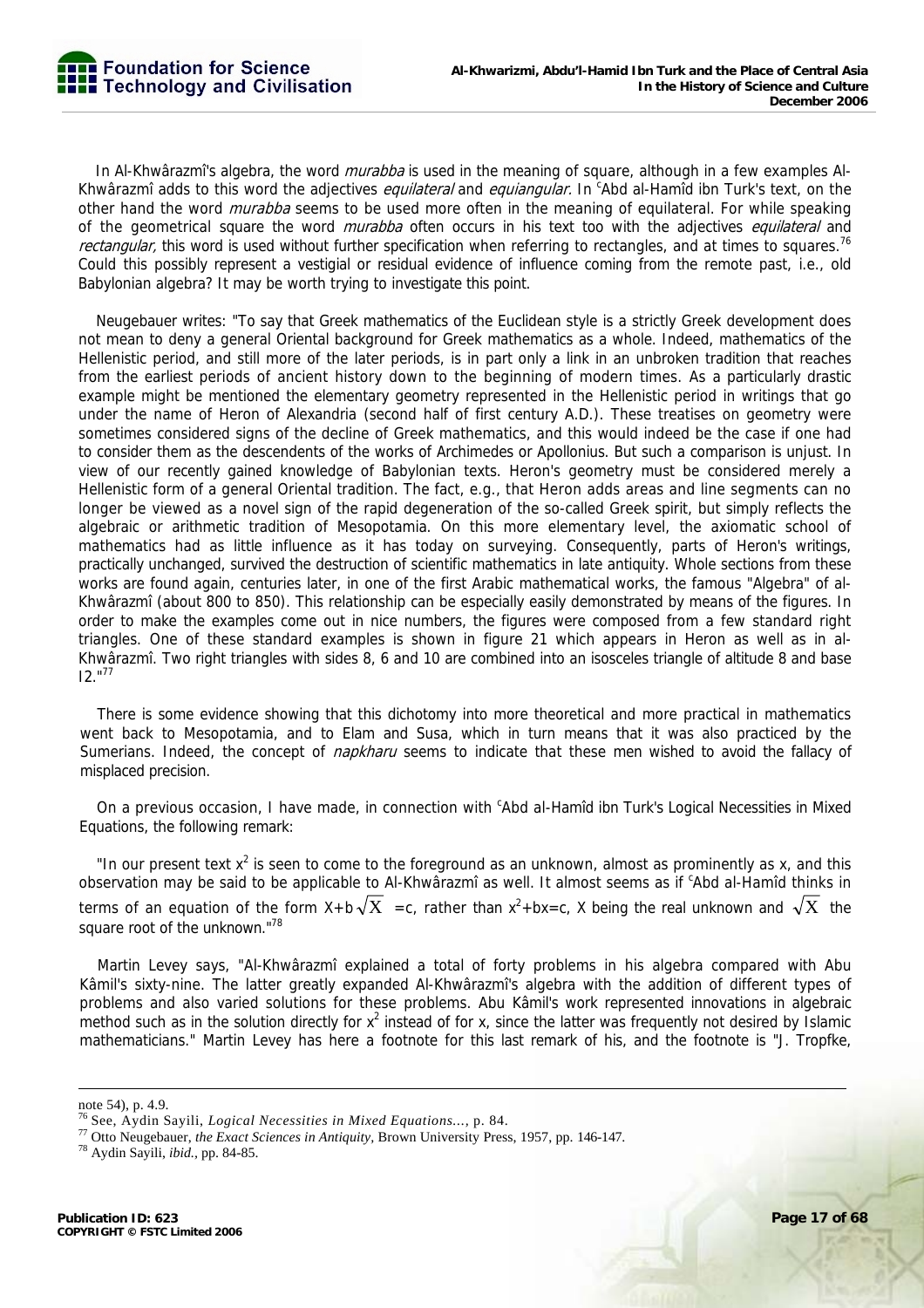

Gesch. d. Elementar-Mathematik, 3, 74-76, 80-82. (Berlin 1937); see also the important chapter in J. Weinberg, Dissertation."<sup>79</sup>

A question of the type we are here confronted with, viz., why should a second degree equation be conceived to have two solutions, one of x and one of  $x^2$ , is often a question of the order of historical background, a question of ascertaining the relevant historical setting, and it can be answered only by placing the question successfully within its appropriate historical perspective. It may not often have much meaning as a question detached from its historical background. In other words, this peculiarity of form or structure can be answered only in terms of its history. It cannot be accounted for merely as a development, as an appearance out of nothingness. This appearance or development may partake of the attributes of a transformation, of reorganization of some related stockpiles of knowledge and constitute a revolution. It may be the result of a break in some past trend, but even then, its appearance needs to be made intelligible within the framework of the principle of historical continuity. Regardless, therefore, of whether Al-Khwârazmî was an innovator or a relatively passive follower of past tradition, his achievement stands in need of being made intelligible by placing it into relation with its history.

Ruska believed as we have seen, that the Al-Khwârazmîan algebra was arithmetical in nature and that the geometrical scheme of solution was superimposed upon it. Let us look at an example from Umar Khayyam. In Umar Khayyam the solution of equations is based upon geometry just as in the case of Al-Khwârazmî. Again, the terms *mat* and *jidhr* are used by <sup>c</sup>Umar Khayyam exactly in the same manner as they occur in Al-Khwârazmî. The word for cubic, however, is ka b, i.e., a geometrical term in <sup>c</sup>Umar Khayyam. Moreover, <sup>c</sup>Umar Khayyam's geometry coming into play in the solutions of cubic equations cannot be qualified by any means as primitive or elementary. It is of great interest also that in solving a simple example such as  $x^3 + ex^2 = bx$ , the procedure employed by <sup>c</sup>Umar Khayyam to reduce this equation to  $x^2$ +cx = b is of a clearly geometrical nature,<sup>80</sup> so that it is not in conformity with Ruska's verdict that Al-Khwârazmî's approach to the quadratic equations is of an essentially non-geometrical nature; it does not constitute a parallel to Ruska's conjecture.

The Mesopotamian tablets dealing with algebra usually contain solutions of equations. These solutions are systematic, the solutions for each individual problem being presented step by step, but no explanations are explicitly given for these solutions. The method of recourse to auxiliary unknowns is seen to have been quite general, however. Thus in solving the pair of equations  $x+y=b$ ,  $xy=c$ , e.g., it may be concluded that they use an auxiliary unknown such as 2z=x—y. Consequently  $2x = b + 2z$  and  $2y = b - 2z$ . Consequently  $xy = (b/2)^2 - z^2 = c$ , or  $z^2 = c$ (b/2)<sup>2</sup>—c and z=(x—y)/ 2=  $\sqrt{(b/2)2c}$ . Therefore  $\frac{(x+y)}{2}$  2=  $\frac{b}{2}$  and  $\frac{(x-y)}{2}$  =  $\sqrt{(b/2)^2 - c}$ . The quadratic equation in two unknowns is thus transformed into a pair of first degree equations in two unknowns. Thus, x=  $(b/2) + \sqrt{(b/2)^2}$  —c and y=b/2— $\sqrt{(b/2)^2} - c$ . Now, there is evidence suggesting that in solutions of this nature algebraic identities come into play. Thus the identity  $xy=[(x+y)/2]^{2}-(x-y)/2]^{2}=c$ . Therefore  $\left[\frac{(x-y)}{2}\right]^{2}=\left[\frac{(x+y)}{2}\right]^{2}-c$ , and  $\left(\frac{(x-y)}{2}\right)=-c$ . Hence, again,  $x=b/2 + \sqrt{(b/2)^{2}-c}$ , and  $y=b/2$ .  $\sqrt{(h/2)^2-c}$  <sup>81</sup>

Thus the solutions of quadratic equations in Babylonian algebra would seem to be of a purely analytical nature. The following interesting example shows, however, that this may not have been an exclusive feature or a

 $79$  Martin Levey, op. cit., p. 18.

<sup>&</sup>lt;sup>80</sup> F. Woepcke, L'Algebre d'Omar al-Kkayyami, Paris 1851, Arabic text, p. 15, French translation, pp. 25-26.<br><sup>81</sup> Solomon Gandz, "The Origin and Development of Quadratic Equations in Babylonian, Greek, and Early Arabic Al *Osiris,* vol. 3, 1938, pp. 418-419, 423-424, 447-448, 499; O. Neugebauer, *The Exact Sciences in Antiquity,* Brown University Press, 1957, p. 41; E.M. Bruins, "Neuere Ergebnisse über Babylonische Algebra", *Praxis der Mathematik,* year 1, Heft 6, 15 September 1959, pp. 148-149; E.M. Bruins, "Neuere Ergebnisse zur Babylonische Arithmetik", *Praxis der Mathematik,* year 1, Heft 4, 15 July 1959, pp. 92-93; Aydin Sayili, *Misirlilarda ve Mezopotamyalilarda Matematik, Astronomi ve Tip,* Ankara 1966, pp. 206-232.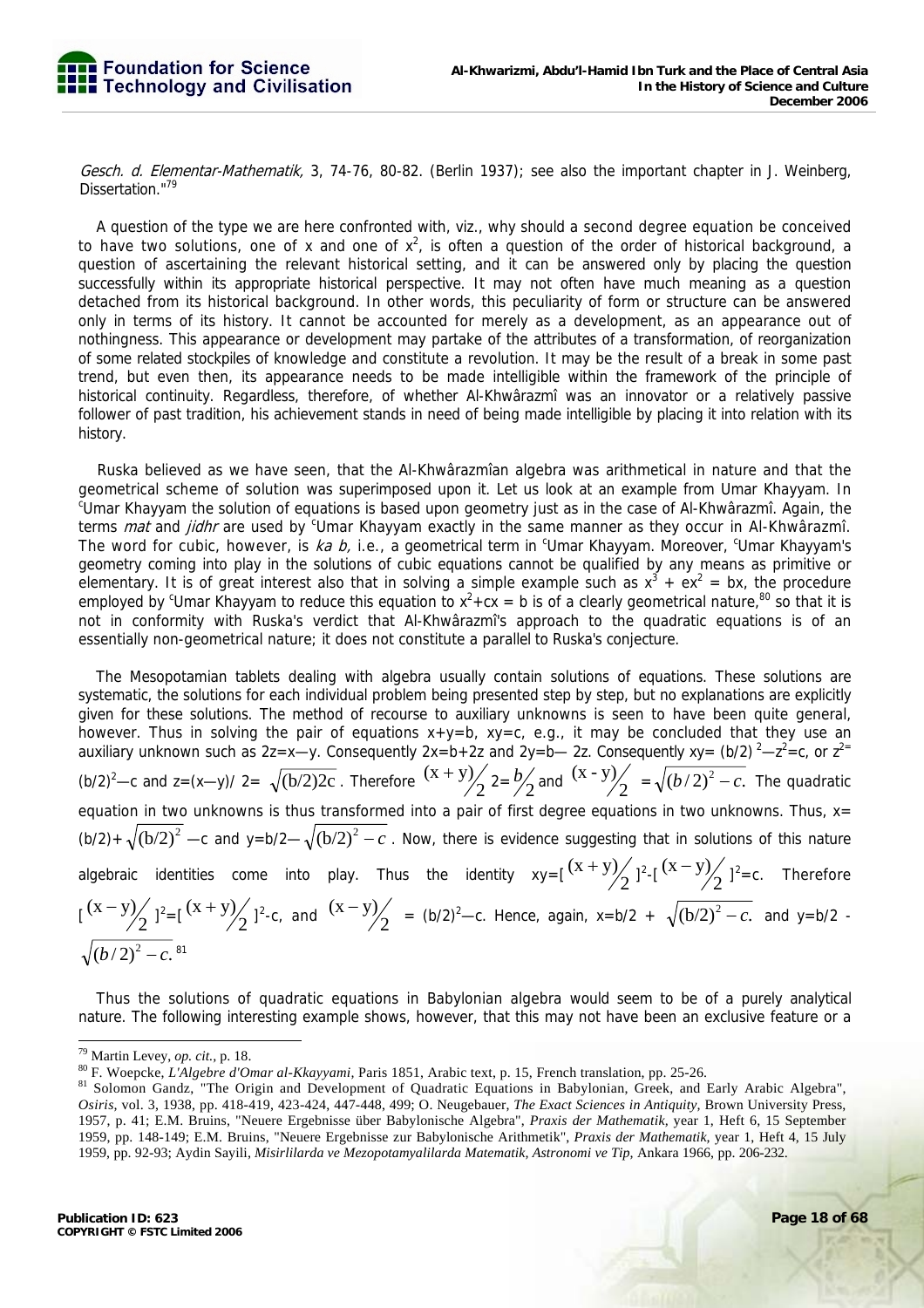

thoroughly predominant characteristic of the Babylonian algebra as regards their treatment of quadratic equations. This example belongs, properly speaking, to their geometry. But as their geometry was an algebraic geometry it serves to shed light on the question we are dealing with at this point.



Our example is in the tablet Vat. 8512 and has been studied by O. Neugebauer in his Mathematische Keilschrift-Texte,  $I^{82}$  The problem is this: a line, parallel to the base, into two parts, a trapezium and the top triangle, divides a rectangular triangle. The text contains no figure. In Gandz's words, the formulas are rather complicated, but they are pretty well secured by the text.  $F_1-F_2$  =D and  $h_2$ —  $h_1$ =d. The value of  $b_1$  too is known. It is required to find  $b_2$ ,  $h_1$ ,  $h_2$ ,  $F_1F_2$ . The solution formula given for b, in the tablet is

$$
b_{2} = \sqrt{\frac{1}{2}[(\frac{D}{d} + b_{1})^{2} + (\frac{D}{d})^{2}] \cdot \frac{D}{d}}.
$$

This formula exhibits some strange deviations from what would be normally expected to be found. The solution proposed by Neuge-bauer leads to the formula

-

 $\sqrt{1-\sqrt{2}}$ 

*D*

<sup>82</sup> *Quellen und Studien zur Geschkhte der Mathematik,* A3, Berlin 1935, pp. 340 ff.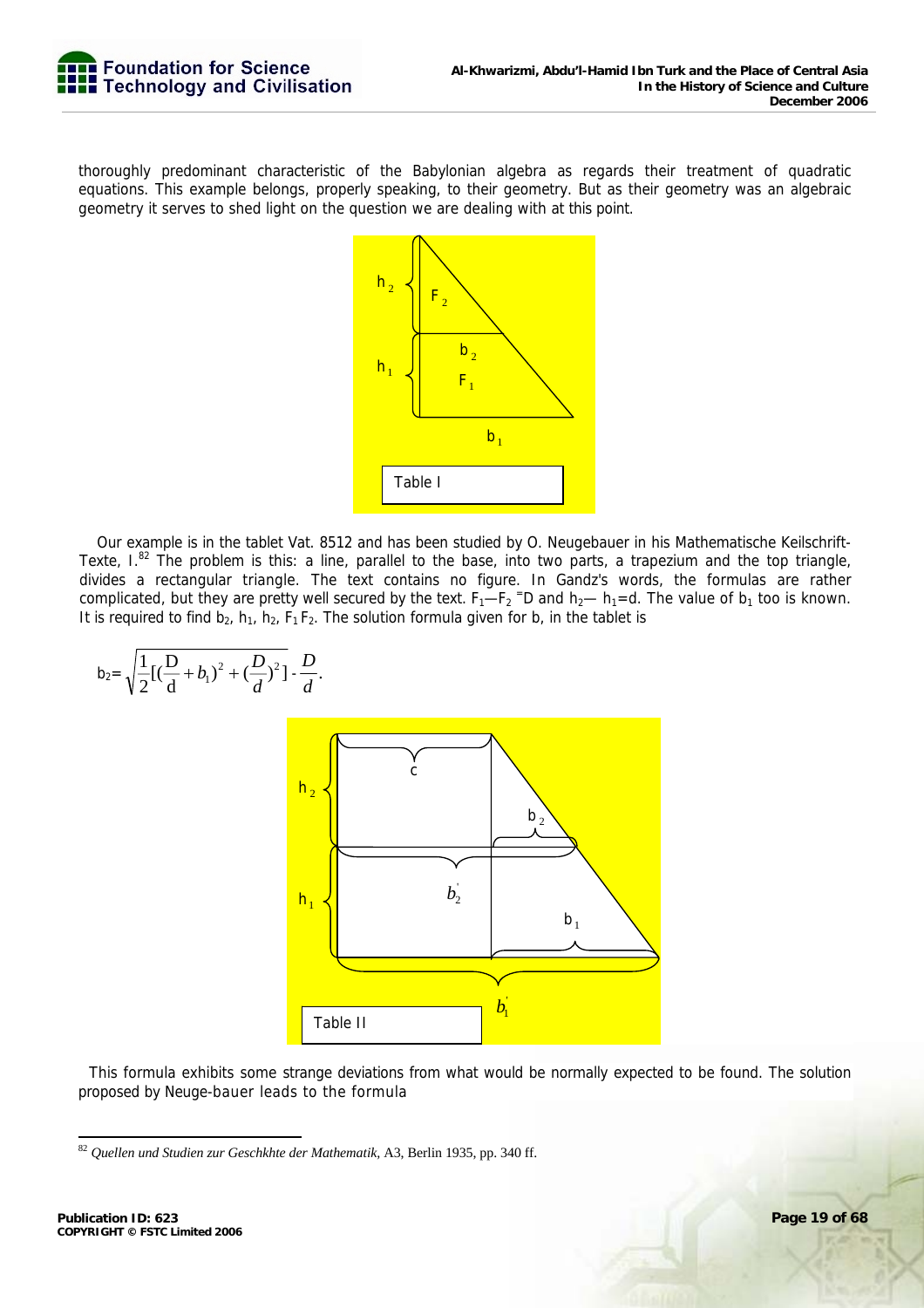$b_2 = \sqrt{(D/d)2 + (D/d) b1 + (I/2) b12 - D/d}$ .

The two formulas are equivalent and they may be derived one from the other, but the deviation of the text formula from that found by Neugebauer could not be accounted for until Peter Huber discovered a much unexpected geometrical scheme for the derivation of the formula of the tablet for b<sub>2</sub>. This is achieved by adding a rectangle to the triangle as seen in the figure presented.<sup>83</sup>

Though taken from algebraic geometry, this example would seem conducive to make us think that in Mesopotamian algebra in its so-to-say classical form too geometry may at times have played some part in conceiving schemes helpful to find the solutions of quadratic equations. Peter Huber refers at the end of his article to the following statement of Neugebauer and Sachs (O. Neugebauer and A. Sachs, Mathematical Cuneiform Texts, New Haven 1945)1 "Although these problems are sometimes accompanied by figures ... and although their terminology is geometrical, the whole treatment is strongly algebraic," and remarks that this statement stands therefore in need of a bit of modification, although the general character of the totality of the Babylonian mathematics is naturally unaffected by such examples.<sup>84</sup>

Jens Høyrup writes:

"A close investigation of the Old Babylonian second degree algebra shows that its method and conceptualisation are not arithmetical and rhetorical, ... Instead, it appears to be based on a "naive" geometry of areas very similar to that used by Ibn Turk and Al-Khwârazmî in their justification of the algorithms used in *al-jabr* to solve the basic mixed second degree equations.

"This raises in a new light the question whether the early Islamic use of geometric justifications was a graft of Greek methods upon a "sub-scientific" mathematical tradition, as often maintained; or the relation of early Islamic algebra to its sources must be seen differently.

"Now, the Liber Mensurationum of one Abu Bakr, known from a twelfth century Latin translation, refers repeatedly to two different methods for the solution of second-degree algebraic problems: A basic method may be identified as "augmentation and diminution" (al-jam wa'l-tafig?) and another one labelled al-jabr which coincides with Al-Khwârazmî's use of numerical standard algorithms and rhetorical reduction. Since the Liber Mensurationum coincides in its phrasing and in its choice of grammatical forms with Old Babylonian texts, and because of peculiar details in the terminology and the mathematical contents of the text, it appears to represent a direct sub-scientific transmission of the Old Babylonian naive-geometric algebra, bypassing Greek as well as late Babylonian (Seleucid) algebra as known to us. This, together with internal evidence from Al-Khwârazmî's Algebra and Thabit's Euclidean justification of the algorithms of *al-jabr*, indicates that Ibn Turk and Al-Khwârazmî combined two existing submathematical traditions with a "Greek" understanding of the nature of mathematics, contributing thereby to the reconstruction of the subject as a scientific mathematical discipline."85

Again, Jens Høyrup says: "Since the discovery some fifty years ago that certain cuneiform texts solve equations of the second degree, the ideal has been close at hand that the early Islamic algebra known from Al-Khwârazmî and his contemporary Ibn Turk continues and systematizes an age-old tradition. More recently, Anbouba has also made it clear that the two scholars worked on a richer contemporary background that can be

<sup>83</sup> Peter Huber, "Zu Einem Mathematischen Keilschrifttext (Vat 8512)", *Isis,* vol. 46, pp. 104-106. For more details on the problem, see S. Gandz, "The Origin and Development of the Quadratic Equations in Babylonian, Greek, and Early Arabic Algebra", *Osiris,*  vol. 3, 1938, pp. 475-479. See also, Aydin Sayili, *Misirlilarda ve Mezopotamyalilarda Matematik, Astronomi ve Tip*, Turkish Historical Society Publication, Ankara 1966, pp. 232-236.<br> $84$  Peter Huber,  $242$ ,  $252$ 

<sup>84</sup> Peter Huber, *ibid.,* p. 106. On this point, see also, A. Seidenberg, "The Origin of Mathematics", *Archive for History of Exact Sciences,* vol. 18, number 4, 1978, pp. 308-310. 85 Jens Høyrup, "Al-Khwârazmî, Ibn Turk, and the Liber Mensurationum: On the Origins of Islamic Algebra", *Erdem,* vol. 2, pp. 445-

<sup>446.</sup> See also, Jens Høyrup, *Algebra and Nairn Geometry, An Investigation of Some Basic Aspects of Old Babylonian Mathematical Thought,* 3. Raekke, Preprints og Reprints, 1987, Nr. 2, passim.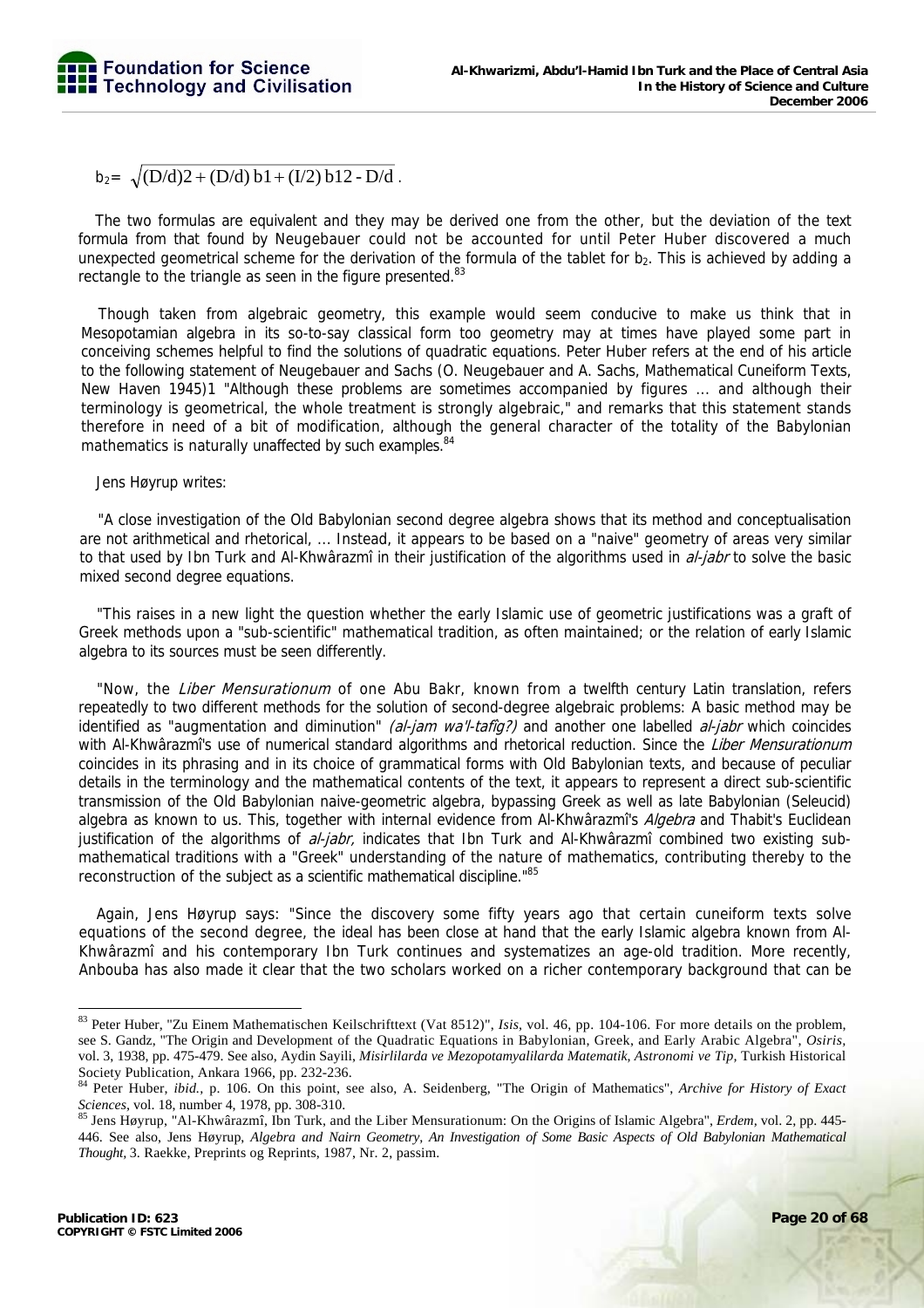seen directly from their extant works. In fact, the same richer tradition can be glimpsed, e.g., from some scattered remarks in Abu Kâmil's Algebra - cf. below, section VI."86

Gandz, who did work of fundamental importance on Babylonian and early Islamic Algebra gives the following list of the types of second-degree equation found in the cuneiform tablets:

1)  $x+y=b$ ;  $xy=c$ , 2) x—y=b; xy=c, 3)  $x+y=b$ ;  $x^2+y^2=c$ 4)  $x-y=b$ ;  $x^2+y^2=c$ , 5)  $x+y=b$ ;  $x^2-y^{2}=-c$ , 6) x—y=b;  $x^2-y^2$ =c, 7)  $x^2 + bx = c$ , 8)  $x^2-bx=c$ , 9)  $x^2$ +c=bx.<sup>87</sup>

Types 1 and 2 lead directly, 3 and 4 with change in the constant, to the types 7, 8, and 9; types 5 and 6 become transformed into first degree equations when reduced to one unknown. It is observed that types 7, 8, and 9 are those found in Al-Khwârazmî and <sup>c</sup>Abdu'l-Hamîd ibn Turk.

According to the conclusions reached by Gandz, in a first stage, i.e., in the "old Babylonian school," the first six types of equations in two unknowns seen in the above list were the types in use.<sup>88</sup> Later on, the remaining three types of equation with one unknown also came into use, but the type  $x^2+c=bx$  was avoided,<sup>89</sup> Gandz considers a new school to have developed directly out of this second stage found in Babylonian algebra. The place and time of its appearance is not known, and its earliest representative known is Al-Khwârazmî, according to Gandz. The outstanding characteristic of this new school of algebra is its practice of excluding the six old Babylonian types and of using the three "mixed" equations, in one unknown, i.e., equations having terms in  $x^2$  as well as in x and in constants. In Gandz' opinion the old Babylonian attitude is thus seen to have been completely reversed.<sup>90</sup>

The reasons for the disappearance of the avoidance of, or the hesitation felt toward, the type  $x^2+c=bx$  are not accounted for in these views advanced by Gandz. In Al-Khwârazmî's algebra the equations  $x^2 + bx = c$  and  $x^{2} = bx + c$ have one solution each, while  $x^2$ +c=bx has two solutions or roots. Now, type 1 in the above list gives  $x^2$ +c=bx and also y<sup>2</sup>+c=by, while type 2 gives x<sup>2</sup>=bx+c for x and y<sup>2</sup>+by=c for y. Therefore, the two solution for x<sup>2</sup>+c=bx may be interpreted as the solutions for x and y in type 1 from which  $x^2+c=bx$  may be considered to have originated, while for  $x^2 + bx = c$  and  $x^2 = bx + c$  such a roundabout interpretation is not necessary.

<sup>-</sup>86 Add Anbouba, "Acquisition de I'Algebre par les Arabes et Premiers Developpements, Aperçu General", *Journal for the History of Arabic Science,* vol. 2, 1978, pp. 66-100. See, Jens Hijtyrup, *op. cit.,* p. 447. See also, Jens Høyrup, *the Formation of "Islamic* 

<sup>87</sup> S. Gandz, "The Origin and Development of Quadratic Equations in Babylonian, Greek, and Early Arabic Algebra", Osiris, vol. 3, 1938, pp. 515-516.<br><sup>88</sup> Gandz, *op. cit.*, pp. 417-456.

<sup>&</sup>lt;sup>88</sup> Gandz, *op. cit.*, pp. 417-456.<br><sup>89</sup> Gandz, *op. cit.*, pp. 470-508.<br><sup>90</sup> Gandz, *op. cit.,* pp. 509-510. See also, Aydin Sayili, *Logical Necessities in Mixed Equations by <sup>c</sup>Abd al-Hamîd ibn Turk and the Algebra of His Time, pp.* 103-105.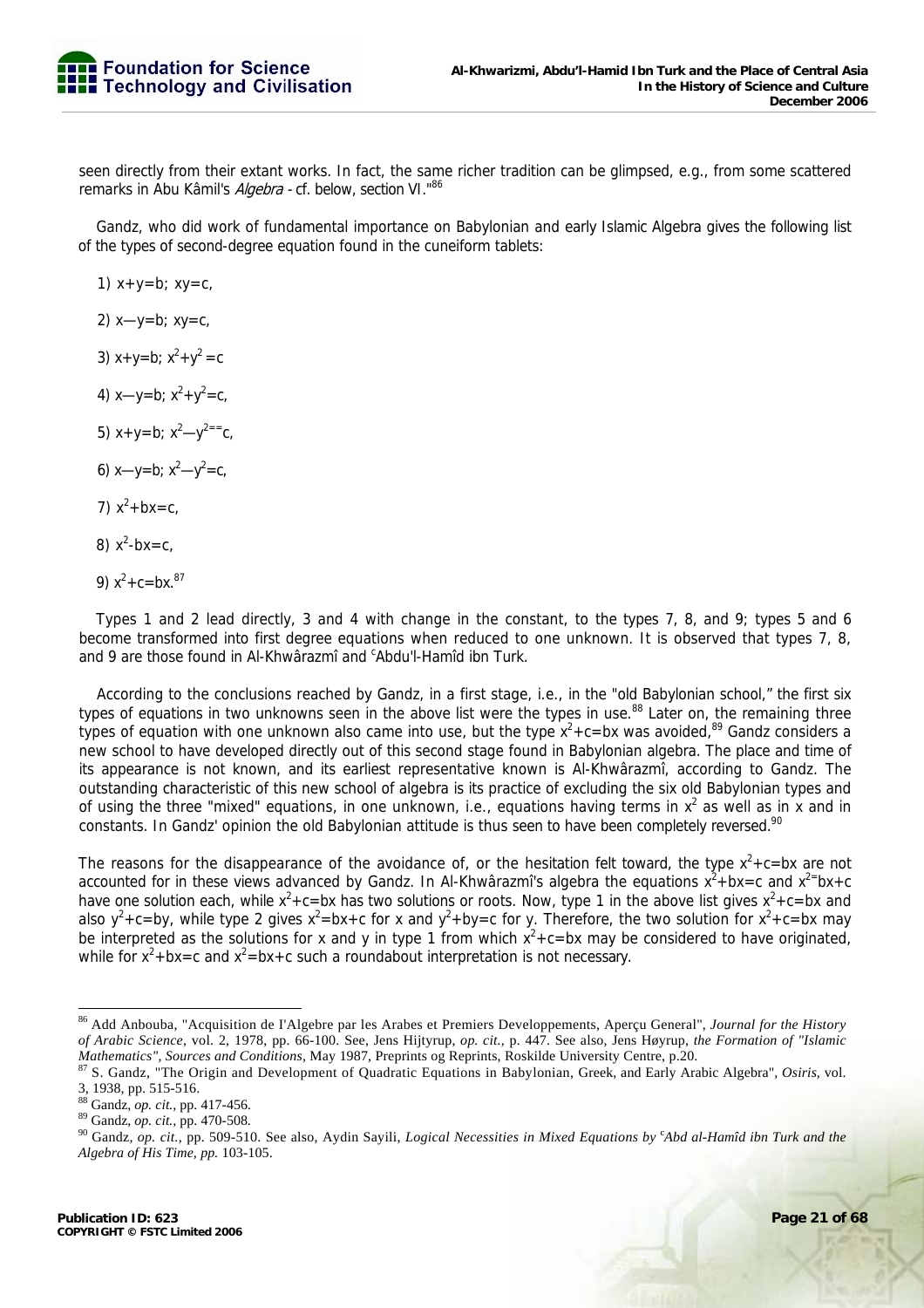

According to Gandz this explains why the Babylonians tried to avoid the  $x^2+c=bx$  type and preferred to deal with the  $x+y^-$ b;  $xy=c$  type instead.<sup>91</sup> But the fact that the acceptance and free usage of the type  $x^2+c=bx$  was accompanied, as Gandz says, by an aloofness toward the old Babylonian types and methods suggests that the interpretation of the double root of  $x^2+c=bx$  exclusively with the help of the pair of equations  $x+y=b$  and  $xy=c$ should not constitute an explanation that could be prevalent and current in the time of Al-Khwârazmî. It is of great interest, therefore, that the explanation of the double solution of  $x^2+c=bx$  without recource to the pair  $x+y=b$ and xy=c is clearer and fuller in  $\mathrm{c}$ Abdu'l-Hamîd ibn Turk than in Al-Khwârazmî. $^{92}$ 

To sum up, Gandz claims that the question of the four roots of the three "mixed" equations of Al-Khwârazmî's algebra cannot be made intelligible unless we consider them in the light of their distant Babylonian origins. But this certainly does not seem to be true. The algebra of Al-Khwârazrmî was apparently quite self-sufficient in explaining away the question of the number of roots of the "mixed" quadratic equations. Moreover, as Gandz also asserts, strict dependence upon geometrical reasoning was a prominent feature of this algebra, and this feature has to be brought well into prominence.

Gandz says, .".. Al-Khwârazmî tries hard to break away from algebraic analysis and to give to his geometric demonstrations the appearance of a geometric independence and self-sufficiency. They are presented in such a way as to create the impression that they are arrived at independently without the help of algebraic analysis. It seems as if geometric demonstrations are the only form of reasoning and explanation which is admitted. The algebraic explanation is, as a rule, never given.<sup>93</sup> It may be added here that, in Gandz's words, Al-Khwârazmî closely associates the "cause" of an equation and its geometrical figure.<sup>94</sup>

Speaking of geometrical demonstrations and comparing Euclid and Al-Khwârazmî, Gandz says, "Euclid demonstrates the antiquated old Babylonian algebra by a highly advanced geometry; Al-Khwârazmî demonstrates types of an advanced algebra by the antiquated geometry of the ancient Babylonians.

"The older historians of mathematics believed to find in the geometric demonstrations of Al-Khwârazmî the evidence of Greek influence. In reality, however, these geometric demonstrations are the strongest evidence against the theory of Greek influence. They clearly show the deep chasm between the two systems of mathematical thought, in algebra as well as in geometry."95

As to the relationships between Babylonian algebra and the algebras of Diophantos and Al-Khwârazmî, Gandz says, "Both, Al-Khwârazmî and Diophantos, drew from Babylonian sources, but whereas Diophantos still adheres to old Babylonian methods of solution, Al-Khwârazmî rejects those old methods and introduces the more modern methods of solution."96

Both Gandz and Høyrup thus evaluate Al-Khwârazmî's geometrical solutions with roughly equivalent or similar approaches, but while Gandz believes the Babylonians to have more generally used analytical procedure, Høyrup concludes that the Babylonian algebra too was based upon geometrical conceptualizations. In this latter respect, Høyrup's judgment seems to rest upon more concrete source evidence.

As to the question of the value judgments on geometrical proofs or demonstrations of Al-Khwârazmî's solutions of his second degree equations, it is seen that already immediately following Al-Khwârazmî there were attempts to cast his solutions into forms conforming to the spirit of Euclidean geometry.<sup>97</sup> Ivonne Dold-Samplonius informs us,

 $91$  Gandz, op. cit., pp. 412-416.

<sup>&</sup>lt;sup>92</sup> See, Sayili, *Logical Necessities...*, pp. 99-104, 107-109.<br><sup>93</sup> Gandz, *op. cit.*, pp. 514-515.<br><sup>94</sup> Gandz, *op. cit.*, p. 515; Aydin Sayili, *Logical Necessities...*, p. 107.<br><sup>95</sup> Gandz, "The Origin and Development

<sup>96</sup> Gandz, *ibid.,* p. 527. See also, Gandz, "The Sources of Al-Khwârazmî's Algebra", *Osiris,* vol. 1, 1936, pp. 263-277, on the historical foundations of Al-Khwârazmî's algebra.<br><sup>97</sup> Yvonne Dold-Samplonius, "Developments in the Solution of the Equation cx<sup>2</sup>+bx=a. From Al-Khwârazmî to Fibonacci", *From* 

*Deferent to Equant: A Volume of Studies in the History of Science in the Ancient and Medieval Near East in Honor of E.S. Kennedy,* ed.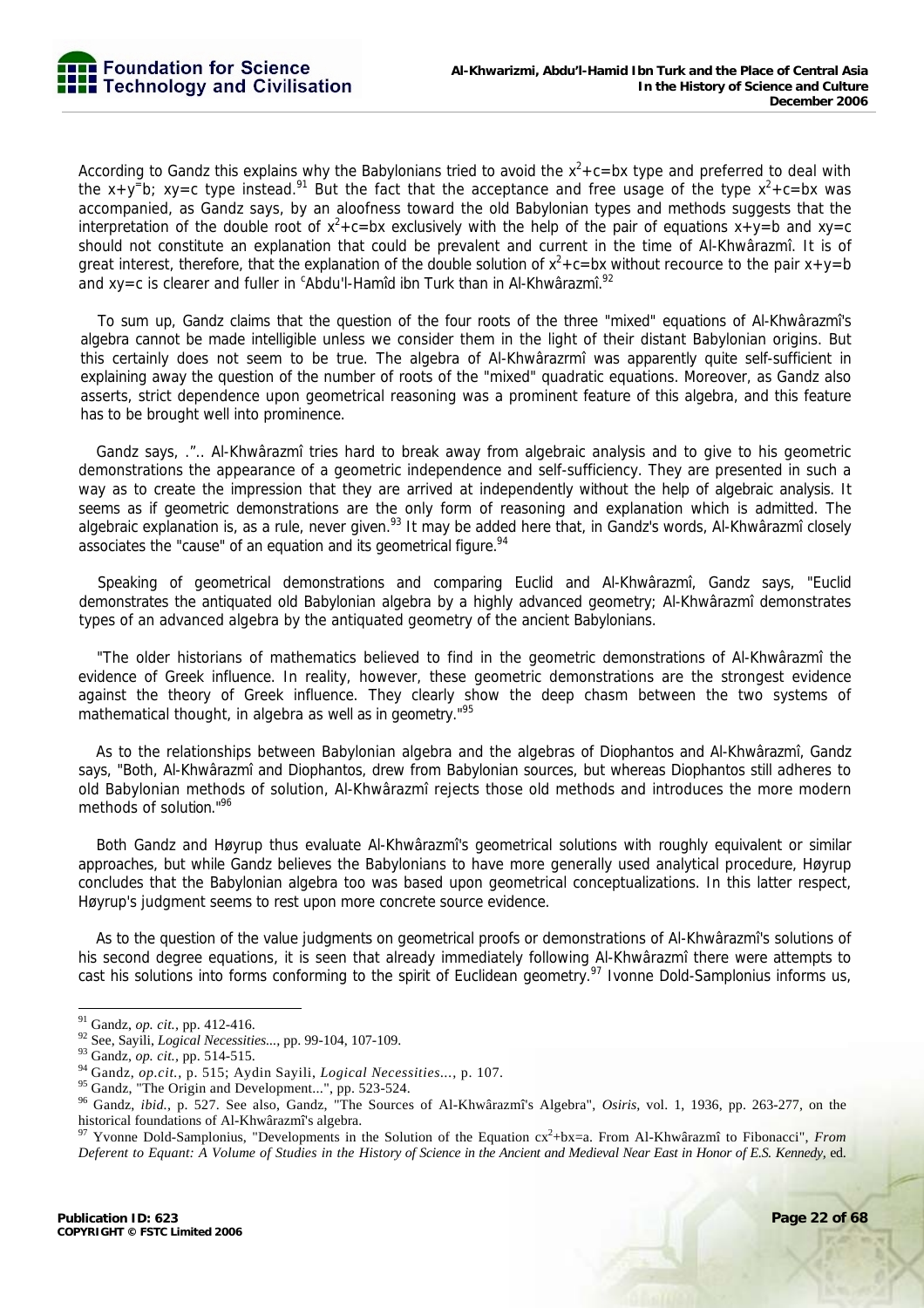on the other hand, that Professor B.A. Rosenfeld of Moscow stated in a letter to her that in his opinion Al-Khwârazmî's geometrical "illustrations" are geometrical proofs.<sup>98</sup> In connection with the solutions of his quadratic equations, all that Al-Khwârazmî had to do was to prove, or to show, that the said solutions were correct; he was not trying to prove theorems. It would be unreasonable not to accept Al-Khwârazmî's geometrical solutions as valid justifications or arguments establishing the veracity of the solution formulas on the basis of entirely acceptable geometrical evidence.

Indeed, it would very likely be wrong to think that Al-Khwârazmî was not conversant with Euclid's geometry. In his elaborate work on the comparison of Al-Khwârazmî's Bâb al-Masâha with Mishnat ha-Middot too, Gandz speaks of his conviction that Al-Khwârazmî was not familiar with Euclidean geometry or that he stayed aloof from  $it.<sup>99</sup>$ 

On this occasion, William Thomson says:

"The fact that Al-Khwârazmi's book on menstruation shows little or no sign of influence from the side of Greek theoretical mathematics does not prove either his ignorance or his dislike of that mathematics. The only legitimate inference is that he did not use it, or find it useful, for his purpose. ..." On this occasion William Thomson enumerates a few examples of parallelism in geometrical terminology used by Al-Khwârazmî and his older contemporary Al-Hajjaj ibn Yusuf who had made his translation of Euclid before Al-Ma'mun became caliph.<sup>100</sup>

Cantor, on the other hand, has pointed out that the letters accompanying Al-Khwârazmî's geometrical figures serving to prove his solutions of the mixed equations correspond to the letters of the Greek alphabet, and Julius Ruska considers this as strong evidence for the existence of some kind of Greek influence on these Al-Khwârazmîan proofs. Gandz, however, is not of this opinion.<sup>101</sup>



Aristide Marre reproduces a proof given by Al-Khwârazmî for the Pythagorean Theorem that applies only to the special case of an equilateral right triangle. It is proved here that the square on the diagonal BD is equal to the sum of the squares drawn on BA and AD by showing that the square drawn on BD is equal to the sum of four of the equal triangles into which the square ACNK is divided, while the squares on AB and AD are equal each to two such triangles, their sum therefore being equal to four such triangles. Aristide Marre then remarks that this proof is thus addressed to the type of reader whom Plato would not have admitted to his classes. Then he adds that this

David King and George Saliba, The New York Academy of Sciences, New York 1987, pp. 71-87.

<sup>&</sup>lt;sup>98</sup> *Ibid.*, p. 85, note 4.<br><sup>99</sup> Solomon Gandz, "The Mishnat ha Middot and the Geometry of Muhammad ibn Mûsâ al-Khwârazmî", *Quellen und Studien zur* Geschickte der Mathematik, Astronomit und Physik, AbteilungA: Quellen, vol. 2, 1932, pp. 64-66.<br><sup>100</sup> William Thomson's review of Gandz's Quellen und Studien article. See, *Isis*, vol. 20, 1933, pp. 278, 279.<br><sup>101</sup> See, Ju

Algebra", *Osiris,* vol. 1, 1936, pp. 276-277.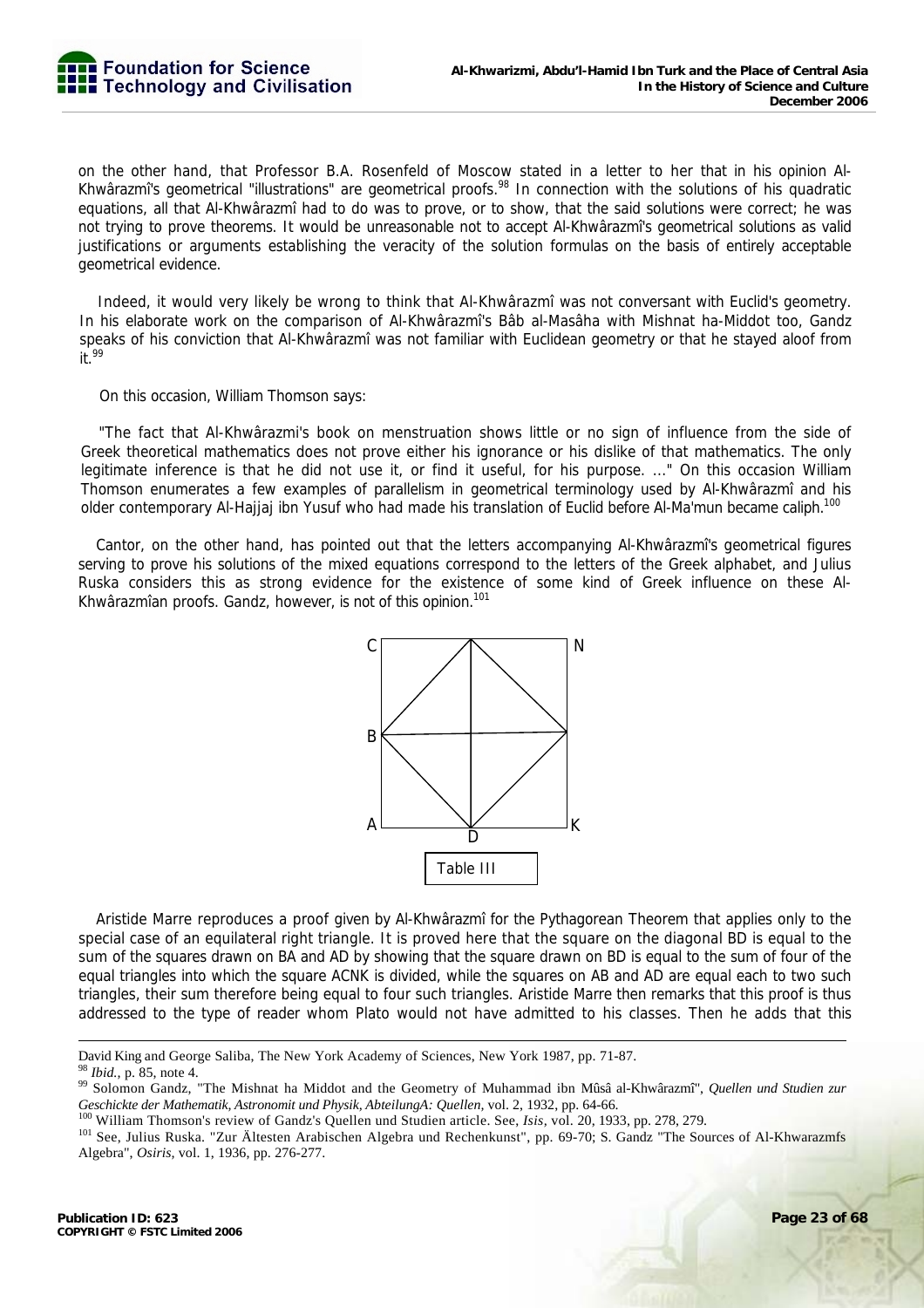example serves to show that Al-Khwârazmî was not presenting in his book the whole of what he knew but was trying to vulgarise the knowledge he dealt with by simplifying it and to place it at the reach of even the youngest readers.102

It is interesting to see that Plato ascribes the same kind of proof to Socrates, but this time the proof is being given for a still more special case. For AB here is equal to two feet, this example being connected with  $\sqrt{2}$ . This passage is in the dialogue Meno of Plato, and in it Socrates is trying to show, "thai teaching is only reawakening in the mind of the learner the memory of something. He illustrates by putting to the slave a carefully prepared series of questions, each requiring little more than 'yes' or 'no' for an answer, but leading up to the geometrical construction of  $\sqrt{2}$  . ... Socrates concludes with the words: 'The Sophists call this straight line (BD), the diameter (diagonal); this being its name, it follows that the square which is double (of the original square) has to be described on the diameter."<sup>103</sup>

This example is quite interesting in that it conforms to Aristide Marre's suggestion that pedagogical concerns aiming to place a book within the reach of even children of small age would make a learned person like Al-Khwârazmî utterly simplify the material presented to his readers. But at the same time it contradicts Marre's other verdict by showing that Plato too was not against such simplifications even if he should not be willing to admit to his classes the readers to which such texts are supposed to address more specifically.

Thabit ibn Qurra (826-901) was requested by a friend of his who was not satisfied with the "Socratic proof of the Pythagorean theorem to give a general proof for it. Thabit conceived this requested proof as one giving a general proof which would be of the same nature or method as the "Socratic special proof.' Thus, the fact that Euclid's Elements contains a general proof of the theorem does not make the question superfluous, and Thabit ibn Qurra gives two different proofs of an appropriate kind.



One of these proofs is shown in the figure presented here. ABC is a right triangle and all the other triangles seen in the figure are equal to it. Now if from the total figure the three shaded triangles are deducted the squares on the right sides of ABC are obtained, while the square on the hypothe-nuse AB results when from the total figure the three triangles on the corners are subtracted. The sum of the two former squares is therefore equal to the latter square.

Thabit compliments his friend for seeking a comprehensive knowledge of things and adds that the generalization achieved by the proofs he gives may not be considered sufficient. One could wish, e.g., to generalize

<sup>&</sup>lt;sup>102</sup> Aristide Marre, *Le Messahat de Mohammed ben Moussa al-Khwarazni, Traduit el Annote, 2* edition revue et corrigee sur le texte arabe, Rome 1866, pp. 6-7.

<sup>103</sup> Thomas Heath. *A History of Greek Mathematics,* vol. 1; From Thales 10 Euclid, Oxford 1921, pp. 297-298.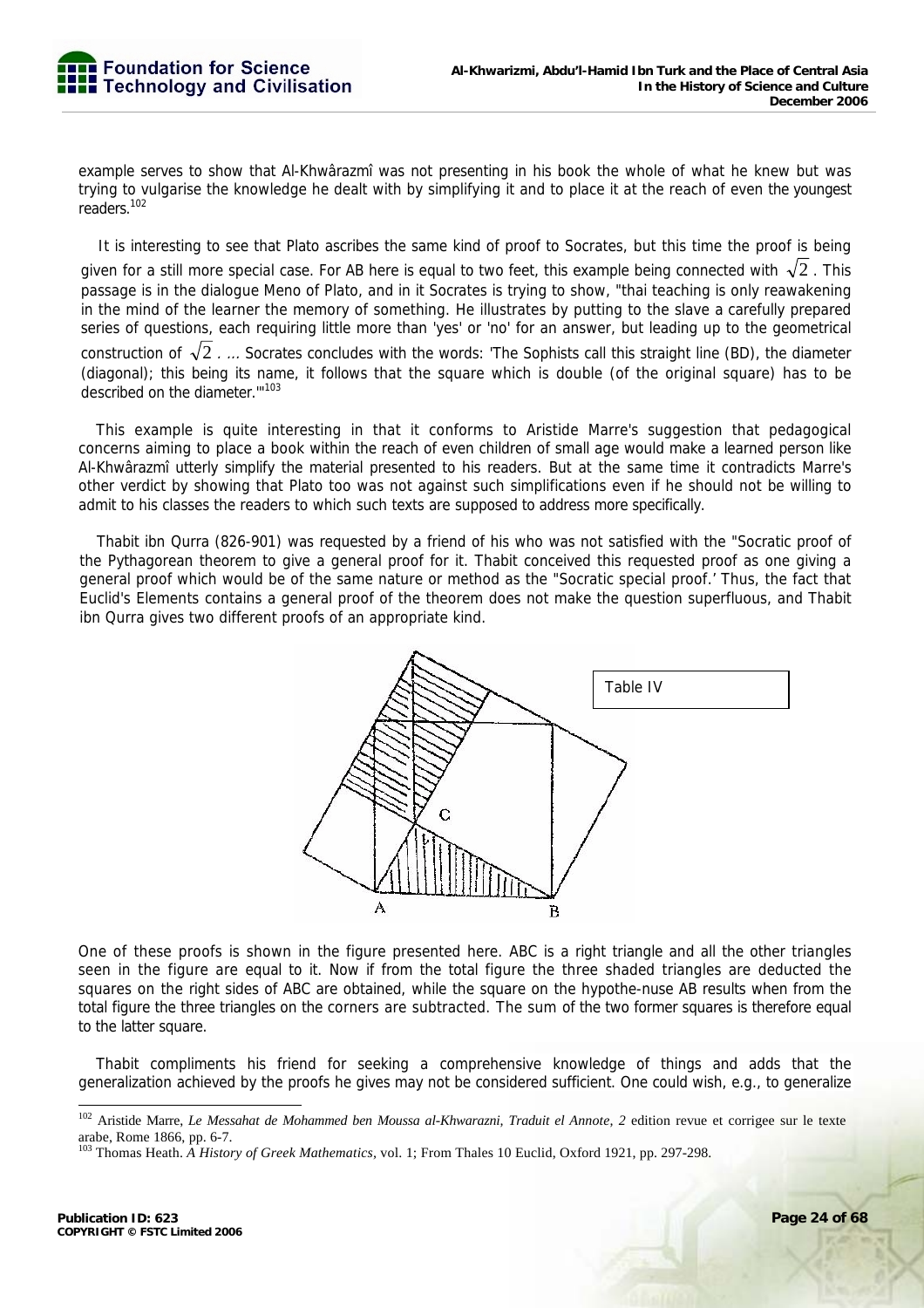the theorem to any triangle whatsoever, and the figures drawn on the sides may be any similar figures similarly placed upon the sides. But it is noteworthy that although Thabit ibn Qurra gives two proofs for the simpler and widely known theorem, he merely says that the proof could easily be found on the basis of Euclid's Elements and does not feel the need of proving this more general and somewhat more complicated theorem which apparently constitutes his original contribution to the subject.

Thabit ibn Qurra also remarks that our knowledge is perfect when it combines the most general and comprehensive with the special and particular. For, he says, in our purely general knowledge the knowledge of the particular cases exists only potentially. He also states that in the course of instruction one has to follow a procedure in which there is a gradual increase in generalization and comprehensiveness, and he adds that the reason why Socrates mentioned only the proof of a special case of the Pythagorean theorem was that the person he was teaching was a beginner in the subject and not an advanced student.<sup>104</sup> It is to be noted that this statement of Thabit ibn Qurra corroborates the verdict given by Aristide Marre concerning the reason why Al-Khwârazmî preferred an easy proof of a special case to a more comprehensive general proof. It may also be added that this assertion of Thabit ibn Qurra represents a pedagogical procedure generally practiced in the medieval Islamic World.

Thabit ibn Qurra is, moreover, a highly gifted mathematician who had a thorough appreciation of the spirit of Greek mathematics, and one who happens to have shown a special interest in supplying the Khwârazmian solutions of the second-degree equations with thorough geometrical proofs. Thabit ibn Qurra bases his proofs of the solutions of Al-Khwârazmî for the equations  $x^2 + bx = c$  and  $x^2 = bx + c$  on proposition II 6 of Euclid's Elements and the proof of the solution of the equation  $x^2+c=bx$  on Euclid's proposition II 5.<sup>105</sup>

It may be said that the establishment of the relationships between the geometrical solutions of Al-Khwârazmî and the said propositions of Euclid does not stand in need of an undue forcing of the imagination, but whereas it may be claimed that these are in a way implicit in Al-Khwârazmî they are explicitly set forth and formally established in Thabit ibn Qurra. Moreover, it is to be noted that Thabit ibn Qurra does not present these proofs or the establishment of these relationships clearly as an original personal contribution of his own. The possibility that he may be speaking in line with a tradition going back to times before Al-Khwârazmî cannot therefore be entirely excluded on the basis of Thabit ibn Qurra's text.<sup>106</sup>

Thabit ibn Qurra's justifications for the solutions of the "mixed" second-degree equations are undoubtedly more sophisticated than those of Al-Khwârazmî. But, as we have seen, Thabit ibn Qurra too, at times, seems to have been satisfied with more down-to-earth and simple geometrical demonstrations, leaving to the reader the more complicated ones. It is reasonable to think, therefore, that Ai-Khwârazmî's simple geometrical justifications for his solutions of quadratic equations, and his simple practical approach in the section on menstruation in his Algebra, do not, in any way, mean that he was unfamiliar or antagonistic to the Euclidean approach to classical synthetic geometry.

At the threshold of modern era in science, we witness the discovery of the law of refraction of light. On the subject, Cajori writes as follows:

"The law of refraction was discovered by Willebrord Snell (1591-1626), professor of mechanics at Leyden. He never published his discovery, but both Huygens and Isaak Voss claim to have examined Snell's manuscript He stated the law in the inconvenient form as follows: For the same media the ratio of the cosecants of the angle of incidence and of refraction retains always the same value. As the cosecants vary inversely as the sines, the equivalence of this to the modern form becomes evident. As far as known, Sneil did not attempt a theoretical deduction of the law, but he verified it experimentally. The law of sines, as found in modern books, was given by

<sup>104</sup> See, Aydin Sayili, "Thabit ibn Qurra's Generalization of the Pythagorean Theorem", *Isis,* vol. 51, 1960, pp. 35-37. See also, Aydin Sayili, "Sabit ibn Kurra'nin Pitagor Teoremini Tanimi", *Belleten* (Turkish Historical Society), vol. 31, 1900, pp. 35-31. See also,<br><sup>105</sup> P, Luckey, "Thabit b. Qurra über dem Georaetrischen Richtigkeitsnachweis der

*Sachsische Akademie der Wissenschaften zu Leipzig, Mathematisch-Naturwissenschaftliche Klasse,* Bericht 93, Sitzung von 7 Juli, 1941, pp. (93-14) 95, 105-112; J. L. Berggren, *Episodes in the Mathematics of Medieval Islam,* Spinger-Verlag, pp. 104.-106. 106 *Ibid.,* pp. 95, 106, 107, 110, 111.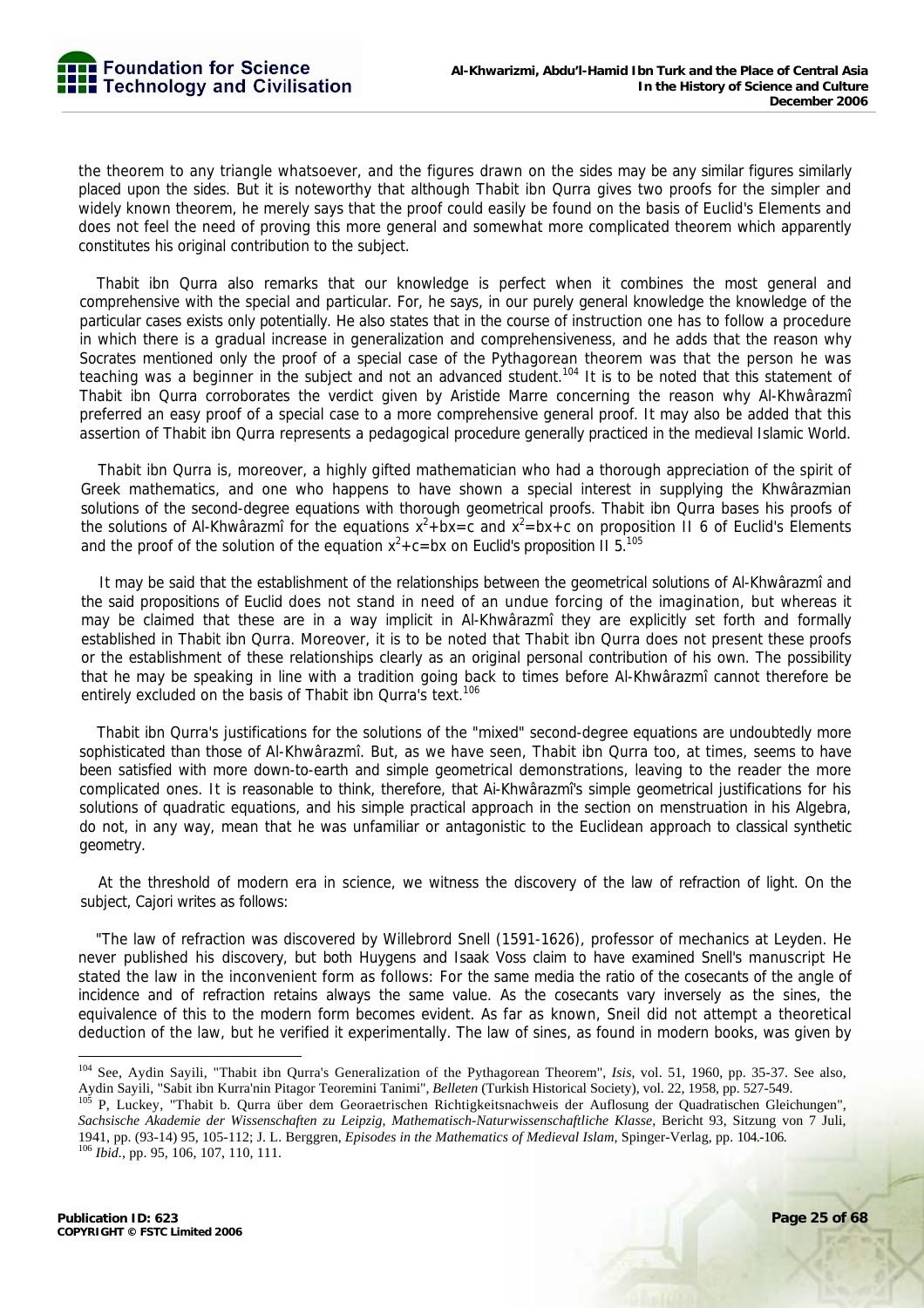Descartes in his *La Dioptrique*, 1637. He does not mention Snell, and probably discovered the law independently. (1. Various opinions have been held on this point. ...) Descartes made no experiments, but deduced the law theoretically from the following assumptions: (1) the velocity of light is greater in a denser medium (now known to be wrong); (2) for the same media these velocities have the same ratio for all angles of incidence; (3) the velocity component parallel to the refracting surface remains unchanged during refraction (now known to be wrong). The improbability of the correctness of these assumptions brought about attacks upon the demonstration from the mathematician Fermat and others. Fermat deduced the law from the assumption that light travels from a point in one medium to a point in another medium in the least time, and that the velocity is less in the denser medium."107

It is very interesting that Abu Sa'd al-<sup>c</sup>Ala ibn Sahl of the last quarter of the tenth century, in his geometric study of lenses, arrived at a conclusion of a constant ratio of certain distances and that this is equivalent to Snellius' law of refraction. Here the idea of the physical factor of the denseness of transparent media, i.e., the index of refraction, does not occur as a factor that should be taken into consideration in accordance with the media coming into play. Moreover, as this study of dioptrics concerns the burning quality of lenses, it is tied up with the idea of focus. Thus, Ibn Sahl is led to deal with the conic sections, i.e., to restrict himself to such configurations, and as his work is based on empirical study of the phenomenon of concentration of light on a single point; he is guided by experimental data. This secured the correctness of the results he arrived at and thus made him, at least partly, a forerunner of Snellius, or Snell, at a date even before the time of Ibn al-Haytham.<sup>108</sup>

We see here three contemporary and independent proofs of the same law of physics. This was a law sought for a long time by many outstanding scientists such as Ptolemy and Ibn al-Haytham without success. How did it happen to be established in three different manners within relatively short intervals? One of these later on proved to rest on wrong premises. Fermat's proof of the correctness of the law is entirely theoretical and hypothetical, while that of Snell is based on observation and experiments. It is perhaps not far-fetched to see a parallelism between these and the proof of Al-Khwârazmî's solution formulas for second-degree algebraic equations. Just as Snell need not be antagonistic toward theoretical proofs of a law of physics or Fermat toward an experimental proof, so it is not reasonable to conclude that Al-Khwârazmî was against Euclid's geometry or ignorant of it, because in a tract of his meant for practical men without theoretical training he did not proceed in a formal synthetic geometrical approach. Such an assumption of ignorance or antagonism on the part of Al-Khwârazmî would, moreover, seem entirely out of tune with the intellectual orientation of the institution in which he seems to have occupied a prominent place and with the cultural policy of the caliph who had great confidence in his knowledge and scholarship.

In 1932 Solomon Gandz published a paper in which he claimed that the Bab al-Masaha part of Al-Khwârazmî's Algebra was borrowed from a Hebrew book by the name of Mishnat ha Middot which, in his estimate, had been written in about 150 A.D.<sup>109</sup> William Thomson reviewed this work in Isis.<sup>110</sup> He notes that Hermann Schapira "was the first to perceive the extraordinary likeness between the *Mishnat ha-Middot* and one section of the algebra of Muhammad ibn Mûsâ al-Khwârazmî."111 William Thomson may be said to summarize, in its trenchant lines, his impression of Gandz's work in the following paragraph:

"The whole literary and historical background of the problem presented by the book is discussed by Gandz with great acumen and scholarly simplicity in his introduction to the Hebrew and Arabic texts, and the problem is laid bare in such a masterly fashion and the facts stated so candidly that it is possible for a scholar to draw his own conclusions, if he does not agree with those of Gandz. The emendations and reconstructions of the Hebrew text

<sup>&</sup>lt;sup>107</sup> Florian Cajori, A History of Physics, The Macmillan Company, New York 1935, p. 83.

<sup>&</sup>lt;sup>108</sup> See, Roshdi Rashcd, "A Pioneer in Anaclastics. Ibn Sahl on Burning Mirrors and Lenses", Isis, vol. 81, 1990, pp. 464-491. On the question of the discovery of the law of refraction, see also: Antoni Malet, "Gregorie, Descartes, Kepler, and the Law of

Refraction", Archives Internationales d'Histoire des Sciences, vol. 4.0, no 125, 1990, pp. 278-304.<br><sup>109</sup> Solomon Gandz, "The Mishnat ha Middot and the Geometry of Muhammad ibn Mûsâ al-Khwârazmî", Quellen und Studien zur *Geschkhte der MatheMâlik Astronomic und Physik, Abteilung A: Quellen,* vol. 2, 1932, pp. 1-96. 110 *Isis,* vol. 20, 1933, pp. 274-280. 111 *Ibid,* p. 275.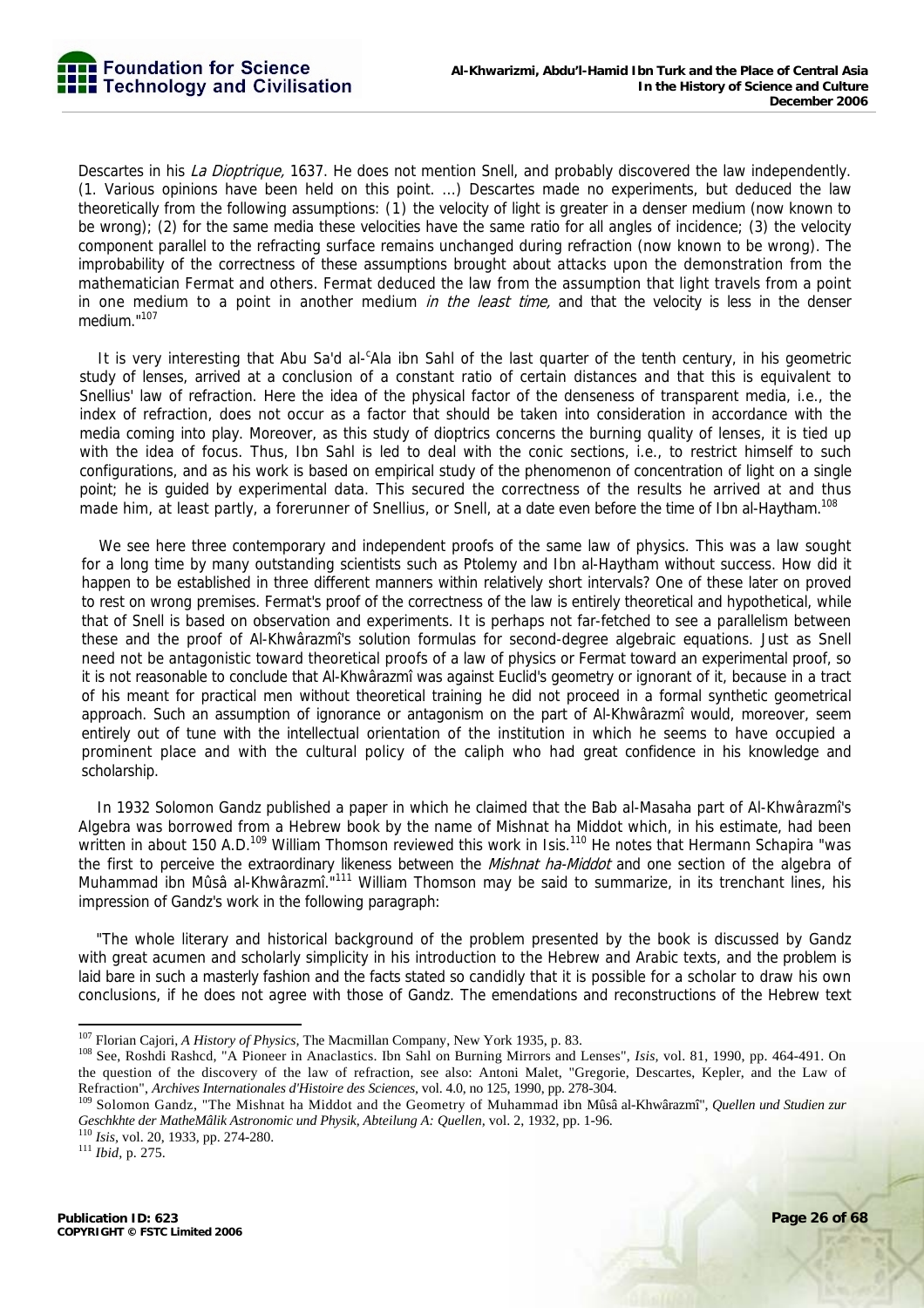proposed by Gandz are the fruits of ripe scholarship and based on genuine philological grounds, many of his notes are nothing short of essays on the historical development of mathematical terminology, and as far as the texts and translations are concerned, the edition is as definite as can well be expected. In the statement of his thesis, however, there is some confusion, and the evidence on which he relies to demonstrate it will not be accepted in toto without further proof."112

Concerning the date 150 A.D., which Gandz advances for the Mishnat ha-Middot, William Thomson writes as follows:

"The crux of the matter lies in the authorship, and it should be pointed out that the name, Nehemiah, occurs only twice, and both times in the Bodleian fragment only, ... Moreover, the connexion of this name with the Rabbi Nehemiah of the second century C.E. is, of course, a conjecture, resting for the most part on the fact that he appears to have been interested in mathematical computation."<sup>113</sup>

Further, on, William Thomson says, "Moreover, the comparative table on page 85 does not prove that the bulk of Al-Khwârazmî's geometry was taken from the *Mishnat ha-Middot*. The order of the sections is entirely different. In one section the Arabic has another text altogether and another section is not represented in the Hebrew at all. Sometimes the Hebrew is fuller, at others the Arabic. In some sections the Arabic arranges the material quite differently from the Hebrew, in others it adds proofs that appear to be of a more developed type than those given in the *Mishnat ha-Middot*, not to speak of phrases and sentences that are occasionally of vital import and which Gandz on two occasions at least (cf. p. 29, note 38) inserts into the Hebrew text with no other justification than that the author of the *Mishnat ha-Middot* shows in another section that he knew the required formula, a plausible argument, if we overlook the fact that the *Mishnat ha-Middot* has probably had a history of its own. These facts do not point to a direct dependence of the one book upon the other, but only to a family resemblance, and Al-Khwârazmî's chapter on menstruation is probably a more advanced type of a common school text, of which an earlier type served as basis for the Mishnat ha-Middot."<sup>114</sup>

William Thomson's reference to family resemblance brings to mind Hero of Alexandria, one of the most outstanding representatives of the tradition of practical mathematics or the mathematics of mensuration. He flourished around the year 62 A.D. Otto Neugebauer, who discovered that an eclipse of the moon described by Hero corresponds to an eclipse in A.D. 62 and to none other during some five hundred years extending around that time reference point, ingeniously tied the otherwise vague chronology of his life span to that year.<sup>115</sup> Concerning Hero of Alexandria, Marshall Clagett writes:

"We have already suggested that Gaien and Ptolemy were not the only authors of the early Christian era who represented Greek science at its highest level. Hero of Alexandria also belongs to that select group. We have already discussed his *Mechanics* as being the culminating effort of mechanics in late antiquity (see Chap. Six) and as containing both theoretical and applied mechanics. His writings, particularly the Metrica, which included many formulae, and his commentary on Euclid's *Elements* (of which parts remain in Arabic) reveal him as an excellent mathematician."<sup>116</sup>

Michael S. Mahoney speaks as follows concerning Hero's mathematics:

"The historical evaluation of Hero's mathematics, like that of his mechanics, reflects the recent development of the history of science itself. Compared at first with figures like Archimedes and Apollonius, Hero appeared to embody the "decline" of Greek mathematics after the third century B.C. His practically oriented mensurational treatises then seemed to be the work of a mere "technician," ignorant or neglectful of the theoretical

<sup>&</sup>lt;sup>112</sup> Ibid., p. 277.

<sup>113</sup> *Ibid.*, p. 277.<br><sup>114</sup> *Ibid.*, p. 278.<br><sup>115</sup> A.G. Drachmann, "Hero of Alexandria", *Dictionary of Scientific Biography*, ed. Charles Coulston Gillispie, Charles Scribner's Sons, New York 1972, vol. 6, p. 310.

<sup>116</sup> Marshall Clagett, *Greek Science in Antiquity,* Abelard-Schuman, Inc., New York 1955, p. 117.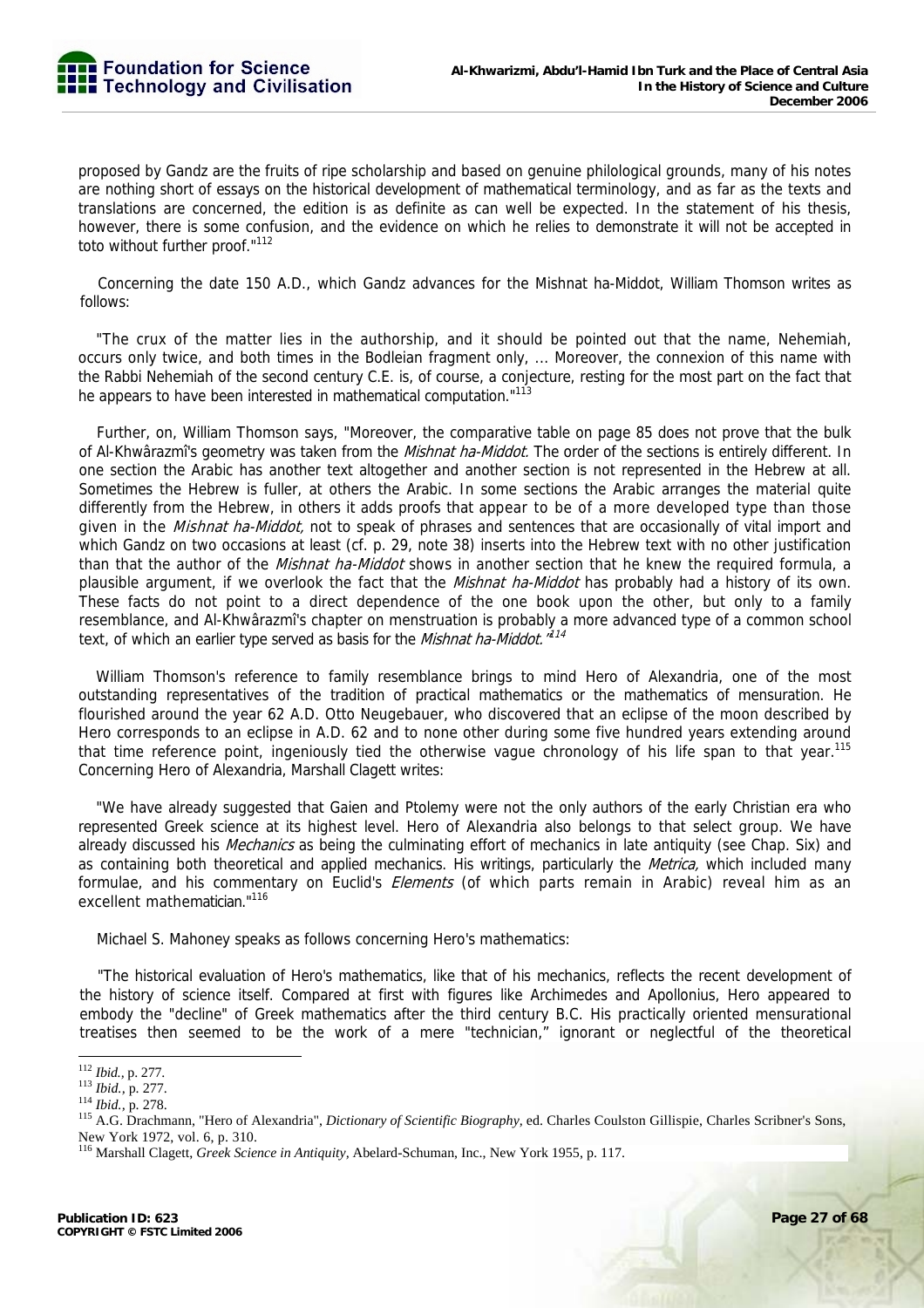sophistication of his predecessors. As Neugebauer and others have pointed out, however, recovery of the mathematics of the Babylonians and greater appreciation of the uses to which mathematics was put in antiquity have necessitated a revaluation of Hero's achievement. In the light of recent scholarship, he now appears as a well-educated and often ingenious applied mathematician as well as a vital link in a continuous tradition of practical mathematics from the Babylonians, through the Arabs, to Renaissance Europe.

"The breadth and depth of Hero's mathematics are revealed most clearly in his *Metrica*, a mensurational treatise in three books. ... The prologue to the work gives a definition of geometry as being, both etymologically and historically, the science of measuring land. It goes on to state that out of practical need the results for plane surfaces have been extended to solid figures and to cite recent work by Eudoxus and Archimedes as greatly extending its effectiveness. Hero meant to set out the "state of the art," and the thrust of the Metrica is thus always toward practical menstruation, with a resulting ambiguity toward the rigor and theoretical fine points of classical Greek geometry....

……………

"Hero's work enjoyed a wide audience. This is clear not only from what has been said above, but also in that fragments of his works can be found in the writings of several Arab mathematicians, including al-Nayrizt and al-Khwârazmî"117

Gad B. Sarfatti, writing in 1968, has estimated, according to Roshdi Rashed, that the date of composition of the Mishnat ha-Middot was later than that of Al-Khwârazmî's book on algebra.<sup>118</sup>

Previously Julius Ruska had advanced the thesis that the Bab al-Ma-saha was inspired by Indian works.<sup>119</sup> Aristide Marre speaks of parallels of the Bab al-Masaha with certain Indian books and also with Hern.<sup>120</sup> Examples similar to those given by Al-Khwârazmî and Thabit ibn Qurra, in line with "Socrates' proof" which is called the method of "reduction and composition" by Thabit ibn Qurra, are not rare in the history of mathematics. The origin of proofs based on this method is sometimes traced to late ninth century Indian mathematicians.<sup>121</sup> But the fact that it can be traced back to Plato indicates clearly that its origins must be sought in much earlier times.

Such details found in widely separated sources clearly show that Al-Khwârazmî's and <sup>c</sup>Abdu'l-Hamîd's geometrical schemes of verification or justification for their solutions of second degree equations were far from being irreconcilable with Greek classical synthetic geometry and constituting merely "naive" and primitive approaches unworthy of one steeped in Euclidean axiomatic geometry which secured and supplied a clearly thought-out notion of "proof. The Pythagoreans "proved" the irrationality of  $\sqrt{2}$  in an irrefutable manner, and, likewise, the theorem  $a^2+b^2=c^2$  for a right angled triangle, and Archytas conceived his masterly solution of the duplication of the cube long before Euclid. These should therefore be classified in the group as perfectly satisfactory proofs of pre-Euclidean geometry achieved at a time when the notion of proof was not as yet sufficiently clear and sophisticated or rigorous. Modern mathematicians too have now and then felt quite free to give the status of axiom to widely differing items of knowledge, and this is reminiscent of the pre-Euclidean proofs of Euclidean geometry.

All in all, it would seem perfectly reasonable therefore to qualify the geometric justifications of the solutions of second degree equations seen in Al-Khwârazmî and <sup>c</sup>Abdu'l-Hamîd ibn Turk as geometric proofs or demonstrations

<sup>&</sup>lt;sup>117</sup> Michael S. Mahoney, "Hero of Alexandria: Mathematics", *Dictionary of Scientific Biography*, vol. 6, 1972, pp. 314, 315.<br><sup>118</sup> Roshdi Rashed, *Entre Arithmetique et Algebre*, p. 19, note 7.<br><sup>119</sup> Julius Ruska, "Zur A Philosophisch-Historische Klasse, 1917, pp. 1-125.<br><sup>120</sup> Aristide Marre, *op. cit.*, pp. 2-14.

<sup>121</sup> W. Lietzmann, *Der Pythagorische Lehrsatz*, Stuttgart 1953, p. 24, Harriet D. Hirschy, "The Pythagorean Theorem", *Historical Topics for the Mathematics Classroom,* Thirty-first Yearbook, National Council of Teachers of Mathematics, Washington, D.C., 1969, pp. 215-218.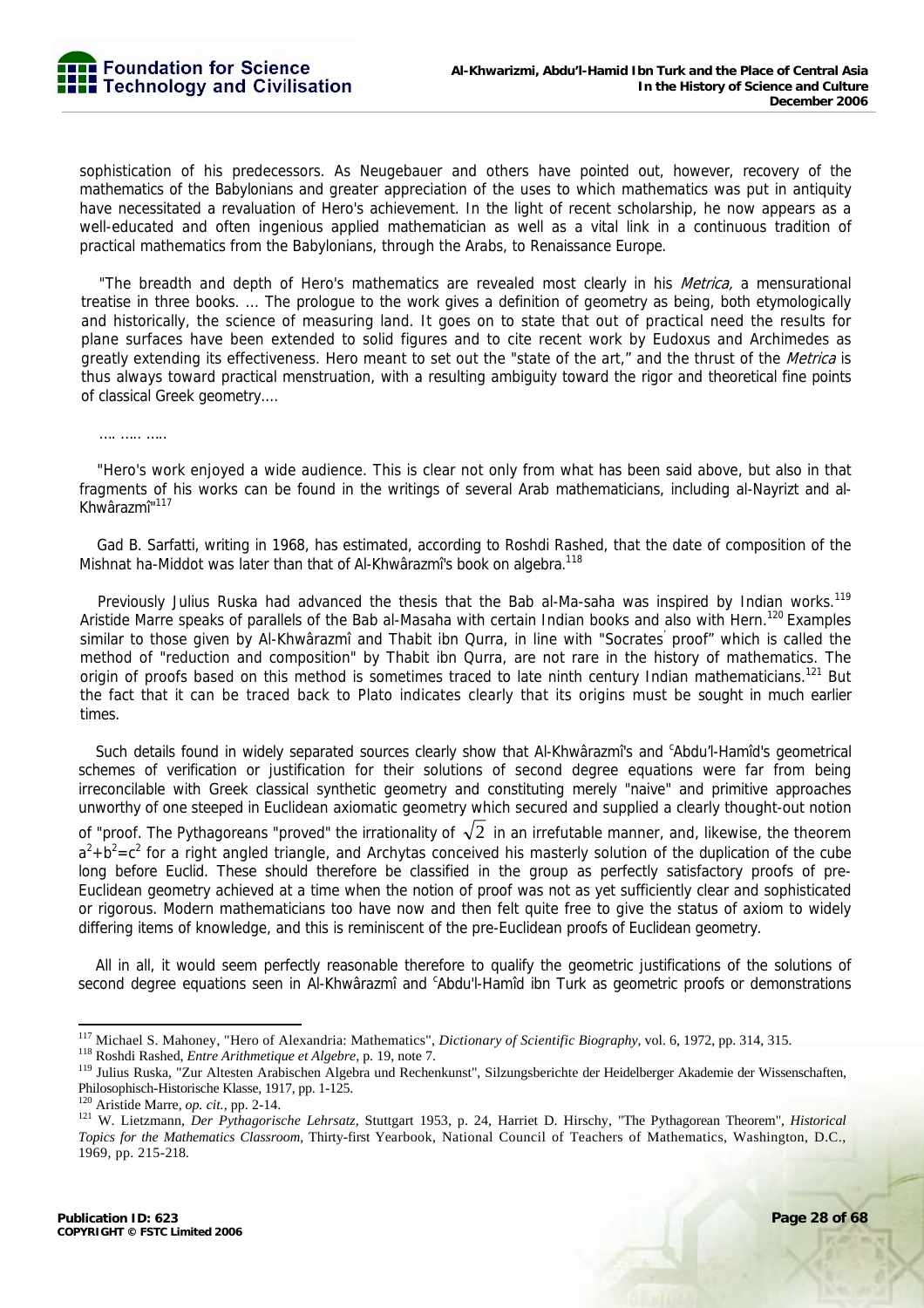although the simplicity of the geometry underlying them may tend to create the impression that they should not deserve such a pretentious name.

The third part of Al-Khwârazmî's Algebra deals with the algebra of inheritance. This part (the Kitâb al-Wasâyâ) is seen to occupy almost half of the whole book, so that we may conclude that Al-Khwârazmî must have attached great value to this part of his Algebra in particular. This part occupies pp. 65-122 in the Arabic text of 122 pages, as published by Rosen, and pp. 86-174 in Rosen's translation. In fact, as we have seen, and as pointed out by Gandz, Al-Khwârazmî emphasized in his Introduction to his Algebra that he has written his book in order to serve the practical needs of the people in their affairs of inheritance, legacies, partition, lawsuits, commerce, etc. In the Kitâb al-Wasâyâ (Book on Legacies) inheritance and legacies are mentioned first, thus also indicating that here was the most important part of his work.<sup>122</sup> The algebra of inheritance part of his book may constitute the most original contribution of Al-Khwârazmî in his book on algebra.

In the Hisâb ad-Dawr (Computation of Return) section of the Kitâb al-Wasâyâ,<sup>123</sup> in his introductory note Rosen criticizes Al-Khwârazmî's treatment of the problems presented, and this criticism is seen to have been accepted in its general outlines by such outstanding authors as Cantor and Wieleitner, until Gandz appeared on the scene and showed that the misunderstanding was due to deficiency of a knowledge of the Islamic laws of inheritance on the part of Rosen, who did the pioneering work on Al-Khwârazmî, and of his followers such as Cantor and Wieleitner.

Al-Khwârazmî did pioneering work in such important fields as arithmetic, algebra, cartography, and the publication of trigonometric and astronomical tables in the World of Islam. In case he has to share the glory due to him in these domains with some fellow scientists and scholars, this should not detract from the credit due to him. It seems, as we have seen, that he has to share some of this glory with 'Abdu'l-Hamid ibn Turk in algebra and arithmetic, in spite of Abu Kâmil Shuja<sup>c</sup> ibn Aslam's verdict.

Both in the field of algebra and the positional number system Mesopotamia and the Sumerians in particular occupy a very fundamental place in world history. The Mesopotamian influence may be viewed also in a much broader perspective resulting from Neugebauer's wide-reaching researches. David Pingree writes: "The fundamental conclusions which he (Neugebauer) reached is that, almost without exception (the Chinese and the Mayans are the exceptions), the various civilizations of the world have all depended on the Babylonians for their basic understanding of mathematical astronomy, though each has reshaped what they received, directly or indirectly from Babylon, to suit its own traditions and requirements."<sup>124</sup>

We shall see in this paper, shortly hereafter that the Babylonian mathematical astronomy may possibly have influenced China also, and that Central Asia, the home of both Al-Khwârazmî and <sup>c</sup>Abdu'l-Hamîd ibn Turk, may have served as intermediary in the passage of this influence. Thus, Neugebauer's impression (or, at least, that of David Pingree) that China was an exception will have turned out to be wrong, i.e., if such an influence can be fully ascertained or substantiated.

It is, moreover, likely also that such an influence played a part, and in more than one way, in the process of the spread of the notion of the system of numerals and calculations because of the positional system. Here too Central Asia and China seem to have possibly come into play to a certain extent, as we shall see. And this particular aspect of the problem interests us very much both from the standpoint of Al-Khwârazmî and Abdu'l-Hamîd ibn Turk.

There is evidence, moreover, as we have seen, that Al-Khwârazmî knew Turkish and that he belonged to the Turkish sector of the population of Khwarazm, just like Al-Beyrûnî.125 Indeed, there would be little chance or occasion for a non-Turk living in Baghdad to master the Turkish language and Professor Akmal Ayyubî speaks of

<sup>&</sup>lt;sup>122</sup> S. Gandz, "The Algebra of Inheritance, A Rehabilitation of Al-Khwarazmi". *Osiris*, vol. 5, 1938, p. 324.<br><sup>123</sup> Rosen's translation, pp. 133-174; Melek Dosay's translation, pp. 106-137.<br><sup>124</sup> David Pingree, "Neugeba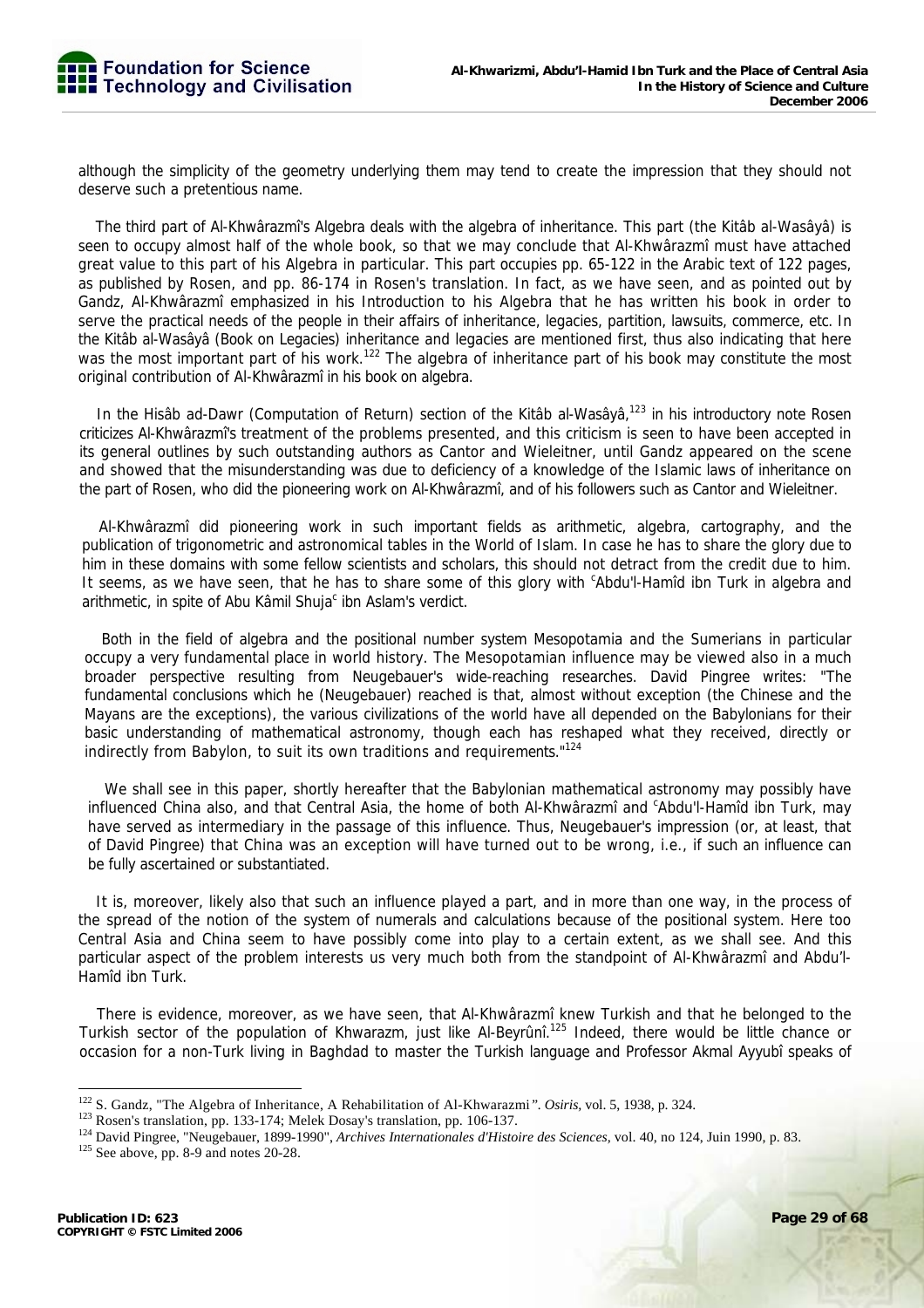him as "one of the greatest Turkish minds of the medieval Islamic age" and says that "he was Turk by nationality but Arab in language."<sup>126 c</sup>Abdu'l-Hamîd ibn Turk too was obviously a Turk by firsthand authentication and open acknowledgment.

Now, Al-Khwârazmî and <sup>c</sup>Abdu'l-Hamîd ibn Turk wrote algebra at a relatively early date, i.e., about two generations before the book of Diophantos on arithmetic, which played a very important part in the history of algebra, was translated into Arabic. The question automatically comes to mind as to what was the source of their knowledge. It is extremely interesting therefore that they were both Turkish, or, more generally, speaking Central Asian.

**Ibn Khaldun** (d. 1406), in his well-known *Muqaddima* states in a categorical manner that in the fields of science and learning (intellectual endeavours) the part played by the Arabs was a very minor one, while that of the non-Arabs, i.e., *ajams* was very substantial and outstanding.<sup>127</sup> There is no doubt that Ibn Khaldun exaggerates the little importance he attributes to the contribution of the Arabs to intellectual pursuits of medieval Islam, But it is equally true that he makes a remarkably apt observation when he emphasizes the part played by non-Arabs of Eastern Islam and Central Asia in an unequivocal manner.

Indeed, it is a fact that Central Asia was the home of a great majority of the most outstanding Islamic thinkers and scientists such as <sup>c</sup>Abdu'l-Hamîd ibn Turk, Farghânî, Fârâbi, Ibn Sînâ, Abu'l-Wafâ, Beyrûnî, Gazâlî, Umar Khayyâm, and Nasîru'd-Dîn Tûsî. Certain scholars are wont to tie up this situation solely with the Persian elements of the population of Central Asia, or, those that may be considered as relatives of the Persians. But this attitude is not sufficiently reasonable. In fact, Persia itself was not, as a region, so much in the forefront of the countries giving rise to the production of scientists and thinkers, when compared to Central Asia, i.e., to the countries in the east and northeast of Persia itself.

These remarks of Ibn Khaldun are somehow indicative of a basic circumstance that must have been predominant in the medieval Islamic World, and it is worth to attempt to disentangle the various elements involved in this state of affairs. At any rate, it is not a matter to be taken lightly. Indeed, the distinguished German Orientalist Ignaz Goldziher writes:

.".. Under Islam the Arabization of non-Arab, elements and their participation in the scholarly activities of Muslim society advanced rapidly, and there are few examples in the cultural history of mankind to rival this process. Towards the end of the First century there is a grammarian in Madîna named Bushkest, a name that sounds quite Persian. ... The fathers and grandfathers of many others, who excelled in politics, science, and literature, had been Persian or Turkish prisoners of war who became affiliated to Arab tribes and who by their completely Arabic *nisbes* almost made people forget their foreign origin. But on the other hand it was not impossible for such Arab *mawâlî* to retain a memory of their foreign descent, though it was not very common." The famous Arab poet Abû Ishâq Ibrâhîm al-Sûlî was a descendant of Sol Tigin, a Khorasanian Turkish prince who was defeated by Yazid ibn Muhallab toward the end of the first quarter of the eighth century and had lost his throne. Converted to Islam, he became one of the most zealous partisans of his conqueror. He is said to have written upon the arrows he sent against the Caliphs troops: "Sol is calling upon you to follow the book of God and the Sunna of His Prophet."128

An item of information that an influence of algebraic astronomy came from Central Asia, or from parts of China on the borderlands of Central Asia, to the Chinese astronomers in the eighth century is of great interest in this context, i.e., in view of the fact that both Al-Khwârazmî and <sup>c</sup>Abdu'l-Hamîd ibn Turk were from Central Asia. Shigeru Nakayama writes:

<sup>126</sup> See, N. Akmal Ayyubi, "Contributions of Al-Khwârazmî to Mathematics and Geography", *Bulletin of the Institute of Islamic Studies,* vol. 17-21, 1984-1988, published by The Institute of Islamic Studies, Aligarh Muslim University, Aligarh, p. 82; N. Akmal Ayyubi, "Contributions of Al-Khwârazmî to Mathematics and Geography", *Acts of the International Symposium on Ibn Turk,* 

 $^{127}$  See, Franz Rosenthal's translation, vol. 3, 1958, pp. 311-315.<br> $^{128}$  Goldziher, *Muslim Studies*, English translation by S.M. Stern, London 1967, pp. 108-109.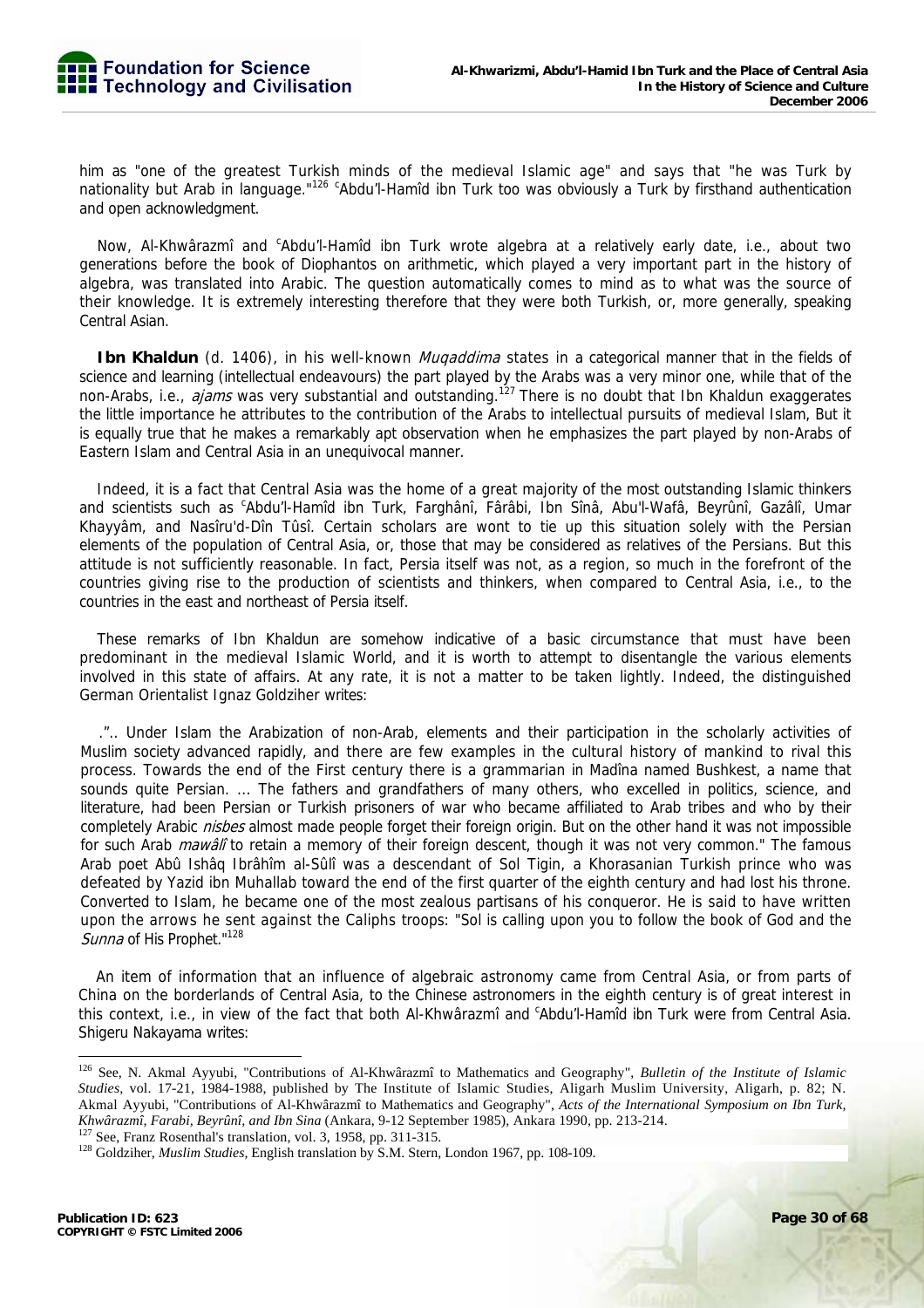"The solar equation of centre was the most important problem with which professional mathematical astronomers in ancient times had to deal. Western astronomers traditionally treated it with geometry and trigonometry, while the Chinese generally relied on an entirely different pragmatically and empirical tradition, namely numerical interpolation between values of the midday gnomon-shadow length observed at, say, ten-day intervals. There is, however, another tradition using an algebraic function of second order (degree) that seems to have originated in Central Asia sometime around the eighth century. This third approach was discovered by the present writer in 1964 and briefly described in English. ...

"The Futian calendarical system (that is, the step-by-step methods for computing the ephemeris) has been known as one of the unofficial calendars compiled in A.D. 780-783 in China. The compiler, Cao Shiwei ... originated in the western part of China. One conjectures that he or his family originally came from Samarkand.

"No part of the content of the Futian calendar has survived in China to this day. Tradition says that it was based on an Indian calendar and speaks of it as having entirely altered the old Chinese method. ... Another innovation of the Futian calendar is its use of decimals rather than traditional fractions. ...

"H. Momo has shown that the Futian calendar was the major tool of the Buddhist school of astronomy, the productions of which competed with the official Chinese-style ephemeredes made by Japanase court astronomers. He has also proven that two extant twelfth-century Japanese horoscopes had been calculated with the Futian calendar. ...

"In 1963, the late J. Maeyama found a text entitled 'Futenreki nitten sa rissei' (The Futian calendar table of the solar equation of center, in I volume) in the Tenri Library. The present writer analyzed it astronomically. ..."

Tatara Hoyu ''edited several collections, one of them entitled 'Ten-mon hisho' (Esoteric works of astronomy) which includes a fragment of the Futian calendar....

"The text consists of a short illustration of calculation and a table of the solar equation of centre for each Chinese degree (defined as the mean daily solar motion). Though the explanation of the computational method is somewhat clumsy, analysis of the table clearly showed that the data given are all calculated from the formula x=(182 - y) y/3300, where x is the equation of centre and y is the mean solar anomaly, both expressed in Chinese degrees.

"This formula employed in the Futian calendar resembles neither the traditional Chinese empirical (interpolation between observational data) nor the Hellenistic-Indian geometrical or trigonometrically approach. It is an algebraic calculation of second order (degree).

"Whether such an algebraic method is superior to empirical or geometrical techniques is hard to judge. It has the advantage of being easily calculated on a counting board, especially in a culture such as China where decimal calculation was widespread. ... This algebraic function became a regular feature of Chinese calendar calculation. It was also employed later for the same purpose in the Uygur calendar.

.".. The traditional approach required empirical data for the solar equation of centre on any given day, that is, day-to-day observation of the position of the sun....

.".. The algebraic expression introduced into calendarical calculation in the eighth century provided an alternative method simpler, easier and more convenient for calendar calculators."<sup>129</sup>

Much more knowledge of concrete detail would of course be desirable on this question. But one item of information is quite clear, and this is that knowledge of algebra, and in particular concerning second degree

<sup>&</sup>lt;sup>129</sup> Shigem Nakayama, "The Emergence of the Third Paradigm for Expressing Astronomical Parameters: Algebraic Function", *Erdem,* vol. 6, (no 18), 1992, pp. 877-884.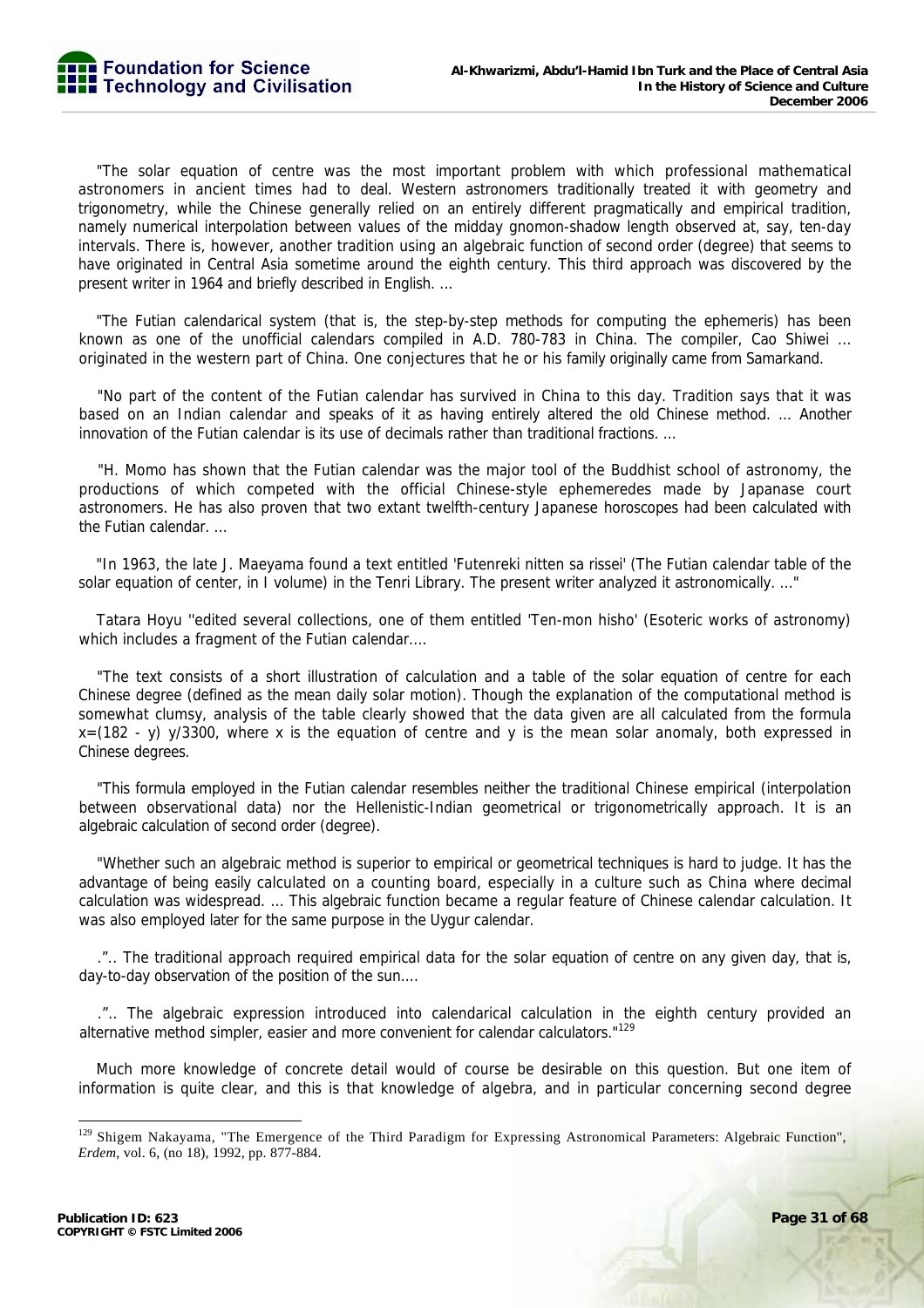equations, was apparently available in Central Asian regions neighbouring China on its western boundaries, i.e., neighbouring Chinese Turkistan, or Chinese Turkistan itself, during the eighth century. Roughly speaking, this is the vast area extending between Iran and China, including perhaps the western parts of China itself; Khwarazm also and Khuttal, and Gilan (or jilan), i.e., the homes or birthplaces of Al-Khwârazmî and <sup>c</sup>Abd al-Hamîd ibn Turk, are located within this geographical region.

Again, we know for sure that this knowledge was available more specifically at a time which corresponds to the beginning of Al-Khwârazmi's life span, and it is also very likely that the life span of <sup>c</sup>Abdu'l-Hamîd ibn Turk was roughly the same as that of Al-Khwârazmî, if not somewhat earlier.

All this is clear, and we may therefore conclude that this explains why Al-Khwârazmî and Ibn Turk were in a position to write for the first time in the World of Islam a book on algebra, and more specifically on second-degree equations. And we may therefore conclude that it was not due to a mere coincidence that both these mathematicians were natives of Central Asia.

# **Sanad ibn <sup>c</sup> Ali**

Sanad ibn <sup>c</sup>Ali's name also appears in the *Fihrist* of Ibn al-Nadîm as the author of a book on algebra. He too was a contemporary of the caliph Al-Ma'mun and of Al-Khwârazmî. The question arises therefore whether he too was of Central Asian origin. I have not gone into a detailed work on Sanad ibn <sup>c</sup>Ali's place of birth and his life, of which not much seems to be known, however. For A. S. Saidan's observation that these words of Ibn al-Nadîm fit in very well with the works of Al-Khwârazmî, and that as they are not corroborated elsewhere, i.e., other sources on Islamic scholars and scientists, Sanad ibn 'Ali is not considered here as author of a book on algebra.<sup>130</sup>

Of great interest to our subject would also seem to be Shigeru Nakayama's statement concerning the Chinese tradition of day-to-day observation of the position of the sun. Habash al-Hâsib, a contemporary of Al-Ma'mun, states that the one-year program of observation in Al-Ma'mun's Qasiyun Observatory at Dayr Murrân was fully accomplished and that these astronomical observations were made every day.<sup>131</sup>

This program of astronomical work was set up just after the decision of Al-Ma'mun and his astronomers that Ptolemy's astronomy constituted the definitely superior knowledge of the time and that it should be adopted in preference to methods of Indian astronomy, we also know that Al-Ma'mun was personally involved in the taking of this decision.<sup>132</sup>

Day-to-day observation was probably very rarely practiced in Islam and Western Europe up to the time of Tycho Brahe. We know very little about the type of work carried out in the Islamic observatories of the Middle Ages, but there is no evidence at all that such a method of daily observation became established as a tradition in these institutions. The Qâsiyun example is just about the first serious and systematic attempt to establish a fruitful scientific research program. And it was decided at this juncture that Greek astronomy was superior to that of India. One may wonder therefore whether there was also an influence deriving from the Chinese empirical tradition upon Islam at such a relatively early date. For the Chinese had astronomical bureaus with imperial astronomers and astrologers. These bureaus were equipped with staffs, and regular observations of stellar bodies were carried out in these bureaus. They may be likened to primitive astronomical observatories or to the Islamic *muvakkit* offices<sup>133</sup> and Al-Ma'mun was the first to found an astronomical observatory in Islam.

<sup>&</sup>lt;sup>130</sup> See above, p. 20 and note 62 for Saidan's remarks on this question.<br><sup>131</sup> See, Aydin Sayili, *The Observatory in Islam*, p. 57 and note 37.<br><sup>132</sup> See, Aydin Sayili, *the Observatory in Islam*, pp. 79-80, and also ab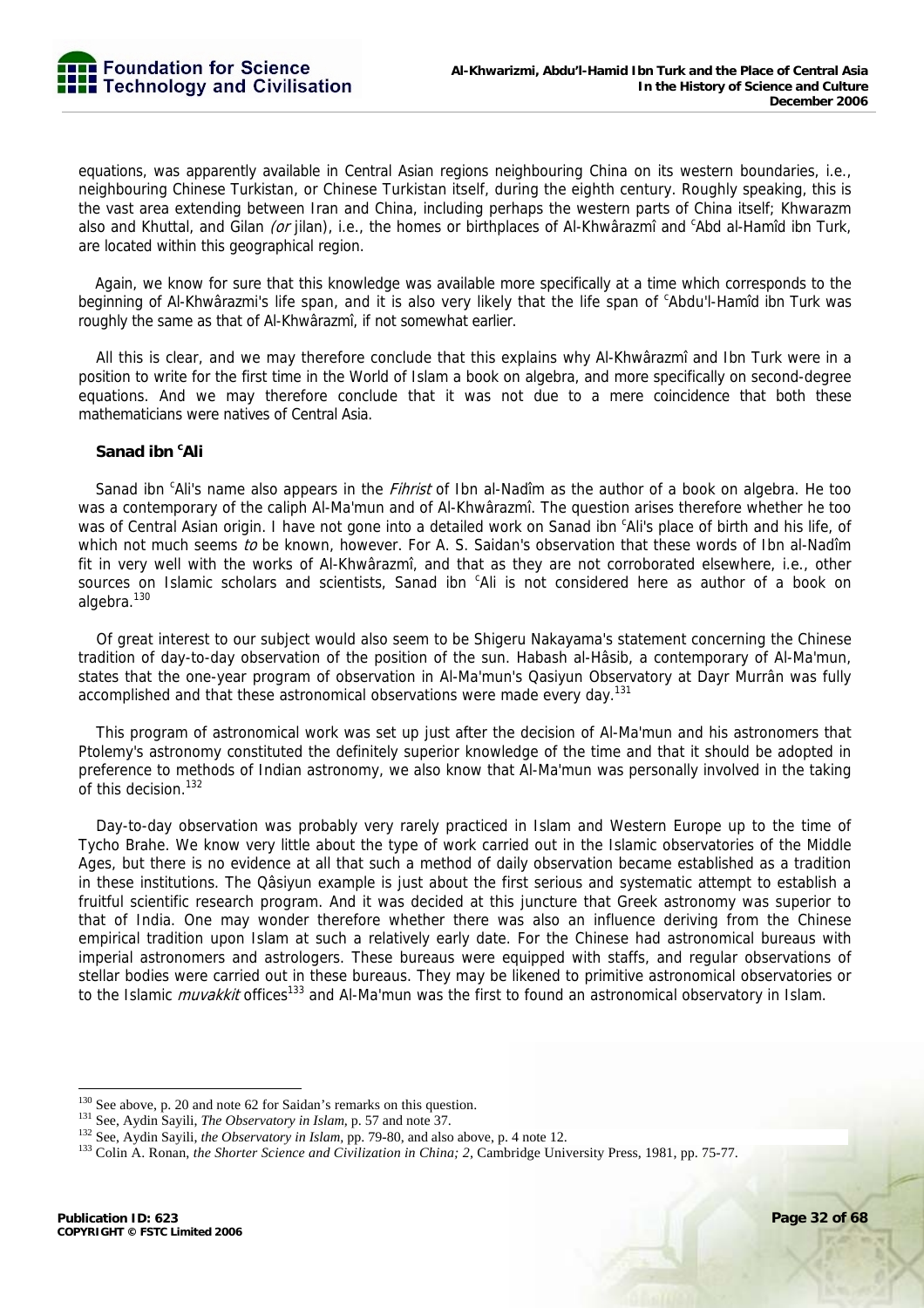A.S. Saidan doubts the existence of any Chinese influence on Islamic mathematicians (and astronomers) before the foundation of the Maragha Observatory in the second half of the thirteenth century.<sup>134</sup>

Cultural contact between China and the Islamic World before the spread and establishment of the Muslim religion in Central Asia must have been relatively insignificant due to the vast distances between the two Worlds. There was the Silk Route causing some cultural contact between China and the Near East, and Central Asia. But we are more interested here with serious and weighty scientific and intellectual contacts, which may at times be casual and rather personal, from relatively early dates on and particularly before the advent of the Seljuqs, and it is clear that Central Asia acted as intermediary between China and the bulk of the Islamic World, as it did, through Buddhism in particular, between India and China.

As is well known, there is a *hadith*, i.e., a saying attributed to the Prophet Muhammad in which the Muslims are recommended to search knowledge ("Cilm," i.e., scientific knowledge or, at least, knowledge including the scientific) even in China: *utlubu'l- ilme walaw bi's-Sîn*. This saying is not found in the six basic and classical hadith collections, and this indicates that, very likely, it is not a true hadith. Abu'l-Hasan <sup>c</sup>Ali al-Hujwîrî (d. 1072) mentions it,<sup>135</sup> and he may be among the early examples of the persons who propagated it.

Hujwîrî was from the southern extension of Central Asia whose interest in such cultural contacts should naturally be of significance, and the very fact that such a saying was put into circulation would indicate that China was considered as of some importance from this standpoint. Indeed, examples of fruitful contacts of great significance were, as we shall see, already in existence. It was natural therefore that their continuation should be considered profitable in intellectual centres.

Arab conquests in Central Asia brought the boundaries of the Muslim World closer to China. But direct contact between Arab and Chinese forces was rare, and the Battle of Talas in 751 A.D. marked the end of such rare direct military encounters. The Turkish element of the population of Central Asia acted as intermediary between whatever contacts the Muslim World had with China. Whether Muslim or non-Muslim, Turks appear as the major element of Central Asia's population. Modem scholarship seems to have exaggerated the importance of the Indo-European elements of Asia's population.

From the start of the Arab conquests beyond the northern and eastern boundaries of Persia on, the Arab armies met Turks practically everywhere in Central Asia, including the southwestern regions of Central Asia, i.e., northern India. The same situation seems to be true from the standpoint of cultural contact too, including what we may characterize as major scientific and intellectual ones.

The picture created by Firdawsi's *Shâhnâma*, i.e., the world of the Turans as confronting that of Iran, or Persia, seems to turn out to be quite realistic. The same impression is corroborated by the accounts of Muslim travellers in non-Muslim regions of Central or Inner Asia too. In this connection the picture created by Nizami of Ganja in his couplet "Zî Kûh-i Hazar tâ bi Derya-yi Cîn - Heme Turk bar Turk Bînî Zemîn" [i.e., from the Khazar Mountain (Caucasian Mountains) to the Sea of China (Pacific Ocean) - All the way through, you came across regions populated by Turks, one after another] seems to constitute a correct image of the situation if one excepts China itself, i.e., if one thinks, beyond the Chinese Wall, of the lands to the north of China.<sup>136</sup>

Central Asia is a vast region, and its boundaries may be established of course by convention, but they are and should be based on historical as well as geographical considerations. The northern India of the Middle Ages, i.e., Afghanistan and the present Pakistan, may conveniently be included within the bounds of Central Asia.

<sup>134</sup> Ahmad Saidan, *Al-Fusul fi'l-Hisâb al-Hindi li Abu'l-Hasan Ahmad ibn Ibrahim al-Uqlîdisîi, History of Arabic Arithmetic,* vol. a, Urdun 1977, p. 251; see also, A.S. Saidan, *The Arithmetic of al-Uqlîdisî*, D. Reidel Publishing Co., 1978, pp. 466-485.<br><sup>135</sup> See, Aydin Sayili, *the Observatory in Islam*, pp. 13-14.<br><sup>136</sup> See, Nizamî-i Ganjawi, *Iskende* 

HS (1965) Tehran, p. 1100.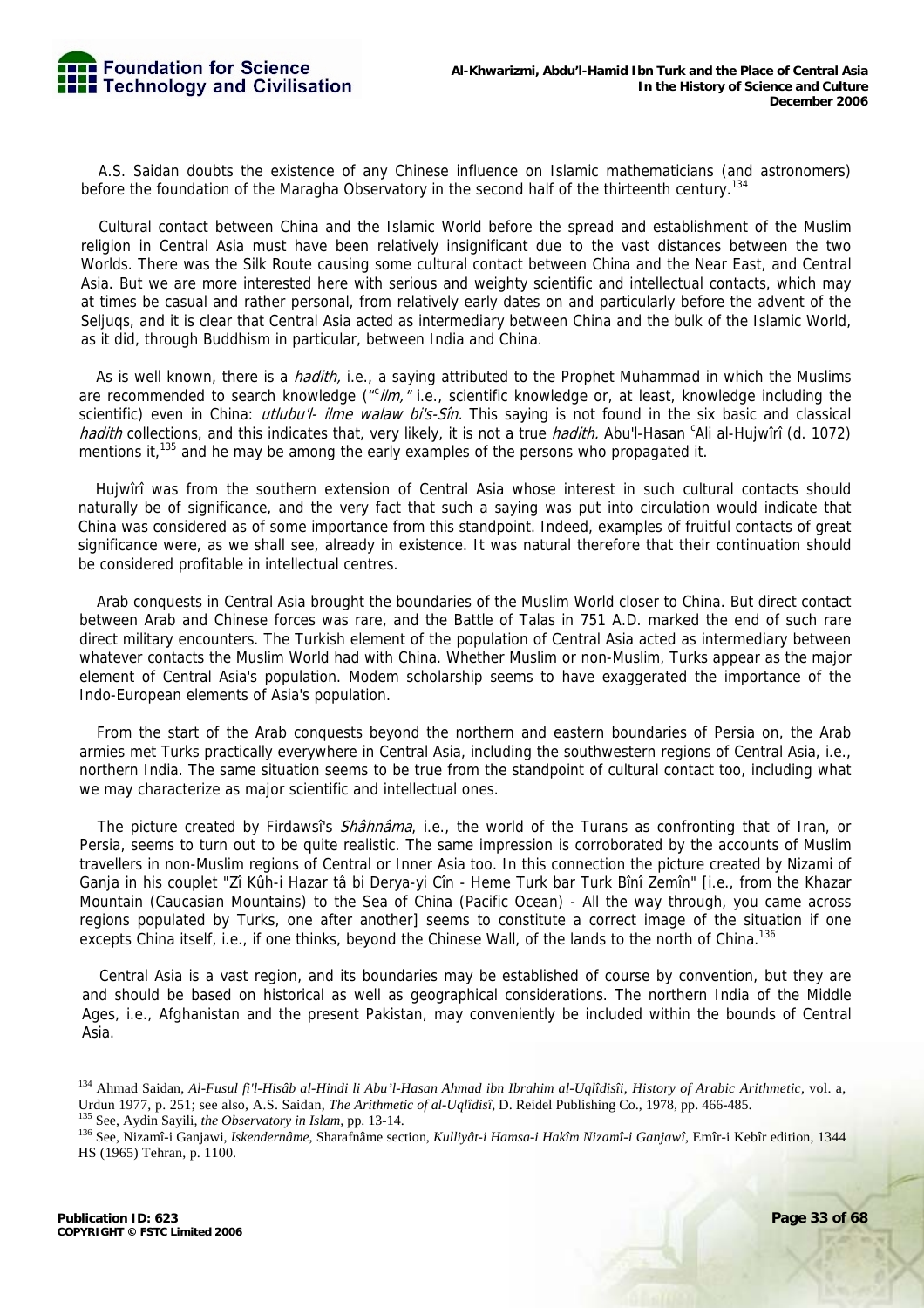The Hephthalites extended their conquests to Northern India in this sense. They were apparently of Turkish origin, and the Tukyus inherited the lands within the Hephthalite Empire. As a consequence of this, when the Arab armies penetrated these lands shortly after the termination of their conquest of Persia, they met, in these regions, with Turkish rulers and princes such as Rutbil of Kabul and the Turkish Shahis and several other rulers and princes of Turkish stock all over the different regions of Central Asia. The rulers and armies as well as a considerable part of the population of these regions were Turkish, and the Arab conquerors consequently left these local rulers in power as tributaries of their Khorasan governors.<sup>137</sup>

This general ethnic picture of Central Asia, as far as its Turkish element of population is concerned, is apparently capable of extension quite a long way back, through extrapolation and interpolation - as a matter of fact, to times close to the dawn of history in Mesopotamia.

As revealed by cuneiform tablets of the Sumerians dating back to 2500-2200 B.C., the titles of the kings of the Gutians of Mesopotamia are seen to be in a Turkish very close to that of the Orhun inscriptions of Central Asia belonging to the Tukyus from the first half of the eighth century A.D.<sup>138</sup> A bone amulet, carved in the shape of a deer, on which is written "white meral," i.e., white deer, in runic letters, i.e., the letters of the Orhun alphabet, shows, in the words of Altay Amonjolov, that the runic alphabet "was the script of the early Turkic speaking peoples, the alphabetic script of the Sakas ... in the fifth century (previous to our era) in South Siberia and Kazakhistan. ..." The same author speaks also of a silver bowl found in an excavation near the city of Esik at the foot of the mountains in the environs of the Ili River. On this, again, stands a short inscription in Turkic belonging to the Saka period (the fifth and fourth centuries B.C.). Altay Amonjolov writes, concerning this archaeological find, as follows:

"The great value of this writing is that it once again concretely proves that the language of the Saka peoples, who settled in the territory of Kazakhstan in early times was the ancient Turkic language. Furthermore, ... it testifies to the fact that Turkic speaking peoples of 2500 years ago knew alphabetic writing and made use of it widely."<sup>139</sup> It has been known, on the other hand, since the last decade or so of the last century that the language of the Sumerians, who occupy an altogether extraordinary place at the origins of the history of our present-day Western civilization, was an agglutinative tongue similar in various respects to the Turkish language.<sup>140</sup>

The similarity of Turkish and the Sumerian language, and the probability therefore that the "Sumerians were a Turkish-related people" has recently been attested, on a special occasion, by Samuel Noah Kramer, one of the greatest Sumerologists of our era.<sup>141</sup>

<sup>-</sup>137 See, H.A.R. Gibb, *The Arab Conquest in Central Asia,* The Royal Asiatic Society, 1923; H. A. R. Gibb, *Orta Asya Futuhati* (M. Hakki cevirisi), Evkaf Matbaasi, Istanbul 1930; Richard N. Frye and Aydin Sayili, "Turks in the Middle East Before the Seljuqs", *Journal of the American Oriental Society,* vol. 63, 1943, pp. 194-207; Richard N, Frye and Aydin Sayili, "Selcuklulardan Evvel Orta Sark'ta Turkler", *Belleten* (Turk Tarih Kurumu), vol. 10, 1946, pp. 97-131; R.N. Frye and Aydin Sayili, "Turks in Khurosan and Transoxania Before the Seljuqs", *Muslim World,* vol. 35, 1945, pp. 308-315; Zeki Velidi Togan, "Eftalitlerin Mensei Meselesi", see below, note 156. Aydin Sayili, "The Nationality of the Hepthalites", *Belleten* (TTK), vol. 46, 1982, pp. 17-33; N.A. Baloch, "An Evaluation of Birum's References to the Turk Rulers of Kabul and Peshawar Region in the Light of Historical Perspective of the Turkish States and Principalities During the 7<sup>th</sup>-10<sup>th</sup> Centuries A.D,", *Acts of the International Symposium of Ibn Turk, Khwârazmî, Fârâbî, and Ibn Sînâ,* Ankara 1990, pp. 23-32; same article in Turkish translation by Esin Kahya, *Uluslararasi Ibn* 

Turk, Khwârazmî, Fârâbî, Beyrûnî, ve Ibn Sînâ Sempozyumu Bildirileri, Ankara 1990, pp. 26-34.<br><sup>138</sup> See, Kemal Balkan, "Relations between the Language of the Gutians and Old Turkish", and its Turkish: "Eski Onasya'da Kut

<sup>(</sup>veya Gut) Halkinin Dili ile Eski Turkce Arasindaki Benzerlik", *Erdem*, no 16, 1992, pp. 1-125.<br><sup>139</sup> Altay Amonjolov, "The Words of Ancestors", *Erdem*, vol. 5, no 15, 199). pp. 794, 795. See also, Semih Tezcan, "En Eski Dili ve Yazini", *Bilim, Kültür ve Ogretim Dili Olarak Türkce,* ed. Aydin Sayili, Ankara 1978, p. 282. Semih Tezcan warns us that the conclusions to be drawn From the Esik excavation must be handled with caution.

<sup>140</sup> For the place of the Sumerians in the world intellectual history, see, e.g., Samuel Noah Kramer, *History Begins at Sumer,* London 1961, or, *From the Tablets of Sumer, 25 Firsts in Man's Recorded History,* 1965, and, more specifically, for their contributions to the exact sciences and medicine, see, Aydin Sayili, Misirlilarda ve Mezopotamyalilarda Matematik, Astronomi ve Tip, Ankara 1966, 1992.<br><sup>141</sup> Mübahat Turker-Küyel, "Ataturk'un civi Yazili Kultur Arastirmalarina iliskin Katkilar

*Erdem,* no 16, Ankara 1995, pp. 294-297.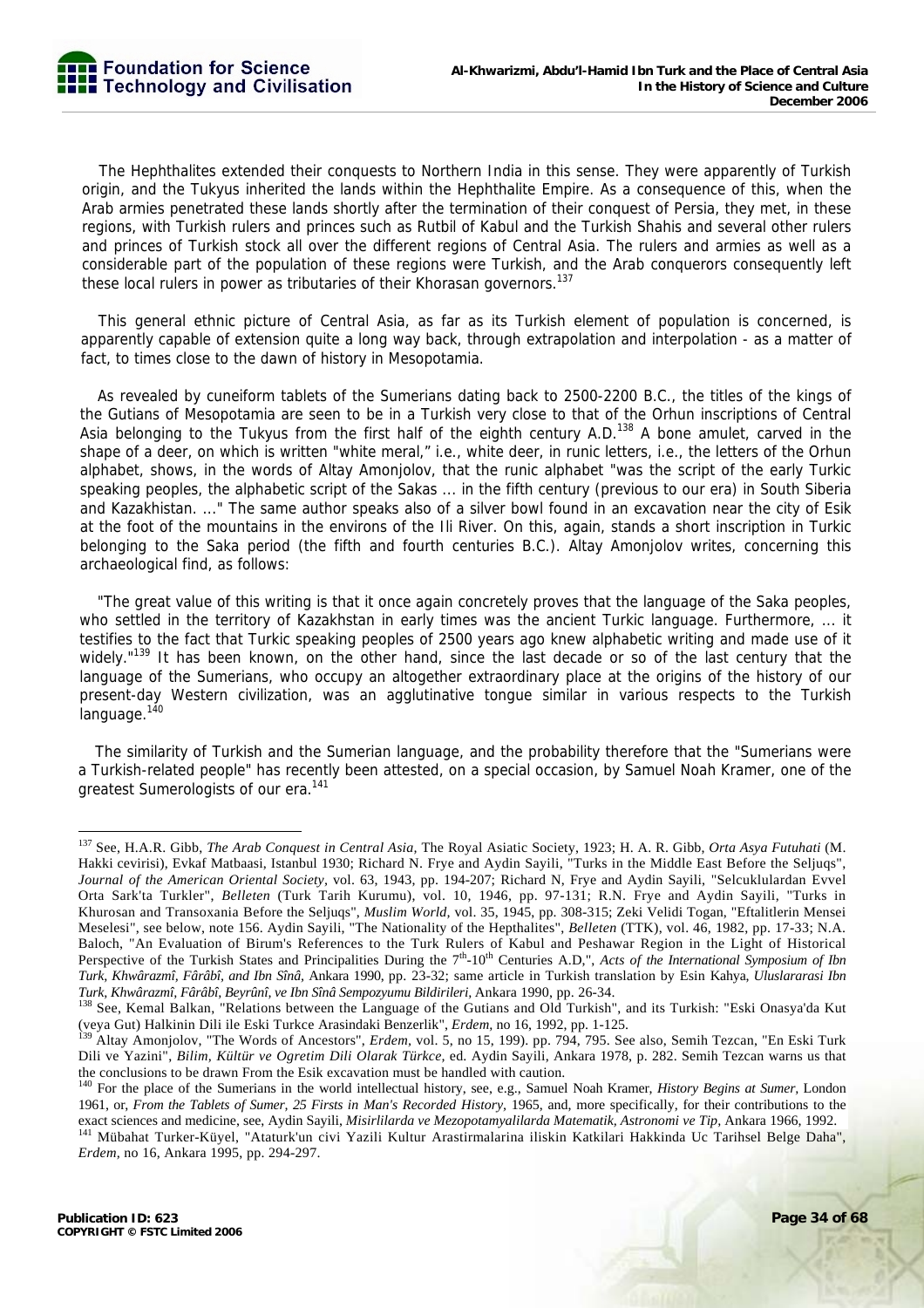The Sumerians are believed to have come from Central Asia to Mesopotamia about 3500 or 4000 B.C., i.e., a millennium or 1500 years before the Gutians. All this goes to show that Turks were a constituent part of the population of Central Asia since times immemorial and that Turkish is one of the most ancient languages of history.

In Arabic there is a special word, *girtâs*, for paper, but the word *kâghad*, or kâghaz, is more widely used, and not only in Arabic but also in Persian, Turkish, Urdu, and the languages of southeast Asia. Several etymological origins have been suggested for this word by various authors. Berthold Laufer believes it to be of Uyghur Turkish origin.142

Philip K. Hitti writes: "Worthy of special note is the manufacture of writing paper, introduced in the middle of the eighth century into Samarqand from China. The paper of Samarqand that was captured by the Muslims in 704 was considered matchless. Before the close of that century, Baghdad saw its first paper-mill. Gradually others for making paper followed."<sup>143</sup>

Rag paper was supposed to have been made for the first time in Europe in relatively modern times. But research made in the later years of the last century and the early parts of the present century showed that the manufacture of rag paper went back, in Turkistan as well as in China, almost to the very period when paper was invented. Thomas Francis Carter says: "Examination of paper from Turkistan, dating from the second to the eighth centuries of our era, shows that the materials used are the bark of the mulberry tree; hemp, both raw fibers and those which have been fabricated (fish nets, etc.); and various plant fibers, especially China grass (Brehmeria Nicea), not in their raw form but taken from rags."<sup>144</sup>

Concerning the passage of paper from China and Central Asia to the World of Islam, Emel Esin writes:

"According to information contained in various Islamic sources, Chinese prisoners captured by the Muslims in the Battle of Talas (751 A.D.) or Uyghur Turks taken as prisoners of war by the Amir of Samarqand during the reign of the Abbasid caliph Al-Mahdi (775-788), taught the manufacture of paper to the people of Samarqand. It is possible that both these assertions are meant to refer to Uyghurs (Toguz-Guzz). For in that era the term Chin (China) did not refer exclusively to the China of our day. In those days, China proper was called "Machin" which was, apparently, a distorted form of Maha-Chin (Great China). The region of East Turkistan, Kashgar, and the lands of the Uyghurs, which are all in the boundary district of the China of our time, were called "Chin," i.e., China, in those days. Moreover, the sovereignty of the Uyghur Empire extended in the west to the region of Farghana and could become involved in warlike activities with the Islamic realm. The likelihood or possibility that these artisan or artist war prisoners were of Uyghur extraction is enhanced by the circumstance that the Uyghurs were familiar with the manufacture of paper which they called "kegde" and they were well known for the production of their renowned arms, swords in particular. Likewise, Laufer's conviction to the effect that the word kâgaz (kagid) was derived or borrowed in Arabic and Persian not from the Chinese language but from Turkish, i.e., from the Turkish word "kagash," meaning the bark of a tree, also confirms the thesis that the artisan prisoners of war in question were Uyghurs and not Chinese. The Uyghurs decorated their swords by inlaying them with darkened steel. This method of ornamentation was further developed later on in Damascus."145

It would undoubtedly be worthwhile to mention some of the sources from which Emel Esin gleaned this information. Concerning the question whether the artisan prisoners were Chinese or Turkish these sources are: V. Minorsky, "Tamim ibn Bahr's Journey to the Uyghurs," Bulletin of the School of Oriental and African Studies,

<sup>&</sup>lt;sup>142</sup> B. Laufer, Sino-Iranica, Chicago 1919, pp. 557-559, see, p. 557, note 6.

<sup>&</sup>lt;sup>143</sup> Philip K. Hitti, *History of the Arabs*, Macmillan 1940, p. 347.<br><sup>144</sup> See, Thomas Francis Carter *The Invention of Printing in China*, Columbia University Press, 1931, pp. 1,4, and 4-6.<br><sup>145</sup> Emel Esin, "Turklerin *Giris, Turk Kulturu El Kitabi 11*, cilt 1b'den ayri basim, Edebiyat Fakültesi Matbaasi, Istanbul 1978, pp. 155-156, p. 259, note 81-82; see also, *op.cit.,* p. 319. In connection with the artisans taken prisoner at the Battle of Talas, see also, below, p. 68 note 172.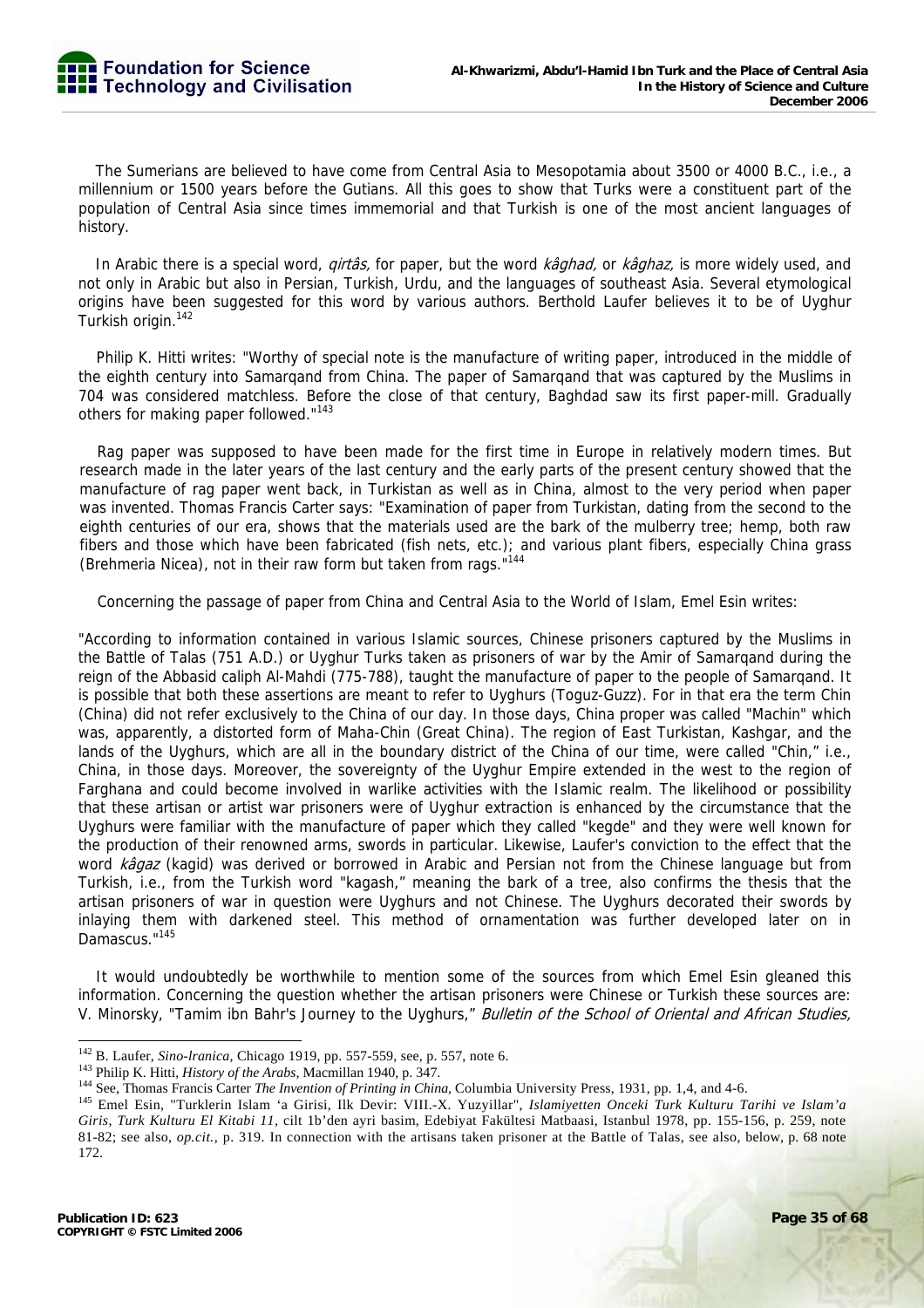

vol. 12, 3-4, London 1948; Marwazi (Sharaf al-Zaman Tahir), Marwazi on China The Turks and India, ed. Minorsky, London 1942. Concerning the words kâgaz and kegde; O. Franke, Geschichte des Chinesischen Reiches, Berlin 1925, vol. 3, p. 392.<sup>146</sup>

Turks of Central Asia seem, indeed, to have had a great share of contribution in the cultural development realized and accomplished in medieval Islam. Apparently, this was especially conspicuous in intellectual pursuits. This can best be illustrated in the light of concrete examples conducive to making assessments and value judgments, as much as possible in the state of our rather chary state or sort of information. Examples relating to Turkish influences in the fields of decorative art and architecture in the relatively formative eras of Islamic civilization may not be out of place at all here. This brings us back to Emel Esin. Emel Esin writes:

"A Turkish monarch, perhaps Kul Tigin, was represented on the murals of Kusair Amra amongst the world kings vanquished by the Caliph. Influences of the art of Western and Eastern Turkistan are already notable at the Palace of Mafjar and other Omayyad castles. These influences must have been further introduced by personalities such as the yabgu of Tokharistan and the 'Son of the Turkish Khagdn' who were taken prisoners in Khorasan and brought to Damascus in the reign of the Caliph Hisham (735-742), the builder of the Palace of Mafjar. But the bulk of the Turkish contribution to Islamic art began in the ninth century. ... Al-Ya'qubi who wrote his description of Samarra fifty-five years after the construction of the city (started in 836), attributes the erection of several monuments to Turks, Khazars, and Central Asians. 'It happened,' said Al-Yaqubi, that most of the Turkish were then of the 'ajam category.' These were carefully isolated from Muslims, even of the slave class and allowed intercourse only with the people of Farghana, who were equally *'ajam*. It was a group of such Turk al-'ajam' (non-Muslim Turks) who under the leadership of the Muslim Turkish dignitary 'Urtunj (Artug in Tabari) Abu'1-Fath ibn Khaqan (another son of the Khaqan built the Khaqan Palace of Samarra (al-Jawsaq al-Khaqani) celebrated for its paintings. Al-Yaqubi states clearly that these non-Muslims had not contact with their environment."<sup>147</sup>

Oktay Aslanapa writes, "It would appear, from the limited works and records that have survived, that a very advanced art of miniature painting and book production had been reached by the Uyghur Turks as early as the eighth century. These miniatures, together with the Bezeklik and Sorchuk frescoes that were brought to light in the Turfan excavations, show that there existed a characteristic Central Asian Turkish style of painting that, even at first glance, is quite distinct from Chinese art."<sup>148</sup>

This example serves to show that although Central Asian medieval Turkish culture and civilization could be expected to show signs of strong influence from China, it had characteristics that were quite independent from China. As we shall see<sup>149</sup> Beyruni classified Turkish culture and civilization as that of the East together with China and India, and individual traits of it seem to corroborate and justify such a classification. On the other hand, Turks belonged to a vast area in Central Asia, and it would seem natural if "Turkish culture" should show a notable range of variation within its own bounds.

The custom of building mausoleums did not exist in Islam in Umayyad times. The earlier Abbasids too, and the Muslims in general of that era, were not anxious at all to have buildings erected over their grave as later Muslims were. The first exception to this rule occurred with the Abbasid caliph Al-Muntasir (862). His Greek mother obtained permission to have a mausoleum built for him. This edifice was called Qubba al-Sulaybiyya. It was in Samarra and was located on a hill. The caliphs Al-Mu'tazz (866-867) and Al-Muhtadî (869-870) also were subsequently buried in it. The plan is octagonal, and it is covered by a dome. It consists mainly of two octagons with an ambulatory in between, and the central chamber is square shaped.<sup>150</sup>

<sup>&</sup>lt;sup>146</sup> See, *ibid.*, pp. 259, 315, 313. I owe my acquaintance with this remarkable work of Emel Esin to the kind interest of Professor Mübahat Türker-Kuyel.

<sup>&</sup>lt;sup>147</sup> Emel Esin, "Central Asian Turkish Painting before Islam", *Turk Kültürü El Kitabi, vol.* 2, part la, Istanbul 1972, pp. 262-263.<br><sup>148</sup> Oktay Aslanapa, *Turkish Art and Architecture*, London 1976, p. 308.<br><sup>149</sup> See b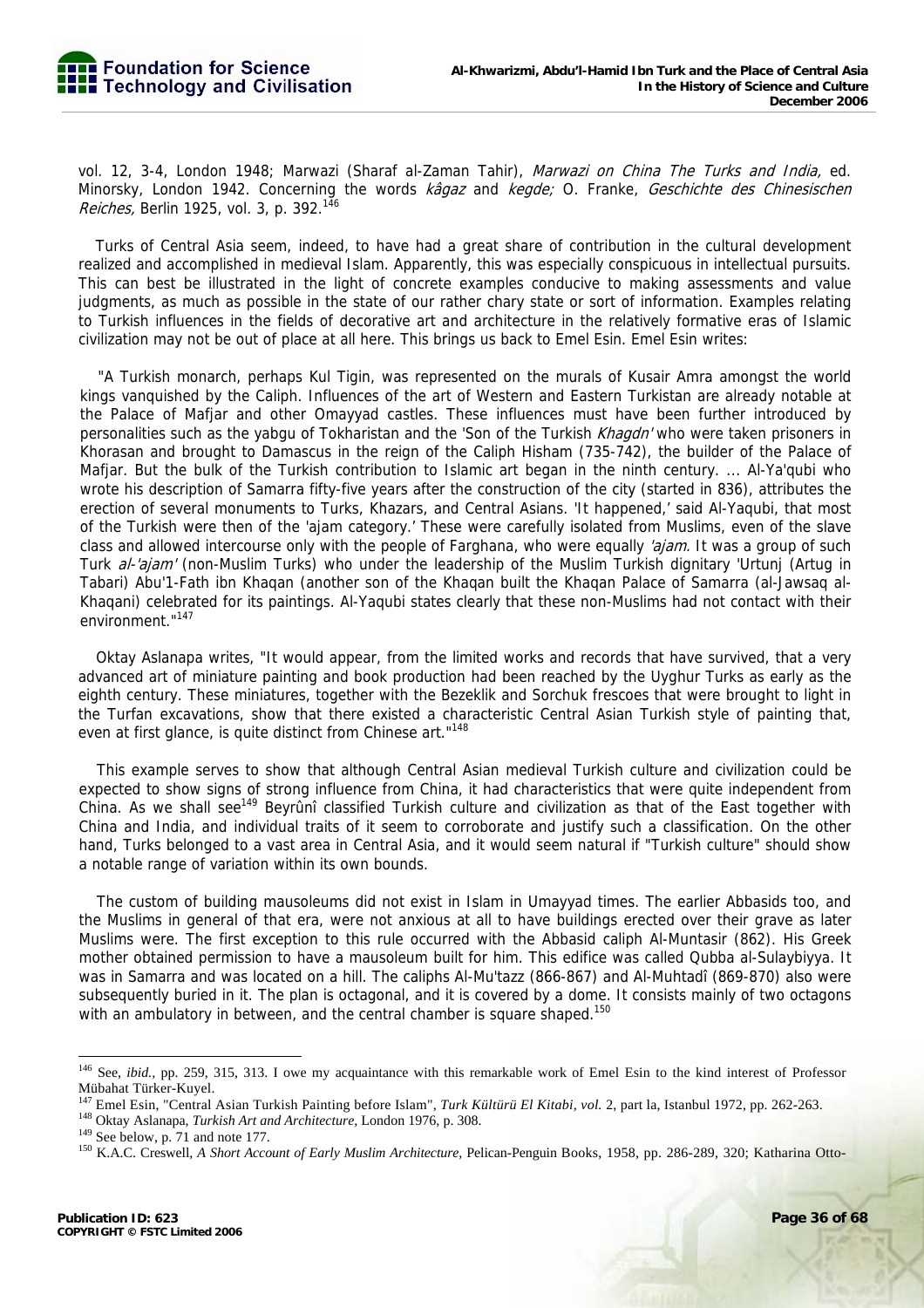

Otto Dorn writes concerning this first Islamic Mausoleum, "The whole thing is entirely non-Islamic and has apparently come into being under foreign influence. The origin of the domed octagon with an interior ambulatory is very clear. As with the Dome of the Rock (Qubba as-Sakhra) in Jerusalem, here too, certainly the general plan of the early Christian martyr churches of Syria and Palestine have been of influence, though this fact has heretofore remained unnoticed...

"Disregarding, however, the special type of the plan of this sepulchral monument and concentrating on the fact that we have here a first exemplification of the making of the burial places outwardly visible, then it becomes reasonable to suppose that an old Central Asian tradition was responsible for this innovation, namely the tradition of the tent tomb and mound or tumulus (kurgan) which was extremely well known and alive among the Turks settled in Samarra and which, ... made a deep impression on Abbasid art. When viewed from the standpoint of this complex background upon which we shall dwell in greater detail in connection with the Seljuqid türbe (i.e., mausoleum, tomb) this burial monument has a fundamental significance aside from the fact that it is the forerunner of all the later monumental sepulchral edifices, which from the eleventh century on, and in an unbroken sequence have contributed to the fixing of the usage in Islam, especially under the dynasties set up by the steppe peoples, beginning with the Seljuqs...."151

Within these veins there are other points of importance to our main topic which could be taken into consideration. Jean-Paul Roux, e.g., says that during the Wei Dynasty, i.e., the period of Turkish To-ba or Tabgach rule, China reached an acme of its achievements in the field of sculpture with the works of art found in the Yun Kang and Lung-Men Caves.<sup>152</sup>

All this shows that Turkish art was of considerable importance from relatively early times on in Islam. The chronology of the Central Asian influence on Islam is of much importance, and we also note that such Central Asian influences were not always traceable to Chinese origins either. Moreover, this early chronology of influences in art is parallel to the Central Asian influences in such fields as algebra and chemistry and much prior to the period of the establishment of Seljuk political supremacy.

The hospital in medieval Islam was, unlike the Greek asklepion and Byzantine institutions of charity in which medical care was available, a specialized institution devoted to the cure of the sick and having recourse to scientific medicine exclusively. It was thus in Islam that the true prototype of modern hospital came into being. It went through a relatively speedy process of development, it seems, which was realized within a span of time of about three centuries.

The first Islamic hospital was built at the very beginning of the eighth century in Damascus. Barmak who was the head of the Buddhist temple of Balkh in Central Asia when the Arabs conquered that city, may possibly have had a hand in its foundation, though its establishment may also have been influenced by certain sayings of the Prophet concerning medicine and contagious skin diseases and, quite likely the Byzantine nosocomia also may have served as a model or prototype for it.

The second Islamic hospital was located in Cairo, and practically nothing is known concerning it. The Barmakids built the third hospital in the order of chronology in Baghdad, late in the eighth century. It was under Indian medical influence. The fourth hospital was founded by Harun al-Rashid with the aid of Jundisapur physicians, and it therefore represented Greek medicine. The fifth hospital was built in Cairo by Fath ibn Khaqan, Turkish general and statesman, who was minister of the caliph Al-Mutawakkil. And the sixth hospital, in chronological order, was brought into existence by Ahmad ibn Tulun, famed Turkish statesman. This hospital seems to bare traces of Indian influence.

Dorn, *Kunsi der Islam*, Baden-Baden 1964, pp. 71-72.<br><sup>151</sup> Katharina Otto-Dorn, *op. cit*, p. 72.<br><sup>152</sup> Jean Paul-Roux, *Histoire des Turcs*, Fayard 1984, P. 38.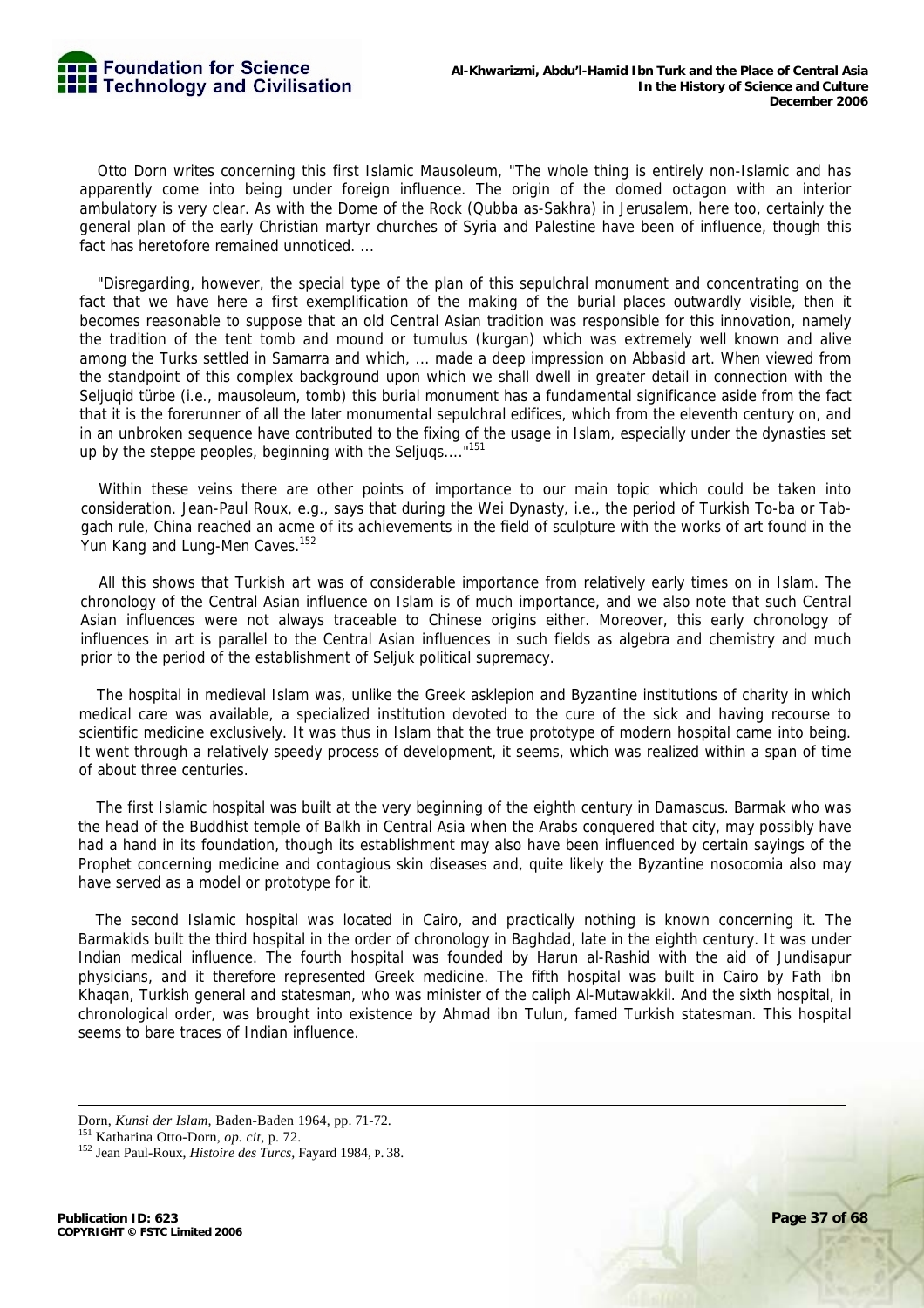

Ahmad ibn Tulun's hospital was built in Cairo in 872-874, and it was supplied with *wagf* revenues, the first to be so endorsed, so far as is known. This was not only a guarantee for its longevity but also a sign or agent of a more thorough integration of the hospital with the Muslim religious culture.

If we extend this list of early Islamic hospitals so as to include the next four hospitals endowed with waqf, thus reaching the date 967 approximately, we note that out of these latter four three were built by Turks. Two of the earlier six too owed their existence to Turks. This means that out of the first ten hospitals of Islam five were founded by Turks.<sup>153</sup>

It is of great interest, on the other hand, that by the side of the sources which trace the genealogy of the Barmak family back the Sasanians,<sup>154</sup> there is a parallel trend in the sources, or, rather, there is one which can be disentangled from the sources, as established by Zeki Velidi Togan and which is deemed by him as much more trustworthy, according to which the ancestry of the Barmaks goes back to the Epthalites<sup>155</sup> and this means that they were, very likely, Turkish.<sup>156</sup> The geneology connecting the Barmaks with the Sasanians had previously been deemed suspicious by Barthold especially because it represents the Barmaks of Umayyad times as fire worshippers, whereas the Barmak whom the Arabs met for the first time and who was of ripe age at the beginning of the eighth century was at the head of the Buddhist temple of that city.



**Figure 3**. Divrigi Daralshifa from Miniaturk Istanbul (The image was introduced by the editor).

Now, if the Barmaks were Turks, then not only five out of the first ten hospitals considered above were founded by Turks, but the third Islamic hospital in chronological order of construction too would fall into this

<sup>-</sup>153 See, Aydin Sayili, "The Emergence of the Prototype of the Modern Hospital in Medieval Islam", *Belleten* (Turkish Historical Society), vol. 44, 1980, pp. 279-286; Aydin Sayili, "Central Asian Contributions to the Earlier Phases of Hospital Building Activity in Islam", *Erdem*, vol. 3, no. 7, 1987, pp. 149-162, Turkish translation by Ahmet Cevizci, *ibid.*, pp. 135-148.<br><sup>154</sup> See, *Encyclopedia of Islam* (Turkish), vol. 2, (article "Bermekiler"), 1949, pp. 560-563.<br><sup>1</sup>

<sup>&</sup>quot;Peygamberin Zamaninda Sarkî ve Garbî Türkistani Ziyaret Eden Cinli Budist Rahibi Huen-Cang'in Bu Ulkelerin Siyasî ve Dînî Hayatina Ait Kayitlari", *Islam Tetkikleri Enstitüsü Dergisi*, vol. 4, part 1-2, Istanbul 1964, pp. 61-64.<br><sup>156</sup> See, Zeki Velidi Togan, "Eftalitlerin Mensei Meselesi", appendix to note 41 of: Nazmiye Togan, "Peygamberin Z

Garbî Turkistani Ziyaret Eden Cinli Budist Rahibi Huen-Qang'in Bu Ulkelerin Siyasî ve Dînî Hayatina Ait Kayitlari", *Islam Tetkikleri Enstitusu Dergisi,* vol. 4, part 1-2, Istanbul 1964, pp. 58-61; Aydin Sayili, "The Nationality of the Epthalites", *Belleten*  (Turkish Historical Society), vol. 46, 1982, pp. 17-33.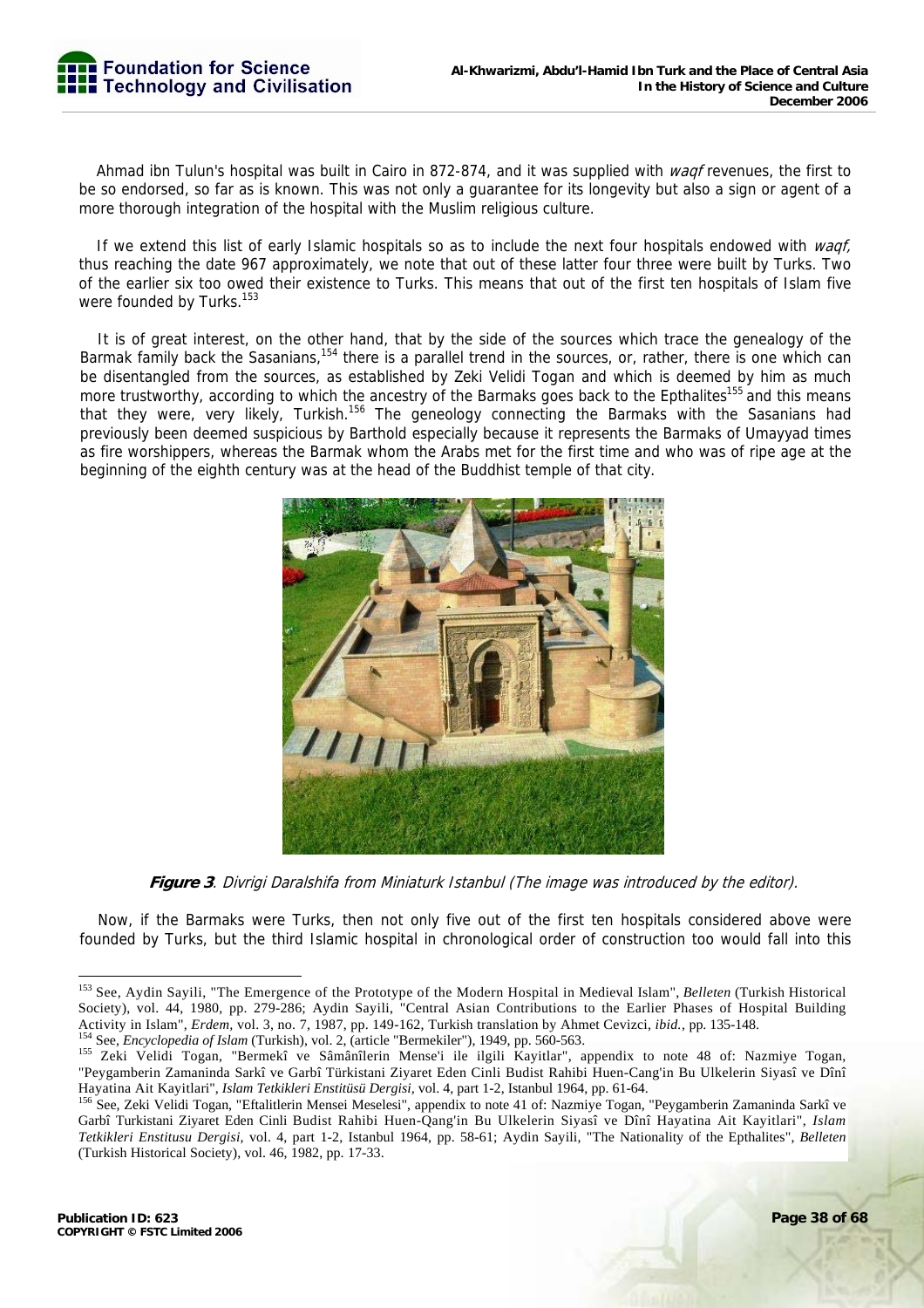category. There is, in addition, the question of the probable part played by the above-mentioned father Barmak, who was the head of the Buddhist temple of Balkh at the beginning of the eighth century, in the construction of the first Islamic hospital, i.e., the Walid ibn 'Abdu'l-Mâlik Hospital of Damascus. And if this was the case, it would then mean that out of the first ten Islamic hospitals seven were built by Turks.<sup>157</sup> And this is almost incredible, at the first sight at least. But if the Barmaks are not added to the five mentioned above, still, five out of ten of these institutions owed their existence to Turks, and still seven to the people of Central Asia and this is quite remarkable.

The Baghdad hospital of the Barmaks and also probably the Cairo hospital and dispensary of Ahmad ibn Tulun, as well as the Damascus hospital of Walîd ibn <sup>c</sup>Abd al-Mâlik perhaps, show the existence of Indian and more particularly Buddhist influence on the early hospitals of Islam, and Turks appear to have played a major part in the transmission of this influence to Islam.<sup>158</sup> It is of great interest therefore that we are in possession of fragmentary evidence of a relatively clear and entirely independent nature that can serve to lend further credence to this impression.

Indeed, the propagation of Buddhism among the Turks, beginning not later than the sixth century, brought them into contact with Indian medicine. In the Buddhist Turkish monasteries the physician monks *(otaci bakshi)* healed the sick. The term *iglig yatgu ev*, i.e., dormitory for the ailing, shows the existence of hospitals in Buddhist Turkish monasteries.<sup>15</sup>

A reference to such a hospital is in the Uyghur Turkish work Maytrisimit which belongs perhaps to the ninth or the eighth century at the latest, but there is much uncertainty concerning the date.<sup>160</sup> The wording of the passage here is in the form of "building hospitals as an act of benevolence."<sup>161</sup> This may be taken as an indication that such places for hospitalizing the sick were not rare. Moreover, as this is traceable to Buddhistic influences, it should be reasonable to conjecture that they existed also in earlier centuries and among the Turkish Buddhist pre-Islamic inhabitants of Transoxania, Tokharistan, and environs.

It is also of interest in this connection, on the other hand, that in spite of the rapid dissemination of the Islamic religion among the Turks, we witness the survival of Buddhistic medicine still in later centuries in east Central Asia. In fact, we have a document written in Uyghur Turkish attesting the existence of a medical school in a Buddhist monastery in the twelfth century  $A.D.^{162}$ 

Since this is a situation tied up to Buddhism, it may be reasonable to conjecture that the tradition was in existence in earlier centuries too. Indeed, this makes us understand better the circumstance that the head of a Buddhist monastery in Central Asia should be invited to Damascus to cure a member of a royal family.

The hospital and medical instruction in Islam seem to have stamped certain characteristic features of theirs upon the Renaissance hospitals of Europe, of the sixteenth and the seventeenth centuries. Moreover, a Turkish ruler, Nur al-Din Abu'l-Qasim Zangi, Atabak of Halab and Damascus (1118-1174), in the Damascus Hospital bearing his name, established clinical medical instruction in Islam. This hospital served as model for the finest hospitals of Islam, and, among them, for the Qalawun Hospital of Cairo, a sort of acme among such institution in the Middle Ages. The Turkish Mamluks of Egypt founded this hospital. It was apparently a great source of

<sup>157</sup> See, Aydin Sayili, *ibid., Belleten,* vol. 44, and *Erdem,* vol. 3, no. 7. The chronological list of early Islamic hospitals founded later than the Ahmad ibn Tulun Hospital of Cairo, as referred to here, is based on the information given by A. Issa Bey in his Histoirt des Bimaristan (Hapitaux) a l'Epoque Islamique (Cairo 1929) and Tankh al-Bimaristanat fi'l-Islam, (Damascus 1939).<br><sup>158</sup> Aydin Sayili, *ibid.*, (Belleten), pp. 284-286; Aydin Sayili, *ibid.*, (Erdem), pp. 155-161,

*Proceedings of the First International Congress on the History of Turkish-Islamic Science and Technology,* 14-18 September 1981, vol. 2, pp. 11, 13.

<sup>&</sup>lt;sup>160</sup> See, Sinasi Tekin, *Uygurca Metinler II, Maytrisimit,* Ankara 1976, pp. 28-29, note 53.<br><sup>161</sup> Sinasi Tekin, *ibid*, pp. 109, 229.<br><sup>162</sup> See, Halim Baki Kunter, "Turk Vakiflari ve Vakfiyeleri Uzerine Mücmel Bir Etüd", 117-118. Halim Baki Kunter's source for this information is W.Radloff and S. Malow, *Vygurische Sprachdenkmaler,* Leningrad 1928.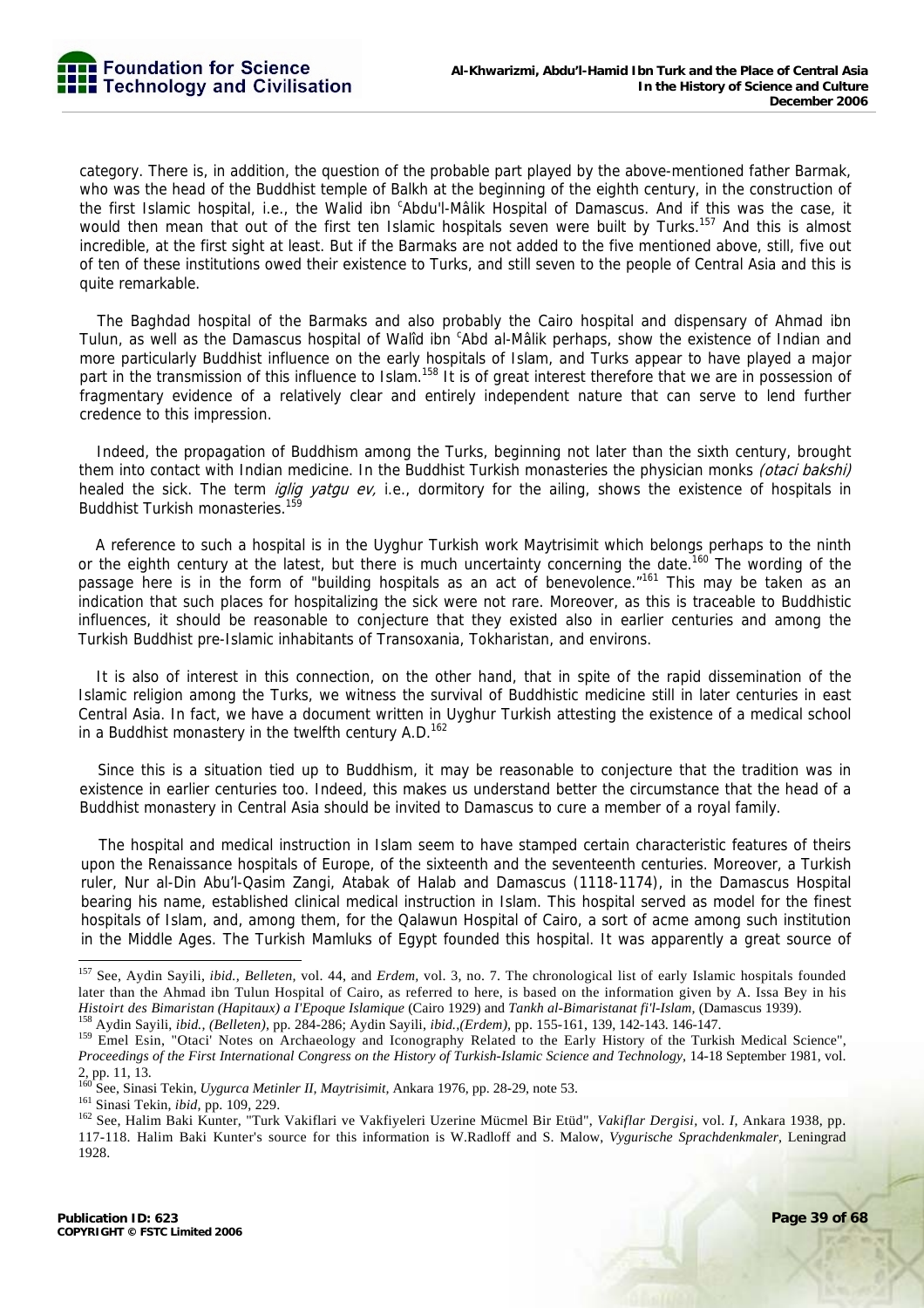inspiration for European sixteen and seventeenth century hospitals not only in architectural planning and decoration but also from the standpoint of the clinical method of medical instruction. This method was adopted in Padua and Leiden, and from these centres, it was disseminated in other parts of Western Europe. But we are not in possession of sufficient evidence to trace back these all-important developments to Central Asia.<sup>163</sup>

An extremely interesting example of contributions of Turks to more strictly scientific pursuits in medieval Islam may be chosen from the field of chemistry. Here too the part played by the Turks seems to have close ties with Chinese culture. That is, in this example Turks act also as intermediaries between Chinese culture and the culture of the World of Islam. But their independent achievement seems also to be of considerable magnitude and importance.

Just as in the field of algebra, in the Medieval Islamic World, chemistry or alchemy too began its growth and development two or three generations before Islamic contacts with Greek scientific, medical, and philosophical texts made a clear start. Here we may consider Jâbir ibn Hayyân as-Sûfî, in the second half of the eighth century as representing the beginning of this important activity in chemistry.

The tendency of generalizing the concept of cure to encompass different kinds of improvement and betterment has an interesting exemplification in the idea of elixir in the history of chemistry. Elixir is not mentioned explicitly in Hellenistic or Alexandrian alchemy. Jâbir, however, has recourse to the method of using elixirs, and he employs this concept in the sense of "curing" the "sick" metals, i.e., the deficient or imperfect ones, in order to convert them up to the status or perfection of silver and gold. But the Chinese had such a conception. They believed the base metals could be transformed into the noble ones by treating them with certain "medicines.<sup>"164</sup> The trend of generalizing the concept of cure may therefore have originated in China. This brings to mind the probability that Jâbir received influence from Chinese chemistry.

Another item or consideration, the stress on sal ammoniac, or, more specifically, ammonium carbonate, in the works of Jâbir, may serve to shed additional light on this question. The Greeks did not know this substance. It was introduced into the Islamic world under the Persian name *nushadur*, suggesting that it represents an influence on Jâbir's chemistry received from Persia or via Persia from somewhere further east.<sup>165</sup>

But the origin of this word is in need of some clarification. Nushddur was found in Persia, Khurasan, and especially in West Turkistan. Nushddur is a loan word in the Persian language. It has been supposed to be of Soghdian origin. But this suggestion leaves the ending *iur* unexplained. Its Chinese is nao-sha, so that the theory of Chinese origin for the word does not help to entirely clarify the question either. There is, moreover, some evidence that this Chinese term is also a foreign loan word.<sup>166</sup>

The Turkish word for Nishadur is *chatur*.<sup>167</sup> The ending *tur* exists therefore in the Turkish name of this substance, so that the word *nishadur* apparently owes its Persian form to some influence from the Turkish language.

<sup>-</sup>163 See, Aydin Sayili, "Certain Aspects of Medical Instruction in Medieval Islam and its Influences on Europe", *Belleten* (Turkish Historical Society), vol. 45, 1981, pp. 9-21.

<sup>164</sup> See, Henry M. Leicester, *The Historical Background of Chemistry,* 1956, pp. 65, 67, 68. See also, Joseph Needham, *Science and* 

Civilization in China, vol. 5, part 2, Cambridge University Press 1974, pp. 71, 235, 236.<br><sup>165</sup> See, Henry M. Leicester, op. cit., p. 65. Nishadur as known to the chemists of Islam is of two kinds. One is ammonium carbonate,  $(NH_4)$ ,  $CO_3$ , an organic substance that is easily distilled. This was the substance occurring in Jâbir for the production of elixirs. The other variety of Nusadur is sal ammoniac properly called. It is a crystalline volatile salt, its chemical formula being ammonium chloride (NH<sub>4</sub>Cl). It was found, or prepared, near the temple of the Egyptian god Ammon. Hence the name given to it later on in Europe.<br><sup>166</sup> Berthold Laufer, *Sino-Iranica*, pp. 503-508.

<sup>&</sup>lt;sup>167</sup> See, Clauson, An Etymological Dictionary of Pre-thirteenth Century Turkish, p. 403.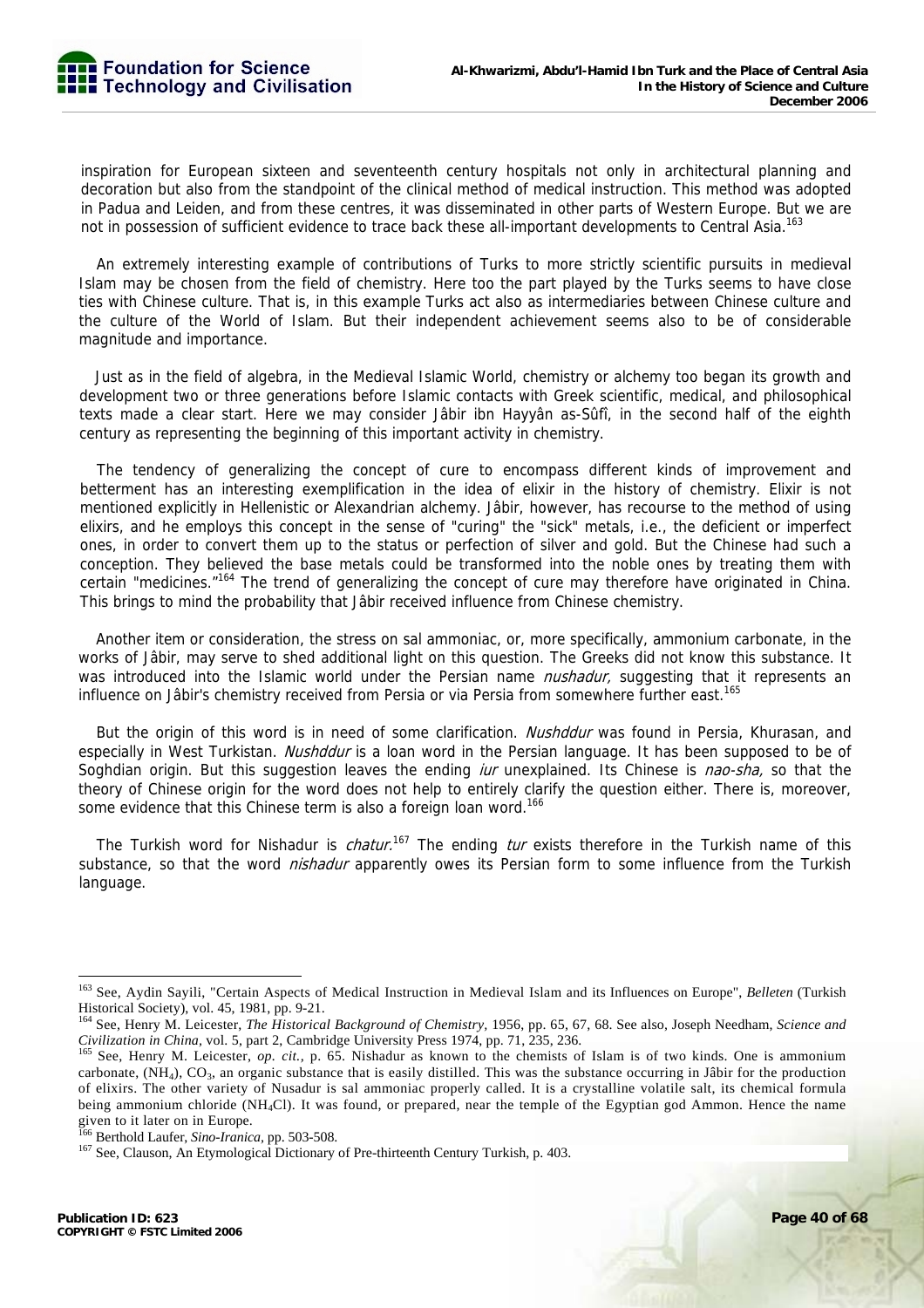There is, moreover, some evidence that sal ammoniac was highly prized among the Turks of Central Asia. For it apparently figured as an item among the objects sent to the Chinese emperor as gift by an Uyghur king in the tenth century.<sup>168</sup>

In the year 981 a Chinese ambassador to the Uyghurs speaks of hills in the vicinity of the city of Beshbaliq, which he saw during his journey and where ammonia *(kang-sha)* (NH<sub>3</sub>) was produced. He says that smoke and flames rose from these hills and that the men who worked there wore shoes with wooden soles in order to protect their feet from heat.<sup>169</sup>

Joseph Needham writes:

.".. a medieval Persian writer of a history of China attributed the invention of chemistry to a Chinese named Hua Jen, or Changer; while (at first sight) the Persian's Chinese source regarded him as a man from the Far West. Rashîd al-Dîn al Hamdânî, in his history of China finished in 1304, speaking of the time of the High King Mu of the Chou, mentions the exploits of the legendary charioteer Tsao Fu, and then goes on to say:

"'At that time there lived a man called Hwârin (Hua Jen). He invented the science of chemistry and also understood the knowledge of poisons, so well that he could change his appearance in an instant of time.

"Here there is no suggestion that Hua Jen was anything but a Chinese.

"In order to clarify Rashîd al-Dîn's source one has to know two things expounded by John Franke; ... 'The oldest of these,' says Franke, 'was ...;' but the closest to Rashîd al-Dîn's history was the work of a monk named Nien-Chang....

"The statements of Nien-Chang about 'Changer' are as follows: "'In king Mu's time a Changer appeared from the Furthest West. He could overturn mountains and reverse the flow of rivers, he could remove towns and cities, pass through fire and water, and pierce metal and stone - there was no end to the myriad changes and transformations (he could effect and undergo)....'

"The story echoes familiarity. ... Its original intention had probably been to suggest that the visible world was like a dream or a magician's illusion, and Changer was certainly not a historical person, but the chemical artisans of the Middle Ages did not appreciate such fine distinctions, so it was wholly natural that Changer should have become in due course the technique deity and patron saint of the art, craft and science of chemical change.

"As for the 'Furthest West' in *Lieh Tzu* and the Fo Tsu Li Tai Thung Tsai, it never meant Europe or the Roman Empire, but rather the legendary land of the immortals, thought of as somewhere near Tibet or Sinkiang, where reigned the Great Queen Mother of the West, Hsi Wang Mu, nothing short of a goddess. King Mu of Chou paid her a celebrated visit, the main theme of the ancient book Mu Thien Tzu Chuan, and also referred to in Lieh Tzu. When centuries later the story came to the knowledge of real Westerners like the group around Rashîd al-Dîn all this was omitted, and they took Changer (Hua Jen) to have been a Chinese with marvellous chemicai knowledge. The significant fact that early in the fourteenth century they were quite ready to do this is the only justification of these paragraphs."<sup>170</sup>

Joseph Needham says:

<sup>&</sup>lt;sup>168</sup> See, Laufer, op. at., p. 306.

<sup>&</sup>lt;sup>169</sup> Ozkan Izgi, *Cin Elcisi Wang Yen-Te'nin Uygur Seyahatnamesi*, Turkish Historical Society, Ankara 1989, pp. 1, 66 and pp. 63, 64, 65, note 179.

<sup>&</sup>lt;sup>170</sup> Joseph Needham, "Contributions of China, India, and the Hellenistic-Syrian World to Arabic Alchemy", *Pritmata, Festschrift fur Willy Mariner,* ed. Y. Maeyama and W. G. Saltzer, Steiner Verlag, Wiesbaden 1977, pp. 250-251.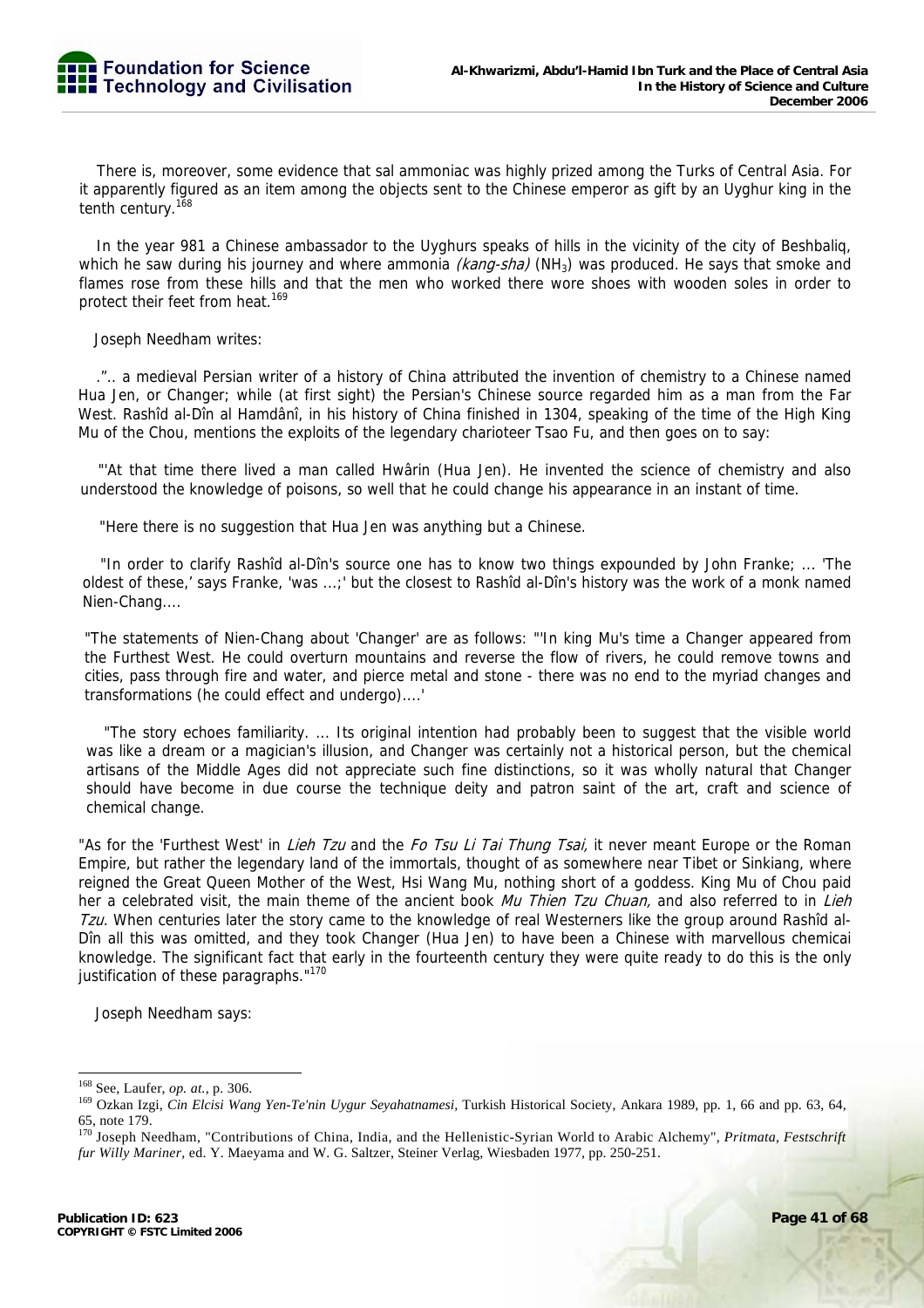

.".. in contrast to the flood of Greek scientific books which poured into Arabic we do not so far know of one Chinese work which was translated into that language until a very Jate date. Of Persian writings there were many and of Sanskrit more than a few, but because Chinese books remained behind the ideographic-alphabetic barrier that is no reason whatever for thinking that Chinese ideas also did. Indeed, seminal concepts divested of verbiage might be all the more compelling."<sup>171</sup>

Speaking of the Battle of the Talas River, the same author writes, .".. the Chinese were defeated but the Arabs so mauled that they could press no further. Soon afterwards, because of the rebellion of An Lu-Shan, the Chinese withdrew from the whole of Turkistan (Sinkiang) leaving a vacuum as it were between the two civilizations; and very soon afterwards al-Mansûr was to be seem dispatching (in  $+756$ ) a contingent of Muslim troops to help the young emperor Su Tsung regain control after An Lu-Shan's revolt. Thus it came about that no Arab army ever crossed the Chinese border in hostility. And already a closeness of cultural contact had appeared, for many Chinese artisans taken prisoner at the Talas River settled with their arts and crafts in Baghdad and other Arabic cities, some returning home in - (-762 but others (like the paper-makers and weavers) staying to exert permanent effects - very likely some workers with chemical knowledge were among them, especially as painters and gilders are mentioned. We even know their names."<sup>172</sup>

This last paragraph serves well to indicate the complexity of the question of cultural relations between China and the World of Islam. But it seems to omit the place of Central Asia almost wholly, and we are much interested in this particular subject. The following additional item of knowledge bearing on the possible role played by Central Asia is therefore very welcome indeed.

#### A. Waley writes:

"T'ao Hung-ching (Giles, Biographical Dictionary, No 1896) who was born in 451 or 452 and died in 536, was a prolific writer on Taoist subjects, and was in later times regarded as an important alchemist. But in his existing writings there are only fleeting allusions to alchemy. There is, however, in one of his books (the Teng Chen Yin Chuch, Wieger, no 418) an interesting reference to foreign astrology: ... 'These exotic methods (speaking of certain loose methods of determining a man's destiny by the date of his birth) are all much the same as the astronomical notions of the Hsiung-nu (Huns) and other foreign countries.' Alchemy in China as elsewhere is closely bound up with astrology, and if the Chinese were in the fifth century in contact with foreign astrology they were, it may be assumed, in a position to be influenced by foreign alchemy.

"For the centuries that follow (sixth to ninth, the period covered by the Sui and Tang dynasties) we have plenty of anecdotes, but an almost complete lack of datable literature. It is strangely enough, in Buddhist literature (Takakusu Triptika, vol. xlvi; p. 791, column 3, Nanjia, 1576) that we find our most definite landmark. Hui-ssu (517-77), second patriarch of the T'iem-t'ai sect, prays that he may succeed in making an elixir that will keep him alive until the coming of Maitreya....

"The wizard Ssu-ma Cheng-chen, who lived at an advanced age c. 720, had a great reputation as an alchemist; but his surviving works deal with other subjects. One of the few works on alchemy which may with certainty be accepted as belonging to the T'ang Dynasty is the *Shih Tar Erh Ya* (Wieger, No 894), a dictionary of alchemical terms, by a certain Mei Piao. Internal evidence, such as the mention of Ssu-ma Cheng-chen, shows that the book is at least as late as the eighth century. I should feel rather inclined from the general tone and style, to place it in the ninth. Several obviously foreign terms are given. ... There is also a reference by an alchemical treatise called ... 'Treatise of the Hu (Central Asian) king

<sup>&</sup>lt;sup>171</sup> Ibid., p. 250.

<sup>171</sup> *Ibid.,* p. 250. 172 *Ibid.,* p. 252.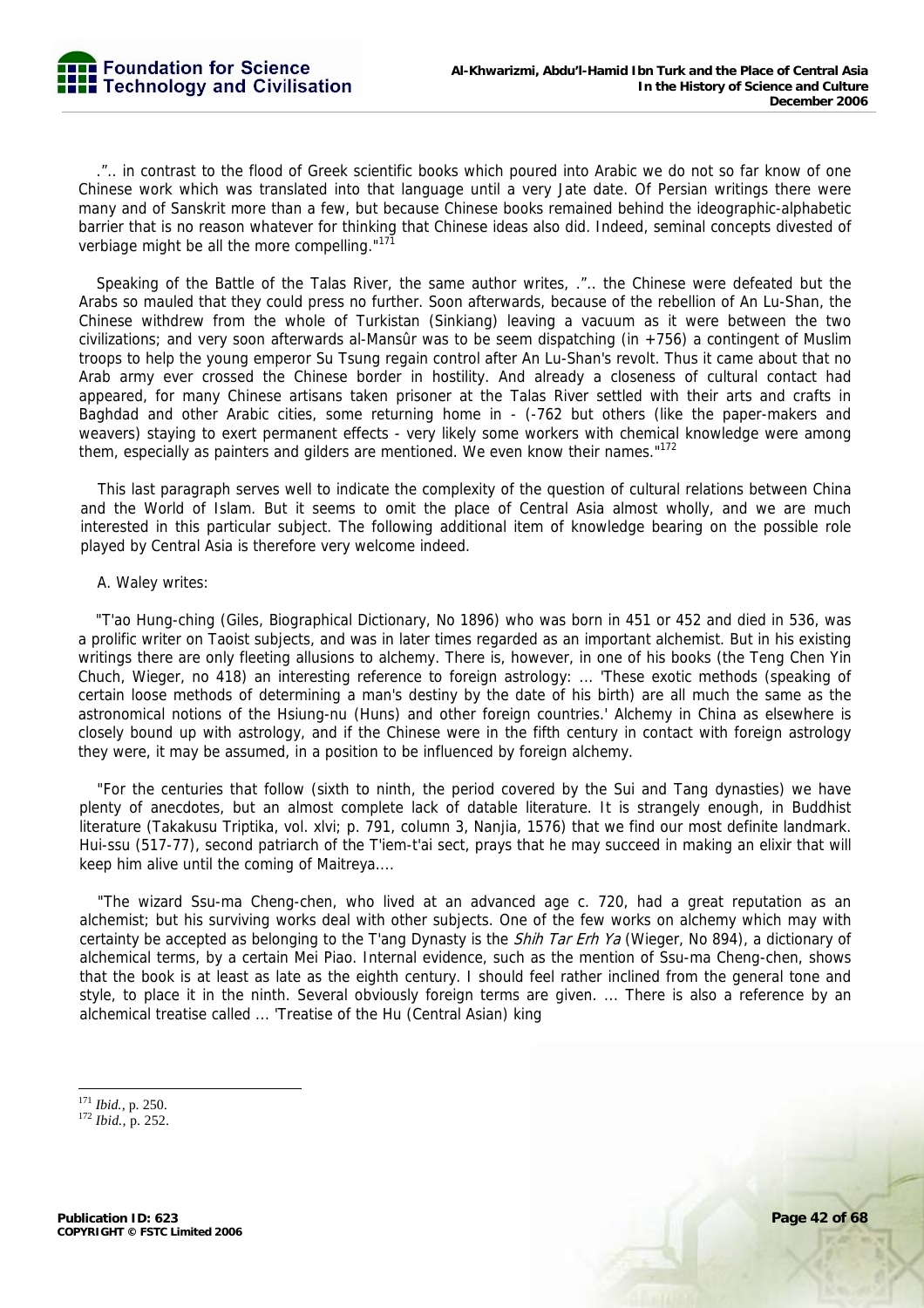Yakat (Yakath or the like)'<sup>"173</sup> The same author continues somewhat later with the following remarks: "The Central Asian king Yakat (Yakath or the like)" to whose treatise I have already referred remains an enigma. It is probable, but not quite certain, that he proves the existence of pre-Mohammedan alchemy in Central Asia. As to the nationality the name does not, to my knowledge, give us any clue. He may have been Eastern Iranian (Sogdian) or Turk. But after the Arabic conquest the influence was, I believe, all from East to West. Further examination of Arabic alchemy will show, I am convinced, that it contains a vast element which it owes to China rather than to the Greek world. In particular the idea of 'philosopher's stone' as an elixir of life is a contribution of the Chinese."174

The variant Yakar, if such a variant is permissible, is a Turkish word, and in the Middle Ages it may have been used as a personal name.<sup>175</sup> Waley refers to the possibility of variants besides Yakar and Yakath, and several such variants may be said to sound like Turkish words. Yakak and Dukak, e.g., are personal names in Turkish. They are mentioned as the name of the father of Seljuq, the founder of the Seljuq Empire.<sup>176</sup>

This fits pretty neatly together with what we have noted about sal ammoniac and the evidence it brings to light concerning the part played by Central Asia and its Turkish elements of population, in creating the novelties Jâbir ibn Hayyân es-Sûfi brought to medieval alchemy, in their own right or as an element acting as intermediary between China and the World of Islam. And we have seen that a similar situation exists in relation to the knowledge of algebra and its propagation in the World of Islam through Al-Khwârazmî and <sup>c</sup>Abd al-Hamîd ibn Turk, and also with respect to cultural contact between Central Asia and China. We also know that Central Asia and India had a lively cultural contact perhaps mainly through the influence of Buddhism in China.

Al-Beyrûnî seems to be well informed in these matters. According to Zeki Velidi Togan, Beyrûnî considered the civilized world to be composed of two major parts, the East and the West. According to him the Chinese, the Turks, and the people of India made up the Eastern civilization, and the World of Islam was a continuation of the Western civilization which was based on Greek civilization. He was of the opinion that the acceptance of the Muslim religion by the Turks brought a great expansion to the Western civilization, and this was a great gain for humanity as a whole and especially for the cause of science.<sup>177</sup>

Coming back to Al-Khwârazmî, we have to take here into consideration, first and foremost, his work and influence in the field of arithmetic. Unlike Al-Khwârazmî's algebra, his place in the spread of the so-called Hindu-Arabic numerals and calculation with zero and the positional or place-value numeration system seems to have its vague points in certain respects. Notwithstanding all this, however, Al-Khwârazmi's figure looms large against the horizons of the history of science in several major issues.

Al-Khwârazmî's work in the field of practical arithmetic has its controversial points. Al-Khwârazmî's book on arithmetic in its Arabic text has not come down to our time, but its Latin version or translation is known to have played an important part in the spread, in Western Europe, of the decimal place-value system of numerals and the methods of computation with that system. This is witnessed by the fact that in Europe this system of calculation was called algorism, or algorithm, a word derived from the very name of Al-Khwârazmî. The fact that the decimal positional system of numerals was called the "Arabic numerals" in Western Europe corroborates the paramount importance of this transmission of knowledge. The term "Arabic numerals" was first used in the twelfth century by Adelard of Bath.

<sup>173</sup> A. Waley, "Notes on Chinese Alchemy", *Bulletin of the School of Oriental Studies London Institution,* vol. 6, 1930-1932 (pp. 1- 24), p. 14.<br><sup>174</sup> *Ibid.*, pp. 23-24.

<sup>&</sup>lt;sup>175</sup> Set, Clauson, An Etymological Dictionary of Pre-thirteenth Century Turkish, pp. 896-897.<br><sup>176</sup> See, Sadru'd-Din Abu'l-Hasan 'Ali ibn Nasir ibn "Alî al-Husaynî, Akhbâru'd-Devleti's-Selckûqiyya, ed. Muhammad Iqbal, Lah 1933, p. 1, ed. Z. Bunyatov, Moskova 1980, facsimile, p. 1b; Turkish translation by Necati Lugal, Ankara 1943, p. 1; Besim Atalay, *Turk Büyükleri ve Turk Adlari,* Istanbul 1935, p. 133; Mehmet Altay Koymen, *Buyuk Selcuklu imparatorlugu Tarihi,* vol. 1, Ankara 1979, pp. 6-9.

<sup>177</sup> Zeki Velidi Togan, "Bîrûnî". *Encyclopedia of Islam* (Turkish), vol. 2, p. 638, column I.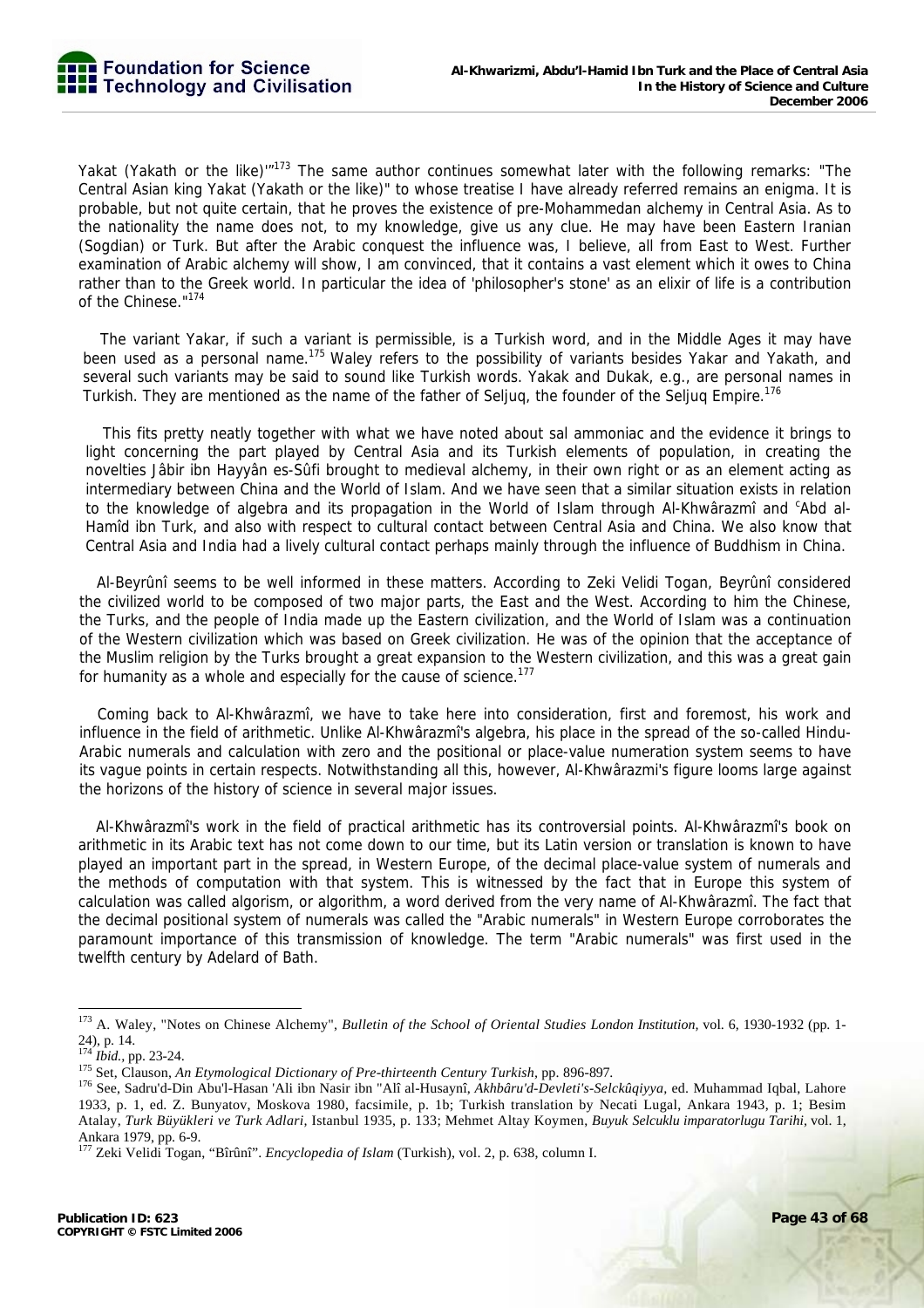The earliest example of the positional system goes back to the Sumerians who lived in Mesopotamia up to four thousand years ago. This was a sexagesimal system for whole numbers as well as for fractions. But the concept of zero was explicitly integrated into the system only gradually, and even in Assyrian and Seleucid times this concept did not develop, in a formal sense, to the point of being used fully consistently. Nevertheless, the shortcomings of this sexagesimal system from the standpoint of full consistency may be said to have been small indeed when viewed within the perspective of such examples in history in its full extent.<sup>178</sup>

The Greeks chose the Babylonian sexagesimal system to express their fractions and patched this upon their alphabetic numeral system, and this usage was taken over by the astronomers of Islam. But for whole numbers the mathematicians of Islam used a positional decimal system and continued, together with it, the Greek Hellenistic tradition of positional sexagesimal fractions expressed in alphabetical numerals.

It is the positional decimal system, and the method of computation based upon this system, to the spread of which inside the Islamic World and in Western Europe Al-Khwârazmî is known to have largely contributed. And Al-Khwârazmî himself, as the name of his book clearly indicates, mentions India specifically as the origin of the decimal place-value system and the method of computation based upon it, which were introduced into the World of Islam by Al-Khwârazmî in particular. Very little is known concerning the exact mode of the evolution of this Indian system which involved a full use of the concept and symbol of zero and the principle of place-value numeration system.179

The question of the birth of the place-value system as connected with decimal numeration is far from having been completely clarified. Neuge-bauer believes it to have been the result of the diffusion of the Greek version of the positional sexagesimal fractions into India. That is, the Greeks adopted the Babylonian sexagesimal fractions and expressed them with their own alphabetical numerals. This influenced then the Indians. Neugebauer says, "It seems to me rather plausible to explain the decimal place-value notation as a modification of the sexagesimal place-value notation with which the Hindus became familiar through Hellenistic astronomy."180

In Egypt and Syria, the Arab conquerors found a tradition of Byzantine administration of state revenues and financial matters. At first they left the established tradition more or less intact, but during the reigns of the caliph's <sup>c</sup>Abd al-Mâlik (685-705) and Walîd (705-715) the language of these public registers were changed from Greek into Arabic. The tradition of computational work and techniques seem, however, to have continued to be performed with the old Greek alphabetic numerals. Such numerals are seen to have lived for many centuries in Morocco where they were called *al-galam al-Fasu* But how did they spread into the Maghrib? According to Georges S. Colin, the Greek alphabetic numerals were used extensively, and the Arabs from Syria and Egypt into Morocco through Spain carried them.

<sup>-</sup>178 See, George Sarton, "Decimal Systems Early and Late", *Osiris,* vol. g, 1950, pp. 581-601; O. Neugebauer, *The Exact Sciences in* 

*Antiquity*, 1957, pp. 13, 16-17, 20, 22, 33-34.<br><sup>179</sup> See, Solomon Gandz, "Review on Datta and Singh, History of Hindu Mathematics", *Isis*, vol. 25, 1936, pp. 478-488. See also, G.R. Kaye, "Notes on Indian Mathematics-Arithmetical Notation", *Journal of the Asiatic Society of Bengal,* vol. 3, number 7, July 1907, pp. 475-508; G.R. Kaye, "The Use of Abacus in Ancient India", *Journal of the Asiatic Society of Bengal,* vol. 4, number 6, June 1908, pp. 293-297; G.R. Kaye, "References to Indian Mathematics in Certain Medieval Works", *Journal of the Asiatic Society of Bengal,* vol. 7, number 11, December 1911, pp. 801-816; D.M. Bose, *A Concise History of Science in India,* Indian National Science Academy, 1971, pp. 173-183.

<sup>180</sup> O. Neugebauer, *The Exact Sciences in Antiquity,* Brown University Press, 1957, p. 189.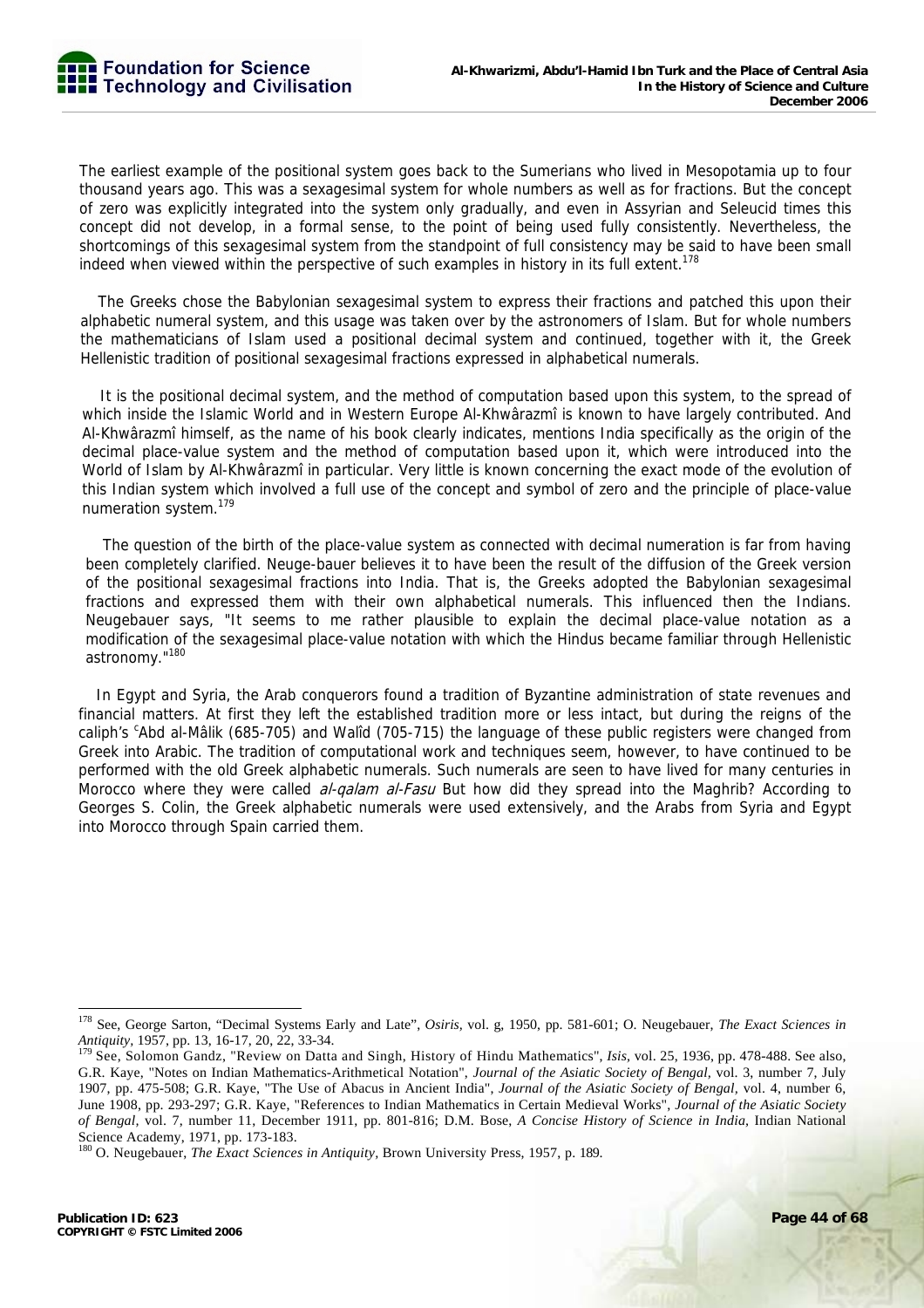

**Figure 4.** The drawing of Al-Fârâbî on the Kazakh 1 Tenge (The image was introduced by the editor).

Colin supplies evidence to show that, in the thirteenth century, Spain was familiar with the Greek alphabetic numerals. He also points out that in the fourteenth century Ibn Khaldun refers to the use of Greek alphabetic numerals in North Africa.<sup>181</sup>

Europe adopted the *ghubâr* numarals, i.e., the "Hindu-Arabic" numeral signs as they were used in Spain, But Colin says that the system of calculation based on the decimal place-value system seems to have been used in Spain only in connection with scientific work wherein complicated calculations were involved which could not be performed on the abacus or just mentally.<sup>182</sup>

According to Colin, very likely, the use of the abacus with columns of numeral signs led to reducing the twenty seven signs of the abacus to the nine signs of the first column, i.e., the column of ones of the abacus, and, as a consequence, these nine signs acquired a positional value. This thesis is not original with Colin. He shares it with others who advanced such a theory previously.

The nine signs of the Greek alphabet, according to this thesis, infiltrated in an early date to India, and there simplified methods of calculation with them were invented. These numerals and methods of calculation were diffused into Islam, and later on infiltrated from the Islamic realm into Western Europe. Within this process of infiltration Al-Khwârazmî seems to have played a major part in the passage of influence from Islam into Europe, although Europe adopted the *ghubâr* numeral signs of Spain which were not those used by Al-Khwârazmî.<sup>183</sup>

Saidan writes as follows:

"Some of the texts used in this study do not use, and some do not even seem to know, the Hindu-Arabic numerals. They express numbers in words, and for fractions they resort to the scale of sixty or other scales derived from local metrologies. Their manipulation schemes are mental and rely upon finger reckoning. The system they expose is commonly called *hisâb al-yadd*, i.e., hand arithmetic; Al-Uqlîdisî calls it as well *hisâb al-*Rûm wa al-Arab, the arithmetic of the Byzantines and the Arabs. It did involve the so-called jummal notation, which uses the Arabic alphabet, in the Aramaic *jummal* order, to denote numbers. The notation seems to help and coexist with finger reckoning but belongs to the scale of sixty. Manipulations of this scale are usually called: hisâb al-daraj wa al-daqâiq (the arithmetic of degrees and minutes), hisâb al-zîj (the arithmetic of astronomical tables) or tariq al-munajjimin (the way of astronomers). This was a complete and independent system, standing side by side with *hisâb al-yadd*, relying to a lesser extent on finger reckoning, and having its own multiplication tables expressed in the jummal notation.

<sup>181</sup> See, Georges S. Colin, "De l'Origine Grecque des 'Chiffres de Fez' et de Nos Chiffres Arabes", *Journal Asiatique,* Avril-Juin 1933, pp. 193-198.<br><sup>182</sup> *Op. cit.*, p. 209.

<sup>&</sup>lt;sup>183</sup> Colin, *op. cit.*, pp. 214-215.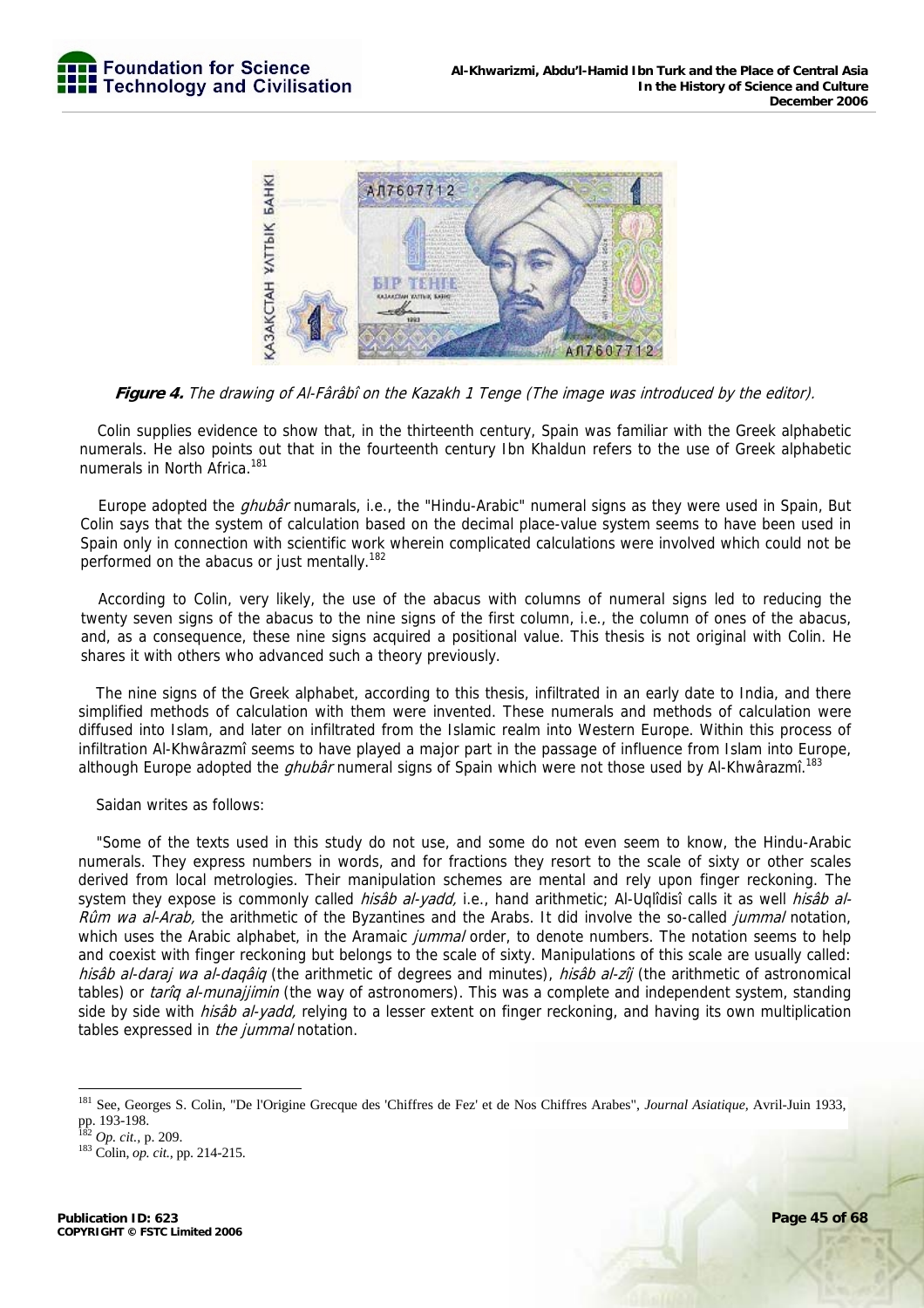

"These systems expressed the arithmetical tradition obtaining in the civilized world before Islam, in service of government, everyday life and astronomical, as well as astrological, calculations. The foundation was mainly Greco-Babylonian. It was inherited by the Muslims and served their purposes before and after the advent of Hindu arithmetic. ... To pursue the mutual influence of one system upon the other is a tempting task not easy to carry out satisfactorily. Hindu arithmetic had a perfect notation and well-defined techniques that required little mental reckoning. But we shall find more concepts in common between the three systems than we may at first expect. The task of tracing the influence of one system upon the other is made particularly difficult by the Arabic authors themselves, who laboured hard to secure a unified system better than all. Thus Al-Uqlîdisî gives us Hindi arithmetic enriched with Rûmî and Arabic devices expressed by Hindî numerals. Abu al-Wafâ and Al-Karajî present finger-reckoning combined with the scale of sixty, but even in their attempt to turn their back on Hindi devices, they prove to have borrowed from them. Kushyar gives the scale of sixty expressed in Hindi numerals. A text called Hindi (arithmetic) extracted from Al-Kafi attempts to present finger-reckoning expressed by Hindi numerals...."<sup>184</sup>



**Figure 5.** The drawing of al-Bîrûnî on a stamp (USSR, 1973) (The image was introduced by the editor).

Neugebauer says:

"Only the purely mathematical (cuneiform) texts, which we find well, represented about 1500 years after the beginning of writing, have fully utilized the great advantage of a consistent sexagesimal place-value notation. Again, 1000 years later, this method became the essential tool in the development of mathematical astronomy, whence it spread to the Greeks and then to the Hindus, who contributed the final step, namely, the use of the place-value notation also for the smaller decimal units."185

Again, the same author writes:

"The advantage of the Babylonian place-value system over the Egyptian additive computation with unit fractions is so obvious that the sexagesimal system was adopted for all astronomical computations not only by the Greek astronomers but also by their followers in India and by the Islamic and European astronomers. Nevertheless the sexagesimal notation is rarely applied with the strictness with which it appears in the

<sup>-</sup>184 A.S. Saidan, *The Arithmetic of Al-Uqlîdisî,* D. Reidel Publishing Company, 1978, pp. 7-8. 185 O. Neugebauer, *op, cit.,* p. 20.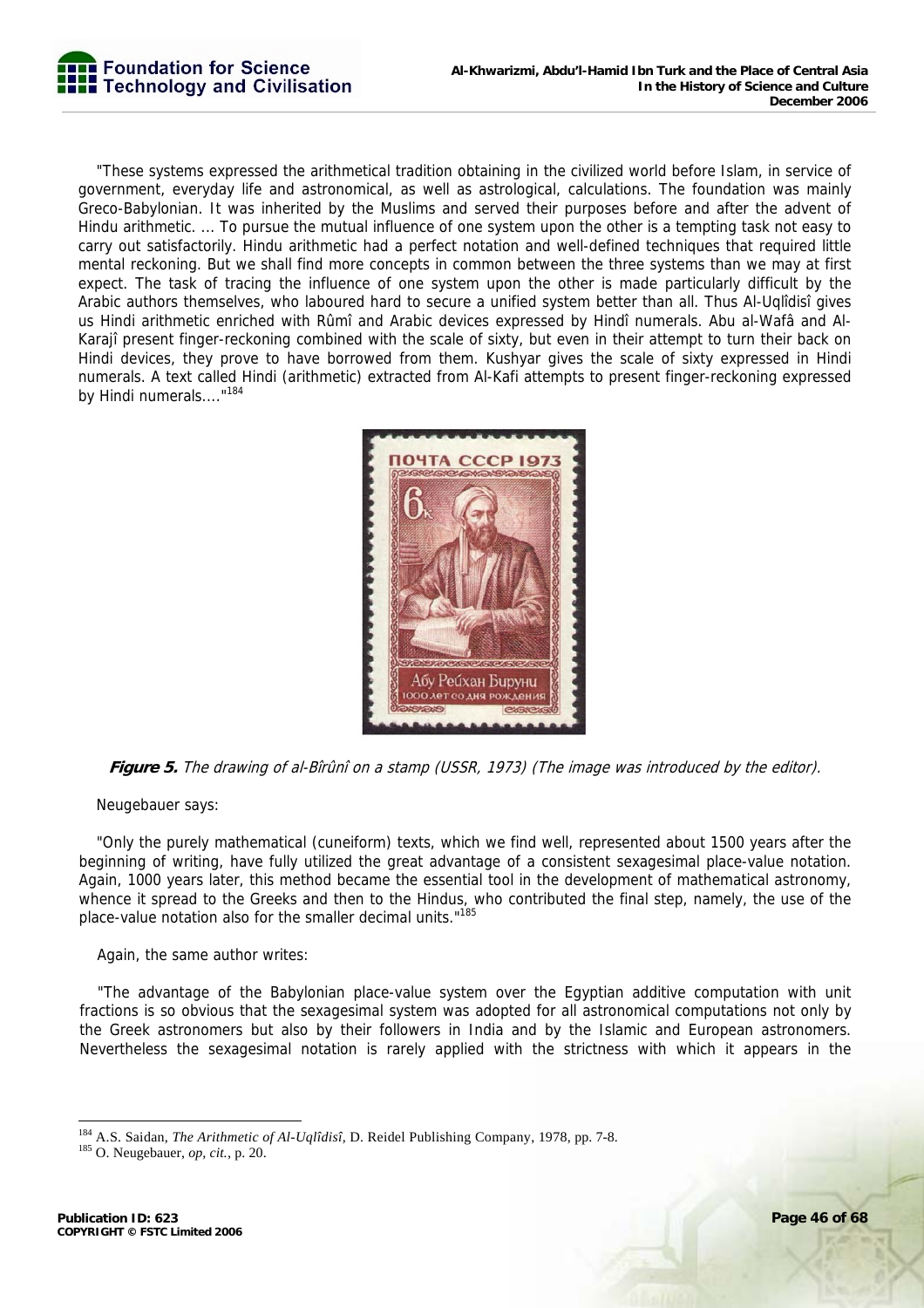cuneiform texts of the Seleucid period in Mesopotamia. Ptolemy, for example, uses the sexagesimal place-value system exclusively for fractions but not for integers."<sup>186</sup>

#### Gandz writes:

"The Hindu and the Ghubar Numerals. - The modern numerals with place-value and zero are commonly known as the *Arabic* numerals, as distinguished from the Roman numerals. ... The Arabs too distinguished two different types of numerals and characterized them by two names, the *Hindu* and the *ghubâr* numerals. The Hindu numerals were common among the Eastern Arabs and are, at present, still usual in the Arabic World. The *ghubâr* numerals were found in Spain among the Western Arabs. ... It will be seen that these *ghubâr* numerals resemble our modern numerals much more closely than the Hindu numerals do, and are almost identical with the forms of the abacus numerals given in the Boethius geometry.

"The name Hindu numerals are quite clear. It simply indicates the origin and source; it acknowledges the well-established fact that the Arabs learned them from the Hindus. Much less clear, however, is the meaning of the term *ghubâr* and the origin of the *ghubâr* numerals.

.".. That in last line they are to be traced back to India, like the so-called Hindu numerals ... is the common opinion. But who brought them from India to Muslim Spain, and at which time were they introduced? On this question, there are two general theories. 'The first is that they were carried by the Moors to Spain in the eighth or ninth century, and thence were transmitted to Christian Europe. The second advanced by Woepcke is that they were not brought to Spain by the Moors, but that they were already in Spain when the Arabs arrived there, having reached the West through the Neo-Pythagoreans.' The facts that support Woepcke's theory are: the ghubâr numerals differed materially from the Hindu numerals and resembled the abacus numerals. It was customary with the Arabs to adopt the numerical system of the countries they conquered. They adopted the Greek numerals in use in Damascus and Syria, and the Coptic in Egypt, and so on entering Spain it was only natural for them to adopt the abacus numerals in use there. Whether these *ghubâr* numerals belonged to the Hindu system and reached Spain through the Neo-Pythagoreans of Alexandria as early as c. 450 A.D., as Woepcke thinks, or whether, as Bubnov's theory holds, they were derived from the ancient Roman-Greek symbols used on the abacus, it is not our purpose to discuss, or to decide."<sup>187</sup>

Gandz also writes:

"This again goes to corroborate the theory of Woepcke claiming that the *ghubâr* numerals were learned by the Arabs in Spain from the Roman abacus. As we today speak of Roman and Arabic numerals, simply indicating the origin and source, so the Arabs speak of the Hindu and *ghubâr* numerals, both terms only giving the origin of the numerals."188

#### Gandz writes also as follows:

"The earliest Arabic documents containing the *ghubâr* numerals are two manuscripts of 874 and 888 A.D. The oldest definitely dated European document known to contain these numerals is a Latin manuscript written in 976 A.D." Then, quoting Smith and Karpinsky, he adds, "That Gerbert (930-1003) and his pupils knew the ghubâr numerals are facts no longer open to controversy. ... It is probable that Gerbert was the first to describe these numerals in any scientific way in Christian Europe, but without zero."<sup>189</sup>

Thus, we may conclude that Western Europe apparently adopted the so-called *ghubâr* numerals, including a zero sign, from Muslim Spain, but it learned the principle of the new reckoning especially from Al-Khwârazmî's

<sup>&</sup>lt;sup>186</sup> Ibid., p. 22.

<sup>187</sup> Solomon Gandz, "The Origin of the Ghubar Numerals, or the Arabian Abacus and the Articuli", *Isis*, vol. 16, 1931, pp. 393-395.

<sup>188</sup> *Ibid.,* p. 399. 189 *Ibid.,* p. 394.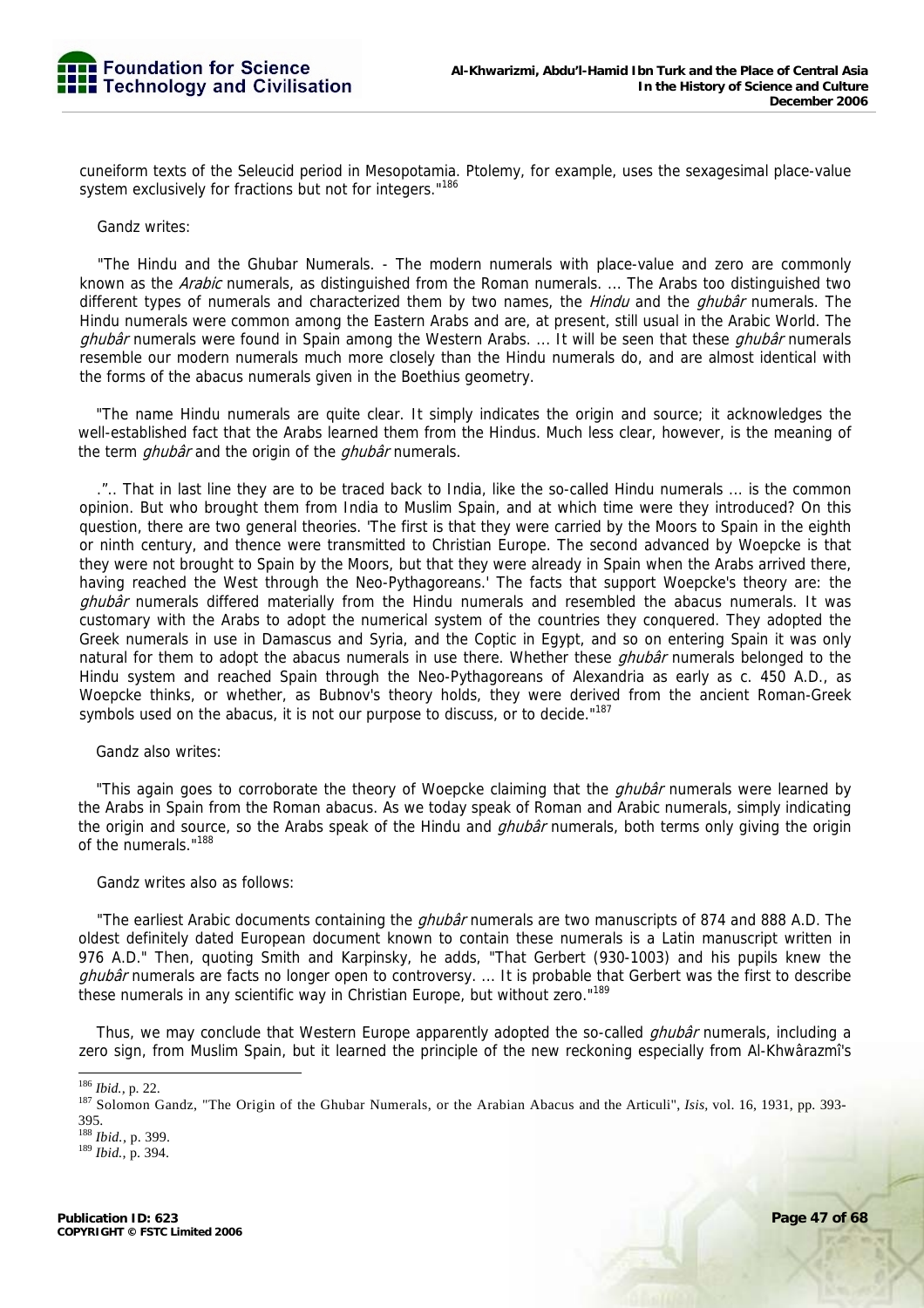book on arithmetic, since it not only had it translated into Latin but also gave the name of Al-Khwârazmî to the new method of reckoning. Of course, on the other hand, the question of the shape of the numerical signs is, essentially, of secondary importance in comparison with the principle of place-value system, supplied with a special sign for zero, and as compared to the diffusion of the new methods of the so-called Indian calculation. Moreover, very likely, the transmission of these into Spain is to be associated, largely, with influences exerted by Al-Khwârazmî through his book on arithmetic.

The question in its entirety has very complex facets especially in some of its aspects pertaining to detail. For one thing, a) the question of Spain's part in the transmission of knowledge to Europe looms large in certain other ways even if Al-Khwârazimî, from Eastern Islam, was the major carrier of influence in the process involved in this special case of diffusion of knowledge, b) A second major question is the exact nature and scope of the knowledge Al-Khwârazmî acquired from India, and c) A third comprehensive question concern the history and the origin of the *ghubâr* numerals as a specific theme.

Time does not as yet seem ripe to bring definitive answers to these questions. But I shall try to give a summary account of them at least in order to throw some additional light on the personality of Al-Khwârazmî and on his scientific achievement, partly in a direct manner and partly as a question of scientific perspective within which we have to appraise Al-Khwârazmî's work in the fields of arithmetic and algebra.

Let us begin with the first of these, namely Spain's part in the transmission of scientific knowledge from Islam to Western Europe. In the field of algebra the accomplishments of several mathematicians, some of whom were active in periods very close to the time of Al-Khwârazmî, were quite important and their contributions were quite weighty. One of these was Abu Kâmil Shuja<sup>c</sup> ibn Aslam and another one was Al-Karajî (or Al-Karkhî, as he was called until recently). We have mentioned before <sup>c</sup>Abd al-Hamîd ibn Turk. Yet it was mainly through the influence exerted by Al-Khwârazmî's book that the knowledge of algebra was transmitted to Europe and began to flourish there. David Eugene Smith writes:

"Algebra at one time stood a fair chance of being called *Fakhrî*, since this was the name given to the work of Al-Karkhî (c. 1020), one of the greatest Arab mathematicians. Had this work been translated into Latin, as Al-Khwârazmî's was, the title might easily have caught the fancy of the European world."<sup>190</sup>

#### E.S. Kennedy writes:

"Birunî notes the existence of a book by Al-Farghanî a younger contemporary of Khwârazmî, criticizing the latter's zîj, and Bîrûnî himself demonstrates an error in Khwârazmî's planetary equation theory. It is curious to note that in spite of the simultaneous existence of tables based on more refined theories, this zîj was used in Spain three centuries after it had been written, and thence translated into Latin." He also says, concerning this zîj, that "In the original Arabic the work is not extant, but Adelard of Bath's Latin translation of the revision of Maslama al-Majritî (fl. 1000) has been published by Bjornbo and Suter" and also that "The zîj of Muhammad ibn Mûsâ al-Khwârazmî ... is one of the only two zîjes out of the entire lot which has been published."<sup>191</sup>

#### A. Saidan writes:

"In Western Islam, Indian mathematical thought had deeper influence. The arithmetic and astronomy of Al-Khwârazmî, with their Hindu elements were spread in Spain and North Africa, when better books in the East had already surpassed Hindu lore to the extent that Al-Bîrunî (973-1048) found it expedient to write and translate for the Indians books on geometry and the astrolabe. It was the teaching of Western Muslims that reached Europe first and thus established the prestige of Al-Khwârazmî...."<sup>192</sup>

<sup>&</sup>lt;sup>190</sup> D.E. Smith, *History of Mathematics*, vol. 2, the Athenaeum Press, Boston 1925, p. 388.<br><sup>191</sup> E.S. Kennedy, "Islamic Astronomical Tables", 1956, p. 128. See also, above, p. 5 and footnote 13.<br><sup>192</sup> Saidan, *the Arit*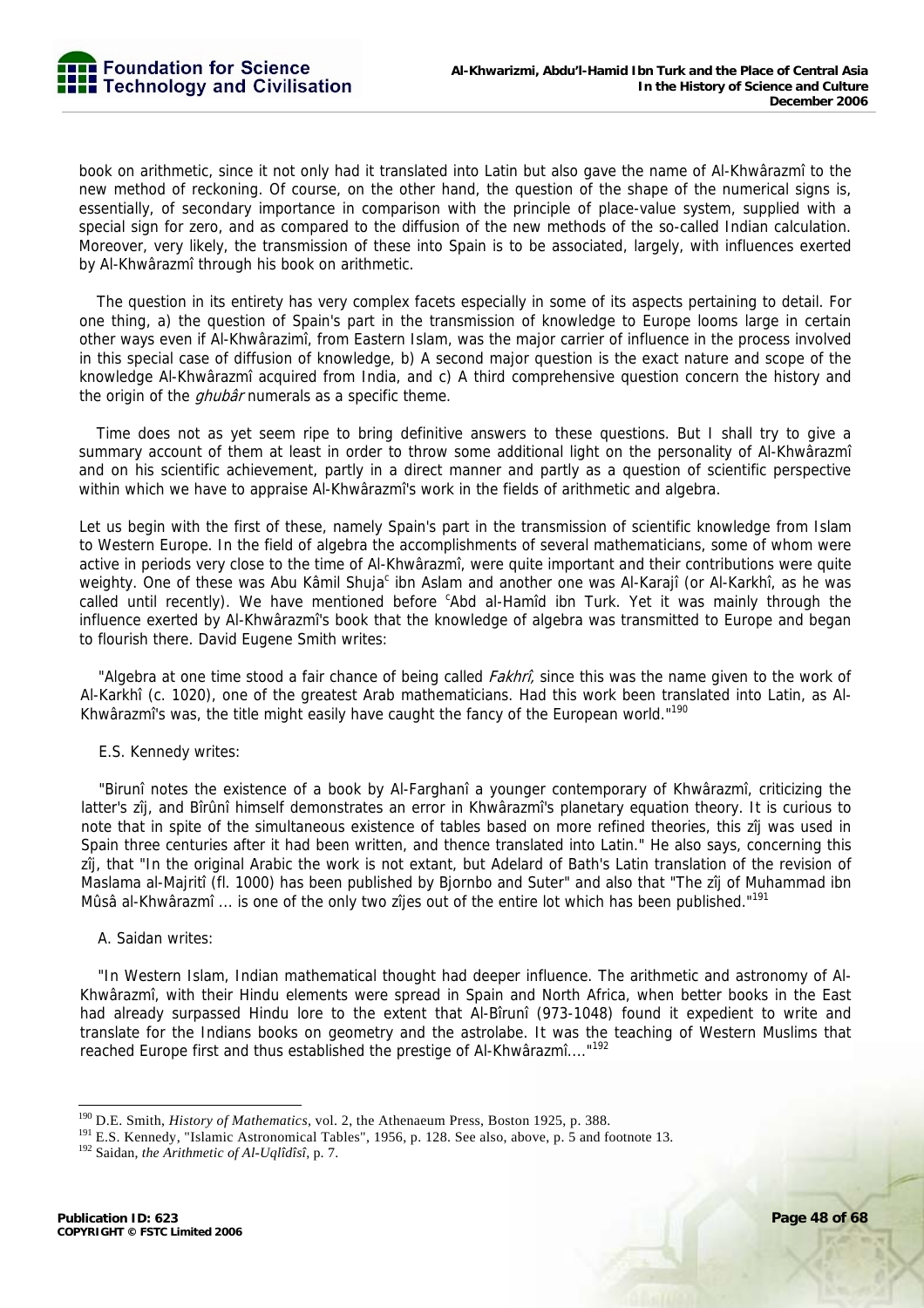According to Colin, Spain served also as a region through which cultural innovations or influences in general and matters, related to computational techniques in particular were transmitted into Morocco and other parts of the Maghrib. An interesting example he dwells upon on this occasion concerns Greek alphabetic numerals. He points out that Ibn Sab'în in thirteenth century Spain used to write his name in the form of Ibn O, i.e., "ibn" followed by an omicron sign.<sup>193</sup> As this letter standing for 70, i.e., sab'în, in the Greek alphabetic numerals was adopted to represent zero in the sexagesimal system used by the astronomers, this example may serve to explain how it came about that while in the decimal place-value system of Eastern Islam zero was represented by a dot, in the *ghubâr* numerals zero had the form of a circle.

Saidan speaks of Sarton's reference to late-medieval European terms *abacist* and *algorist* and writes;

"He assumes that the abacists avoided Hindu arithmetic and that the algorists, like Al-Khwârazmî, adhered to it. He thus finds that the two names were used promiscuously, as Leonardo's Hindu arithmetic was called Liber Abaci while that of Beldonandi, which contains an outspoken denunciation of the Hindu pattern, was called algorismus. Sarton concludes that 'minds were still befogged with regard to the main issue.' We can now state that minds were not befogged, but informed; the abacists were those who used the Hindu type of arithmetic, while algorists avoided it."<sup>194</sup>

Saidan quotes Al-Uqlîdisî's statement, e.g., to the effect that calculators disliked being seen with the dust board in their hands, making their hands dirty, and wished to avoid being identified with, or mistaken for, the people who earned their living by doing astrological prognostications on the streets. Strangely enough, this and certain other items of information gleaned by Saidan seem to confirm in a general way Sarton's above-quoted statement to the effect that people were not clear in distinguishing the major issues involved in the place-value system from secondary matters not pertaining to its essential virtues or characteristics. And another point is that Sarton is speaking of the late medieval times in Western Europe while Saidan's authorities and items of evidence concern the earlier Islamic Middle Ages.

Speaking of the diffusion of Hindu numerals in Western Christiandom, in the twelfth century, Sarton says:

"The use of these numerals extended gradually but very slowly. They were forbidden in Florence and Padua, and this implies that some people at least were trying to make use of them."195

Again, on the same subject the same author writes:

"The Hindu numerals continued their diffusion in the second half of the thirteenth century, steadily, but slowly. As we might expect, it was in Italy that they were first put to practical purposes. We know indirectly that business people already used them before the end of the century, because the bankers were forbidden in 1299 to do so. Besides, the statutes, of the University of Padua, ordered that the stationer keep a list neither of books for sale with the prices marked 'nor, per cifras sed per literas ciaras."<sup>196</sup>

Now, there should be practically no doubt that this new kind of arithmetic was called algorism in Europe.

On another occasion Saidan refers to the Liber Algorismi de Numero Indorum (The Book of Al-Khwârazmî on Indian Number), which is supposed to be a translation, by Adelard of Bath (c. 1120), of Al-Khwârazmi's book on

<sup>&</sup>lt;sup>193</sup> Georges S. Colin, "De l'Origine Grecque des 'Chiffres de Fez<sup>'</sup> et de Nos Chiffres Arabes", *Journal Asiatique*, Avril-Juin 1933, pp.  $204-205$ .<br> $194$  Soider

<sup>194</sup> Saidan, "The Earliest Extant Arabic Arithmetic, Kitâb al-Fusûl fi al Hisâb al-Hindî of Abu al-Hasan Ahmad ibn Ibrahim al-Uqlîdisî", *Isis,* vol. 57, 1966, p. 480. Saidan is seen to have later on changed his verdict on this matter. See his reference indicated below, p. 83 and note 203.

<sup>&</sup>lt;sup>195</sup> George Sarton, *Introduction to the History of Science*, vol. 2, part 2, 1931, p. 747. See also, George Sarton, "The First Explanation of Decimal Fractions and Measures (1585). Together with a History of the Decimal Idea", *Isis,* vol. 23, 1935, pp. 164- 166.

<sup>196</sup> *Op. eit.,* vol. 2, part 2, p. 985.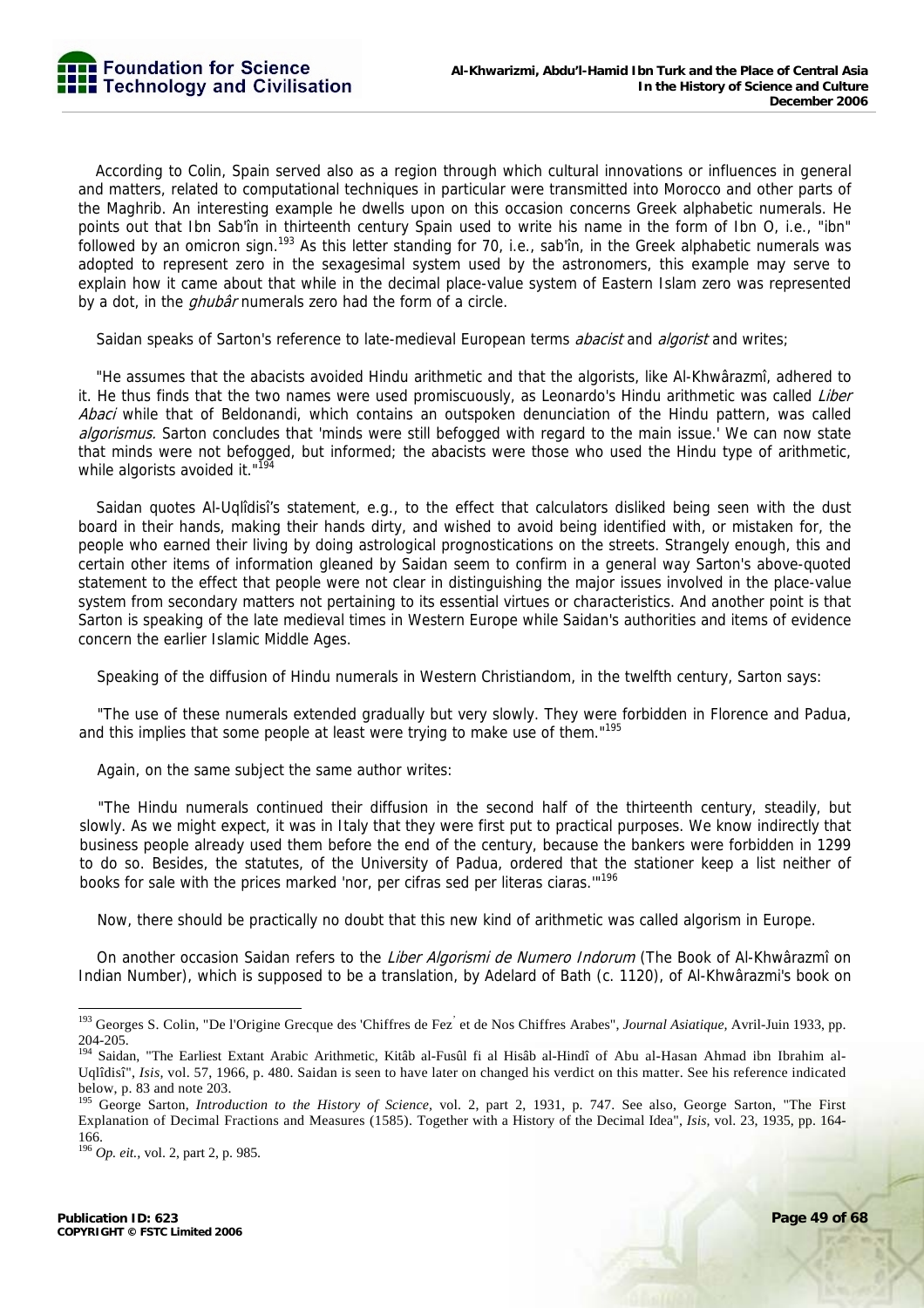

the Indian method of calculation, lost now in its Arabic original. Saidan also speaks of *Dixit Algorismi* (So Speaks Al-Khwârazmî), of 1143, allegedly quoting the Indian arithmetic of Al-Khwârazmî.<sup>197</sup> There is also the *Liber* Algorismi of John of Seville, again from the first half of the twelfth century, which deals with Al-Khwârazmî's Indian method of calculation.<sup>198</sup>

In all these examples, the Indian method of calculation is represented by the word *algorism*, by referring to Al-Khwârazmî in person. In fact, it was suggested and shown in about the middle of the nineteenth century that this word was merely a corruption of the word Al-Khwârazmî. This is, moreover, in line with a statement of Sacrobosco, of the thirteenth century, to the effect that the word algorism was derived from the name of a scholar, and it is strongly confirmed by the above-mentioned book names such as *Dixit Algorismi* and Liber Algorismi de Numero Indorum.

It is to be concluded that the origin of the word was forgotten soon after the twelfth century and, in fact, many of the early Latin writers suggested various fanciful etymologies for it. D, E. Smith too refers to the loose and inconsistent manner in which this word was used, giving several examples to illustrate it.<sup>199</sup>

David Eugene Smith writes:

"The Hindu Forms (of the numerals) described by Al-Khwârazmî were not used by the Arabs, however. The Baghdad scholars evidently derived their forms from some other source, possibly from Kabul in Afghanistan; where they may have been modified in transit from India."200

We have already spoken of the two sets of numeral forms which were used in the Islamic World, one in the East and one in the West. The one used in the East was perhaps the same as that used by Al-Khwârazmî. The Central Asian or Kabul form referred to by D.E. Smith may have been the one adopted by Al-Khwârazmî, since he was a native of that region.

It is of great interest that the numerals adopted by Europe, which are those still used today, were the same as the *ghubâr* numerals, and these numerals seem to have a very complex history which was probably quite independent from Al-Khwârazrnî, although D.E. Smith's statement quoted above seems to imply the assumption that Al-Khwârazmî used numerals close in shape to that of the *ghubâr* numerals.

It is so much the more interesting therefore that the passage to Europe of methods of reckoning based on the decimal place-value system owed much to Al-Khwârazmî, as the word *algorism* testifies. Europe's adoption of the *ghubâr* numerals of Spain too obviously had a great part to play in the passage of the computation methods based on the decimal place-value system from the World of Islam to the Western Christian World.

#### Saidan says:

"In Western Islam, Indian mathematical thought had deeper influence. The arithmetic and astronomy of Al-Khwârazmî, with their Hindu elements, were spread in Spain and North Africa, when better books in the East had already surpassed Hindu lore. ... It was the teaching of Western Muslims that reached Europe first and thus established the prestige of Al-Khwârazmî. ..."<sup>201</sup>

This generalization should not be fully correct as far as astronomy is concerned, and its veracity for arithmetic is in need of further research.

<sup>&</sup>lt;sup>197</sup> See, Saidan, *The Arithmetic of Al-Uqlîdisî*, Reidel Publishing Company, 1978, p. 22.

<sup>&</sup>lt;sup>198</sup> See, M.F. Woepcke, "Memoire sur la Propagation des Chiffres Indiens", Journal Asiatique, series 6, vol. 1, May-June 1863, p. 519.

<sup>199</sup> D.E. Smith, *History of Mathematics, vol.* 2, pp. 8-11. See also, Kurt Vogel, *Die Practice des Algorismus Ratisbonmsis,* S.H. Becksche Verlagsbuch hand lung, Munchen 1954, pp. 1-9, especially 1-3.

<sup>&</sup>lt;sup>200</sup> *Op. cit.*, vol. 2, p. 72. David Eugene Smith does not give his source for this statement. <sup>201</sup> The Arithmetic of Al-Uqlîdisî, p. 7.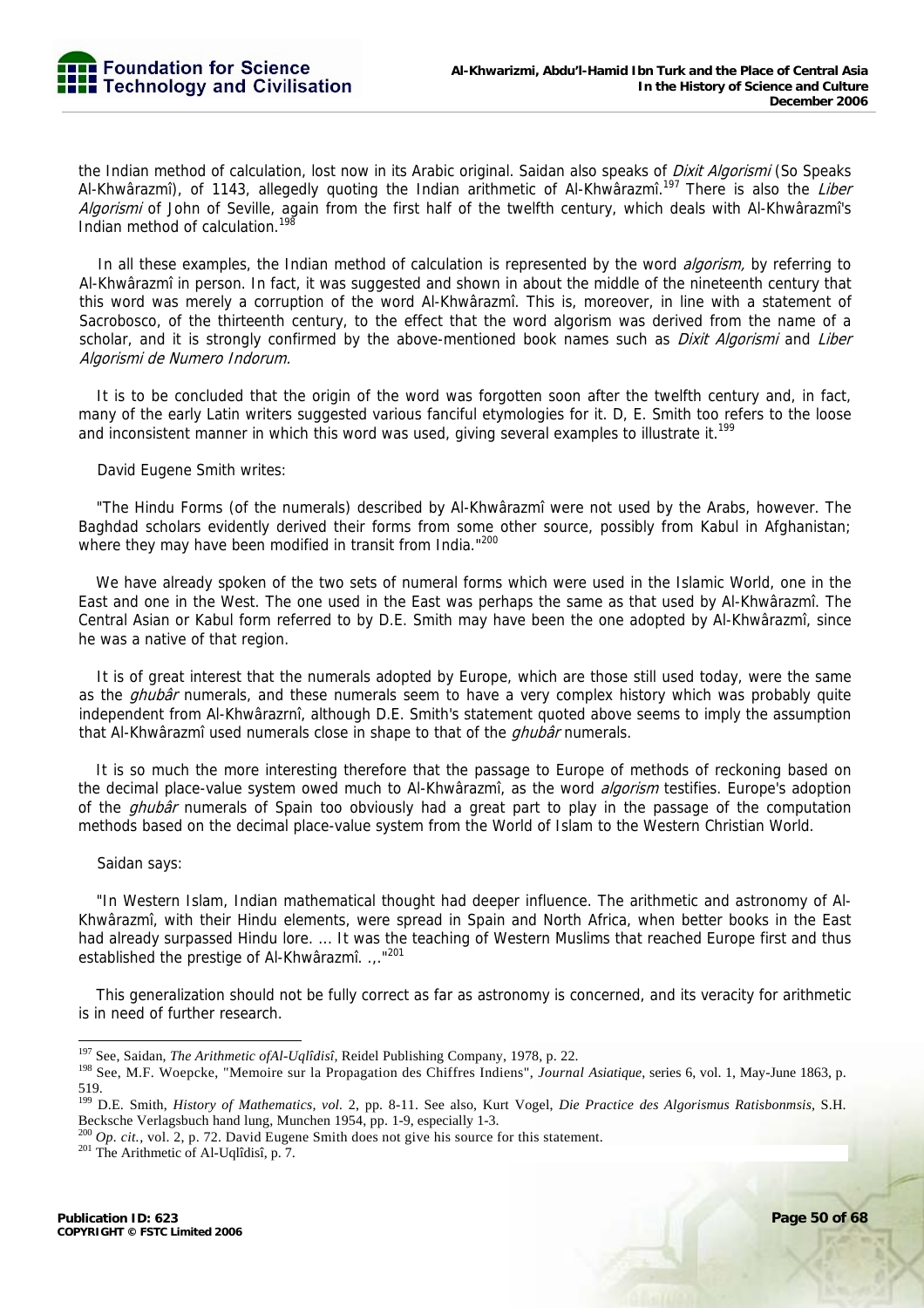Again, Saidan says:

.".. Al-Khwârazmî wrote the first Arabic work on Indian arithmetic. This is lost to us, but we have a collection of Latin texts alleged to be partial translations of it or derived from it. From these it seems that neither the numeral forms nor the manipulation schemes given by Al-Khwârazmî agree with that spread later on in Islam under the name of Indian arithmetic."<sup>202</sup>

Saidan also writes:

"According to this assumption, two arithmetic must be attributed to Al-Khwârazmî; the Latin texts must be presentations, or translations, of his Kitâb al-Hisâb al-Hindî."

"This assumption justifies the two names given to mathematicians in Europe, viz., abacists and algorists; see Sarton's (89) section 78. Both seem to have drawn from Al-Khwârazmî; the former from his Hindi arithmetic, and the letter from his Al-Jam' wa al-Tafriq."<sup>203</sup>

This assertion of Saidan to the effect that Al-Khwârazmî's Al-jam' wa't-Taffiq, lost in its Arabic original, influenced Europe is very interesting, but in need of proof.

The question of the origin of the *ghubâr* numerals has been the subject of quite profound investigations by Woepcke, Nicholas Bubnov, and Solomon Gandz, in particular.204

What is the origin of the ghubâr numerals? These numerals are the same as the apex signs, i.e., the signs marked on the abacus blocks or apices, and they are found in the Ars Geometrica of Boethius (480-524 A.D.), Roman encyclopedic scholar. They have each a particular name ranging from 1 to 9 inclusive. These names are igin (i), andras (2), ormis (3), arbas (4), quimas (5), kaltis (6), zenis (7), temenias (8), selentis (9). Moreover, these names incorporate also the idea of place-value. For while they represent these values on the first column of the abacus, on the second column they represent 10, 20, 30, 40, 50, 60, 70, 80, and 90, and on the third column they represent the hundreds. The system has no zero. But zero is represented by the absence of apices on the corresponding column.

Therefore, the apex signs go beyond the idea of utilizing a separate sign for each item of the ones, tens, and the hundreds, as so on, as in the alphabetical numerals. With these signs, in accord with the decimal placevalue system, merely nine signs can be utilized on the abacus to represent any number within the range of the thousands and beyond.

If, therefore, this stage of development of the idea of representing numbers had already been attained by the time of Boethius, this would be earlier than Severus Sebokt and Al-Khwârazmî Concerning this question D.E. Smith writes:

"In certain manuscripts of Boethius there appear similar forms (similar to the *ahubâr* numerals), but these manuscripts are not earlier than the tenth century and were written at a time when it was not considered improper to modernize a text. They do not appear in the arithmetic of Boethius where we might expect to find

 $202$  See, op. cit., p. 12.

<sup>202</sup> See, *op. cit.,* p. 12. 203 See, *op. cit.,* p. 23. 204 See, M.F. Woepcke, "Memoire sur la Propagation des Chiffres Indiens", *Journal Asiatique,* series 6, vol. 1, 1863, pp, 27-291, 442-529; for Bubnov, see, Harriet Pratt Latin, "The Origin of our Present System of Notation According to the Theories of Nicholas Bubnov", *Isis,* vol. 19, 1933, pp. 181-194; David Eugene Smith and Louis Charles Karpinski, *The Hindu-Arabic Numerals,* Ginn and Co., Boston 1911; Solomon Gandz, "The Knot in Hebrew Literature, or From the Knot to the Alphabet", *Isis,*  vol. 14, 1930, pp. 189-214; S. Gandz, "The Origin of the Ghubar Numerals, or the Arabian Abacus and the Articuli", *Isis,* vol. 16, 1931, pp. 393-424; S. Gandz, "Review on Datta and Singh: History of Hindu Mathematics", *Isis,* vol. 25, 1936, pp. 478-488; Salih Zeki, *Âthâr-i Bâqiya* (in Turkish), vol. 2, Istanbul 1329 (1913), pp. 10-102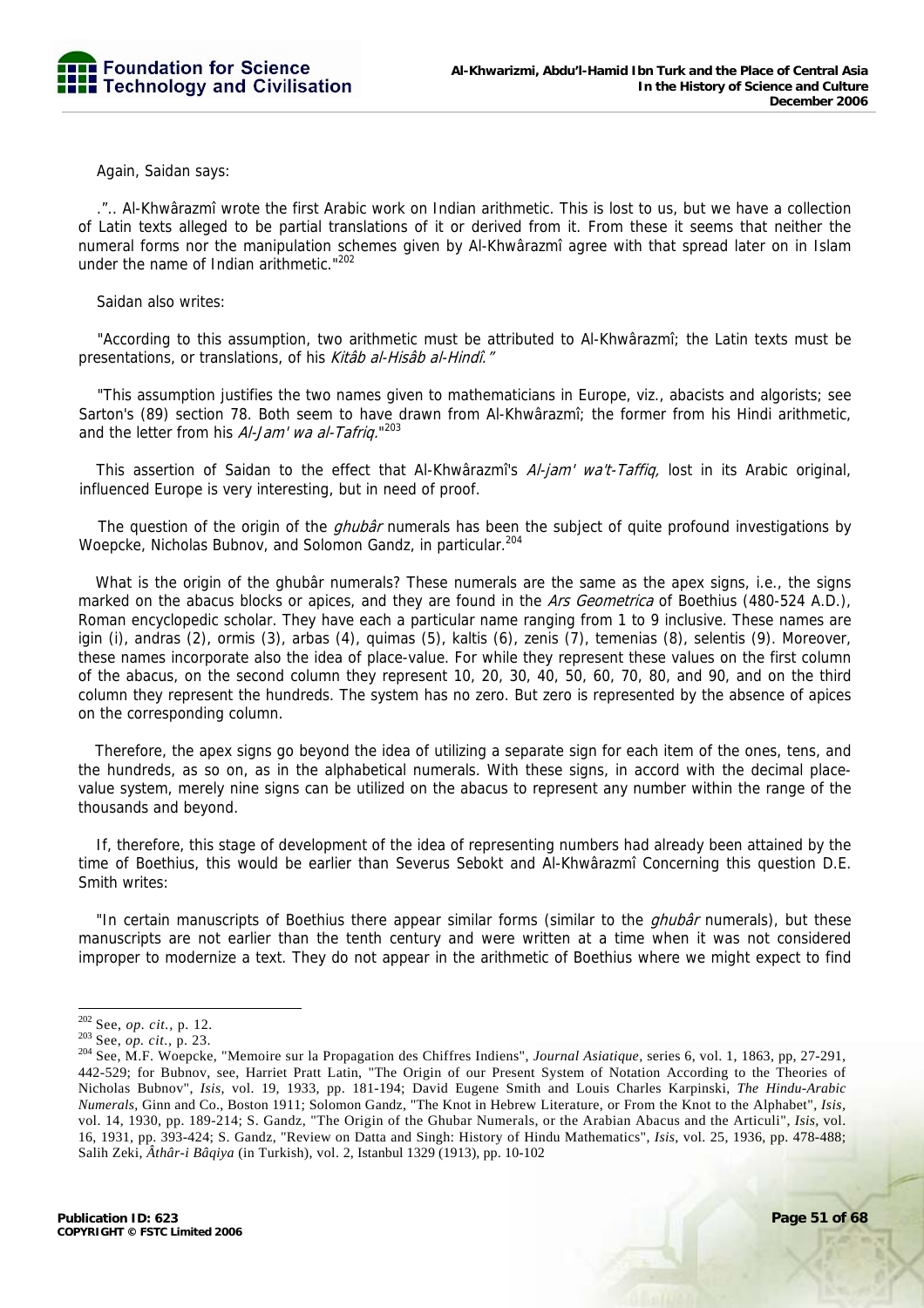

them, if at all, but in his geometry, and their introduction breaks the continuity of the text. It therefore seems very doubtful that they were part of the original work of Boethius."<sup>205</sup>

Another interesting side of these apex signs, regardless of the more or less exact chronology of their origin, is that they seem to contain Ural-Altaic, Finno-Ugrian and Semitic sounding elements.

Concerning the *akubdr* numerals Harriet Pratt Lattin writes as follows: "On etymological grounds also Bubnov denies the Hindu-Arabic origin of our numerals. In manuscripts of the eleventh century and possibly of the end of the tenth century are found strange names for the symbols used on the abacus, i.e., *igin, andras, ormis,* arbas, quimas, caltis, Zfinis, zemenias, or temenias, words unknown to the Hindus, and meaning 1, 2, 3, 4, 5, 6, 7, 8, 9. The words for 1, 2, 3, 6, 7 and 9 belong to the languages of the peoples of Ural-Altaic origin; thus igin is related to Hungarian ik, ekky, and to an Ugro-Finnish dialect of Siberia, *ogy, egid;* ormis, to the Hungarian korom, harom; kaltis to the Turkish alti; zenis to the Turkish sekiz or senkis without the "k," celentis (pronounced kelentis), to the Hungarian kilenez. Only the names for 4, 5 and 8 are of Semitic origin. ... Such a mixture could have occurred in Mesopotamia before the Christian era, if one accepts the fact that the people there were subjected to Semitic (Babylonian) domination. If our numerals had originated in India, the names would result from a mixture of Indo-European word roots and Semitic (Arabic). Our numerals and these strange names originated in Central Asia and from there spread both to India and to Western Asia where the Greeks became acquainted with them and through the Greeks they found a place on the abacus."<sup>206</sup>

According to Bubnov, place-value was a feature of the abacus and was constantly employed on the abacus, but not independently of the abacus "until the thirteenth century, due to the failure of the abacist to understand the theory of the zero which they actually used in practise." He also believed that the fundamental elements going into the making of the positional system of numerals were developed by a slow process, lasting hundreds if not thousands of years, and took place among different peoples and different cultures so that special individuals cannot lay claim to their origin. Again, according to Bubnov, Boethius may have known the symbols, i.e., the apex signs, "and according to Bubnov's theory there is no reason why he should not have, but he was not the author of any surviving geometries circulating under his name so that conclusions as to his part in the transmission of the numerals based on their contents are worthless."207

Apparently Budnov did not deal with the place-value system of numerals in Islam, and nor does he deal with Al-Khwârazmî's contributions to the dissemination of this numeral system in Western Europe as a result of the Twelfth Century Renaissance of Europe.

In short, however, the origin of the *ghubâr* numerals seems therefore to involve, according to Bubnov, influences coming from Ural-Altaic, Finno-Ughrian, and Semitic languages. In his opinion, these names must have originated from Central Asia where such intermingling could occur. Hence, Bubnov denies a Hindu-Arabic origin for the decimal place-value system of numeration which with the passage of time came to be adopted by Western Europe. He believes the system to have originated with the Greeks and to have resulted from a transfer of the instrumental arithmetic of the abacus to writing. As to the names of the apex signs, Bubnov believed, on etymological grounds, that they originated in Central Asia, and thus we come once more face to face with Central Asia which seems of great interest with respect to intellectual developments of medieval Islam.

Gerbert (930-1004 A.D.) knew the *gkubar* numerals, abstraction, of course, being made of the zero sign. Gandz brings the words *uqud* and *articuli* into correspondence with each other and concludes that the origin of the use of this word in the sense of series of numerals goes back to Rome, in agreement with Woepcke. Gandz concludes that Persius (34-62 A.D.), Boethius, and Alcuin (735-804) knew the *ahubâr* numeral signs with the

<sup>&</sup>lt;sup>205</sup> D.E. Smith, *History of Mathematics*, vol. 2, pp. 73-74.

<sup>&</sup>lt;sup>206</sup> Harriet Pratt Lattin, "The Origin of our Present System of Notation According to the Theories of Nicholaus Bubnov", *Isis*, vol. 19, 1933, pp. 185-186.

<sup>207</sup> *Ibid.,* pp. 183, 189, 190.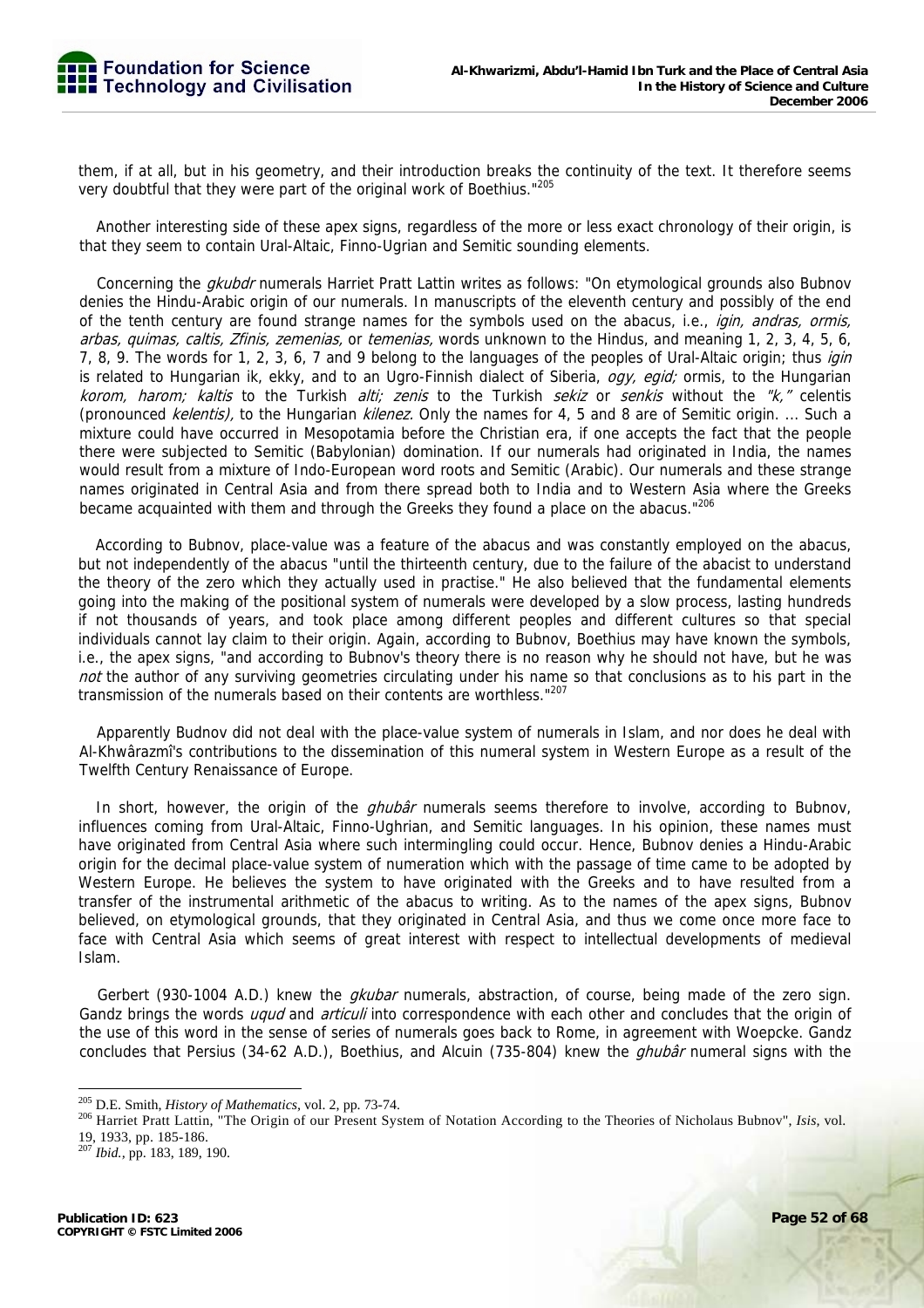exception of zero and that the sign of zero was added to this system as a result of Indian influence transmitted through the World of Islam.<sup>208</sup>

Salih Zeki<sup>209</sup> speculates that the *gkubar* numerals passed from the World of Islam to Europe as a result of the contact between Harun al-Rashîd (786-809 A.D.) and Charlemagne and their exchange of gifts. Gandz has the following to say concerning hypotheses of this nature:

"It is true that at the time of Alcuin and his royal friend Charlemagne there were some merchants, travellers and emissaries passing back and forth between the East and West, and with such ambassadors must have gone the adventurous scholar, inspired, as Alcuin says of Archbishop Albert of York (766-780), to seek the learning of other lands. There is also a cruciform brooch in the British Museum inlaid with a piece of paste on which is the Mohammedan inscription in Kufic characters "There is no god but God." How did such a brooch find its way, perhaps in the time of Alcuin, to England? And if these Kufic characters reached there, why not the numeral forms as well? So ask Smith and Karpinski. Similarly, Ruska thinks only of two possibilities: either Alcuin invented the term articulus, or he learned it from the Moors. ... In the writer's opinion, however, there would be more probability for the assumption that some of these emissaries, pilgrims and scholars came in touch with the Nestori-an priests of Syria, who, like Severus Sebokht, were familiar with the Hindu numerals as early as 662.  $\frac{1}{210}$ ..."

The question seems rather complex, and there may be truth in more than one of the several theories advanced. One thing may also be said to emerge out of this complicated situation, and this is that there was apparently much inertia to change in this matter so closely tied up with established practices. But is it possible to conclude that Al-Khwârazmî appears to emerge out of this puzzling situation as a person of outstanding foresight in appreciating the essential advantages of a decimal place-value system of numeration and as a figure of far-reaching influence not only in Islam but also in Europe in the dissemination of that system and the method of calculation based upon it?

I have already quoted Saidan saying that some of the texts studied by him do not use and some do not even seem to know the Hindu-Arabic numerals. Reproducing a gist of his statements, we have, .".. To pursue the mutual influence of one system upon the other is a tempting task not easy to carry out satisfactorily. ... But we shall find more concepts in common between the three systems than we may at first expect. The task of tracing the influence of one system upon the other is made particularly difficult by the Arabic authors themselves, who laboured hard to secure a unified system better than all. ..." We also have Saidan's thesis to the effect that Al-Khwârazmî's arithmetic as a representative of Indian mathematical thought had a greater influence in Spain than in Eastern Islam. To reproduce another statement of his, we have: .".. It seems that neither the numeral forms nor the manipulational systems given by Al-Khwârazmî agree with that spread later on in Islam under the name of Indian arithmetic. ..."<sup>211</sup>

Saidan ignores the extra-Islamic or pre-Islamic influences upon Spain in the matter of the *ghubâr* numerals as a specific group of symbols and as a type of calculation presumably deriving from an act of making abstraction of the columns of the abacus with the exception of the first column. This manner of conceiving the ghubâr numerals in their history as the tools of a certain type of calculation akin to that of Al-Khwârazmî but deprived as yet of a zero sign serves to bridge the gap between Al-Khwârazmî as a representative of Eastern Islam and the *ghubâr* numerals as distinctive of Spain.

There seems to lurk behind all this the possibility of gaining more knowledge of detail without increasing our grasp of a question as a whole, of having difficulty in seeing the wood for the trees. The manuscripts that have come down to us may possibly not represent a balanced and realistic distribution of the different tendencies and

<sup>&</sup>lt;sup>208</sup> Gandz, "The Origin of the Ghubar Numerals, or the Arabian Abacus and the Articuli", p. 411.

<sup>&</sup>lt;sup>209</sup> *Op. cit.*, p. 62-63.<br><sup>210</sup> Gandz, "The Origin of the Ghubar Numerals...", pp. 410-411.<br><sup>210</sup> Gandz, "The Origin of the Ghubar Numerals...", pp. 410-411.<br><sup>211</sup> See above, pp. 74-55, note 184, pp. 79-80, note 194, p. *Arithmetic of Al-Uqlîdisî,* pp. 7-8, 12.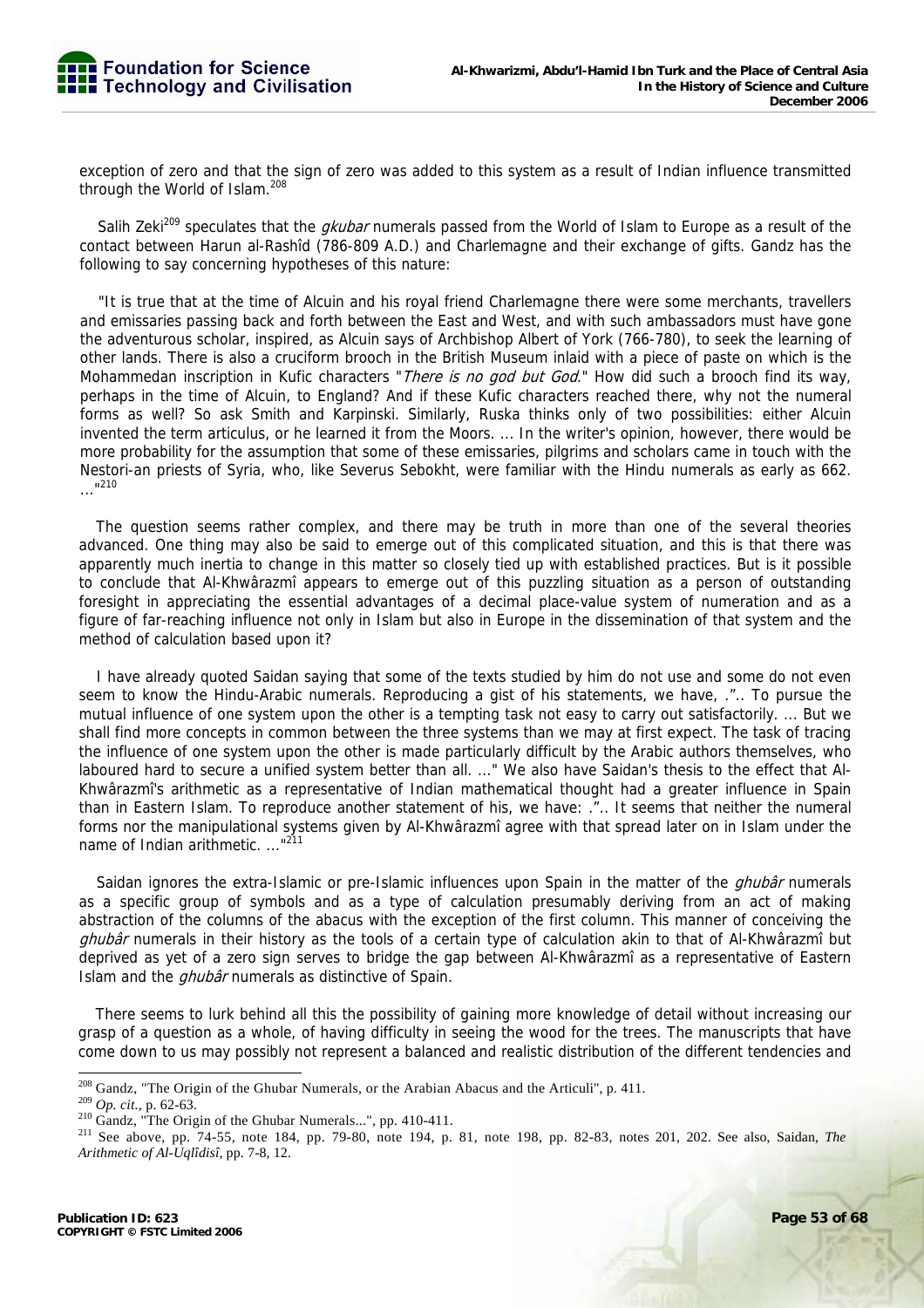preferences. The antidote to such a situation would be to consult and assess the views of others who were in a better situation from the standpoint of gaining a well-rounded perspective of the real circumstances.

Relevant views seem to be gleanable from, e.g., Ibn al-Qiftî and Abu'l-Qâsim Sâ<sup>c</sup>id al-Andulusî. Ibn al-Qiftî speaks of Al-Khwârazmî as the person who materially helped spread the Indian arithmetic, declaring that the method of calculation disseminated by Al-Khwârazmî was clearly superior and preferable to all other methods available, and, naturally, he does not distinguish Eastern and Western Islam from one another as the scenes of diffusion of this influence exerted by Al-Khwârazmî.<sup>212</sup>

It is of interest also that Abu'l-Qâsim Sâ<sup>c</sup>id al-Andulusî, speaking of the arithmetic of the Indians, refers to it as the "ghubâr calculation" (hisâb al-gkubar) and says that it.was through Abu Ja'far Muhammad ibn Mûsâ al-Khwârazmî that its use became more extensive.<sup>213</sup> Here the reference is to the method of calculation rather than to the type of numerals. Yet, Sâ<sup>c</sup>id al-Andulusî thus associates indirectly the *ghubâr* numerals also with Al-Khwârazmî, or seems to do so. This may possibly be explained by the fact that he was from Spain. This is by no means clear. But the idea that emerges from his statement clearly is that Sa<sup>c</sup>id al-Andulusî did not contrast the ghubâr numerals of Spain with the "Indian" system of calculation of Eastern Islam.

Richard Lemay writes, "In Muslim Spain, on the other hand, as G. Menendez Pidal has pointed out, the Indian system (of arithmetic) became known as early as the ninth century, It seems to have prospered more immediately there, although in a significantly different cultural context marked by the opposition of the Spanish <sup>c</sup>Umayyads to the Abbasid culture of Baghdad. Starting at least with the tenth century under the first caliph of Cordoba, <sup>c</sup>Abder Rahman III. an indigenous scientific and cultural tradition flourished in al-Andalusia where astronomy, astrology and mathematics in particular were intensely cultivated. In view of its potential impact upon Western Europe, as shown by the example of Gerbert in the late tenth century, al-Andalusia thus becomes a more natural focus of attention for the transmission of the "Hindu" numerals to Western Europe in the Middle Ages."214

In the Eastern parts of Islam too the Abbasid Caliphate, the Buwayhids, Samanids, Qarakhanids, and Ghaznawids, as well as the rulers of smaller kingdoms under the jurisdiction of sovereigns such as Qabûs and the rulers of Eastern and Western Khwârazm regions, were all good patrons of science, and they encouraged scientists and scholars in their intellectual pursuits both in the fields of the secular or intellectual sciences, i.e., al-culum al-caqliyya or the awail sciences, and the Arabic and religions sciences, i.e., al-culum al-cArabiyya and al-<sup>c</sup>ulûm al-naqliyya.

Naturally, this patronage did not distinguish between different approaches to specific scientific subjects or problems, and did not distinguish between detailed epistemological concerns either. It seems necessary therefore to consider our question dealing with numerals and methods of calculation in the narrower context related to this specific topic or theme.

For example, Spain was in favor of Al-Khwârazmî's "Indian" arithmetic, and this was quite plausible and well suited to the question dealt with. But this fame of Al-Khwârazmî seems to have perhaps led to the choice of his zij for the publication of a revised version, whereas there were several other zijs such as that of Al-Battânî that could or should have been preferred for such a purpose.<sup>215</sup>

<sup>&</sup>lt;sup>212</sup> Ibn al-Qiftî, Ta'rikh al-Hukamâ, ed. Julius Lippert, Leipzig 1903, pp. 266-267.

<sup>&</sup>lt;sup>213</sup> Abu'l-Qâsim Sâ'id ibn Ahmad al-Andulusî, *Kitâb Tabaqât al-Umam*, ed. P. Louis Cheikho, Beyrut 1912, p. 14, French translation by Regis Blachere (Livre des Categories des Nations), Paris 1935, pp. 47-48.

<sup>214</sup> Richard Lemay, "The Hispanic Origin of our Present Numeral Terms", *Viator* (Medieval and Renaissance Studies), vol. 8, 1977, University of California Press, p. 444.  $\frac{125}{15}$  See above, pp. 4, 6 and notes n, 12, 14, 15 and p. 8a, note 201, pp. 78-79, note 191. As to the degree to which scientific publications

of the Eastern Islamic World were available in Arab Spain, see, M.S. Khan, "Qâdi Sa'id al-Andulusî's Tabaqât al-Umam: The First World History of Science", *Islamic Studies,* vol. 30: 4, 1991",' pp. 518, 520, 524.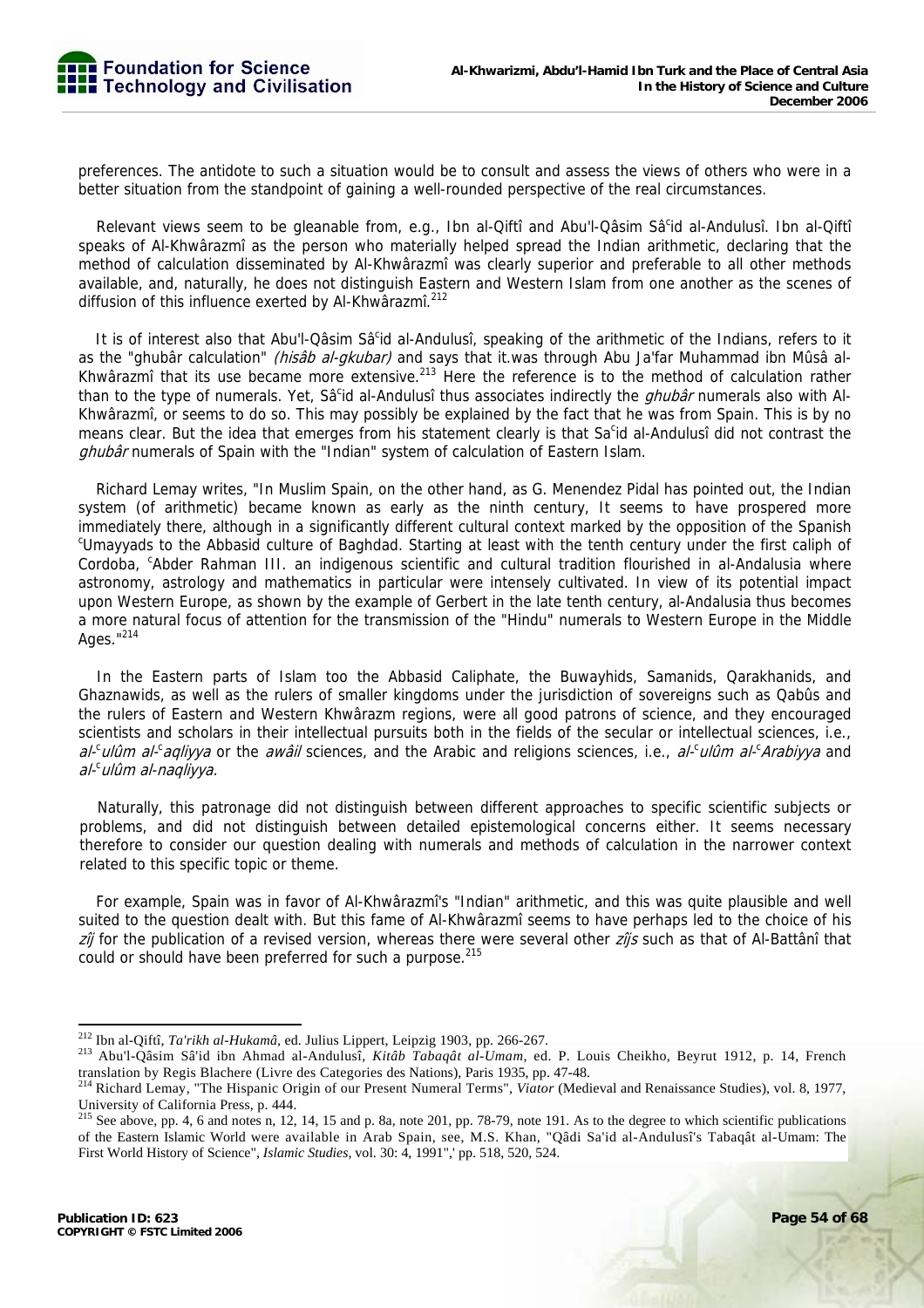

The question is well posed, however. Spain played a prominent part in the acceptance by Western Europe of the decimal positional system of numeration. For the *ghubâr* type of numeral signs belonging to Spain were adopted by Western Europe. But Al-Khwârazmî too was outstanding in this passage of influence as unmistakably seen in the coining of the term algorithm. We are, therefore, naturally interested in the answer to the question as to why did Spain constitute a favourable environment for the passage of this influence.

The question naturally divides itself into two parts. One is the ease with which Arabic Spain adopted the "Hindu" system of numerals. The second part, or phase, concerns the passage of this system of numeration from Spain to Western Europe. In this second phase one automatically thinks of geographical proximity as a manifest reason for the passage of influence from Spain to Western Europe. But the more relevant reason would exclude the factor of geographical proximity. For in the first phase concerning Arab Spain at any rate, i.e., concerning the question as to why did Arab Spain adopt the "Hindu" numeral system of Al-Khwârazmî more readily, the factor of geographical proximity does not come into play at all. In the second phase, i.e., the adoption of these numerals by Western Europe such a factor may have come in to play a part.

In short, therefore, we are essentially interested in the answer to the question as to why did Spain constitute a favourable environment for the passage of influence from Al-Khwârazmî in the field of the place-value numeral system and the Indian type of calculation. This question is much more specific in comparison with the patronage and encouragement of scientific work and intellectual pursuits, and it can be dealt with or taken up with greater clarity of purpose. For it concerns more directly the nature of conditions prevailing in a particular place with regard to the question studied.

Such specific conditions prevailing in Spain were that arithmetical calculations in Spain depended on the abacus operated with the help of the nine apex signs - in the absence of a sign for zero. The Arabs of Spain must have adopted this system locally, and as a matter of fact they did, as they did in many regions of the vast Islamic realm. But why did they take the next step, i.e., why did they easily adopt Al-Khwârazmî's number system and arithmetic with much relative ease? Very relevant to this circumstance is the following quotation Gandz gives from Alcuin of York (735-804), a scholar contemporary with Charlemagne:

"We see also that the progression of numbers through the articles, being so to say, certain units, grows up to infinity by a limited number of certain forms. For the first progression of numbers is from 1 to 10, the second from ten to a hundred, and the third from a hundred to thousand. ...

"Thus even as the number six is in the order of the units, ... so also must be the number sixty ... in the order of the tens. ..." Alcuin observes here that through the repetition of these three series or forms the numbers continue to grow in an unlimited progression.<sup>216</sup> Gandz concludes there from that Alcuin shows himself to be familiar with the Hindu system. $217$ 

Bernelinus describes Gerbert's abacus as divided into thirty columns "of which three were reserved for fractions, while the remaining 27 were divided into groups with three columns in each. In every group the columns were marked respectively by the letters C (centum), D (decem), and S (singularis) or M (monas). Bernelinus gives the nine numerals used, which are the apices of Boethius, and then remarks that the Greek letters may be used in their place. By the use of these columns any number can be written without introducing a zero, and all operations in arithmetic can be performed in the same way as we execute ours without the columns but with the symbol for zero."<sup>218</sup>

With Al-Khwârazmî and the passage of the decimal positional system of numeration to Western Europe, we are dealing mainly with integers to the exclusion of decimal positional fractions. It is so much the more interesting therefore that the abacus of Gerbert as described by Bernelinus is seen to be designed so as to be

<sup>&</sup>lt;sup>216</sup> Gandz, "The Origin of the Ghubar Numerals", *Isis*, vol. 16, 1931, p. 408.<br><sup>217</sup> Gandz, *ibid.*, p. 409.<br><sup>218</sup> This quotation is from Florian Cajori, *A History of Mathematics*, 1931, p. 116.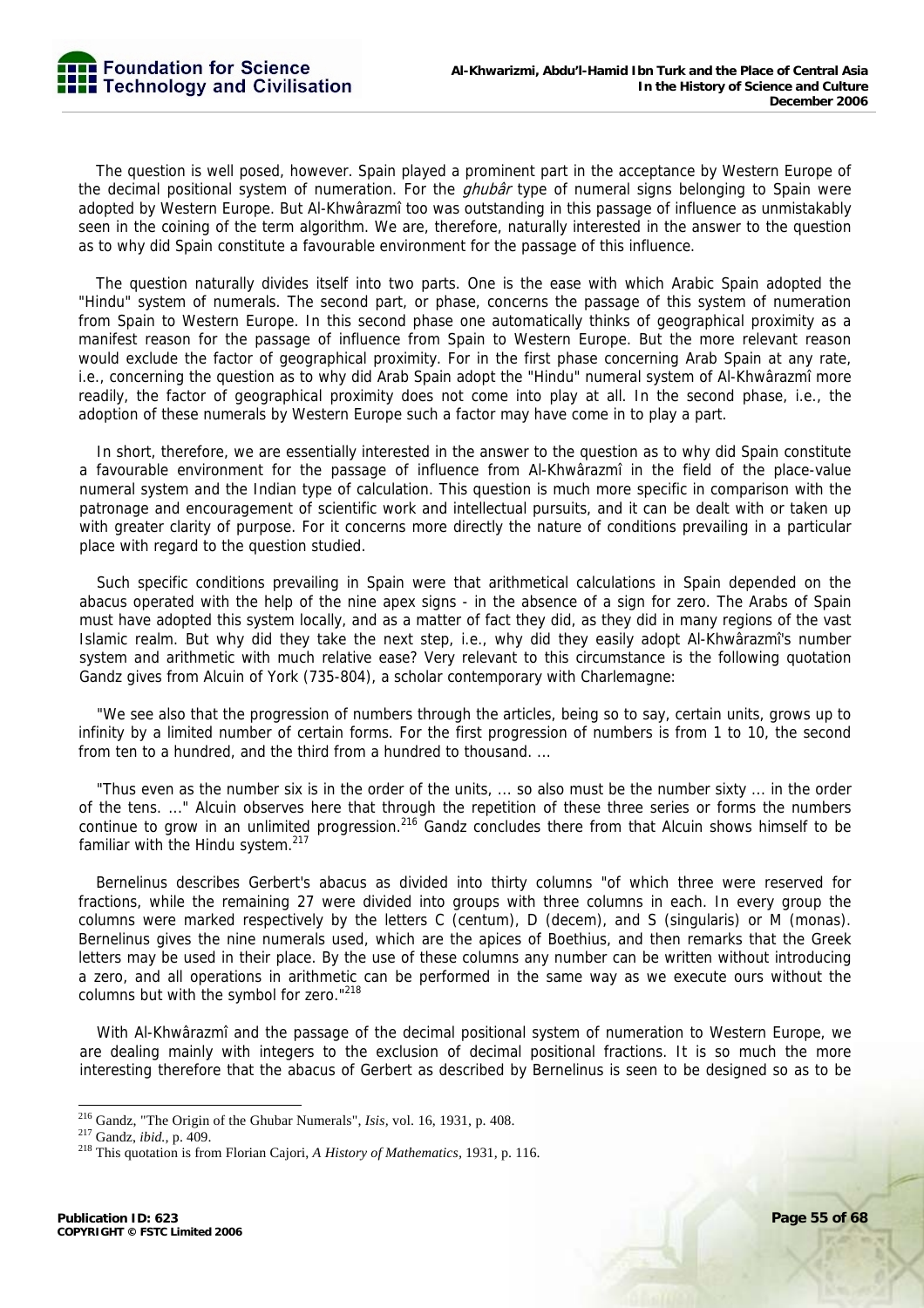equipped with the potentiality of applying the place-value principle to fractions, as well as to integers, although deprived of a zero sign.

We have just seen that, from the words quoted from Alcuin, Gandz believed one must conclude that Alcuin was familiar with the so-called Hindu-Arabic numeral system, and that is a system including a sign for zero. It is clear; however, from the passage just quoted from Cajori that the words of Alcuin quoted above from Gandz need not refer exclusively to the Hindu-Arabic numerals, including zero. They might as well refer to the *ghubâr* numeral signs used on the abacus.

It is thus seen, therefore, that Spain was in a very favourable position to appreciate and adopt Al-Khwârazmî's "Hindu" system of number. This should be of considerable importance in trying to explain why, in the words of Richard Lemay, the Indian system of numeration seems to have prospered more immediately in Spain as compared to other parts of the Muslim World. For, as we have pointed out with some detail, the positional decimal system was for a considerably long time not sufficiently appreciated and easily adopted, neither in medieval Islam and nor in Western Europe of the late Middle Ages. According to Richard Lemay, Al-Beyrûnî states that among the Indians too "the system of nine figures and their use in positional value was far from being universally practiced since it had to compete within Indian tradition with two rival systems, the sexagesimal and the letter numerals."<sup>219</sup>

Otto Neugebauer writes: "Only in one point is the Greek (Hellenistic) notation less consistent than the Babylonian method. In the latter, all numbers were written strictly sexagesimally, regardless of whether they are integers or fractions. In Greek astronomy, however, only the fractions were written sexagesimally, whereas for integer degrees or hours the ordinary alphabetic notation remained in use for numbers from 60 onwards. In other words, the Greeks already introduced the inconsistency which is still visible in modern astronomy, where one also would write 130˚ 17' 20." The other inconsistency of modern astronomical notation, namely to continue beyond the seconds with decimal fractions, is a recent innovation. It is interesting to see that it took about two thousand years of migration of astronomical knowledge from Mesopotamia via Greeks, Hindus, and Arabs to arrive at a truly absurd numerical system."<sup>220</sup>

It is of much interest that with the same critical approach and appraisal as that of Neugebauer, we may describe the *ghubâr* numerals "as a system in which there were nine signs which in conjunction with the abacus could express numbers in a place-value system and in which one could perform arithmetical operations consistently with any integers as well as fractions expressed on a decimal scale." But because this system did not have a sign for zero, in the absence of the abacus, these numbers could not be written down, e.g., on paper. They could only be expressed with the help of the abacus.

This reminds us of the cuneiform sexagesimal place-value system of Mesopotamia in its earlier phases when it did not have a sign for zero. The introduction of a zero sign came as a gradual development in the Mesopotamian sexagesimal place-value number system. We may set up in our minds a parallelism between this process and the case of the *ghubâr* numerals, therefore, from such a standpoint also. By such a comparison it would seem reasonable to speculate that through contact with Al-Khwârazmî's "Indian" numeral system the ghubâr numerals should with relative ease remedy its disadvantage resulting from the absence of a sign for zero and should without much difficulty adopt the zero sign.

We have seen in our quotation from Shigeru Nakayama that the Chinese were not alien to the decimal fractions either; or, rather, that their use of the positional decimal fractions increased as a result of their adoption of the Futian calendar, i.e., as a result of contact with Central Asia.<sup>221</sup>

 $^{219}$  Richard Lemay, op. cil., p. 443.

<sup>&</sup>lt;sup>220</sup> O. Neugebauer, *The Exact Sciences in Antiquity*, Brown University Press, 1957, p. 16-17.<br><sup>221</sup> See above, p. 50 and note 129. See also, Ronan, pp. 37-38.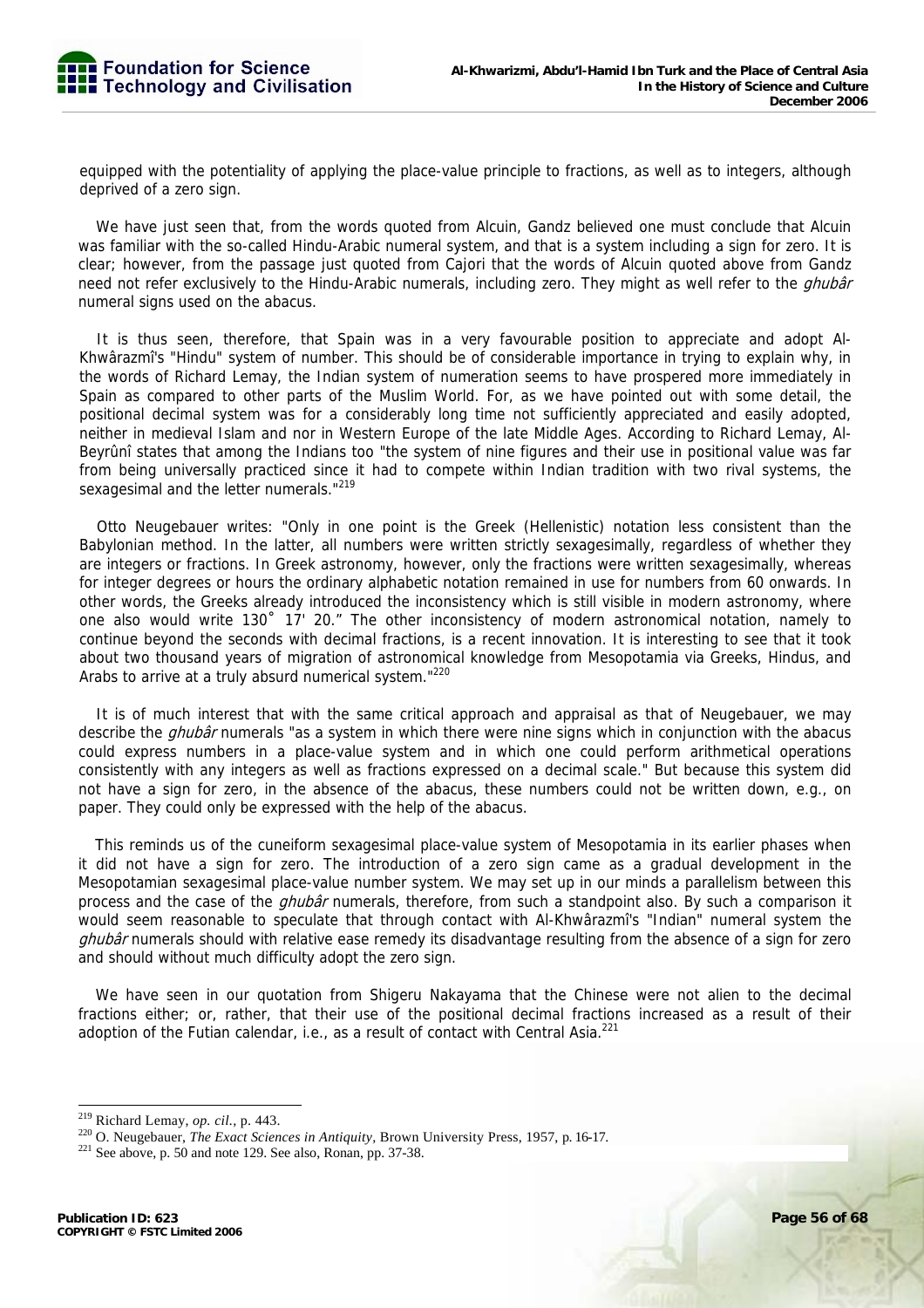With Al-Khwârazmî and the passage of the decimal positional system to Western Europe, we are dealing mainly with integers to the exclusion of decimal fractions. It is so much the more interesting therefore, as pointed out above, that the abacus of Gerbert as described by Bernelinus is seen to be designed so as to be equipped with the possibility of applying the place-value principle to fractions as well as to integers. We learn from A.S. Saidan that Al-Uqlîdisî (fl. ca. 952) was familiar with decimal fractions, and Al-Uqlîdisî is the author of the earliest book of medieval Islam on arithmetic, the Arabic text of which has come down to our day. It is possible therefore, that decimal fractions were not entirely unknown to Al-Khwârazmî.

A.S. Saidan, relying on Joseph Needham, says that the Chinese mathematicians of the third century A.D. may be considered the inventors of decimal fractions and adds that it can be safely said that the first mathematician "so far known" to have used decimal fractions in the Middle East is Al-Uqlîdisî of the tenth century.<sup>222</sup> The life times of Al-Khwârazmî and Al-Uqlîdisî were separated by about five generations, assuming that generations are renewed every twenty-five years, so that Al-Uqlîdisî's father could have known Al-Khwârazmî in person.

According to Zeki Velidi Togan, a truly outstanding scholar in not only the fields of Turkish medieval Islam and Central Asia but also a foremost contributor to our knowledge of Al-Beyrûnî, Al-Beyrûnî considered the civilized world to be composed of two major parts, the East and the West. The Chinese, the Turks, and the people of India made up the East in his classification, and the World of Islam was a continuation of the Western civilization which was based on the classical Greek civilization. According to Zeki Velidi Togan, Al-Beyrûnî believed that the acceptance of the Muslim religion by the Turks caused a considerable expansion of the Western civilization, and that this constituted a great gain for humanity as a whole and especially for the cause of science.<sup>223</sup>

As we have seen, such examples as Jâbir's in chemistry, the propagation of the art of making rag paper, and the algebra of second degree equations corroborate Al-Beyrûnî's assertion that generally the Chinese and Turkish cultures and civilizations were somewhat tied up and related to each other. A similar situation may therefore have existed in number theory and arithmetic. As we have seen, moreover, Central Asia, and more particularly some Turkish elements of its population seem to have given some kind of impetus to China in the use of decimal fractions. Now, as the abacus used with the *ghubâr* numerals may be considered as having offered access to the use of decimal fractions, this may be interpreted as constituting a clue or an item of evidence in favour of Bubnov's contention, or suggestion, that the *ghubâr* numerals must have originated in Central Asia.

The question of the use of decimal fractions in China may possibly have an explanation connected with China's cultural relations with India directly or through Central Asia. Central Asia too may possibly come somewhat into the foreground in this regard. I have on an earlier occasion referred to a statement of D.E. Smith to the effect that numeral signs used by Baghdad scholars, and Arabs in general, were not the same as the signs described by Al-Khwârazmî and that they were probably derived from those used in pre-Islamic Afghanistan.<sup>224</sup> This is a rather vague statement. It may, nevertheless, by association of ideas, bring to our mind Bubnov's contention that the *ghubâr* numeral signs must have originated in Central Asia.

All this may also possibly tend to lead to some suggestions as to the nature of the "Indian" origin of Al-Khwârazmî's arithmetic, partly affecting our picture of the influence brought by Manka or Hanka of "India" to Baghdad during the reign of the Abbasid caliph Al-Mansûr (754-775), or, at an earlier date (c. 650 A.D.) via the Nestorian Severus Sebokt.<sup>225</sup>

<sup>&</sup>lt;sup>222</sup> A. S. Saidan, The Arithmetic of Al-Uqlîdisî, pp. 485, 486.

<sup>223</sup> Zeki Velidi Togan, "Birûnî", *Encyclopedia of Islam* (Turkish), vol. 2, 1949, p. 638.<br><sup>224</sup> See, above, p. 8a and note 200.<br><sup>225</sup> The words India and Indian are written in most of these passages within quotation marks these words as used in the sources may be referring to Northern India and that "Northern India" may be taken to mean, more specifically, the southern extension of Central Asia.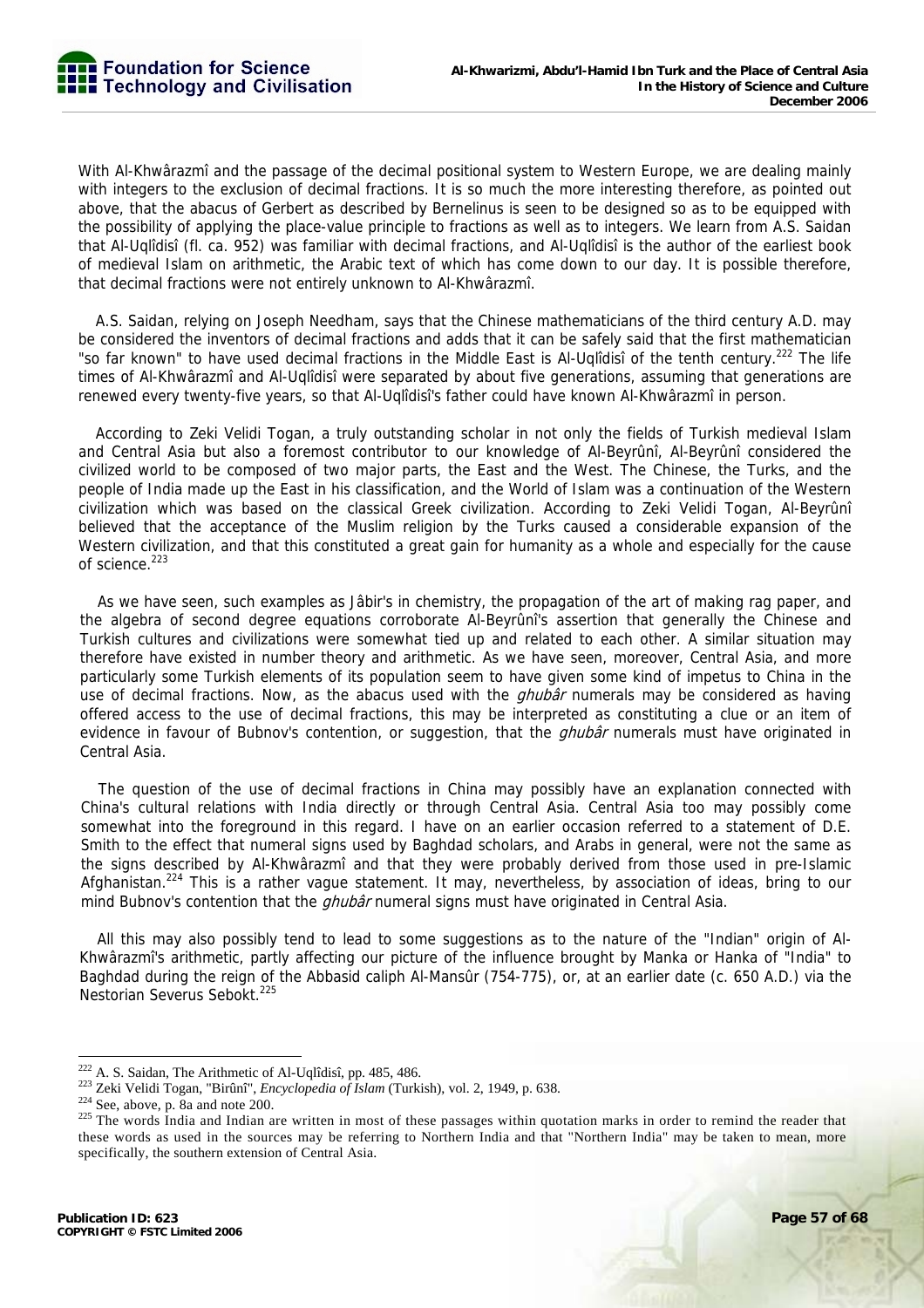Neither Khwarazm, the home of Al-Khwârazmî, nor Khuttal and Gilan, or Jilan, one of which must have been the birthplace of <sup>c</sup>Abdu'l-Hamîd ibn Turk, is in North India, or, in the southern extension of Central Asia. They are both in Central Asia, more properly speaking. On the other hand, our sources tell us that <sup>c</sup>Abdu'l-Hamîd ibn Turk too, like Al-Khwârazmî, was the author of books on arithmetic. And they both belong, presumably at least, to the initial phases of the dissemination of the "Indian arithmetic" in the World of Islam.

<sup>c</sup>Abd al-Hamîd ibn Turk is said to have been the author of books on arithmetic,<sup>226</sup> three of them mentioned by name, and Al-Khwârazmî was the author of one, or, perhaps, of two books in this field.<sup>227</sup> Our source on the information concerning Ibn Turk's publications in the field of arithmetic leaves the impression that he was the earlier writer, as compared to Al-Khwârazmî and it is likely that his arithmetic also was of the Indian type.

Hanka or Manka may therefore not be sufficient to bring to light the sources of <sup>c</sup>Abdu'l-Hamîd ibn Turk and Al-Khwârazmî in their knowledge of arithmetic; i.e., he may have not constituted the sole source of the knowledge of these two mathematicians in the field of arithmetic. Just as in the field of algebra, in the field of arithmetic too, <sup>c</sup>Abd al-Hamîd ibn Turk and Al-Khwârazmî may have possibly been indebted for at least part of their knowledge of arithmetic to their homeland in Central Asia.

I have spoken of decimal fractions as a topic which may constitute an item of evidence in favor of Bubnov's thesis to the effect that Central Asia may have been the source and origin of the *ghubâr* numeral signs. This contention of Bubnov's which rests on etymological considerations cannot be changed by replacing the term Central Asia by the word China. And the subject of decimal fractions is not very clearly known. Thus, a claim that the subject of decimal fractions helps increase the possibility of the veracity of Bubnov's thesis is not very convincing, and Bubnov's thesis stands in need of much more concrete verification.

Moreover, we should not exaggerate the importance of decimal fractions as indirect evidence in support of the etymologically reasonable Bubnov thesis. For one thing the use of decimal fractions is not a sufficiently wellattested feature of the *ghubâr* numeral signs used in conjunction with the abacus either.

Joseph Needham says: "Place-value could and did exist without any symbol for zero, as in China from the late Chou (i.e., before the third century B.C.) onwards. But the zero symbols, as part of the numeral system, never existed, and could not have come into being, without place-value. It seems to be established that placevalue was known to, and used by, the authors of the *Paulisa Siddhanta* in the early years of the  $+5^{th}$  century, and certainly by the time of Aryabhata and Vraha-Mihira (c+500). And this was the decimal place-value of earlier China, not the sexagesimal place-value of earlier Babylonia. It may be very significant that the older literary Indian references simply use the word *sunya*, "emptiness," just as if they were describing the empty spaces in Chinese counting-boards."<sup>228</sup>

Again, Joseph Needham writes: "In general therefore, it will be seen that the Shang numeral system was more advanced and scientific than the contemporary scripts of Old Babylonia and Egypt. ... All three systems agreed in that a new cycle of signs began at 10 and each of its powers. With one exception already noted, the Chinese repeated all the original nine numerals with the addition of a place-value component, which was not itself a numeral. The Old Babylonian system, however, was mainly additive or cumulative, below 200, like the later Roman; and both employed subtractive devices; ... . Only in the sexagesimal notation of the astronomers, where the principle of place-value applied, was there better consistency, though even then special signs were used for such numbers as 3600, and the subtractive element was not excluded. Moreover, numbers less than 60 were expressed by pile-up' signs. The ancient Egyptians followed a cumulative system, with some multiplicative usages. It seems therefore that the Shang Chinese were the first to be able to express any desired number,

 $226$  See, above, p. 17 and notes 51, 52, 53.

<sup>&</sup>lt;sup>227</sup> See, above, p. 83 and note 203.<br><sup>228</sup> Joseph Needham, *Science and Civilization in China*, vol. 3, Cambridge University Press, 1959, pp. 10-11 (note k). The Chou Dynasty period referred to above extends between -10<sup>th</sup> and the -3<sup>rd</sup> centuries. See, Joseph Needham, *ibid.*, p. 5.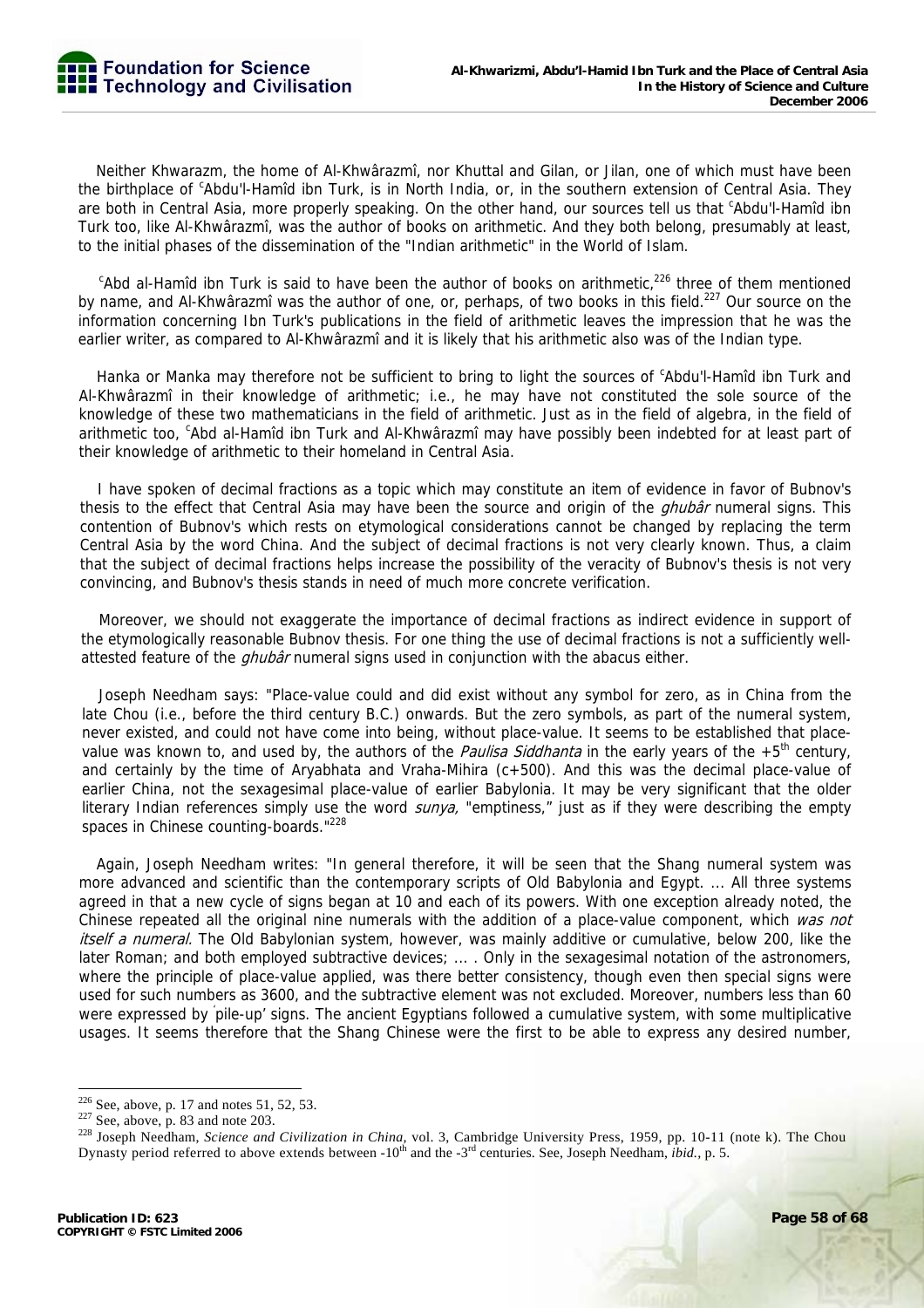

however large, with no more than nine numerals. The subtractive principle of forming numerals was never used by them."229

I have dwelt at some length on the Chinese numerals in order to explore or examine the possibility of the Central Asian origin of the nine ghubar numerals on the hypothesis of influence received by Central Asia from China especially because of Joseph Needham's statement just quoted to the effect that the Shang Chinese were able to express any decimal number, however large, with no more than nine numerals, and likewise Colin A. Ronan's assertion that "only the Shang Chinese were able to express any number, however large, using no more than nine numerals and a counting board."<sup>230</sup> These two statements can be applied to the *ghubâr* numerals without changing the wording, with this exception that in Colin A. Ronan's sentence the term "counting board" will have to be replaced by "calculating board," or the word "abacus," with some reservations with regard to technical detail. For, in connection with the  $q$ hubâr numerals for the sake of clarity we may specify the abacus as the abacus as described by Bernelinus.

I have dwelt on the Chinese numerals, as I have just said, because of the statements of Joseph Needham and Colin A. Ronan, in particular. But I have decided that these statements are somewhat misleading perhaps because of an exaggerated importance attributed to the idea of "piled-up signs" and to the idea of "place-value components," neither of which concern the inherent characteristics essential to the concept of the place-value numeral system.

For the sake of brevity and simplicity, we may have recourse to a mathematical definition of the place-value notation based only on the essential aspects or features of the system. The system may be decimal or sexagesimal, or based on some other convenient number. If decimal, then it is in need of ten signs, if sexagesimal in need of sixty signs, including zero in each case. The number signs, or symbols, may be plain, or simple, as in our present day decimal system, or based on a piling-up process of constituent elemental parts as in the old Mesopotamian sexagesimal system. In a sexagesimal system, sixty independent elemental signs would make the system a bit unwieldy, so that the "piling-up" process could help making the system less cumbersome.

In the "mathematical" definition of the place-value system, a basic number sign such as three in a decimal place-value system such as ours has the place-value  $3=3x10$ " where n- ...  $-5$ ,  $-4$ ,  $-3$ ,  $-2$ ,  $-1$ , o, 1, 2, 3, 4, 5, ..., and in the Mesopotamian sexagesimal system, a basic numeral sign such as eleven has the place-value

 $= 11X60^{n}$  where n= ...  $-5$ ,  $-4$ ,  $-3$ ,  $-2$ ,  $-1$ , 0, 1, 2, 3, 4, 5, ..., n representing the rank or order a special integer, or numeral sign, occupies.

Now, Al-Khwârazmî's decimal system had a zero sign, but so far as the value of n of our formula is concerned, it did not run through negative values. The *ghubâr* numerals used on the abacus did not have a zero sign, and as we have conjectured, it may have been used for values n < 0, but it had only nine signs and was in need of a zero sign in order to be properly classified as a place-value system. This shows very clearly how close it was to the status of being a place-value system properly speaking. But the Old Egyptian or the Roman, Ionian, and the Phoenician numeral systems, e.g., and so far as I understand it, the Chinese numeral systems, cannot be fitted into our mathematical definition of a place-value system, or, at least not into a pattern closely similar to the *ghubâr* numerals used with an abacus resembling that of Gerbert.

The hypothetical Central Asian numeral system that constituted the origin of the *ghubâr* numbers without a zero sign does not thus seem to be confirmable or supportable on the basis of influences traceable to Chinese

<sup>&</sup>lt;sup>229</sup> Joseph Needham, *ibid*, vol. 3, pp. 13-15.

<sup>&</sup>lt;sup>230</sup> Colin A. Ronan, *The Shorter Science and Civilization in China*: 2, p. 5.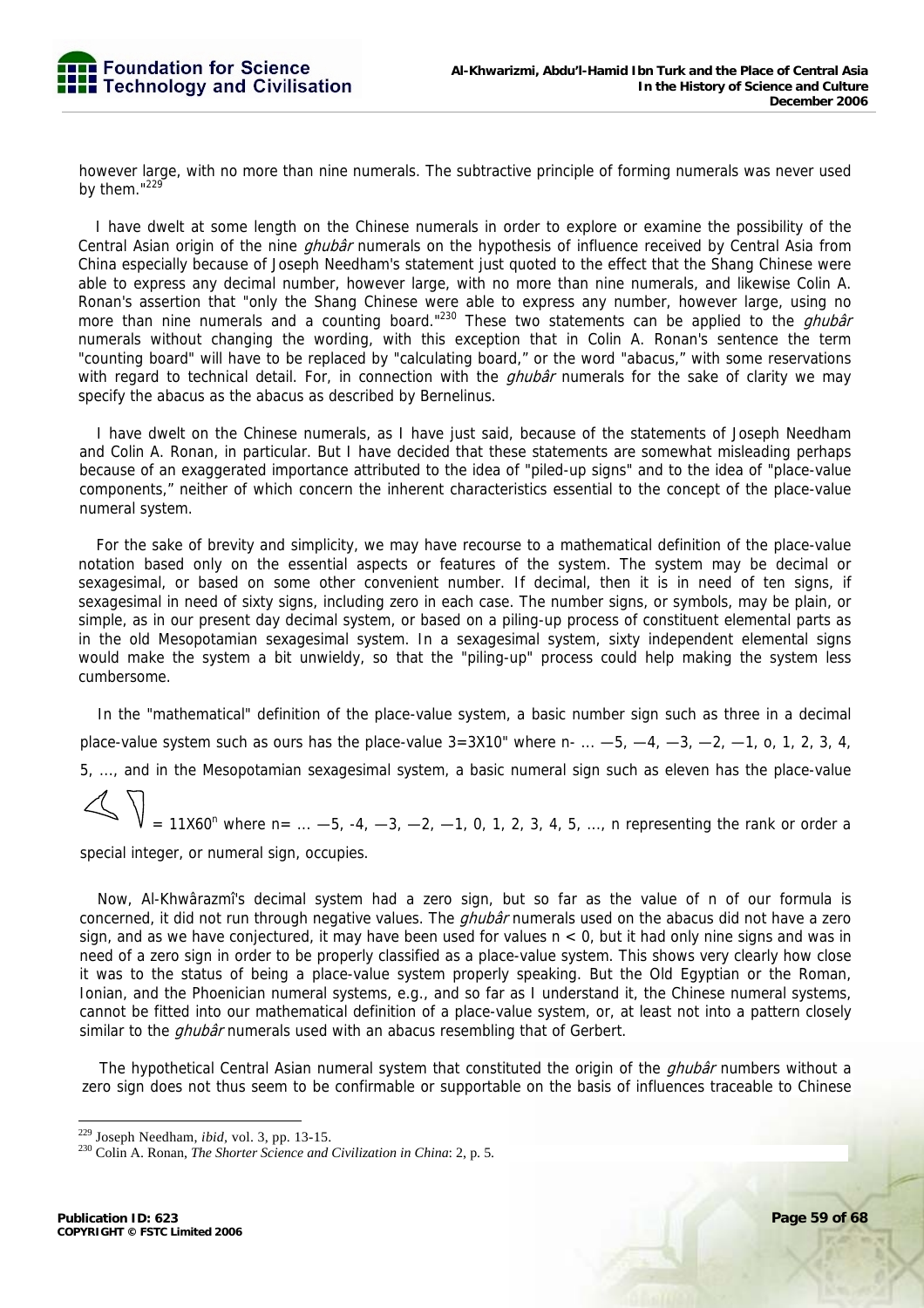

number systems. And the same may be said concerning its possible relations with the numeral systems of India.

This brief survey based on, or centering upon, our "mathematical" definition of the place-value number system should be of help to us by once more indicating clearly what a great advantage Spain had for transforming its numeral system into a place-value system. Indeed, this was to be done in the presence of a ready model, and the only change to be brought about was the adoption of its scheme of using a special additional zero sign.

We have tried to see if any features similar to the *ghubâr* numerals can be discovered in Chinese numerals, thinking that this may be construed as confirming the existence of an affinity or kinship between Central Asian numerals and the *ghubâr* number system. And we have failed to discover such similarities. But this does not of course mean that Central Asia cannot constitute the origin of the *ghubâr* numerals at all. For not every cultural trait of Central Asia has to be akin to that of China. For instance, the Turkish runic alphabet and the Chinese script were basically different from each other. So, we cannot infer that such a number system did not exist in Central Asia.

The problem remains, therefore, that it is difficult not to take Bubnov's theory of Central Asian origin for the ghubâr numerals seriously. For, with the sole exception of the country of the Khazars, i.e., Caucasia, it is virtually impossible to think of any region, or country, which could have given rise to the names of "Boethius' apexes," and the Khazars may be considered to have much in common with the autochthonous peoples of Central Asia.

One other possible candidate for the country of origin for the names of the apex signs used in a vague manner is, it may be conjectured, Mesopotamia, as mentioned by Bubnov himself.<sup>231</sup> This requires, however, a chronology that is much too early for the *ghubâr* numerals, and with such early dates, the etymological basis of the argument would loose much of its force.

The "Central Asia" of Bubnov should conform, moreover, to a Central Asia either peripheral to "Islamic Central Asia" or it should refer to a Central Asia where the Arabic language was not the sole dominant cultural tongue. This geography would of course show some variation depending on chronology.

<sup>231</sup> See, Harriet Pratt Lattin, *op. cit.,* pp. 185-186, 189, 190.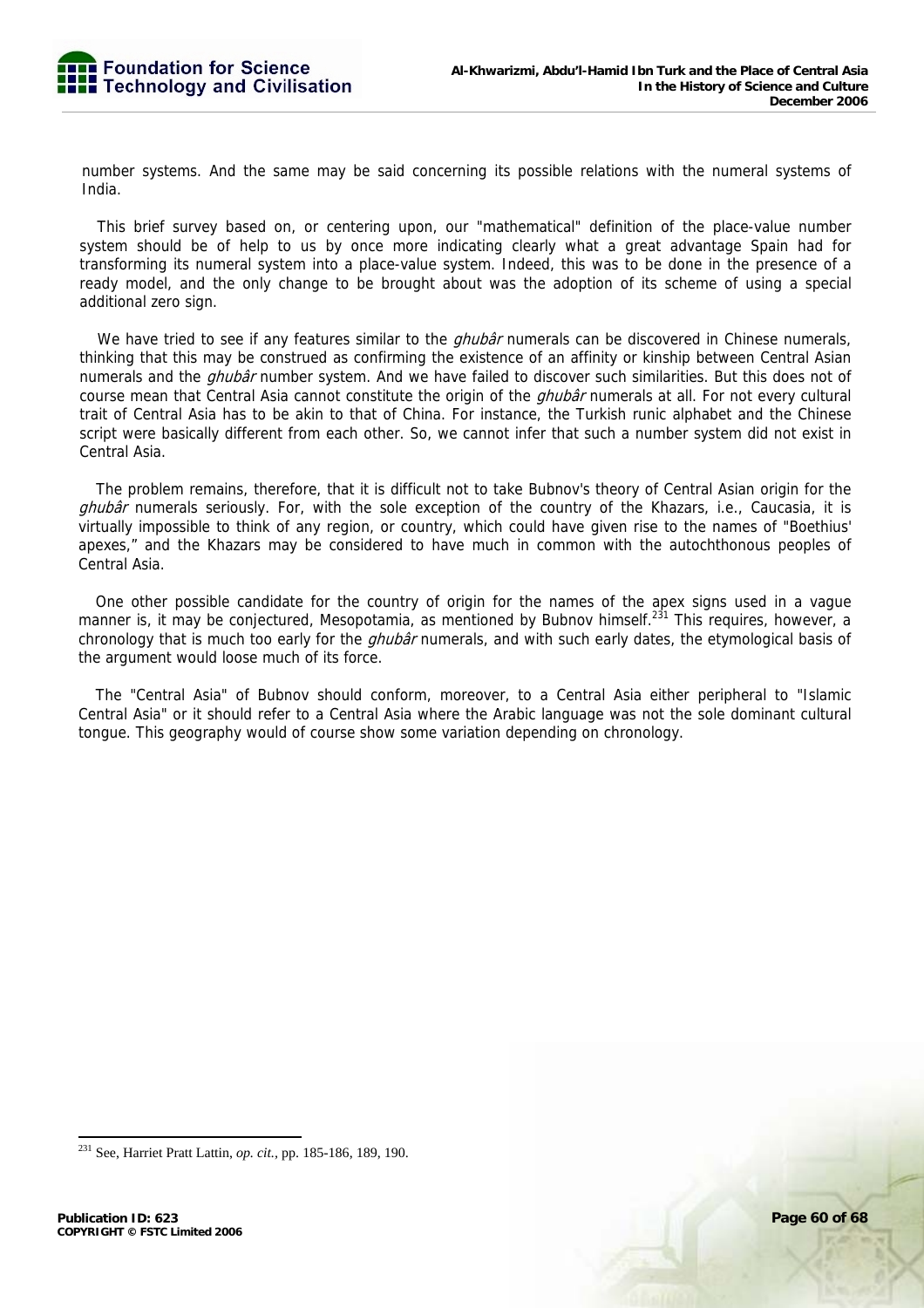

### **Bibliography**

Abu'l-Qâsim Sâ'id ibn Ahmad al-Andulusî, Kitâb Tabaqât al-Umam, ed. P. Louis Cheikho, Beyrut 1912.

Acts of the International Symposium of Ibn Turk, Khwârazmî, Fârâbî, and Ibn Sînâ, Ankara 1990, pp. 23-32.

Ahmedov, A. A., J. Ad-Dabbagh, B.A. Rosenfeld, "Istanbul Manuscripts of Al-Khwârazmî's Treatises," Erdem, vol. 3, number 7, 1987, pp. 163-211.

Al-Bîrûnî's Book on Pharmacy and Materia Medica, tr. Hakim Mohammed Said, Karachi 1973.

Al-Magdisî, Ahsanu 't-Taqasim fî Marifati'l-Aqâlîm, ed. MJ. de Goeje, E.J. Brill, Leiden 1906.

Amonjolov, Altay, "The Words of Ancestors," Erdem, vol. 5, no 15, 199). pp. 794, 795.

Anbouba, Adel, "Al-Karaji," Etudes Litteraires, University of Lubnan, 1959.

Aram, Ahmed, "Risâlei der Jebr wa'1-Muqabele," Sukhan-i <sup>c</sup> Ilmî, 1343, series 3, number 11-12, pp. 1-23 (offprint).

Aslanapa, Oktay, Turkish Art and Architecture, London 1976.

Atalay, Besim, Turk Büyükleri ve Turk Adlari, Istanbul 1935.

Ayyubi, N. Akmal, "Contributions of Al-Khwârazmî to Mathematics and Geography," Bulletin of the Institute of Islamic Studies, vol. 17-21, 1984-1988, published by The Institute of Islamic Studies, Aligarh Muslim University, Aligarh, p. 82.

Ayyubi, N. Akmal, "Contributions of Al-Khwârazmî to Mathematics and Geography," Acts of the International Symposium on Ibn Turk, Khwârazmî, Farabî, Beyrûnî, and Ibn Sina (Ankara, 9-12 September 1985), Ankara 1990, pp. 213-214.

Balkan, Kemal, "Relations between the Language of the Gutians and Old Turkish," and its Turkish: "Eski Onasya'da Kut (veya Gut) Halkinin Dili ile Eski Turkce Arasindaki Benzerlik," Erdem, no 16, 1992, pp. 1-125.

Baloch, N.A., "An Evaluation of Biruni's References to the Turk Rulers of Kabul and Peshawar Region in the Light of Historical Perspective of the Turkish States and Principalities During the 7<sup>th</sup>-10<sup>th</sup> Centuries A.D.," in Turkish translation by Esin Kahya, Uluslararasi Ibn Turk, Khwârazmî, Fârâbî, Beyrûnî, ve Ibn Sînâ Sempozyumu Bildirileri, Ankara 1990, pp. 26-34.

Barthold, W., Turkestan v Epokhu Mongol'skago Nashestvüa, St. Petersburg 1898.

Berggren, J. L., *Episodes in the Mathematics of Medieval Islam*, Spinger-Verlag, pp. 104.-106.

Bîrûnî, Kitabu's-Saydana, ed. Hakim Mohammed Said, Karachi 1973. Bose, D. M., A Concise History of Science in India, Indian National Science Academy, 1971.

Boyer, Carl B., a History of Mathematics, John Wiley and Sons, 1968. Brockelmann, Carl, Geschichte der Arabischen Literatur, Supplement vol. 1.

Bruins, E. M., "Neuere Ergebnisse über Babylonische Algebra," Praxis der Mathematik, year 1, Heft 6, 15 September 1959, pp. 148-149.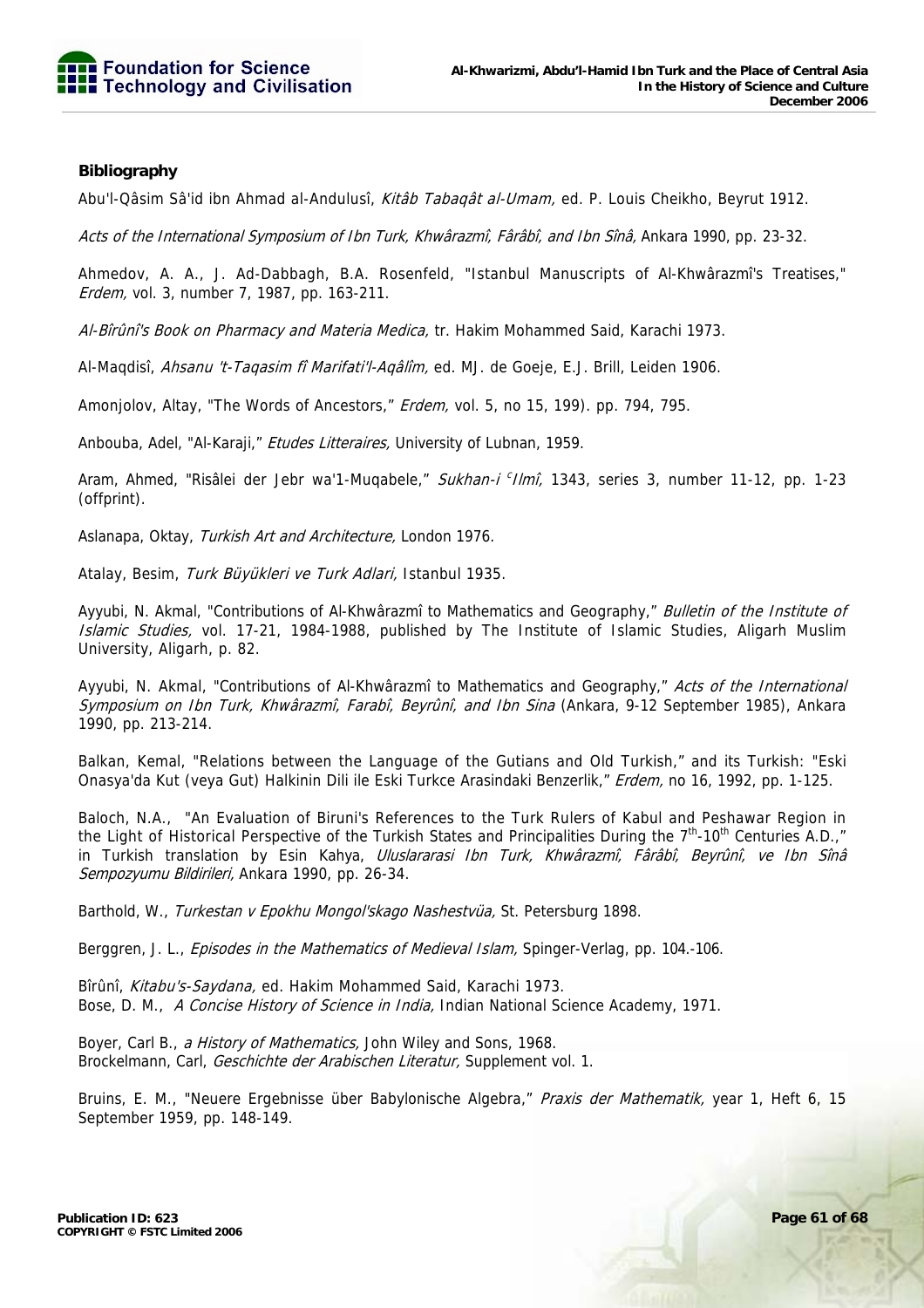Cajori, F., A History of Mathematics, The Mac Millan Company, 1931.

Cajori, Florian, A History of Mathematics, 1931.

Cajori, Florian, A History of Physics, The Macmillan Company, New York 1935.

Carter, Thomas Francis, *The Invention of Printing in China*, Columbia University Press, 1931.

Clagett, Marshall, Greek Science in Antiquity, Abelard-Schuman, Inc., New York 1955.

Colin, Georges S., "De l'Origine Grecque des 'Chiffres de Fez' et de Nos Chiffres Arabes," Journal Asiatique, Avril-Juin 1933, pp. 193-205.

Creswell, K.A.C., A Short Account of Early Muslim Architecture, Pelican-Penguin Books, 1958.

Das, Sukumar Ranjan, "Scope and Development of Indian Astronomy," Osiris, vol. 2, 1936, p. 205. D.A. King, "AI-Khwârazmî and New Trends in Mathematical Astronomy in the Ninth Century," The Hagop Kevorkian Center for Near-Eastern Studies, Occasional Papers on the Near East, Number Two, New York University, 1981.

Dilgan, Hamit, Mukammed ibn Mûsâ el-Harezmî, Istanbul 1957.

Dodge Bayard, (editor and translator), The Fihrist of Al-Nadîm, Columbia University Press, vol. 2, 1970.

Dold-Samplonius, Yvonne, "Developments in the Solution of the Equation  $cx^2 + bx = a$ . From Al-Khwârazmî to Fibonacci," From Deferent to Equant: A Volume of Studies in the History of Science in the Ancient and Medieval Near East in Honor of E.S. Kennedy, ed. David King and George Saliba, The New York Academy of Sciences, New York 1987, pp. 71-87.

Dosay, Melek, Kereci'nin Ilel Hesab el-Cebr ve'l-Mukabele Adli Eseri, Ankara 1991.

Drachmann, A. G., "Hero of Alexandria," *Dictionary of Scientific Biography*, ed. Charles Coulston Gillispie, Charles Scribner's Sons, New York 1972, vol. 6, p. 310.

Dunlop, D. M., "Muhammad ibn Mûsâ al-Khwârazmî," Journal of the Royal Asiatic Society of Great Britain and Ireland, 1943, pp. 248-250.

Dunlop, D. M., The History of the Jewish Khazars, Princeton University Press, 1954.

Esin, Emel, "Central Asian Turkish Painting Before Islam," Turk Kültürü El Kitabi, vol. 2, part la, Istanbul 1972, pp. 262-263.

Esin, Emel, "Otaci' Notes on Archaeology and Iconography Related to the Early History of the Turkish Medical Science," Proceedings of the First International Congress on the History of Turkish-Islamic Science and Technology, 14-18 September 1981, vol. 2, pp. 11, 13.

Esin, Emel, "Turklerin Islam 'a Girisi, Ilk Devir: VIII.-X. Yuzyillar," Islamiyetten Onceki Turk Kulturu Tarihi ve Islam'a Giris, Turk Kulturu El Kitabi 11, cilt 1b'den ayri basim, Edebiyat Fakültesi Matbaasi, Istanbul 1978, pp. 155-156, p. 259.

From the Tablets of Sumer, 25 Firsts in Man's Recorded History, 1965.

Frye, Richard N., and Aydin Sayili, "Selcuklulardan Evvel Orta Sark'ta Turkler," Belleten (Turk Tarih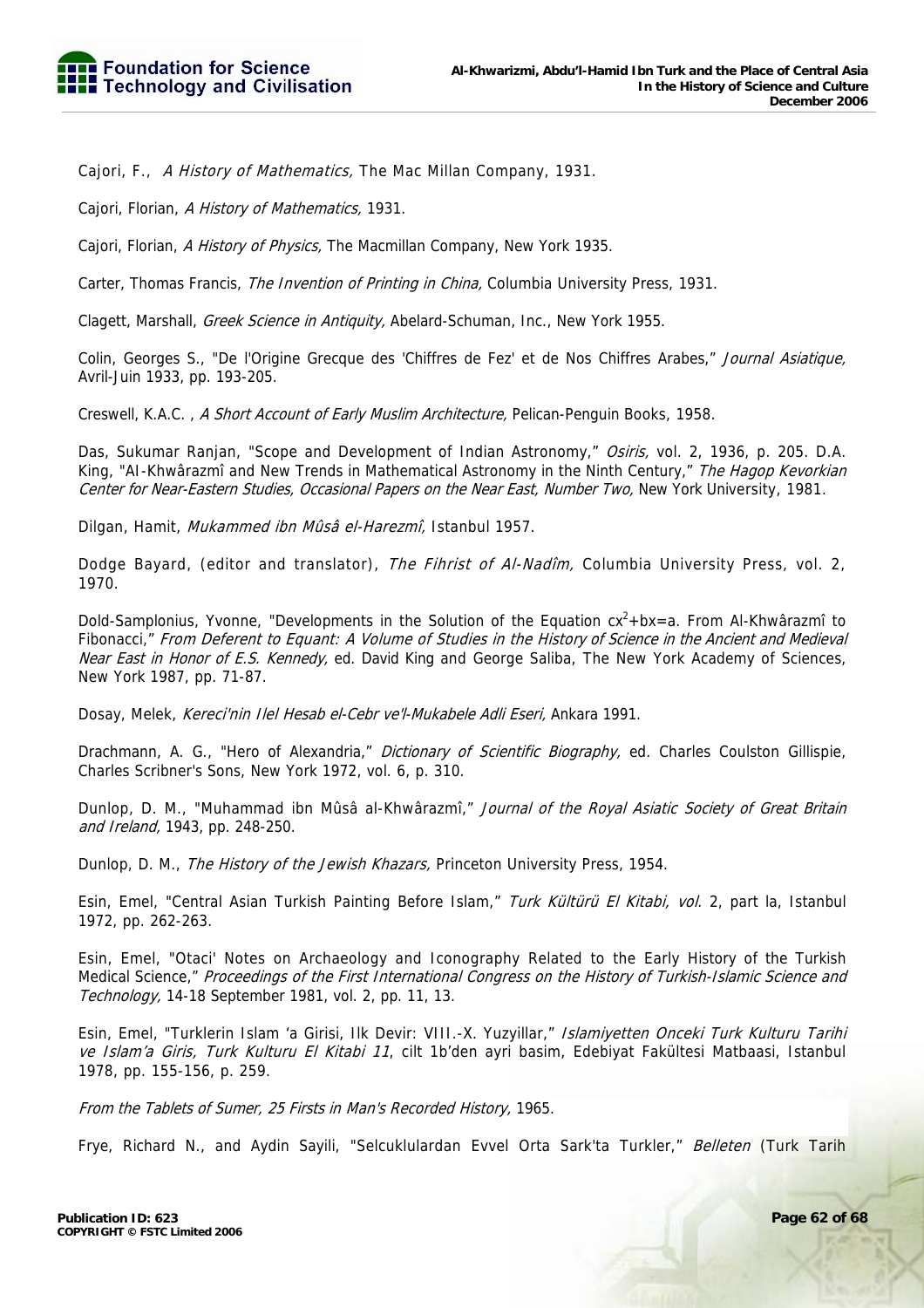Kurumu), vol. 10, 1946, pp. 97-131.

Frye, Richard N., and Aydin Sayili, "Turks in Khurasan and Transoxania Before the Seljuqs," Muslim World, vol. 35, 1945, pp. 308-315.

Frye, Richard N., and Aydin Sayili, "Turks in the Middle East Before the Seljugs," Journal of the American Oriental Society, vol. 63, 1943, pp. 194-207.

Gandz S., "Review on Datta and Singh: History of Hindu Mathematics," Isis, vol. 25, 1936, pp. 478-488.

Gandz S., "The Origin and Development of Quadratic Equations in Babylonian, Greek, and Early Arabic Algebra," Osiris, vol. 3, 1938, pp. 475-516.

Gandz S., "The Origin of the Ghubar Numerals, or the Arabian Abacus and the Articuli," Isis, vol. 16, 1931, pp. 393-424.

Gandz S., "The Origin of the Term 'Algebra," American Scientific Monthly, vol. 33, 1926, p. 439.

Gandz S., "The Sources of Al-Khwarazmi's Algebra," Osiris, vol. 1, 1936, pp. 276-277.

Gandz S., "The Algebra of Inheritance, A Rehabilitation of Al-Khwarj tol. 5, 1938. p. 324.

Gandz, Solomon, "Isoperimetric Problems and the Origin of the Quadratic Equations," Isis, vol. 32, 1940, p. 114.

Gandz, Solomon, "Review on Datta and Singh, History of Hindu Mathematics," Isis, vol. 25, 1936, pp. 478-488.

Gandz, Solomon, "The Knot in Hebrew Literature, or From the Knot to the Alphabet," Isis, vol. 14, 1930, pp. 189-214.

Gandz, Solomon, "The Mishnat ha Middot and the Geometry of Muhammad ibn Mûsâ al-Khwârazmî," Quellen und Studien zur Geschkhte der Mathemalik Astronomic und Physik, Abteilung A: Quellen, vol. 2, 1932, pp. 1-96.

Gandz, Solomon, "The Origin and Development of the Quadratic Equations in Babylonian, Greek, and Early Arabic Algebra," Osiris, vol. 3, 1938, pp. 405-557.

Gandz, Solomon, "The Origin of the Ghubar Numerals, or the Arabian Abacus and the Articuli," Isis, vol. 16, 1931, pp. 393-395.

Gandz, Solomon, "The Origin of the Term 'Algebra," American Scientific Monthly, vol. 33, 1926, pp. 437-440.

Gandz, Solomon, "The Sources of Al-Khwârazmî's Algebra," Osiris, vol. I, 1936, pp. 263-277.

Gibb, H. A. R., Orta Asya Fuluhati (M. Hakki cevirisi), Evkaf Matbaasi, Istanbul 1930.

Gibb, H. A.R., The Arab Conquest in Central Asia, The Royal Asiatic Society, 1923.

Heath, Thomas, A History of Greek Mathematics, vol. 1; From Thales 10 Euclid, Oxford 1921.

Hirschy, Harriet D., "The Pythagorean Theorem," Historical Topics for the Mathematics Classroom, Thirty-first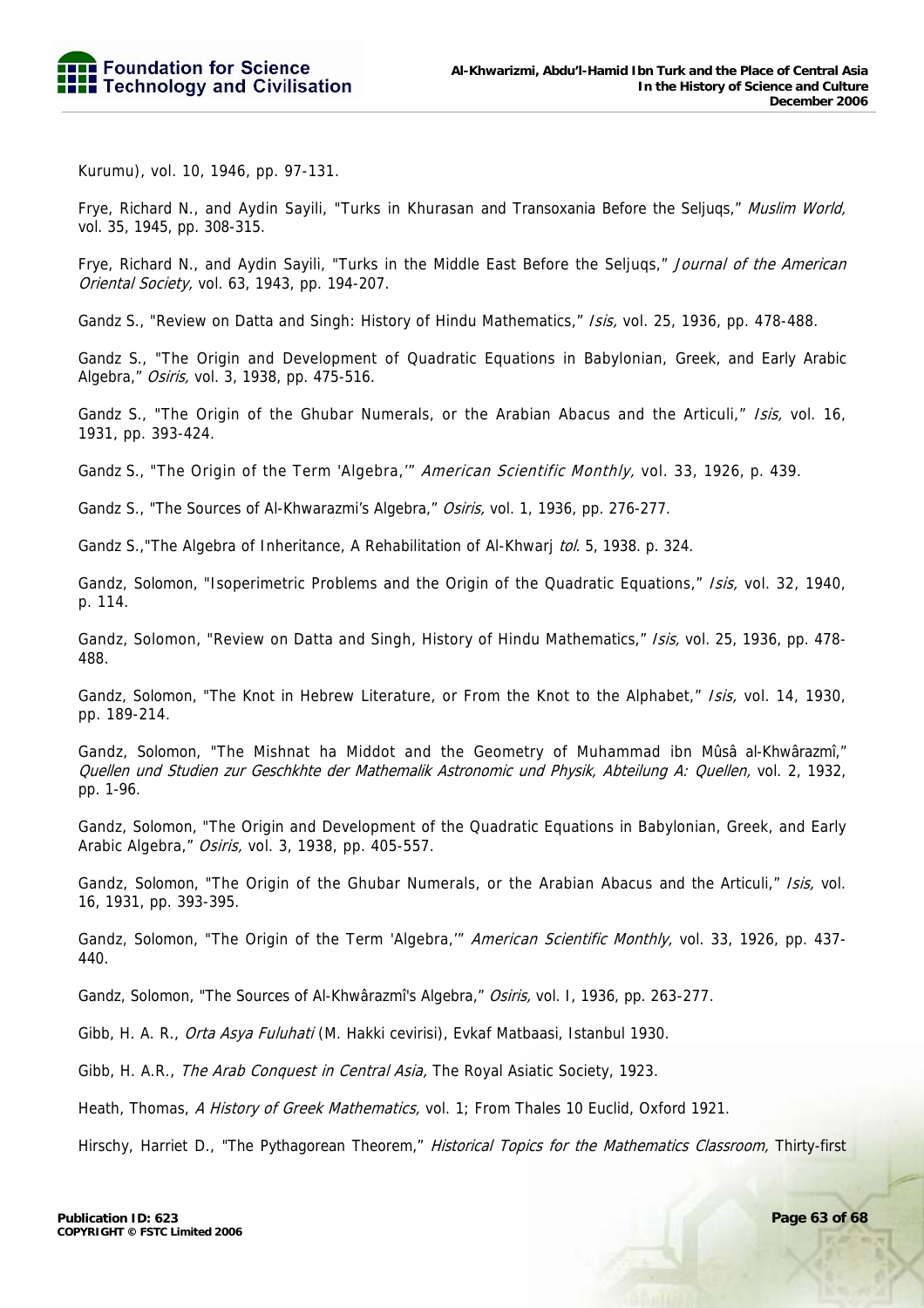Yearbook, National Council of Teachers of Mathematics, Washington, D.C., 1969, pp. 215-218.

Hitti, Philip K., *History of the Arabs*, Macmillan 1940.

Høyrup, Jens, Algebra and Nairn Geometry, An Investigation of Some Basic Aspects of Old Babylonian Mathematical Thought, 3. Raekke, Preprints og Reprints, 1987, Nr. 2, passim.

Høyrup, Jens, Changing Trends in the Historiography of Mesopotamian Mathematics -An Insiders View-, Preprints og Reprints, 1991, Roskilde University Center, Denmark.

Høyrup, Jens, the Formation of "Islamic Mathematics," Sources and Conditions, May 1987, Preprints og Reprints, Roskilde University Centre, p.20.

Høyrup, Jens, "Al-Khwârazmî, Ibn Turk, and the Liber Mensurationum : On the Origin of Islamic Algebra," Erdem, vol. 2, pp. 473-476.

Huber, Peter, "Zu Einem Mathematischen Keilschrifttext (Vat 8512)," Isis, vol. 46, pp. 104-106.

Ibn al-Nadîm, Kitâb al-Fihrist, ed. Flügel, 1871.

Ibn al-Qiftî, Ta'rikh al-Hukamâ, ed. Julius Lippert, Leipzig 1903.

Izgi, Ozkan, Cin Elcisi Wang Yen-Te'nin Uygur Seyahatnamesi, Turkish Historical Society, Ankara 1989.

Karpinski, Louis C., of Julius Ruska, "Zur Ältesten Arabischen Algebra und Rechenkunst" (Sitzungsberichte der Heidelberger Akademie der Wissenschaften, Philosopkischhistorische Klasse, vol. 8, pp. 1-125, 1917), in: Isis, vol. 4, 1921, pp. 67-70.

Kaye, G. R., "Notes on Indian Mathematics-Arithmetical Notation," Journal of the Asiatic Society of Bengal, vol. 3, number 7, July 1907, pp. 475-508.

Kaye, G. R., "References to Indian Mathematics in Certain Medieval Works," Journal of the Asiatic Society of Bengal, vol. 7, number 11, December 1911, pp. 801-816.

Kaye, G. R., "The Use of Abacus in Ancient India," Journal of the Asiatic Society of Bengal, vol. 4, number 6, June 1908, pp. 293-297.

Kennedy, E. S., "A Survey of Islamic Astronomical Tables," Transactions of the American Philosophical Society, New Series, vol. 4.6, part 2, 1956.

Khan, M.S., "Tabaqât al-Umam: The First World History of Science," Islamic Studies, 30:4, 1991, p. 528.

Khan, M.S., "Qâdi Sa'id al-Andulusî's Tabaqât al-Umam: The First World History of Science," Islamic Studies, vol. 30: 4, 1991,"' pp. 518, 520, 524.

Koymen, Mehmet Altay, Buyuk Selcuklu imparatorlugu Tarihi, vol. 1, Ankara 1979.

Kramer, Samuel Noah, History Begins at Sumer, London 1961.

Krause, Max, "Istanbuler Handschriften Islamischer Mathematiker," Quellen und Studien zur Geschichte der Mathematik Astronomic und Physik, Abteilung B.Studien, vol. 3, 1936, p. 448.

Kunter, Halim Baki, "Turk Vakiflari ve Vakfiyeleri Uzerine Mücmel Bir Etüd," Vakiflar Dergisi, vol. I, Ankara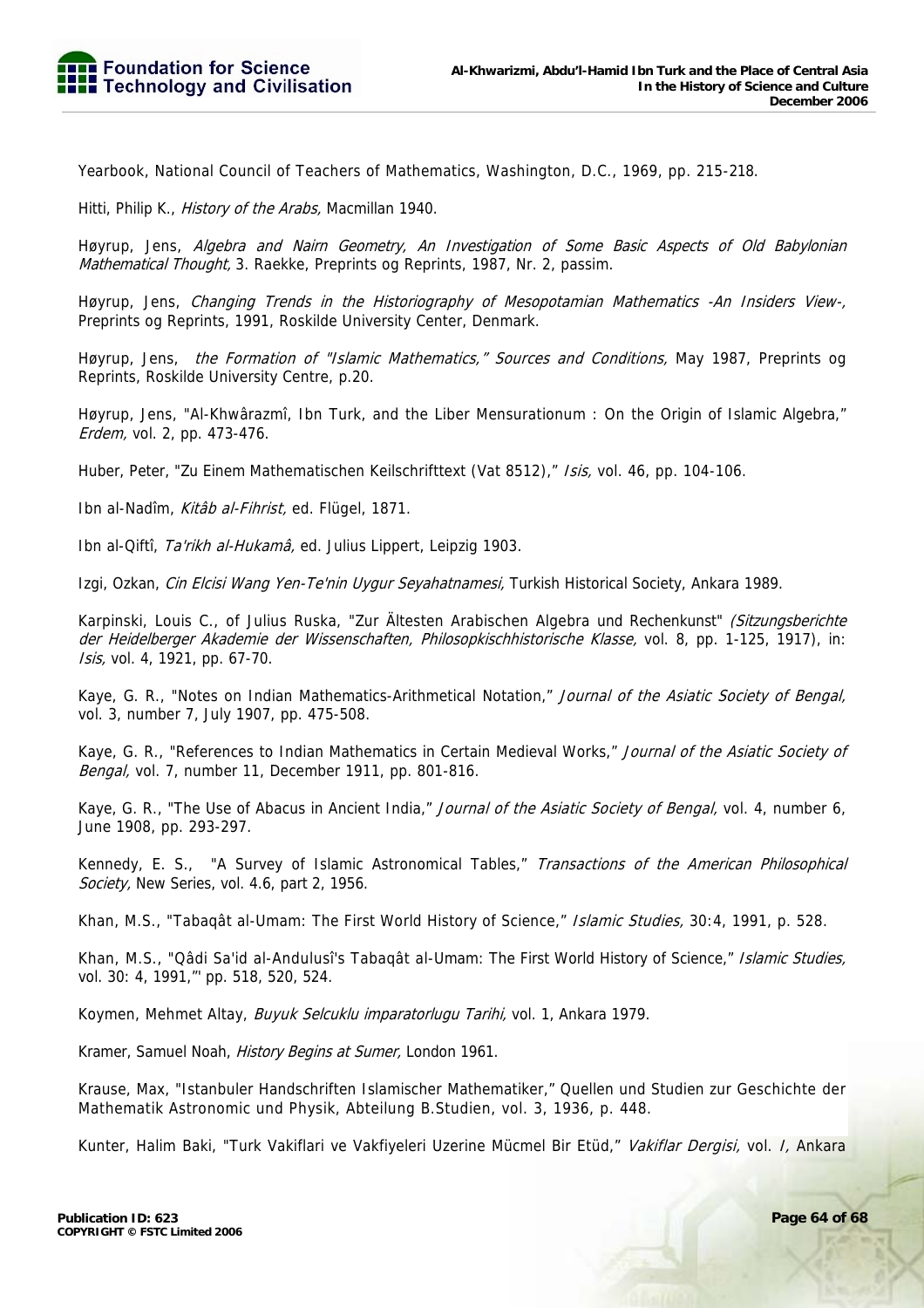1938, pp. 117-118.

Latin, Harriet Pratt, "The Origin of our Present System of Notation According to the Theories of Nicholas Bubnov," Isis, vol. 19, 1933, pp. 181-194.

Laufer, B., Sino-Iranica, Chicago 1919.

Leicester, Henry M., The Historical Background of Chemistry, 1956.

Lemay, Richard, "The Hispanic Origin of our Present Numeral Terms," *Viator* (Medieval and Renaissance Studies), vol. 8, 1977, University of California Press, p. 444.

Levey, Martin, "Some Notes on the Algebra of Abu Kamil Shuja<sup>c</sup>: A Fusion of Babylonian and Greek Algebra," Enseignement de Mathe'matique, vol. 4, fascicle 2, 1958, p. 78.

Levey, Martin, The Algebra of Abu Kamil, Kitâb al-Jabr wa'l-Mugabata in a Commentary by Mordecai Find, The University of Wisconsin Press, 1966.

Lietzmann, W., Der Pythagorische Lehrsatz, Stuttgart 1953.

Luckey, P., "Thabit b. Qurra über dem Georaetrischen Richtigkeitsnachweis der Auflosung der Quadratischen Gleichungen," Sachsische Akademie der Wissenschaften zu Leipzig, Mathematisch-Naturwissenschaftliche Klasse, Bericht 93, Sitzung von 7 Juli, 1941, pp. (93-14) 95, 105-112.

Mahoney, Michael S., "Hero of Alexandria: Mathematics," Dictionary of Scientific Biography, vol. 6, 1972, pp. 314, 315.

Malet, Antoni, "Gregorie, Descartes, Kepler, and the Law of Refraction," Archives Internationales d'Histoire des Sciences, vol. 4.0, no 125, 1990, pp. 278-304.

Marre, Aristide, Le Messahat de Mohammed ben Moussa al-Khwarazmi, Traduit el Annote, edition revue et corrigee sur le texte arabe, Rome 1866.

Meyerhof, Max, "Das Vorwort zur Drogenkunde des Bîrûnî," Quellen und Studien zur Geschichte der Naturwissenschaften und der Medizin, Berlin 1932, vol. 3, Heft 3, pp. 12, 39-40.

Mieli, Aldo, La Science Arabs, EJ. Brill, Leiden 1939 (1966).

Nakayama, Shigem, "The Emergence of the Third Paradigm for Expressing Astronomical Parameters: Algebraic Function," Erdem, vol. 6, (no 18), 1992, pp. 877-884.

Nallino, C. A., "Al-Khwârazmî e il suo Rifacimento della Geografia di Tolomeo," Raccolta di Scritti Editi e imediti, vol. 5, Rome 1944, pp. 463-465 (458, 532).

Needham, Joseph, "Contributions of China, India, and the Hellenistic-Syrian World to Arabic Alchemy," Pritmata, Festschrift fur Willy Mariner, ed. Y. Maeyama and W. G. Saltzer, Steiner Verlag, Wiesbaden 1977.

Needham, Joseph, Science and Civilization in China, vol. 3, Cambridge University Press, 1959; vol. 5, part 2, Cambridge University Press 1974.

Neugebauer, Otto, the Exact Sciences in Antiquity, Brown University Press, 1957.

Nizamî-i Ganjawi, Iskendernâme, Sharafnâme section, Kulliyât-i Hamsa-i Hakîm Nizamî-i Ganjawî, Emîr-i Kebîr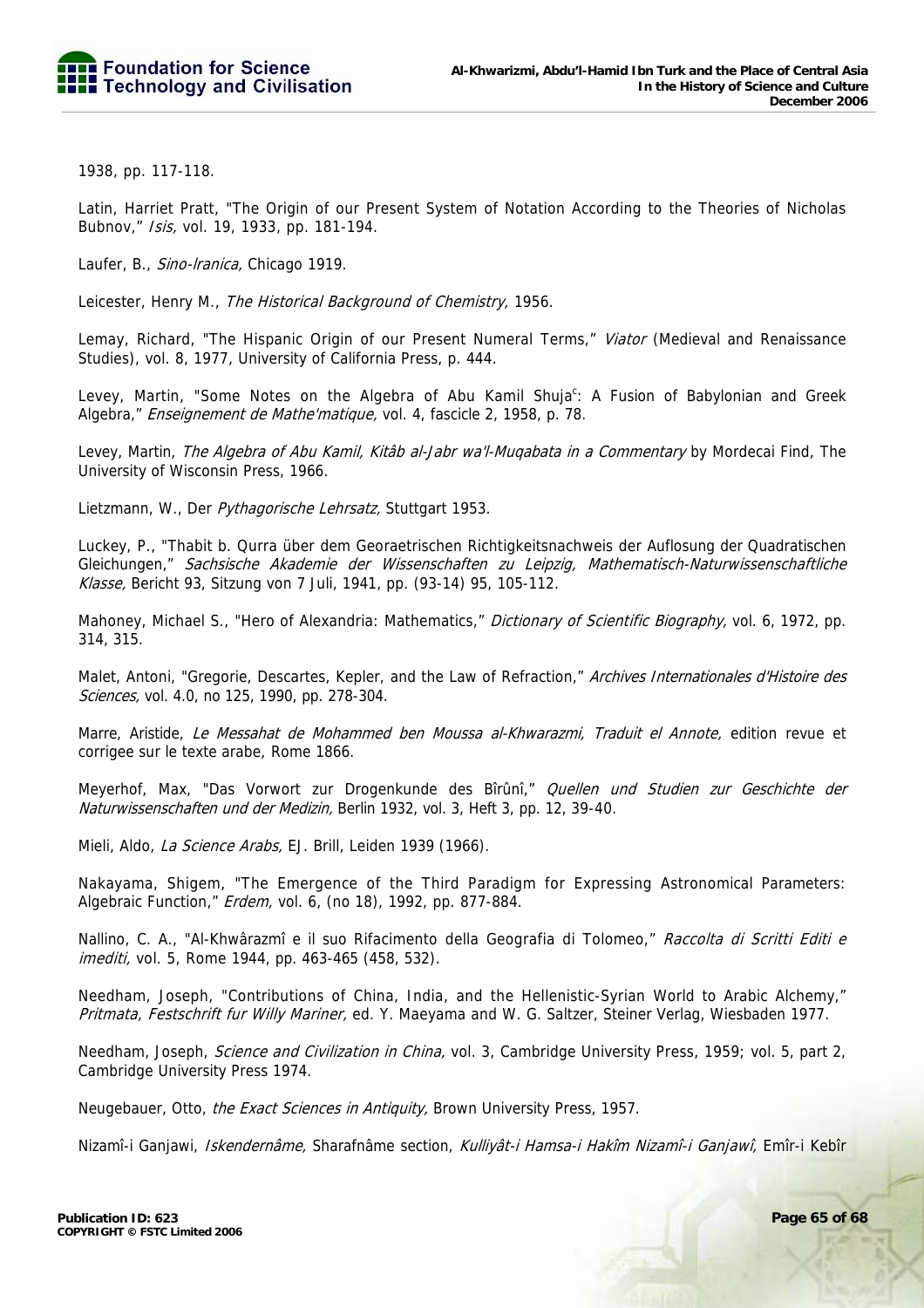edition, 1344 HS (1965).

Otto-Dorn, Katharina, Kunsi der Islam, Baden-Baden 1964.

Paul-Roux, Jean, Histoire des Turcs, Fayard 1984.

Pingree, David, "Neugebauer, 1899-1990," Archives Internationales d'Histoire des Sciences, vol. 40, no 124, Juin 1990, p. 83.

Poliak, A.N., "The Jewish Khazar Kingdom in the Medieval Geographical Science," Actes du VII' Congres International d'Histoire des Sciences, Jerusalem 1953, pp. 488-492. Quellen und Studien zur Geschkhte der Mathematik, A3, Berlin 1935, pp. 340 ff.

Qurbânî, Abu'l-Qasim, Riyadîdânân-i Irânî ez Khwârazmî tâ Ibn-i Sina, Tehran 1350 HS.

Radloff, W., and S. Malow, Vygurische Sprachdenkmaler, Leningrad 1928.

Rashed, Roshdi, "A Pioneer in Anaclastics. Ibn Sahl on Burning Mirrors and Lenses," *Isis*, vol. 81, 1990, pp. 464-491.

Rashed, Roshdi, "La Notion de Science Occidentale," Proceedings of the Fifteenth International Congress of the History of Science, Edinburgh, 10-19 August 1977, pp. 48-49.

Rashed, Roshdi, "L'idee de l'Algebre Selon Al-Khwârazmî," Fundamenta Scientiae, vol. 4, no. 1, 1983.

Rashed, Roshdi, Entre Mathematique et Algebre Recherches sur I'Histoire des Mathemaliques Arabes, Les Belles Lettres, Paris 1984.

Ronan, Colin A., the Shorter Science and Civilization in China; 2, Cambridge University Press, 1981.

Ruska, Julius, "Review on Karpinski's English Version of Robert of Chester's Translation of the Aigebra of Al-Khwârazmî," Isis, vol. 4, 1921, p. 504.

Ruska, Julius, "Zur Altesten Arabischen Algebra und Rechenkunst," Silzungsberichte der Heidelberger Akademie der Wissenschaften, Philosophisch-Historische Klasse, vol. 8, Jahnjng 1917, pp. 1-125.

Saidan, A. S., "The Algebra and Arithmetic of Ai-Khwârazmî, Muhammad ibn Musa," Acts of International Symposium on Ibn Turk, Khwârazmî, Fârâbî Beyrûnî, and Ibn Sina, Ankara, September 9-12, 1990, English and French edition, p. 279. Uluslararasi Ibn Turk, Harezmi, Fârâbî, Beyrûnî, ve Ibn Sina Sempozyumu Bildirileri, p. 315.

Saidan, A. S., The Arithmetic of Al-Uqlidisi, D. Reidel Publishing Company, 1978.

Saidan, Ahmad, Al-Fusul fi'l-Hisâb al-Hindi li Abu'l-Hasan Ahmad ibn Ibrahim al-Uqlîdisîi, History of Arabic Arithmetic, Urdun 1977.

Saliba, George A., "The Meaning of al-jabr wa'1-mugabalah," Centaurus, vol.17, pp, 189-190.

Salih Zeki, Athâr-i Bâqiya (in Turkish), vol. 2, Istanbul 1329.

Sarton, George, "Decimal Systems Early and Late," Osiris, vol. q, 1950, pp. 581-601.

Sarton, George, *Introduction to (he History of Science, vol. 1, 1927; vol. 2, part 2, 1931.*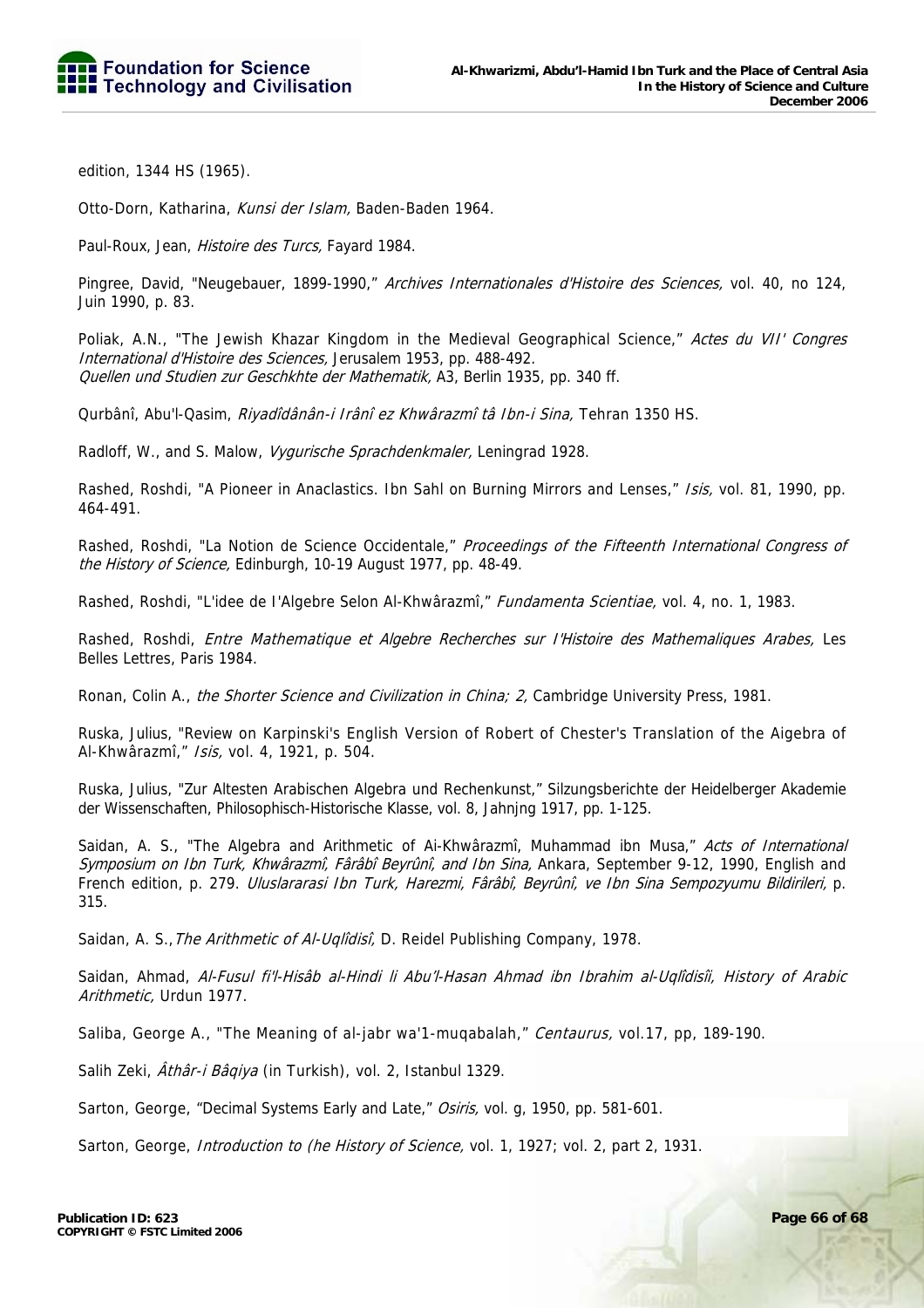Sarton, George, the History of Science and New Humanism, Henry Holt and Company, New York 1931.

Sarton, George, "The First Explanation of Decimal Fractions and Measures (1585). Together with a History of the Decimal Idea," Isis, vol. 23, 1935, pp. 164-166.

Sayili, Aydin, "Certain Aspects of Medical Instruction in Medieval Islam and its Influences on Europe," Belleten (Turkish Historical Society), vol. 45, 1981, pp. 9-21.

Sayili, Aydin, "Sabit ibn Kurra'nin Pitagor Teoremini Tanimi," Belleten (Turkish Historical Society), vol. 22, 1958, pp. 527-549.

Sayili, Aydin, "Thabit ibn Qurra's Generalization of the Pythagorean Theorem," Isis, vol. 51, 1960.

Sayili, Aydin, "The Emergence of the Prototype of the Modern Hospital in Medieval Islam," Belleten (Turkish Historical Society), vol. 44, 1980, pp. 279-286.

Sayili, Aydin, "The Nationality of the Hepthalites," Belleten (TTK), vol. 46, 1982, pp. 17-33.

Sayili, Aydin, Logical Necessities in Mixed Equations by 'Abd al-Hamîd ibn Turk and the Algebra of his Time, Ankara 1962.

Sayili, Aydin, Misirlilarda ve Mezopotamyalilarda Matematik, Astronomi ve Tip, Turkish Historical Society Publication, Ankara 1966.

Sayili, Aydin, "Bîrûnî," Belleten (Turkish Historical Society), vol. 13, 1948, pp. 56-57.

Sayili, Aydin, "Central Asian Contributions to the Earlier Phases of Hospital Building Activity in Islam," Erdem, vol. 3, no. 7, 1987, pp. 149-162.

Sayili, Aydin, "The Introductory Section of Habash's Astronomical Tables Known as the 'Damascene' zîj," Ankara Universitesi Dtl ve Tarih-Cografya Fakültesi Dergisi, vol. 13, 1955, pp. 142-143.

Sayili, Aydin, The Observatory in Islam, Turkish Historical Society publication, Ankara 1960, 1988, the Arno press publication, 1981.

Sayili, Aydin, Logical Necessities in Mixed Equations by 'Abd al-Hamîd ibn Turk and the Algebra of his Time, Ankara 1962.

Seidenberg, A., "The Origin of Mathematics," Archive for History of Exact Sciences, vol. 18, 1978, pp. 301-342.

Shamsî, F. A., "Abu al-Rayhân Muhammad ibn Ahmad al-Bayrûnî," Al-Bîrûnî Commemorative Volume: Proceedings of the International Congress Held in Pakistan, November 26 Through December 12, 1973, Karachi 1979, pp. 260-288.

Smith, D. E., *History of Mathematics*, vol. 2, the Athenaeum Press, Boston 1925.

Smith, David Eugene, and Louis Charles Karpinski, The Hindu-Arabic Numerals, Ginn and Co., Boston 1911.

Tekin, Sinasi, Uygurca Metinler II, Maytrisimit, Ankara 1976.

Tezcan, Semih, "En Eski Turk Dili ve Yazini," Bilim, Kültür ve Ogretim Dili Olarak Türkce, ed. Aydin Sayili,